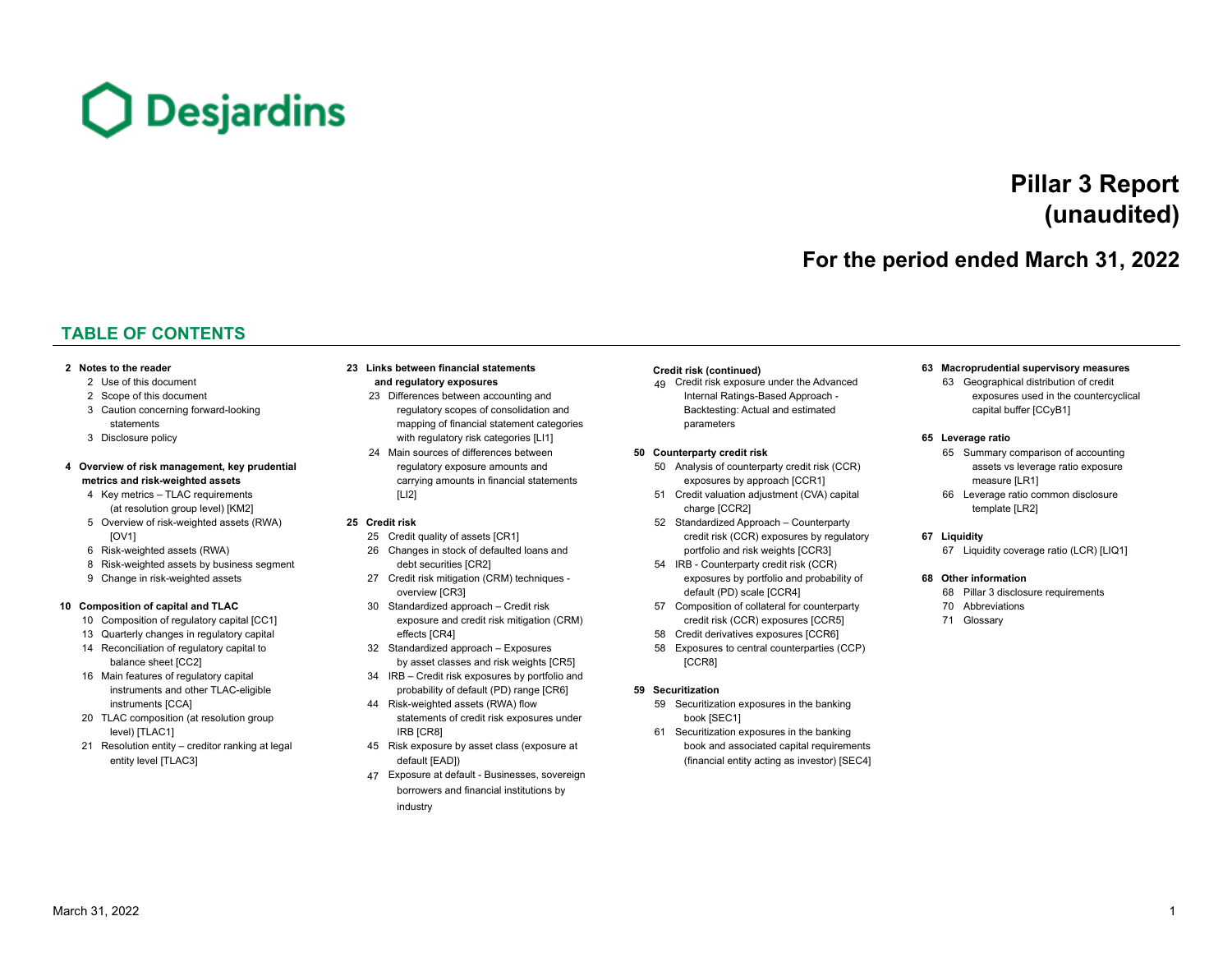# <span id="page-1-0"></span>**NOTES TO THE READER**

### **USE OF THIS DOCUMENT**

The Pillar 3 Report (this document) is designed to support the transparency and disclosure of additional information on Desjardins Group's capital and risk management so that the various financial market participants can assess its risk profile and financial performance. The information disclosed in this document is unaudited.

This document should be used as a supplement to Desjardins Group's Interim Financial Reports and Annual Report. These reports, which include Desjardins Group's Combined Financial Statements as well as its MD&As, are available on its website at https://www.desjardins.com/ca/about-us/investor-relations and on the SEDAR website at https://www.sedar.com (under the Desjardins Capital Inc. profile for years ended before December 31, 2021 and, since the first quarter of 2021, under the *Fédération des caisses Desjardins du Québec* profile). This document should also be used as a supplement to the document entitled "Additional Financial Information" of Desjardins Group, which is also available on its website.

Certain information relevant to Pillar 3 is disclosed in these documents. A reference table entitled "Information disclosed in separate reports" is presented under each regulatory requirement, when applicable. Such table outlines the Pillar 3 requirements that are not directly addressed in this document and refers the reader to the appropriate sections of separate documents.

Disclosures in this report have been prepared in accordance with the following guidelines issued by the *Autorité des marchés financiers* (AMF):

- Pillar 3 Disclosure Requirements Guideline;
- Total Loss Absorbing Capacity Guideline;
- Capital Base Adequacy Requirements Guideline applicable to financial services cooperatives, including leverage requirements.

These guidelines are available on the AMF's website at https://lautorite.qc.ca/en/professionals/deposit-institutions-and-trust-companies/guidelines (some documents are in French only). The Basel Committee requirements, from which the AMF guidelines are derived, can be found at https://www.bis.org/bcbs/basel3.htm.

Unless indicated otherwise, all amounts are in Canadian dollars.

#### **SCOPE OF THIS DOCUMENT**

The financial information presented in this document relates to Desjardins Group, which is made up of the Desjardins caisses in Québec and Caisse Desjardins Ontario Credit Union Inc. (the caisses), the *Fédération des caisses Desjardins du Québec* (the Federation) and its subsidiaries, and the *Fonds de sécurité Desjardins*. The entities included in Desjardins Group's accounting scope of consolidation are presented in the "Scope of the Group" section of Note 2, "Significant accounting policies", to its Annual Combined Financial Statements.

The information on capital and risks presented in this document is mainly prepared using the regulatory scope in accordance with Basel III. This scope differs from the accounting scope as investments in insurance subsidiaries are excluded from it through capital deductions. The information presented results from combining accounting and regulatory data. In addition, data related to capital and risks are presented to meet the disclosure requirements set out in the recommendations of the document entitled "Enhancing the Risk Disclosures of Banks" dated October 29, 2012.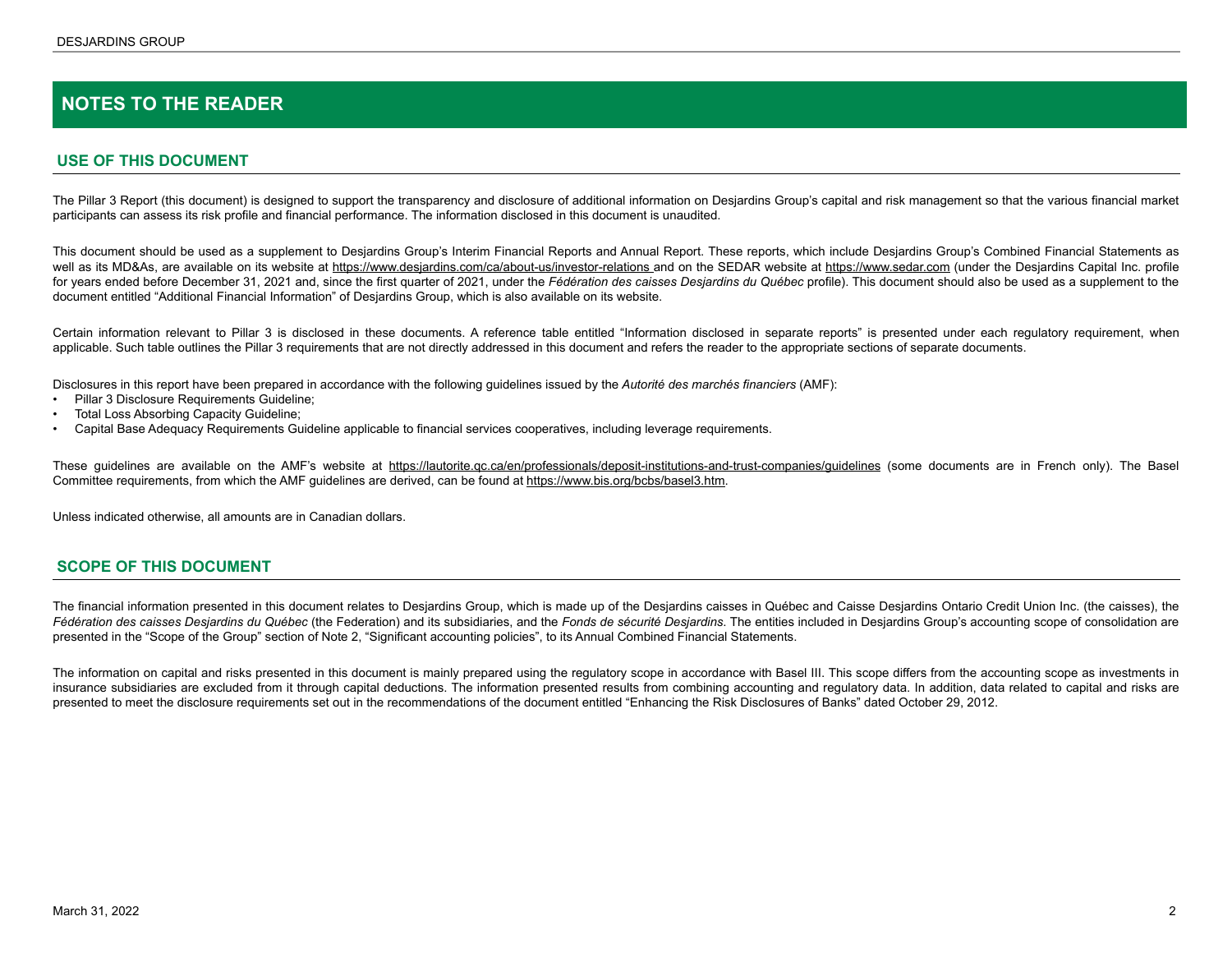### <span id="page-2-0"></span>**CAUTION CONCERNING FORWARD-LOOKING STATEMENTS**

Desjardins Group's public communications often include oral or written forward-looking statements, within the meaning of applicable securities legislation, particularly in Québec, Canada and the United States. Forward-looking statements are contained in this report and may be incorporated in other filings with Canadian regulators or in any other communications.

Forward-looking statements include, but are not limited to, comments about Desjardins Group's objectives regarding financial performance, priorities, operations, the review of economic conditions and financial markets, the outlook for the Québec, Canadian, U.S. and global economies, as well as the possible impact of the COVID-19 pandemic on its operations, its results and its financial position, as well as on economic conditions and financial markets. Such forward-looking statements are typically identified by words or phrases such as "target", "objective", "believe", "expect", "anticipate", "intend", "estimate", "plan", "forecast", "aim", "should" and "may", words and expressions of similar import, and future and conditional verbs.

By their very nature, such statements involve assumptions, uncertainties and inherent risks, both general and specific. Readers are cautioned not to rely unduly on the forward-looking statements since a number of factors, many of which are beyond Desjardins Group's control and the effects of which can be difficult to predict, could influence, individually or collectively, the accuracy of the assumptions made, predictions, forecasts or other forward-looking statements mentioned in this report. It is also possible that these assumptions, predictions, forecasts or other statements as well as Desjardins Group's objectives and priorities may not materialize or may prove to be inaccurate and that actual results differ materially. Furthermore, the uncertainty created by the COVID-19 pandemic has sharply increased this risk by generating additional difficulties in determining assumptions, predictions, forecasts or other forward-looking statements compared to previous periods. Although Desjardins Group believes that the expectations expressed in these forward-looking statements are reasonable and founded on valid bases, it cannot guarantee that these expectations will materialize or prove to be correct. Desjardins Group cautions readers against placing undue reliance on forward-looking statements when making decisions, given that actual results, conditions, actions or future events could differ significantly from the targets, expectations, estimates or intentions advanced in them, explicitly or implicitly. Readers who rely on these forward-looking statements must carefully consider these risk factors and other uncertainties and potential events, including the uncertainty inherent in forward-looking statements.

Any forward-looking statements contained in this report represent the views of management only as at the date hereof, and are presented for the purpose of assisting readers in understanding and interpreting Desjardins Group's financial position as at the dates indicated or its results for the period then ended, as well as its strategic priorities and objectives as considered as at the date hereof. These forward-looking statements may not be appropriate for other purposes. Desjardins Group does not undertake to update any oral or written forward-looking statements that could be made from time to time by or on behalf of Desjardins Group, except as required under applicable securities legislation.

#### **DISCLOSURE POLICY**

Desjardins Group has a disclosure policy with respect to material financial disclosures (the Policy), which is approved by the Board of Directors and defines the control processes and internal procedures in that regard.

The main components of the Policy apply to the material financial documents of Desjardins Group and its reporting issuers, as well as to documents filed with regulatory authorities. In particular, the Policy outlines the guiding principles for disclosure that apply to these documents, including the Pillar 3 disclosures, the existence and maintenance of a process to control and validate material financial disclosures and the responsibility of the Board of Directors and senior management for implementing an effective internal control structure with respect to disclosing material information and ensuring such structure is in place.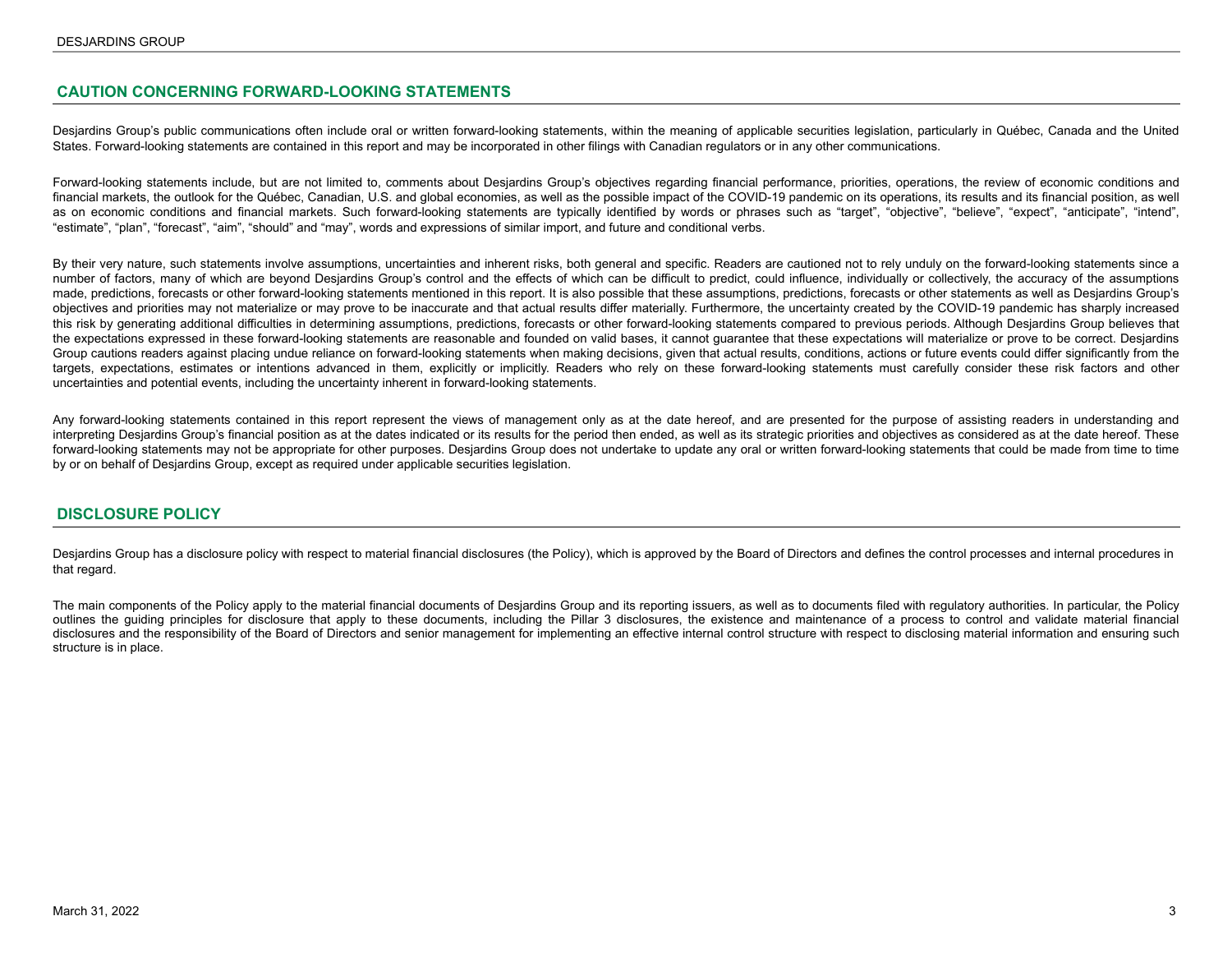# <span id="page-3-0"></span>**OVERVIEW OF RISK MANAGEMENT, KEY PRUDENTIAL METRICS AND RISK-WEIGHTED ASSETS**

#### **Template KM2 – Key metrics – TLAC requirements (at resolution group level(1))**

|                                                                                                                                                                                                                                                                                                                             | a                          | b                             | C.                             | d                         | e                          |
|-----------------------------------------------------------------------------------------------------------------------------------------------------------------------------------------------------------------------------------------------------------------------------------------------------------------------------|----------------------------|-------------------------------|--------------------------------|---------------------------|----------------------------|
| (in millions of dollars)                                                                                                                                                                                                                                                                                                    | As at<br>March 31.<br>2022 | As at<br>December 31.<br>2021 | As at<br>September 30,<br>2021 | As at<br>June 30.<br>2021 | As at<br>March 31,<br>2021 |
| Total loss-absorbing capacity (TLAC) available                                                                                                                                                                                                                                                                              | 33,558                     | 34,325                        | 34,958                         | 33,571                    | 30,709                     |
| 1a Total loss-absorbing capacity (TLAC) available without the application of the transitional provisions for the provisioning of expected credit losses ( $ECLS$ ) <sup>(2)(3)</sup>                                                                                                                                        | 33,557                     | 34,323                        | 34,956                         | 33,569                    | 30,707                     |
| 2 Total RWA at the level of the resolution group                                                                                                                                                                                                                                                                            | 130,217                    | 129,311                       | 130,190                        | 125,753                   | 120,539                    |
| 3 TLAC as a percentage of RWA $^{(4)}$ (row 1 / row 2) $(\%)$                                                                                                                                                                                                                                                               | 25.8 %                     | 26.5 %                        | 26.9 %                         | 26.7 %                    | 25.5 %                     |
| 3a TLAC as a percentage of RWA <sup>(4)</sup> (row 1a / row 2) (%) without the application of the transitional provisions for<br>the provisioning of $ECLs^{(2)}$                                                                                                                                                           | 25.8 %                     | 26.5 %                        | 26.8 %                         | 26.7 %                    | 25.5 %                     |
| 4 Leverage ratio exposure measure at the level of the resolution group <sup>(5)</sup>                                                                                                                                                                                                                                       | 345,516                    | 329,634                       | 322,634                        | 322,244                   | 307,977                    |
| 5 TLAC as a percentage of leverage ratio exposure measure <sup>(4)</sup> (row 1 / row 4)                                                                                                                                                                                                                                    | 9.7%                       | 10.4 $%$                      | 10.8 $%$                       | 10.4 $%$                  | 10.0 %                     |
| 5a TLAC as a percentage of leverage ratio exposure measure <sup>(4)</sup> (row 1a / row 4) without the application of the<br>transitional provisions for the provisioning of ECLs <sup>(2)</sup>                                                                                                                            | 9.7%                       | 10.4%                         | 10.8 $%$                       | 10.4 $%$                  | 10.0 $%$                   |
| 6a Does the subordination exemption in the antepenultimate paragraph of Section 11 of the FSB TLAC Term<br>Sheet apply?                                                                                                                                                                                                     | yes                        | yes                           | yes                            | yes                       | yes                        |
| 6b Does the subordination exemption in the penultimate paragraph of Section 11 of the FSB TLAC Term Sheet apply?                                                                                                                                                                                                            | no                         | no                            | no                             | no                        | no                         |
| 6c If the capped subordination exemption applies, the amount of funding issued that ranks pari passu with<br>Excluded Liabilities and that is recognized as external TLAC, divided by funding issued that ranks pari passu<br>with Excluded Liabilities and that would be recognized as external TLAC if no cap was applied | N/A                        | N/A                           | N/A                            | N/A                       | N/A                        |

(1) The data in this template differ from those presented in Template CC1 because they refer to the resolution group that excludes Caisse Desjardins Ontario Credit Union Inc.

(2) On March 31, 2020, the AMF issued transitional provisions under which a portion of the general allowance, originally eligible for Tier 2 capital, can be included in Tier 1A capital. For more information, see the "Adjus capital requirements related to the COVID-19 pandemic" sub-section of the "Capital management" section of Desjardins Group's 2021 Annual Report.

 $<sup>(3)</sup>$  Due to methodological enhancements, comparative data for quarters prior to December 31, 2021 have been restated.</sup>

(4) The AMF expects that the TLAC minimum requirements will be met as of April 1, 2022.

<sup>(5)</sup> Since January 1, 2022, eligible securities issued by sovereign states have been included again in the leverage ratio exposure measure, while reserves with central banks will remain excluded until further notice.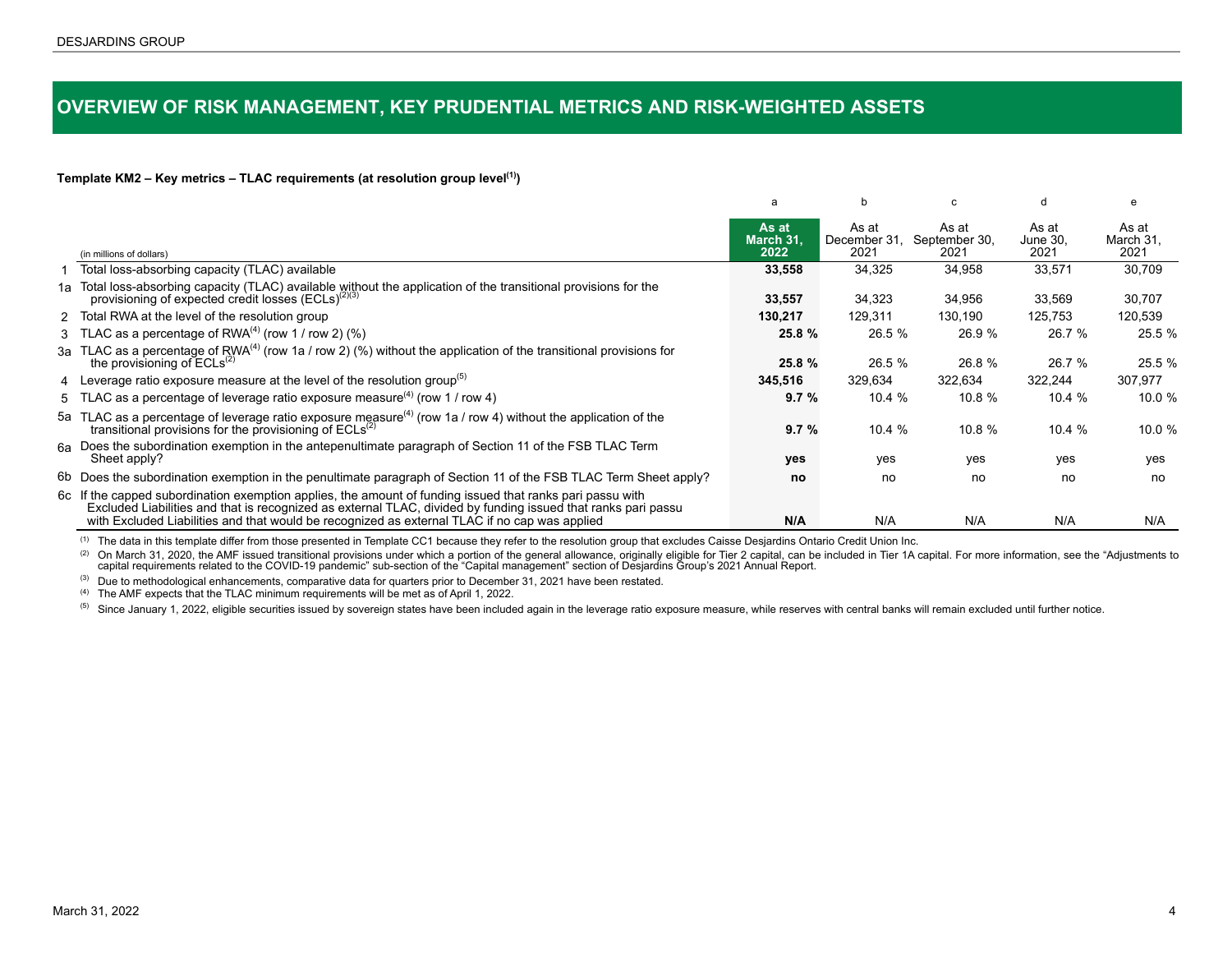### <span id="page-4-0"></span>**Template OV1 – Overview of risk-weighted assets (RWA)**

|                                                                                 | a                          | b                             |                                |                                  |                            | с                                                        |
|---------------------------------------------------------------------------------|----------------------------|-------------------------------|--------------------------------|----------------------------------|----------------------------|----------------------------------------------------------|
|                                                                                 |                            |                               | $RWA^{(1)}$                    |                                  |                            | <b>Minimum</b><br>capital<br>requirements <sup>(2)</sup> |
| (in millions of dollars)                                                        | As at<br>March 31,<br>2022 | As at<br>December 31,<br>2021 | As at<br>September 30,<br>2021 | As at<br><b>June 30,</b><br>2021 | As at<br>March 31,<br>2021 | As at<br>March 31,<br>2022                               |
| Credit risk (excluding counterparty credit risk – CCR)                          | 101,042                    | 101,020                       | 101,691                        | 96,884                           | 92,416                     | 8,084                                                    |
| 2<br>Of which: Standardized Approach (SA)                                       | 22,708                     | 23,037                        | 20,806                         | 19,888                           | 18,649                     | 1,817                                                    |
| 3<br>Of which: Internal Ratings-Based Approach (IRB)                            | 78,334                     | 77,983                        | 80,885                         | 76,996                           | 73,767                     | 6,267                                                    |
| Counterparty credit risk<br>4                                                   | 5,647                      | 4,986                         | 5,439                          | 4,791                            | 4,470                      | 452                                                      |
| 5<br>Of which: Standardized Approach for counterparty credit risk (SA-CCR)      | 5,647                      | 4,986                         | 5,439                          | 4,791                            | 4,470                      | 452                                                      |
| Of which: Internal Model Method (IMM)<br>6                                      |                            |                               |                                |                                  |                            |                                                          |
| Equity positions in the banking book under the market approach                  |                            |                               |                                |                                  |                            |                                                          |
| Equity investments in funds - look-through approach<br>8                        |                            |                               |                                |                                  |                            |                                                          |
| Equity investments in funds - mandate-based approach<br>9                       |                            |                               |                                |                                  |                            |                                                          |
| 10 Equity investments in funds - fall-back approach                             | 1,775                      | 1,746                         | 1,152                          | 1,042                            | 113                        | 142                                                      |
| 11<br>Settlement risk                                                           |                            |                               |                                |                                  |                            |                                                          |
| 12 Securitization exposures in the banking book                                 | 406                        | 327                           | 309                            | 451                              | 150                        | 32                                                       |
| 13<br>Of which: Internal Ratings-Based Approach (IRB)                           |                            |                               |                                |                                  |                            |                                                          |
| Of which: prudential approach (PA) based on internal ratings<br>14              |                            |                               |                                |                                  |                            |                                                          |
| Of which: Standardized Approach (SA)/simplified prudential approach (SPA)<br>15 | 406                        | 327                           | 309                            | 451                              | 150                        | 32                                                       |
| 16 Market risk                                                                  | 3,225                      | 2,874                         | 3,158                          | 4,087                            | 2,861                      | 258                                                      |
| 17<br>Of which: Standardized Approach (SA)                                      | 462                        | 394                           | 340                            | 395                              | 432                        | 37                                                       |
| 18<br>Of which: approaches based on the Internal Model Method (IMM)             | 2,763                      | 2,480                         | 2,818                          | 3,692                            | 2,429                      | 221                                                      |
| 19 Operational risk                                                             | 14,654                     | 14,476                        | 14,260                         | 14,004                           | 13,822                     | 1,173                                                    |
| 20<br>Of which: Basic Indicator Approach                                        |                            |                               |                                |                                  |                            |                                                          |
| 21<br>Of which: Standardized Approach                                           | 14,654                     | 14,476                        | 14,260                         | 14,004                           | 13,822                     | 1,173                                                    |
| 22<br>Of which: advanced measurement approach                                   |                            |                               |                                |                                  |                            |                                                          |
| 23 Amounts below the thresholds for deduction (subject to 250% risk weight)     | 8,998                      | 9,089                         | 9,325                          | 9,255                            | 9,160                      | 720                                                      |
| 24 Floor adjustment                                                             |                            |                               |                                |                                  | 1,412                      |                                                          |
| 25 Total $(1 + 4 + 7 + 8 + 9 + 10 + 11 + 12 + 16 + 19 + 23 + 24)$               | 135,747                    | 134,518                       | 135,334                        | 130,514                          | 124,404                    | 10,861                                                   |

 $^{(1)}$  The RWA presented include the 6% scaling factor applied on RWA measured using the Internal Ratings-Based Approach for credit exposures.

 $(2)$  The minimum capital requirement represents 8% of risk-weighted assets.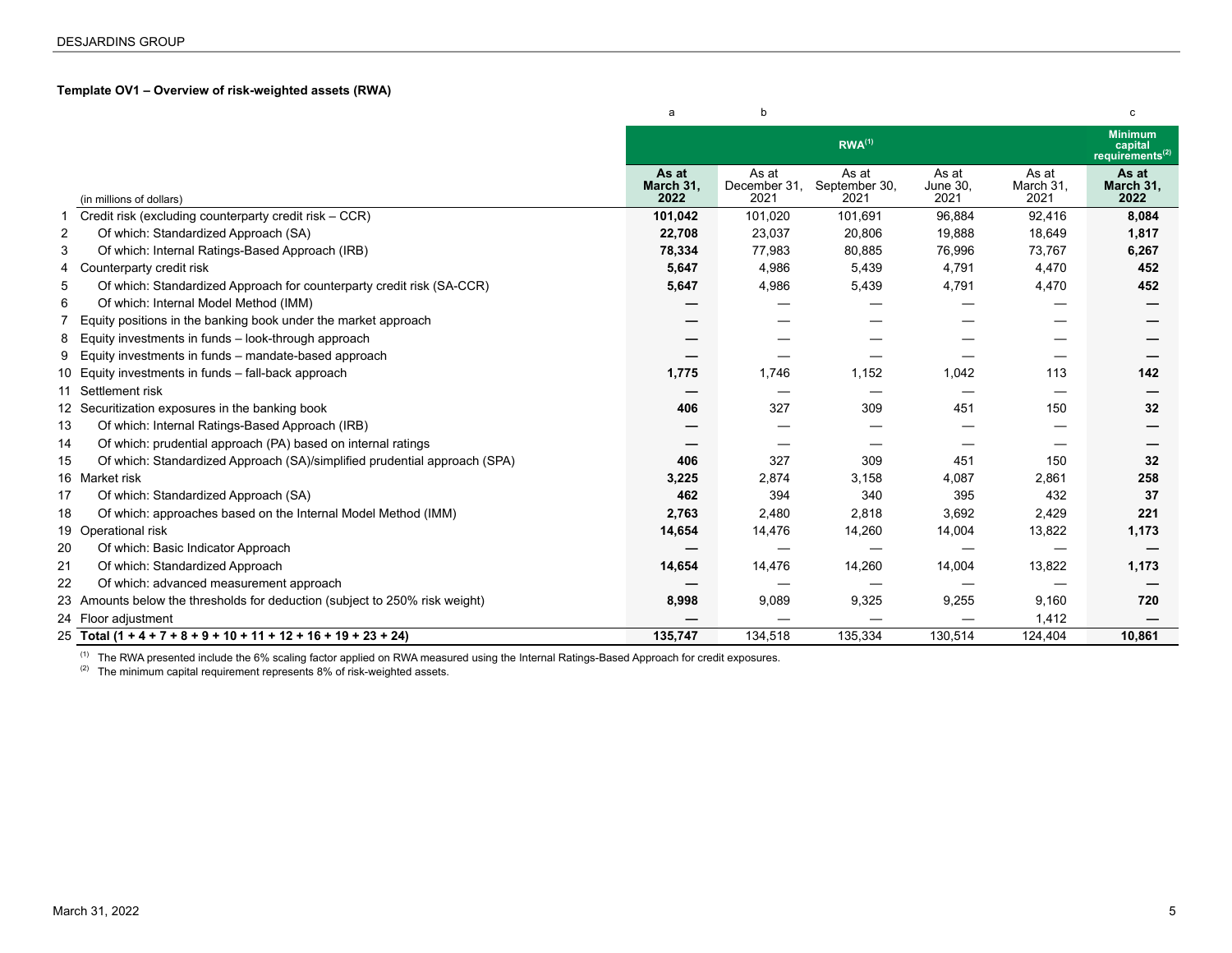### <span id="page-5-0"></span>**Risk-weighted assets (RWA)**

As at March 31, 2022

|                                                                      | <b>Internal Ratings-</b><br><b>Based Approach</b> |              | <b>Standardized Approach</b>    |            |                          |              | <b>Total</b>                    |                                    |
|----------------------------------------------------------------------|---------------------------------------------------|--------------|---------------------------------|------------|--------------------------|--------------|---------------------------------|------------------------------------|
| (in millions of dollars)                                             | Exposure $(1)$                                    | <b>RWA</b>   | Exposure <sup>(1)</sup>         | <b>RWA</b> | Exposure $(1)$           | <b>RWA</b>   | Capital<br>requirement<br>(2)   | Average risk-<br>weighting<br>rate |
| Credit risk other than counterparty risk                             |                                                   |              |                                 |            |                          |              |                                 |                                    |
| Sovereign borrowers                                                  | 73,801                                            | 7,408        | 12,313                          |            | 86,114                   | 7,408        | 593                             | 8.6%                               |
| <b>Financial institutions</b>                                        | 4,352                                             | 1,134        | 10,766                          | 2,273      | 15,118                   | 3,407        | 273                             | 22.5 %                             |
| <b>Businesses</b>                                                    | 73,892                                            | 32,504       | 14,312                          | 12,724     | 88,204                   | 45,228       | 3,619                           | 51.3 %                             |
| Securitization                                                       |                                                   |              | 32                              | 406        | 32                       | 406          | 32                              | 1250.0%                            |
| Equities                                                             |                                                   |              | 357                             | 1,989      | 357                      | 1,989        | 159                             | 557.7 %                            |
| SMEs similar to other retail client exposures                        | 10,102                                            | 4,820        | 250                             | 207        | 10,352                   | 5,027        | 402                             | 48.6%                              |
| Mortgages                                                            | 112,112                                           | 17,381       | 315                             | 168        | 112,427                  | 17,549       | 1,404                           | 15.6 %                             |
| Other retail client exposures (excluding SMEs)                       | 10,467                                            | 4,372        | 2,016                           | 1,516      | 12,483                   | 5,888        | 471                             | 47.2%                              |
| Qualifying-revolving retail client exposures                         | 28,074                                            | 6,281        | $\overline{\phantom{0}}$        | —          | 28,074                   | 6,281        | 502                             | 22.4 %                             |
| Sub-total - Credit risk other than counterparty risk                 | 312,800                                           | 73,900       | 40,361                          | 19,283     | 353,161                  | 93,183       | 7,455                           | 26.4 %                             |
| <b>Counterparty risk</b>                                             |                                                   |              |                                 |            |                          |              |                                 |                                    |
| Sovereign borrowers                                                  | 75                                                | $\mathbf{2}$ |                                 |            | 75                       | $\mathbf{2}$ | $\overbrace{\phantom{1232211}}$ | 2.6%                               |
| <b>Financial institutions</b>                                        | 3,546                                             | 2,104        | 28                              | 6          | 3,574                    | 2,110        | 169                             | 59.0 %                             |
| <b>Businesses</b>                                                    | 1                                                 | 2            | 402                             | 261        | 403                      | 263          | 21                              | 65.2%                              |
| Trading portfolios                                                   | 964                                               | 629          | 702                             | 557        | 1,666                    | 1,186        | 95                              | 71.2 %                             |
| Credit valuation adjustment charge (CVA)                             |                                                   |              | 4,276                           | 1,862      | 4,276                    | 1,862        | 149                             | 43.5%                              |
| Additional requirements related to the banking and trading portfolio |                                                   |              |                                 | —          | 615                      | 60           | 5                               | 9.8%                               |
| Sub-total - Counterparty risk                                        | 4,586                                             | 2,737        | 5,408                           | 2,686      | 10,609                   | 5,483        | 439                             | 51.7 %                             |
| Other $\overline{assets}^{(3)}$                                      |                                                   |              |                                 | –          | 20,581                   | 14,604       | 1,167                           | 71.0%                              |
| Scaling factors $(4)$                                                |                                                   | 4,598        |                                 |            |                          | 4,598        | 368                             | $-$ %                              |
| <b>Total - Credit risk</b>                                           | 317,386                                           | 81,235       | 45,769                          | 21,969     | 384,351                  | 117,868      | 9,429                           | 30.7%                              |
| <b>Market risk</b>                                                   |                                                   |              |                                 |            |                          |              |                                 |                                    |
| Value at Risk (VaR)                                                  |                                                   | 489          |                                 |            |                          | 489          | 39                              | $-$ %                              |
| Stressed VaR                                                         |                                                   | 1,134        |                                 |            | –                        | 1,134        | 91                              | $-$ %                              |
| Incremental risk charge (IRC) <sup>(5)</sup>                         |                                                   | 1,129        |                                 |            | —                        | 1,129        | 90                              | $-$ %                              |
| Other $(6)$                                                          |                                                   | 11           | $\hspace{0.1mm}-\hspace{0.1mm}$ | 462        | —                        | 473          | 38                              | $-$ %                              |
| Total – Market risk $(7)$                                            |                                                   | 2,763        |                                 | 462        | —                        | 3,225        | 258                             | $-$ %                              |
| <b>Operational risk</b>                                              |                                                   | —            | $\overline{\phantom{0}}$        | 14,654     | $\overline{\phantom{0}}$ | 14,654       | 1,173                           | $-$ %                              |
| Total risk-weighted assets before RWA floor                          | 317,386                                           | 83,998       | 45,769                          | 37,085     | 384,351                  | 135,747      | 10,860                          | 35.3 %                             |
| RWA floor adjustment <sup>(8)</sup>                                  |                                                   |              | —                               | —          | —                        | —            | —                               | —%                                 |
| <b>Total risk-weighted assets</b>                                    | 317,386                                           | 83,998       | 45,769                          | 37,085     | 384,351                  | 135,747      | 10.860                          | 35.3 %                             |

Footnotes to this table are presented on the next page.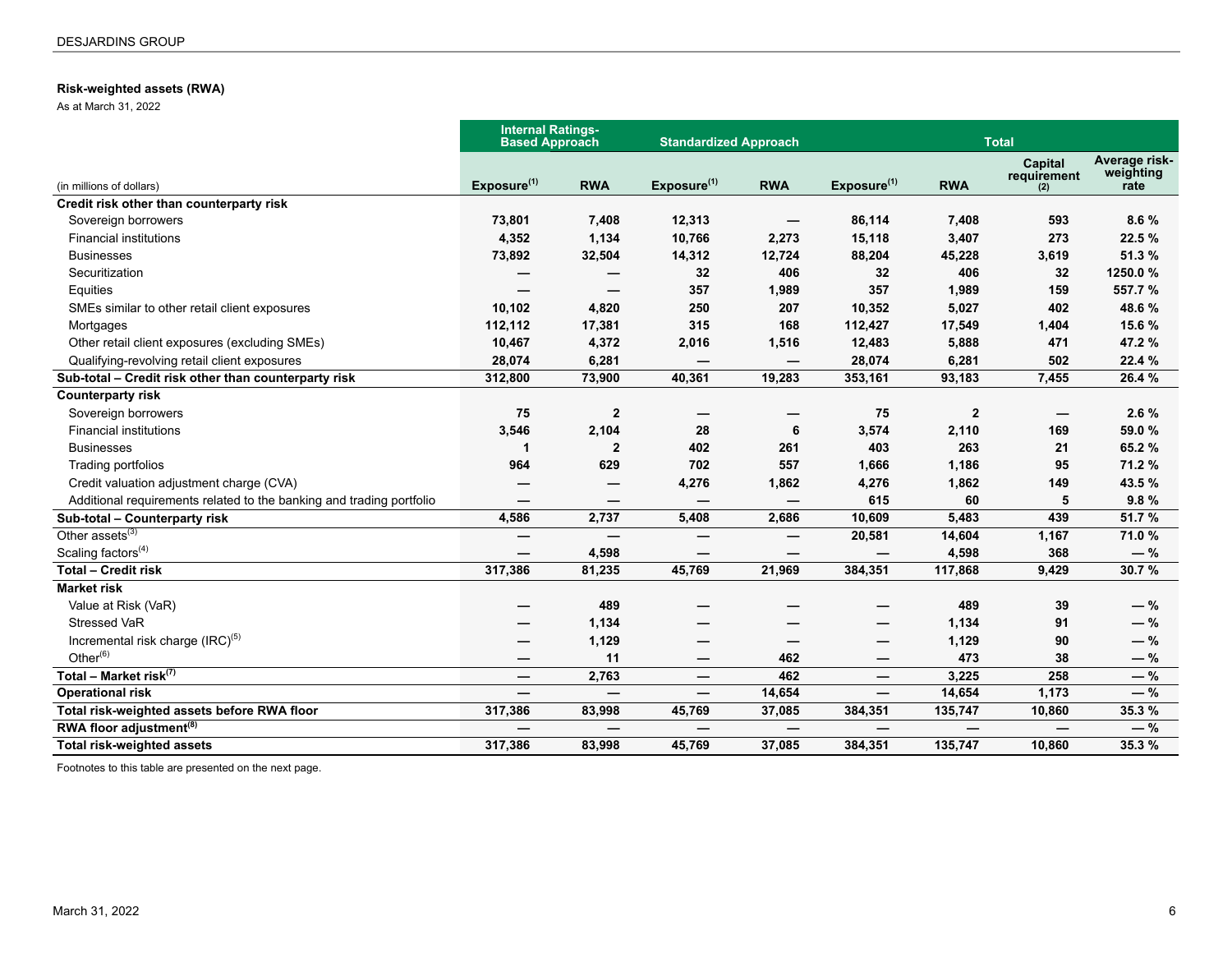#### **Risk-weighted assets (RWA) (continued)**

|                                                                      |                               | Risk-weighted assets           |                        |                            |  |  |  |
|----------------------------------------------------------------------|-------------------------------|--------------------------------|------------------------|----------------------------|--|--|--|
| (in millions of dollars)                                             | As at<br>December 31,<br>2021 | As at<br>September 30,<br>2021 | As at<br>June 30, 2021 | As at<br>March 31,<br>2021 |  |  |  |
| Credit risk other than counterparty risk                             |                               |                                |                        |                            |  |  |  |
| Sovereign borrowers                                                  | 7,465                         | 8,121                          | 7,443                  | 7,228                      |  |  |  |
| <b>Financial institutions</b>                                        | 3,659                         | 3,390                          | 3,575                  | 3,212                      |  |  |  |
| <b>Businesses</b>                                                    | 44,102                        | 44,131                         | 42,453                 | 39,923                     |  |  |  |
| Securitization                                                       | 327                           | 309                            | 451                    | 150                        |  |  |  |
| Equities                                                             | 1,962                         | 1,349                          | 1,247                  | 387                        |  |  |  |
| SMEs similar to other retail client exposures                        | 4,977                         | 5,091                          | 5,129                  | 5,103                      |  |  |  |
| Mortgages                                                            | 17,198                        | 17,292                         | 15,437                 | 13,654                     |  |  |  |
| Other retail client exposures (excluding SMEs)                       | 5,996                         | 5,726                          | 5,743                  | 6,168                      |  |  |  |
| Qualifying-revolving retail client exposures                         | 7,254                         | 7,467                          | 7,375                  | 7,675                      |  |  |  |
| Sub-total - Credit risk other than counterparty risk                 | 92,940                        | 92,876                         | 88,853                 | 83,500                     |  |  |  |
| <b>Counterparty risk</b>                                             |                               |                                |                        |                            |  |  |  |
| Sovereign borrowers                                                  | $\overline{2}$                |                                |                        |                            |  |  |  |
| <b>Financial institutions</b>                                        | 1,657                         | 1,788                          | 1,760                  | 1,663                      |  |  |  |
| <b>Businesses</b>                                                    | 172                           | $\overline{2}$                 | 8                      | $\overline{2}$             |  |  |  |
| Trading portfolios                                                   | 1,106                         | 1,686                          | 1,103                  | 994                        |  |  |  |
| Credit valuation adjustment charge (CVA)                             | 1,873                         | 1,787                          | 1,765                  | 1,674                      |  |  |  |
| Additional requirements related to the banking and trading portfolio | 45                            | 17                             | 26                     | 17                         |  |  |  |
| Sub-total - Counterparty risk                                        | 4,855                         | 5,280                          | 4,662                  | 4,350                      |  |  |  |
| Other assets <sup>(3)</sup>                                          | 14,828                        | 15,022                         | 14,421                 | 14,164                     |  |  |  |
| Scaling factors <sup>(4)</sup>                                       | 4,545                         | 4,738                          | 4,487                  | 4,295                      |  |  |  |
| <b>Total - Credit risk</b>                                           | 117,168                       | 117,916                        | 112,423                | 106,309                    |  |  |  |
| <b>Market risk</b>                                                   |                               |                                |                        |                            |  |  |  |
| Value at Risk (VaR)                                                  | 426                           | 469                            | 613                    | 856                        |  |  |  |
| <b>Stressed VaR</b>                                                  | 1,072                         | 1,294                          | 1,895                  | 719                        |  |  |  |
| Incremental risk charge (IRC) <sup>(5)</sup>                         | 907                           | 1,048                          | 1,102                  | 807                        |  |  |  |
| Other $^{(6)}$                                                       | 469                           | 347                            | 477                    | 479                        |  |  |  |
| Total - Market risk $(7)$                                            | 2,874                         | 3,158                          | 4,087                  | 2,861                      |  |  |  |
| <b>Operational risk</b>                                              | 14,476                        | 14,260                         | 14,004                 | 13,822                     |  |  |  |
| Total risk-weighted assets before RWA floor                          | 134,518                       | 135,334                        | 130,514                | 122,992                    |  |  |  |
| RWA floor adjustment <sup>(8)</sup>                                  |                               | $\overline{\phantom{0}}$       | —                      | 1,412                      |  |  |  |
| <b>Total risk-weighted assets</b>                                    | 134,518                       | 135,334                        | 130,514                | 124,404                    |  |  |  |

<sup>(1)</sup> Net exposure after credit risk mitigation (net of allowances for expected credit losses on credit-impaired loans other than retail clients (except for credit card loans), under the Standardized Approach, excluding th Based Approach, in accordance with the AMF guideline).

(2) The capital requirement represents 8% of risk-weighted assets.

(3) Other assets are measured using a method other than the Standardized Approach or the Internal Ratings-Based Approach. Other assets include the portion of investments in components that are deconsolidated for regulatory (mainly Desjardins Financial Corporation Inc.), below a certain threshold, the portion of investments in associates below a certain threshold, as well as the portion of other deferred tax assets above a certain threshold. risk section.

(4) The scaling factor is a 6% calibration of risk-weighted assets measured using the Internal Ratings-Based Approach for credit exposures in accordance with Section 1.3 of the AMF guideline.

(5) Additional charge representing an estimate of default and migration risks of unsecuritized products exposed to interest rate risk.

<sup>(6)</sup> Represents mainly capital charges calculated using the Standardized Approach for the banking portfolios' currency risk and commodity risk.

(7) As at March 31, 2021, the simulated value at risk multiplier had been reduced in the calculation of market risk in accordance with the relief measures implemented by the AMF in response to the COVID-19 pandemic.

(8) The RWA floor is determined using the Standardized Approaches.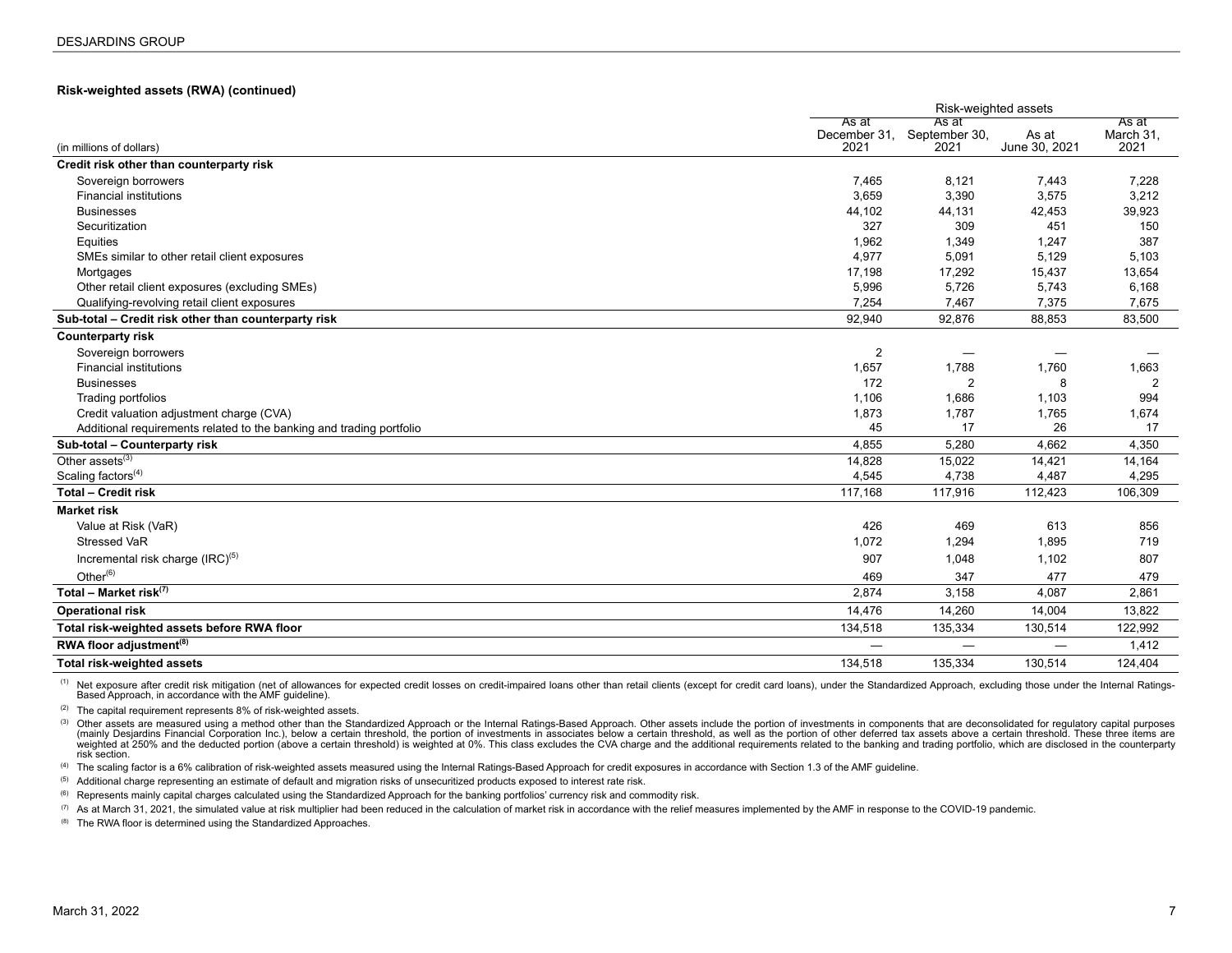## <span id="page-7-0"></span>**Risk-weighted assets(1) by business segment(2)**

| (in millions of dollars)                        | As at<br>March 31.<br>2022 | As at<br>December 31.<br>2021 | As at<br>September 30,<br>2021 | As at<br>June 30, 2021 | As at<br>March 31,<br>2021 |
|-------------------------------------------------|----------------------------|-------------------------------|--------------------------------|------------------------|----------------------------|
| Allocated to business segments                  |                            |                               |                                |                        |                            |
| <b>Personal and Business Services</b>           | 105,851                    | 104.538                       | 106.070                        | 100.983                | 95,866                     |
| Wealth Management and Life and Health Insurance | 5,743                      | 5,911                         | 5,055                          | 5,464                  | 4,346                      |
| Property and Casualty Insurance                 | 4,687                      | 4,726                         | 4,596                          | 4.129                  | 3,977                      |
| Other                                           | 19,466                     | 19.343                        | 19.613                         | 19,938                 | 18,803                     |
| Not allocated <sup>(3)</sup>                    |                            |                               |                                |                        | 1,412                      |
| Total risk-weighted assets                      | 135,747                    | 134.518                       | 135.334                        | 130.514                | 124.404                    |

 $(1)$  Risk-weighted assets represent the amount of risk-weighted assets used in calculating the Tier 1A capital ratio.

 $(2)$  The information as at March 31, 2021 has been reclassified to conform with the presentation for the current period.

(3) Includes risk-weighted assets related to the RWA floor adjustment.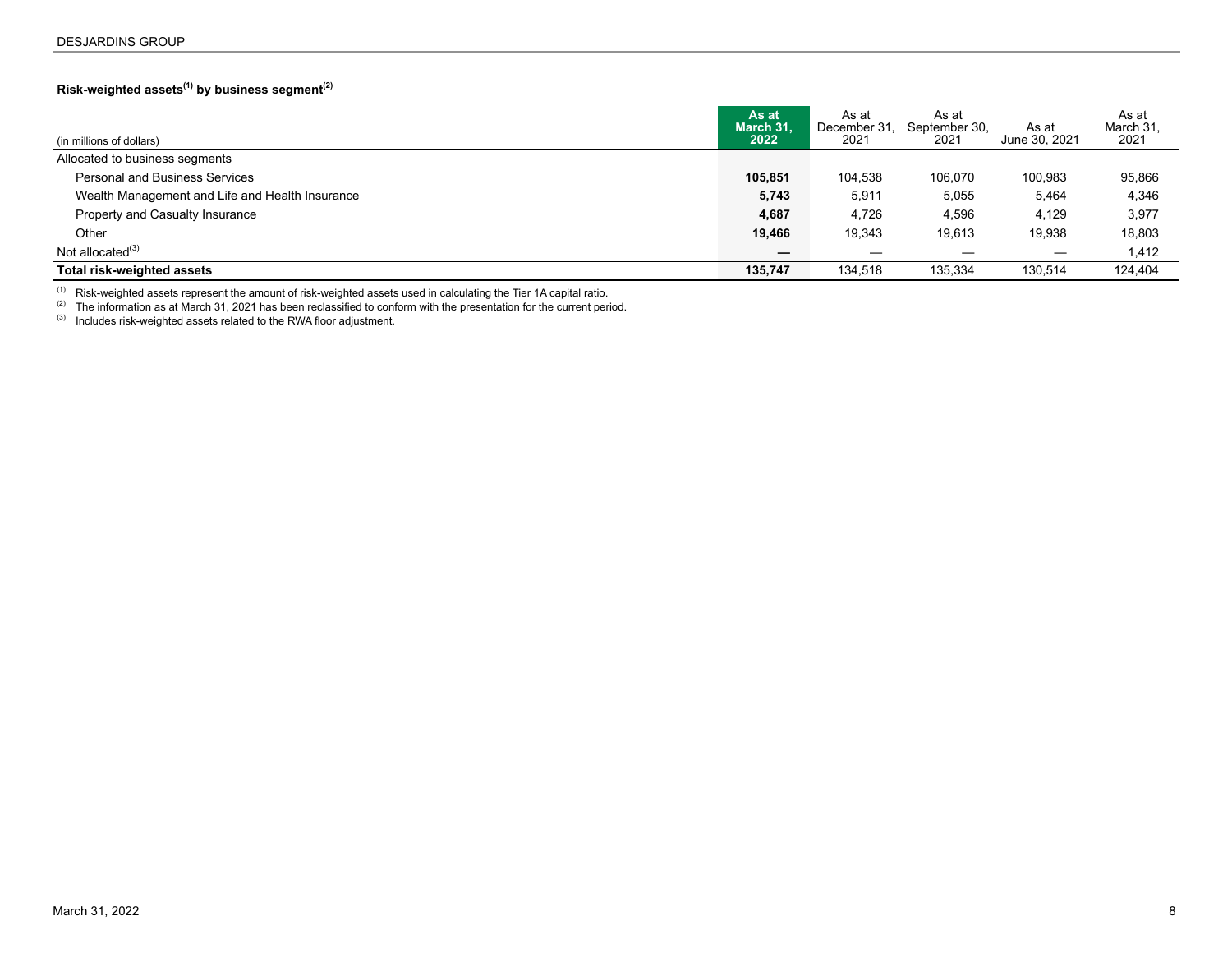#### <span id="page-8-0"></span>**Change in risk-weighted assets**

|                                             |                                                   |                          |              |                                                   |                          |                          |                                                   | For the three-month periods ended |                          |                                                   |                      |                |                                                   |                          |         |
|---------------------------------------------|---------------------------------------------------|--------------------------|--------------|---------------------------------------------------|--------------------------|--------------------------|---------------------------------------------------|-----------------------------------|--------------------------|---------------------------------------------------|----------------------|----------------|---------------------------------------------------|--------------------------|---------|
| (in millions of dollars)                    |                                                   | <b>March 31, 2022</b>    |              |                                                   | December 31, 2021        |                          | September 30, 2021                                |                                   | June 30, 2021            |                                                   |                      | March 31, 2021 |                                                   |                          |         |
|                                             | Credit risk<br>other than<br>counterparty<br>risk | Counterparty<br>risk     | <b>Total</b> | Credit risk<br>other than<br>counterparty<br>risk | Counterparty<br>risk     | Total                    | Credit risk<br>other than<br>counterparty<br>risk | Counterparty<br>risk              | Total                    | Credit risk<br>other than<br>counterparty<br>risk | Counterparty<br>rısk | Total          | Credit risk<br>other than<br>counterparty<br>risk | Counterparty<br>risk     | Total   |
| <b>Credit risk</b>                          |                                                   |                          |              |                                                   |                          |                          |                                                   |                                   |                          |                                                   |                      |                |                                                   |                          |         |
| Risk-weighted assets at beginning of period | 112,182                                           | 4,986                    | 117,168      | 112,477                                           | 5,439                    | 117.916                  | 107,632                                           | 4,791                             | 12,423                   | 101,839                                           | 4,470                | 106,309        | 99,252                                            | 4,406                    | 103,658 |
| Size of portfolio <sup>(1)</sup>            | 2.072                                             | 365                      | 2.437        | 2.939                                             | (712)                    | 2.227                    | 2,262                                             | 271                               | 2.533                    | 4.041                                             | 1,063                | 5.104          | 664                                               | (180)                    | 484     |
| Quality of portfolio <sup>(2)</sup>         | (735)                                             | 304                      | (431)        | (3,833)                                           | 259                      | (3,574)                  | 738                                               | 363                               | 1,101                    | (552)                                             | (739)                | (1, 291)       | 463                                               | (343)                    | 120     |
| Updating of models <sup>(3)</sup>           | (803)                                             |                          | (803)        |                                                   |                          |                          | -                                                 | $\overline{\phantom{0}}$          |                          | –                                                 | -                    | -              | 548                                               | 593                      | 1,141   |
| Procedures and policies <sup>(4)</sup>      | (414)                                             | $\overline{\phantom{0}}$ | (414)        | 609                                               | $\overline{\phantom{0}}$ | 609                      | 1,734                                             |                                   | 1.734                    | 2,375                                             |                      | 2,376          | 977                                               | $\overline{\phantom{0}}$ | 977     |
| Acquisitions and transfers                  | $\overline{\phantom{0}}$                          | $\overline{\phantom{0}}$ | –            |                                                   | $\overline{\phantom{0}}$ | $\overline{\phantom{0}}$ | $\overline{\phantom{0}}$                          | $\overline{\phantom{m}}$          | $\overline{\phantom{0}}$ | —                                                 | -                    |                | $\overline{\phantom{0}}$                          |                          |         |
| Change in exchange rates                    | (81)                                              | (8)                      | (89)         | (10)                                              | (1)                      | (11)                     | 111                                               | 14                                | 125                      | (71)                                              | (4)                  | (75)           | (65)                                              | (6)                      | (71)    |
| Other                                       | $\overline{\phantom{0}}$                          |                          |              | –                                                 |                          | _                        |                                                   |                                   | —                        | –                                                 | -                    |                |                                                   |                          |         |
| Total changes in risk-weighted assets       | 39                                                | 661                      | 700          | (295)                                             | (453)                    | (748)                    | 4,845                                             | 648                               | 5,493                    | 5,793                                             | 321                  | 6,114          | 2,587                                             | 64                       | 2,651   |
| Risk-weighted assets at end of period       | 112.221                                           | 5.647                    | 117,868      | 112,182                                           | 4.986                    | 117,168                  | 112.477                                           | 5,439                             | 117,916                  | 107,632                                           | 4,791                | 112,423        | 101,839                                           | 4,470                    | 106,309 |

|                                             |                                 |                                | For the three-month periods ended |               |                        |
|---------------------------------------------|---------------------------------|--------------------------------|-----------------------------------|---------------|------------------------|
| (in millions of dollars)                    | March 31, 2022                  | December 31, 2021              | September 30, 2021                | June 30, 2021 | March 31, 2021         |
| <b>Market risk</b>                          |                                 |                                |                                   |               |                        |
| Risk-weighted assets at beginning of period | 2,874                           | 3,158                          | 4,087                             | 2,861         | 2,561                  |
| Change in risk level <sup>(5)</sup>         | 351                             | (284)                          | (929)                             | (38)          | 300                    |
| Updating of models $^{(3)}$                 |                                 |                                |                                   | -             |                        |
| Procedures and policies <sup>(4)</sup>      |                                 |                                |                                   | 1,264         |                        |
| Acquisitions and transfers                  |                                 |                                |                                   |               |                        |
| Change in exchange rates                    |                                 |                                |                                   |               |                        |
| Other                                       |                                 | -                              |                                   |               |                        |
| Total changes in risk-weighted assets       | 351                             | (284)                          | (929)                             | 1,226         | 300                    |
| Risk-weighted assets at end of period       | 3,225                           | 2,874                          | 3,158                             | 4,087         | 2,861                  |
|                                             |                                 |                                |                                   |               |                        |
| <b>Operational risk</b>                     |                                 |                                |                                   |               |                        |
| Risk-weighted assets at beginning of period | 14,476                          | 14,260                         | 14,004                            | 13,822        | 13,705                 |
| Revenue generated                           | 178                             | 216                            | 256                               | 182           | 117                    |
| Procedures and policies <sup>(4)</sup>      | -                               |                                |                                   |               |                        |
| Acquisitions and transfers                  |                                 |                                | $\overline{\phantom{0}}$          |               | -                      |
| Total changes in risk-weighted assets       | 178                             | 216                            | 256                               | 182           | 117                    |
| Risk-weighted assets at end of period       | 14,654                          | 14,476                         | 14,260                            | 14,004        | 13,822                 |
|                                             |                                 |                                |                                   |               |                        |
| <b>RWA floor adjustment</b>                 |                                 |                                |                                   |               |                        |
| Risk-weighted assets at beginning of period | $\hspace{0.1mm}-\hspace{0.1mm}$ | $\qquad \qquad \longleftarrow$ | $\overline{\phantom{m}}$          | 1,412         | 177                    |
| Size of portfolio <sup>(1)</sup>            |                                 | —                              | $\overline{\phantom{m}}$          | 493           | 2,088                  |
| Quality of portfolio <sup>(2)</sup>         |                                 |                                |                                   | 542           | 1,247                  |
| Updating of models <sup>(3)</sup>           |                                 |                                |                                   |               | (1, 141)               |
| Procedures and policies <sup>(4)</sup>      |                                 |                                |                                   | (2,464)       | (977)                  |
| Acquisitions and transfers                  |                                 |                                |                                   |               | $\qquad \qquad \qquad$ |
| Change in exchange rates                    |                                 |                                |                                   | 17            | 18                     |
| Other                                       |                                 | -                              | -                                 | —             | $\qquad \qquad \qquad$ |
| Total changes in risk-weighted assets       | $\overline{\phantom{m}}$        | $\qquad \qquad \longleftarrow$ | $\overline{\phantom{m}}$          | (1, 412)      | 1,235                  |
| Risk-weighted assets at end of period       | —                               |                                | -                                 |               | 1,412                  |

(1) Increase or decrease in underlying risk exposure.

(2) Change in risk mitigation factors and portfolio quality.

(3) Change in models and risk parameters.

<sup>(4)</sup> Regulatory changes and changes in regulatory capital calculation methods. For the period from March 31, 2020 to May 1, 2021, the change in market risk was due to a reduction in the simulated value at risk multiplier

(5) Change in risk levels and change in exchange rates, which are not considered to be material.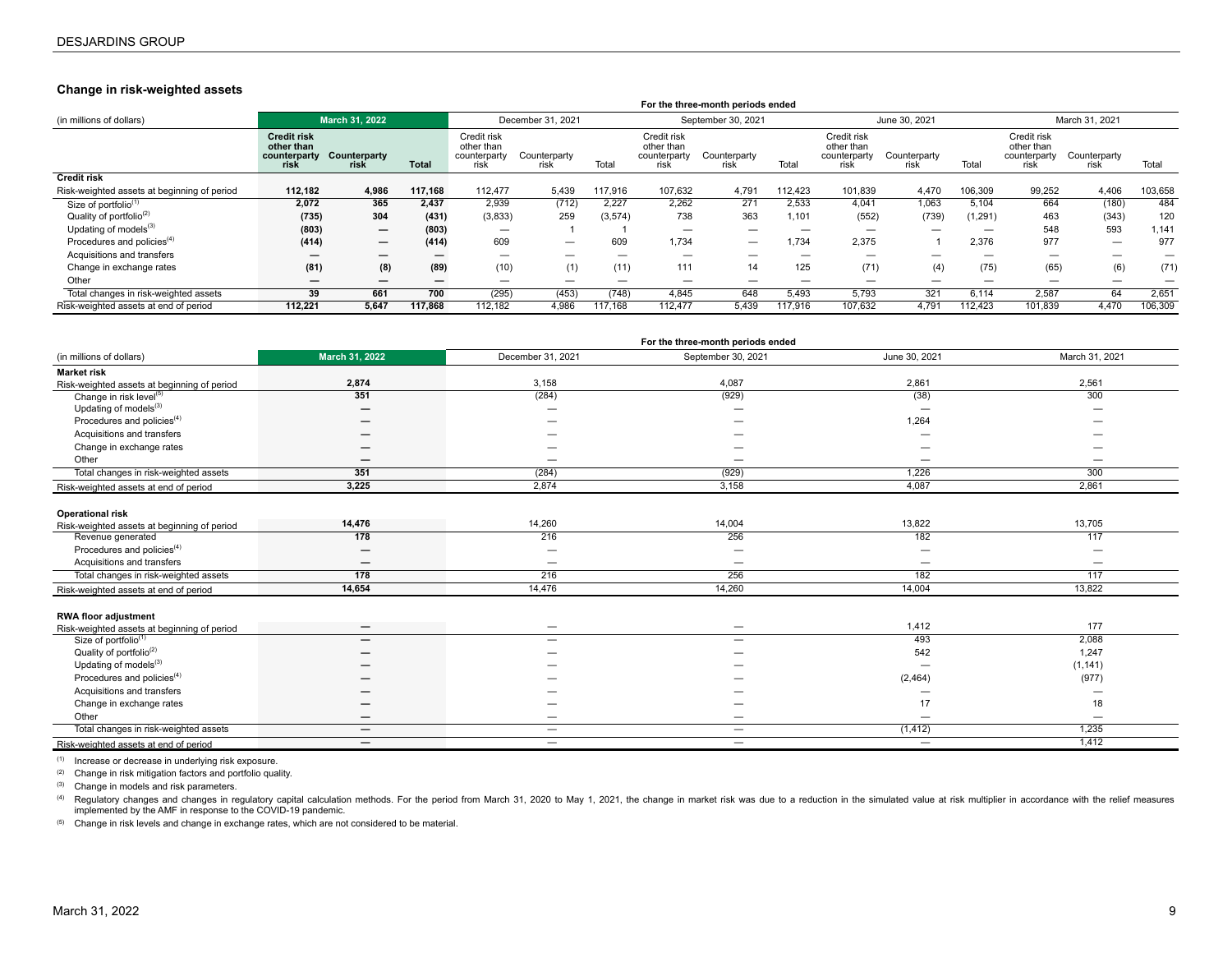# <span id="page-9-0"></span>**COMPOSITION OF CAPITAL AND TLAC**

#### **Template CC1 – Composition of regulatory capital**

|                | (in millions of dollars)                                                                                                                                                                                                                                                                                                     | As at<br>March 31.<br>2022 | Cross-<br>reference <sup>(1)</sup> | As at<br>2021 | As at<br>December 31, September 30,<br>2021 | As at<br>June 30.<br>2021 | As at<br>March 31.<br>2021 |
|----------------|------------------------------------------------------------------------------------------------------------------------------------------------------------------------------------------------------------------------------------------------------------------------------------------------------------------------------|----------------------------|------------------------------------|---------------|---------------------------------------------|---------------------------|----------------------------|
|                | Tier 1A capital: Instruments and reserves                                                                                                                                                                                                                                                                                    |                            |                                    |               |                                             |                           |                            |
| -1             | Directly issued qualifying Tier 1A capital instruments (and equivalent)                                                                                                                                                                                                                                                      | 4.889                      | $A + B$                            | 4.889         | 4,889                                       | 4.889                     | 4,889                      |
| $\overline{2}$ | Qualifying reserves and undistributed surplus earnings                                                                                                                                                                                                                                                                       | 27,880                     | $C + D$                            | 26,813        | 26,733                                      | 25,799                    | 24,792                     |
| 3              | Accumulated other comprehensive income (and other reserves)                                                                                                                                                                                                                                                                  | (629)                      | E                                  | 773           | 940                                         | 1.037                     | 1.004                      |
| $\overline{4}$ | Directly issued capital subject to phase-out from Tier 1A regulatory capital <sup>(2)</sup>                                                                                                                                                                                                                                  | N/A                        |                                    | 84            | 95                                          | 101                       | 110                        |
| .5             | Tier 1A capital instruments issued by subsidiaries and held by third parties (amount allowed in Tier 1A capital)                                                                                                                                                                                                             |                            |                                    |               |                                             |                           |                            |
| 6              | Tier 1A capital instruments before regulatory adjustments                                                                                                                                                                                                                                                                    | 32,140                     |                                    | 32,559        | 32,657                                      | 31.826                    | 30,795                     |
|                | Tier 1A capital: Regulatory adjustments                                                                                                                                                                                                                                                                                      |                            |                                    |               |                                             |                           |                            |
| 7              | Prudential valuation adjustments                                                                                                                                                                                                                                                                                             |                            |                                    |               |                                             |                           |                            |
| 8              | Goodwill (net of related deferred tax liabilities)                                                                                                                                                                                                                                                                           | 153                        | G + H                              | 153           | 153                                         | 150                       | 150                        |
| 9              | Other intangibles other than mortgage servicing rights and software (net of eligible deferred tax liabilities)                                                                                                                                                                                                               | 455                        | $1 + J$                            | 444           | 430                                         | 408                       | 386                        |
| 10             | Deferred tax assets, excluding those arising from temporary differences (net of eligible deferred tax liabilities)                                                                                                                                                                                                           | 188                        | $K + L$                            | 112           | 89                                          | 112                       | 107                        |
| 11             | Cash flow hedge reserve                                                                                                                                                                                                                                                                                                      | (253)                      | M                                  | 84            | 254                                         | 329                       | 404                        |
| 12             | Shortfall of allowances for expected losses <sup>(3)</sup>                                                                                                                                                                                                                                                                   | 349                        | Note                               | 287           | 368                                         | 269                       | 177                        |
| 13             | Securitization gain on sale                                                                                                                                                                                                                                                                                                  |                            |                                    |               | $\overline{\phantom{0}}$                    |                           |                            |
| 14             | Gains and losses due to changes in the entity's own credit risk on fair valued liabilities                                                                                                                                                                                                                                   |                            |                                    |               |                                             |                           |                            |
| 15             | Defined benefit plan assets, after permitted offset (net of eligible deferred tax liabilities)                                                                                                                                                                                                                               | 402                        | $Y + Z$                            |               |                                             |                           |                            |
| 16             | Investment in own Tier 1A capital instruments (if not consolidated)                                                                                                                                                                                                                                                          |                            |                                    |               |                                             |                           |                            |
| 17             | Reciprocal cross-holdings in Tier 1A capital instruments                                                                                                                                                                                                                                                                     | 26                         | B                                  | 26            | 21                                          | 21                        | 23                         |
| 18             | Investments of the "entity" in the capital of banks, insurance entities and other financial institutions that are outside the scope<br>of requlatory consolidation, where the entity does not own more than 10% of their capital, net of eligible short positions<br>(amount above threshold of 10% of the entity's capital) |                            |                                    |               |                                             |                           |                            |
| 19             | Significant investments of the "entity" in the capital of banks, insurance entities and other financial institutions that are outside<br>the scope of regulatory consolidation, net of eligible short positions (amount above threshold of 10% of the entity's capital)                                                      | 2,772                      | $N + O$                            | 2.913         | 2.496                                       | 2,527                     | 1,929                      |
| 20             | Mortgage servicing rights (amount above 10% threshold)                                                                                                                                                                                                                                                                       |                            |                                    |               |                                             |                           |                            |
| 21             | Deferred tax assets arising from temporary differences (amount above 10% threshold, net of related deferred tax liabilities)                                                                                                                                                                                                 |                            |                                    |               |                                             |                           |                            |
| 22             | Amount exceeding the 15% threshold                                                                                                                                                                                                                                                                                           |                            |                                    |               |                                             |                           |                            |
| 23             | Of which: significant investments in the Tier 1A capital of financial institutions                                                                                                                                                                                                                                           |                            |                                    |               |                                             |                           |                            |
| 24             | Of which: mortgage servicing rights                                                                                                                                                                                                                                                                                          |                            |                                    |               |                                             |                           |                            |
| 25             | Of which: deferred tax assets arising from temporary differences                                                                                                                                                                                                                                                             |                            |                                    |               |                                             |                           |                            |
| 26             | National specific regulatory adjustments <sup>(4)</sup>                                                                                                                                                                                                                                                                      | (12)                       | Note                               | (28)          | (22)                                        | (22)                      | (20)                       |
| 27             | Regulatory adjustments applied to Tier 1A and equivalent capital due to insufficient Tier 1B capital and Tier 2 capital to cover<br>deductions                                                                                                                                                                               | 129                        | X                                  | 131           | 133                                         | 134                       | 136                        |
| 28             | Total regulatory adjustments to Tier 1A and equivalent capital                                                                                                                                                                                                                                                               | 4.209                      |                                    | 4,122         | 3.922                                       | 3,928                     | 3,292                      |
| 29             | Total Tier 1A and equivalent capital                                                                                                                                                                                                                                                                                         | 27,931                     |                                    | 28,437        | 28,735                                      | 27,898                    | 27,503                     |
| 29a            | Total Tier 1A capital without the application of the transitional provisions for the provisioning of expected credit losses<br>$(ECLs)^{(4)(5)}$                                                                                                                                                                             | 27.918                     |                                    | 28.406        | 28,711                                      | 27.873                    | 27.480                     |

Footnotes to this table are presented on page 12.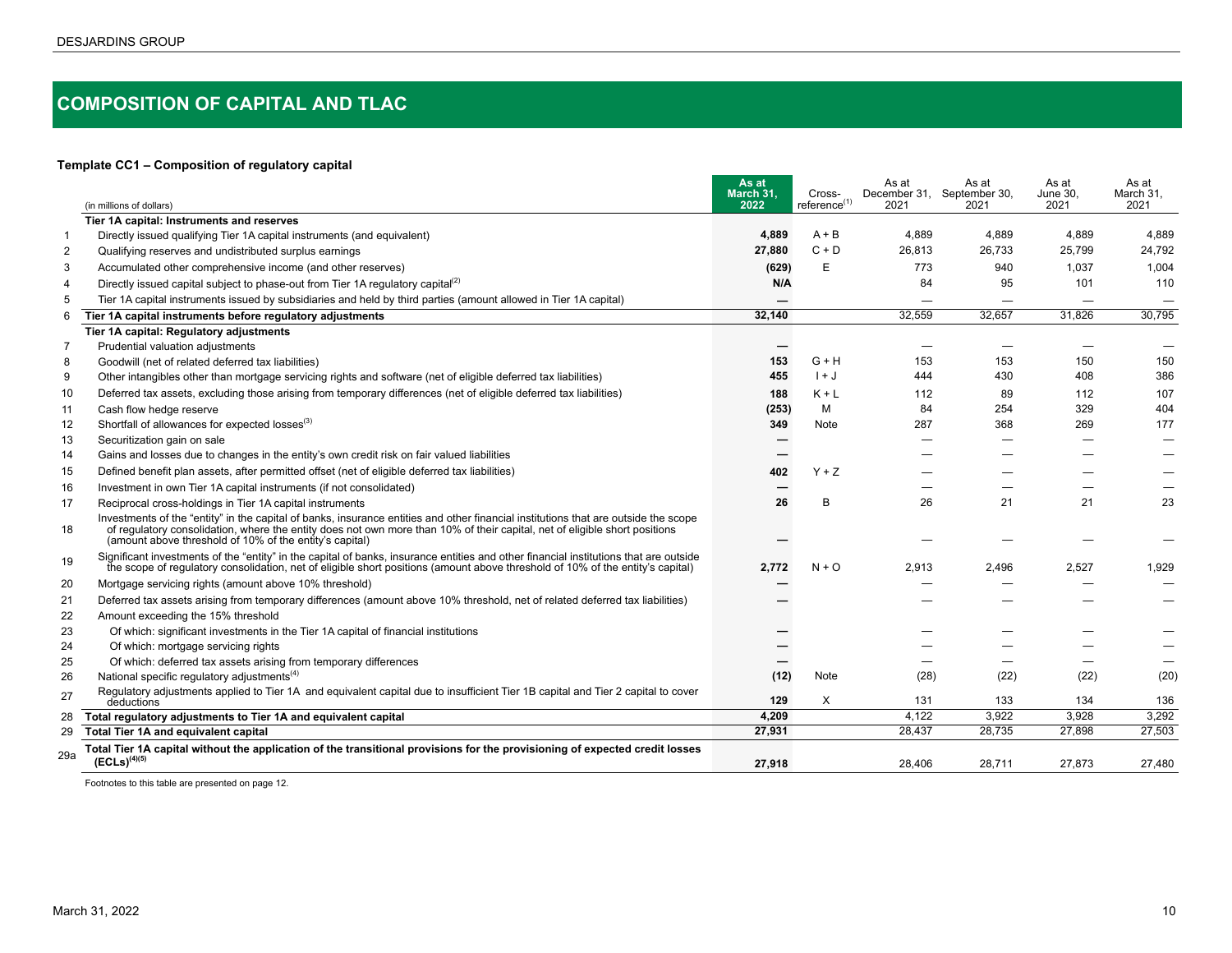#### **Template CC1 – Composition of regulatory capital (continued)**

|     |                                                                                                                                                                                                                                                                                                                        | As at<br>March 31.       | Cross-<br>reference <sup>(1)</sup> | As at                    | As at<br>December 31, September 30, | As at<br>June 30. | As at<br>March 31. |
|-----|------------------------------------------------------------------------------------------------------------------------------------------------------------------------------------------------------------------------------------------------------------------------------------------------------------------------|--------------------------|------------------------------------|--------------------------|-------------------------------------|-------------------|--------------------|
|     | (in millions of dollars)                                                                                                                                                                                                                                                                                               | 2022                     |                                    | 2021                     | 2021                                | 2021              | 2021               |
|     | <b>Tier 1B capital: Instruments</b>                                                                                                                                                                                                                                                                                    |                          |                                    |                          |                                     |                   |                    |
| 30  | Directly issued qualifying Tier 1B capital instruments                                                                                                                                                                                                                                                                 |                          |                                    |                          |                                     |                   |                    |
| 31  | Of which: classified as equity under applicable accounting standards                                                                                                                                                                                                                                                   |                          |                                    |                          |                                     |                   |                    |
| 32  | Of which: classified as liabilities under applicable accounting standards                                                                                                                                                                                                                                              |                          |                                    |                          |                                     |                   |                    |
| 33  | Directly issued capital instruments subject to phase-out from Tier 1B capital <sup>(6)</sup>                                                                                                                                                                                                                           | N/A                      |                                    |                          |                                     |                   |                    |
| 34  | Tier 1B capital (and Tier 1A instruments not included in line 5) issued by subsidiaries and held by third parties<br>(amount allowed in Tier 1B capital)                                                                                                                                                               |                          |                                    |                          |                                     |                   |                    |
| 35  | Of which: instruments issued by subsidiaries and subject to phase-out <sup>(6)</sup>                                                                                                                                                                                                                                   | N/A                      |                                    | —                        |                                     |                   |                    |
| 36  | Tier 1B capital before regulatory adjustments                                                                                                                                                                                                                                                                          | $\hspace{0.05cm}$        |                                    | –                        | -                                   | -                 |                    |
|     | Tier 1B capital: Regulatory adjustments                                                                                                                                                                                                                                                                                |                          |                                    |                          |                                     |                   |                    |
| 37  | Investments in own Tier 1B capital instruments                                                                                                                                                                                                                                                                         |                          |                                    |                          |                                     |                   |                    |
| 38  | Crossed investments in own Tier 1B capital instruments                                                                                                                                                                                                                                                                 |                          |                                    |                          |                                     |                   |                    |
| 39  | Investments of the "entity" in the capital of banks, insurance entities and other financial institutions that are outside the scope<br>of regulatory consolidation, where the entity does not own more than 10% of their issued Tier 1A capital instruments<br>(amount above 10% threshold)                            |                          |                                    |                          |                                     |                   |                    |
| 40  | Significant investments in the capital of banks, insurance entities and other financial institutions that are outside the scope of                                                                                                                                                                                     |                          | X                                  |                          |                                     |                   |                    |
|     | regulatory consolidation                                                                                                                                                                                                                                                                                               | 129                      |                                    | 131                      | 133                                 | 134               | 136                |
| -41 | National specific regulatory adjustments                                                                                                                                                                                                                                                                               | (129)                    | X                                  | (131)                    | (133)                               | (134)             | (136)              |
| 42  | Regulatory adjustments applied to Tier 1B capital due to insufficient Tier 2 capital to cover deductions                                                                                                                                                                                                               | $\hspace{0.05cm}$        |                                    | $\overline{\phantom{0}}$ | $\overbrace{\phantom{12322111}}$    | —                 |                    |
| 43  | Total regulatory adjustments to Tier 1B capital                                                                                                                                                                                                                                                                        |                          |                                    | –                        |                                     |                   |                    |
| 44  | <b>Total Tier 1B capital</b>                                                                                                                                                                                                                                                                                           |                          |                                    |                          |                                     |                   |                    |
| 45  | Total Tier 1 capital (1A + 1B)                                                                                                                                                                                                                                                                                         | 27,931                   |                                    | 28.437                   | 28,735                              | 27.898            | 27,503             |
|     | 45a Total Tier 1 capital (1A + 1B) without the application of the transitional provisions for the provisioning of ECLs <sup>(4)(5)</sup>                                                                                                                                                                               | 27,918                   |                                    | 28,406                   | 28,711                              | 27.873            | 27.480             |
|     | Tier 2 capital: Instruments and provisions                                                                                                                                                                                                                                                                             |                          |                                    |                          |                                     |                   |                    |
| 46  | Directly issued qualifying Tier 2 capital instruments                                                                                                                                                                                                                                                                  | 1,977                    | $P + Q$                            | 1.985                    | 1,999                               | 1,992             | 1,020              |
| 47  | Directly issued capital instruments subject to phase-out from Tier 2 capital $^{(6)(7)}$                                                                                                                                                                                                                               | N/A                      |                                    |                          | 309                                 | 309               | 309                |
| 48  | Tier 2 capital instruments (and Tier 1A and 1B capital instruments not included in rows 5 or 34) issued by subsidiaries and<br>held by third parties (amount allowed in Tier 2 capital)                                                                                                                                |                          |                                    |                          |                                     |                   |                    |
| 49  | Of which: instruments issued by subsidiaries subject to phase-out <sup>(6)</sup>                                                                                                                                                                                                                                       | N/A                      |                                    |                          |                                     |                   |                    |
| 50  | Provisions                                                                                                                                                                                                                                                                                                             | 133                      | R                                  | 125                      | 115                                 | 116               | 112                |
| 51  | Tier 2 capital before regulatory adjustments                                                                                                                                                                                                                                                                           | 2.110                    |                                    | 2.110                    | 2.423                               | 2,417             | 1.441              |
|     | Tier 2 capital: Regulatory adjustments                                                                                                                                                                                                                                                                                 |                          |                                    |                          |                                     |                   |                    |
| 52  | Investments in own Tier 2 capital instruments                                                                                                                                                                                                                                                                          |                          |                                    |                          |                                     |                   |                    |
| 53  | Reciprocal cross-holdings in Tier 2 capital instruments and other TLAC liabilities                                                                                                                                                                                                                                     |                          |                                    |                          |                                     |                   |                    |
| 54  | Investments of the "entity" in the capital and other TLAC liabilities of banks, insurance entities and other financial institutions<br>that are outside the scope of regulatory consolidation, where the entity does not own more than 10% of their issued Tier 1A<br>capital instruments (amount above 10% threshold) |                          |                                    |                          |                                     |                   |                    |
| 55  | Significant investments in the capital and other TLAC liabilities of banks, insurance entities and other financial institutions that<br>are outside the scope of regulatory consolidation (net of eligible short positions)                                                                                            | 826                      | $S + T$                            | 826                      | 826                                 | 826               | 826                |
| 56  | National specific regulatory adjustments                                                                                                                                                                                                                                                                               | $\overline{\phantom{0}}$ |                                    |                          | ÷                                   | ÷                 |                    |
| 57  | Total regulatory adjustments to Tier 2 capital                                                                                                                                                                                                                                                                         | 826                      |                                    | 826                      | 826                                 | 826               | 826                |
| 58  | <b>Total Tier 2 capital</b>                                                                                                                                                                                                                                                                                            | 1,284                    |                                    | 1,284                    | 1,597                               | 1,591             | 615                |
| 59  | Total capital (1A + 1B and 2)                                                                                                                                                                                                                                                                                          | 29,215                   |                                    | 29,721                   | 30.332                              | 29.489            | 28,118             |
| 59a | Total capital (1A + 1B and 2) without the application of the transitional provisions for the provisioning of $ECLs^{(4)(5)}$                                                                                                                                                                                           | 29,214                   |                                    | 29,718                   | 30,330                              | 29.486            | 28.116             |
| 60  | Total risk-weighted assets                                                                                                                                                                                                                                                                                             | 135.747                  |                                    | 134.518                  | 135.334                             | 130.514           | 124.404            |

Footnotes to this table are presented on page 12.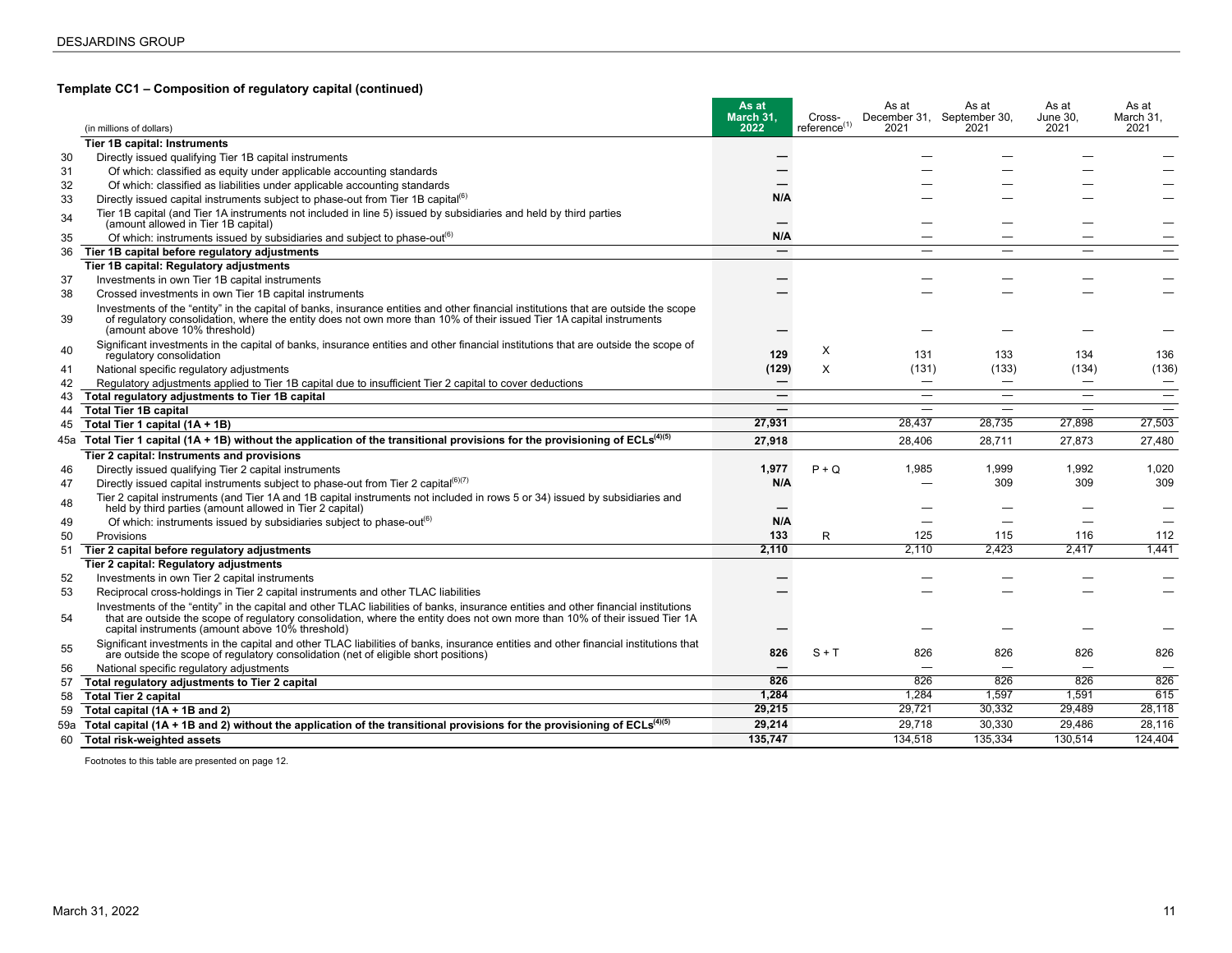#### **Template CC1 – Composition of regulatory capital (continued)**

|     |                                                                                                                                                                             | As at<br>March 31. | Cross-                   | As at<br>December 31, September 30, | As at                    | As at<br>June 30, | As at<br>March 31, |
|-----|-----------------------------------------------------------------------------------------------------------------------------------------------------------------------------|--------------------|--------------------------|-------------------------------------|--------------------------|-------------------|--------------------|
|     | (in millions of dollars)                                                                                                                                                    | 2022               | reference <sup>(1)</sup> | 2021                                | 2021                     | 2021              | 2021               |
|     | <b>Capital ratios and buffers</b>                                                                                                                                           |                    |                          |                                     |                          |                   |                    |
| 61  | Tier 1A and equivalent capital (as a % of risk-weighted assets)                                                                                                             | 20.6 %             |                          | 21.1%                               | 21.2 %                   | 21.4 %            | 22.1 %             |
| 61a | Tier 1A (as a % or risk-weighted assets) without the application of the transitional provisions for the provisioning of $ECLs(4)$                                           | 20.6%              |                          | 21.1 %                              | 21.2 %                   | 21.4 %            | 22.1 %             |
| 62  | Tier 1 (as a % of risk-weighted assets)                                                                                                                                     | 20.6%              |                          | 21.1 %                              | 21.2 %                   | 21.4 %            | 22.1 %             |
| 62a | Tier 1 (as a % or risk-weighted assets) without the application of the transitional provisions for the provisioning of $ECLs(4)$                                            | 20.6%              |                          | 21.1 %                              | 21.2 %                   | 21.4 %            | 22.1 %             |
| 63  | Total capital (as a % of risk-weighted assets)                                                                                                                              | 21.5 %             |                          | 22.1 %                              | 22.4 %                   | 22.6 %            | 22.6 %             |
| 63a | Total capital (as a % or risk-weighted assets) without the application of the transitional provisions for the provisioning of<br>ECLs <sup>(4)</sup>                        | 21.5 %             |                          | 22.1 %                              | 22.4 %                   | 22.6 %            | 22.6 %             |
| 64  | Entity-specific buffer requirement (capital conservation buffer + countercyclical buffer + higher loss absorbency<br>requirement, expressed as a % of risk-weighted assets) | 3.5%               |                          | 3.5%                                | 3.5%                     | 3.5%              | 3.5 %              |
| 65  | Of which: capital conservation buffer requirement                                                                                                                           | 2.5%               |                          | 2.5%                                | 2.5%                     | 2.5%              | 2.5%               |
| 66  | Of which: entity-specific countercyclical buffer requirement                                                                                                                | N/A                |                          | N/A                                 | N/A                      | N/A               | N/A                |
| 67  | Of which: higher loss absorbency requirement                                                                                                                                | 1.0%               |                          | 1.0%                                | 1.0%                     | 1.0%              | 1.0%               |
| 68  | Tier 1A capital (as a % of risk-weighted assets) available after meeting minimum capital requirements                                                                       | 18.0 %             |                          | 18.6 %                              | 18.9 %                   | 19.1 %            | 19.1 %             |
|     | <b>National minima</b>                                                                                                                                                      |                    |                          |                                     |                          |                   |                    |
| 69  | Minimum Tier 1A capital ratio                                                                                                                                               | 8.0%               |                          | 8.0%                                | 8.0%                     | 8.0%              | 8.0%               |
| 70  | Minimum Tier 1 capital ratio                                                                                                                                                | 9.5%               |                          | 9.5 %                               | 9.5%                     | 9.5%              | 9.5%               |
| 71  | Minimum total capital ratio                                                                                                                                                 | 11.5 %             |                          | 11.5 %                              | 11.5 %                   | 11.5 %            | 11.5 %             |
|     | Amounts below the thresholds for deduction (before risk weighting)                                                                                                          |                    |                          |                                     |                          |                   |                    |
| 72  | Non-significant investments in the capital and other liabilities of other financial entities                                                                                | 136                | U                        | 139                                 | 128                      | 129               | 133                |
| 73  | Significant investments in Tier 1A capital instruments of financial entities                                                                                                | 3,083              | $\vee$                   | 3,148                               | 3,136                    | 3,056             | 2,957              |
| 74  | Mortgage servicing rights (net of related tax liabilities)                                                                                                                  | —                  |                          |                                     |                          |                   |                    |
| 75  | Deferred tax assets arising from temporary differences (net of related tax liabilities)                                                                                     | 516                | W                        | 488                                 | 594                      | 646               | 707                |
|     | Applicable caps on the inclusion of provisions in Tier 2                                                                                                                    |                    |                          |                                     |                          |                   |                    |
| 76  | Provisions eligible for inclusion in Tier 2 capital in respect of exposures subject to the Standardized Approach<br>(prior to application of cap)                           | 145                |                          | 153                                 | 136                      | 138               | 133                |
| 77  | Cap on inclusion of provision in Tier 2 capital under the Standardized Approach                                                                                             | 145                |                          | 153                                 | 136                      | 138               | 133                |
| 78  | Provisions eligible for inclusion in Tier 2 capital in respect of exposures subject to the Internal Ratings-Based Approach<br>(prior to application of cap)                 | N/A                |                          | N/A                                 | N/A                      | N/A               | N/A                |
| 79  | Cap on inclusion of provisions in Tier 2 capital under the Internal Ratings-Based Approach                                                                                  | N/A                |                          | N/A                                 | N/A                      | N/A               | N/A                |
|     | Capital instruments subject to phase-out by January 1, 2022                                                                                                                 |                    |                          |                                     |                          |                   |                    |
| 80  | Current cap on Tier 1A capital instruments subject to phase-out                                                                                                             | N/A                |                          | 210                                 | 210                      | 210               | 210                |
| 81  | Amount excluded from Tier 1A capital due to cap (excess over cap after redemptions and maturities)                                                                          | N/A                |                          |                                     | —                        |                   |                    |
| 82  | Current cap on Tier 1B capital instruments subject to phase-out                                                                                                             | N/A                |                          |                                     |                          |                   |                    |
| 83  | Amount excluded from Tier 1B capital due to cap (excess over cap after redemptions and maturities)                                                                          | N/A                |                          |                                     |                          |                   |                    |
| 84  | Current cap of Tier 2 capital instruments subject to phase-out                                                                                                              | N/A                |                          | 309                                 | 309                      | 309               | 309                |
| 85  | Amount excluded from Tier 2 capital du to cap (excess over cap after redemptions and maturities)                                                                            | N/A                |                          |                                     | $\overline{\phantom{0}}$ |                   |                    |

<sup>(1)</sup> Cross-reference to the combined regulatory balance sheet. Refer to Template "Reconciliation of regulatory capital to balance sheet" in this report.

<sup>(2)</sup> Since these capital instruments no longer meet the eligibility criteria for capital tiers, they have been excluded from such tiers since January 1, 2022.

(3) Items considered only in regulatory capital.

<sup>(4)</sup> Includes the impact of the transitional provisions for the provisioning of expected credit losses announced by the AMF on March 31, 2020. The transitional provisions allow for the inclusion in Tier 1A capital of a po

<sup>(5)</sup> Due to methodological enhancements, comparative data for quarters prior to December 31, 2021 have been restated.

(6) The phase-out period ended January 1, 2022.

 $(7)$  All outstanding senior notes Series J have been called on December 15, 2021.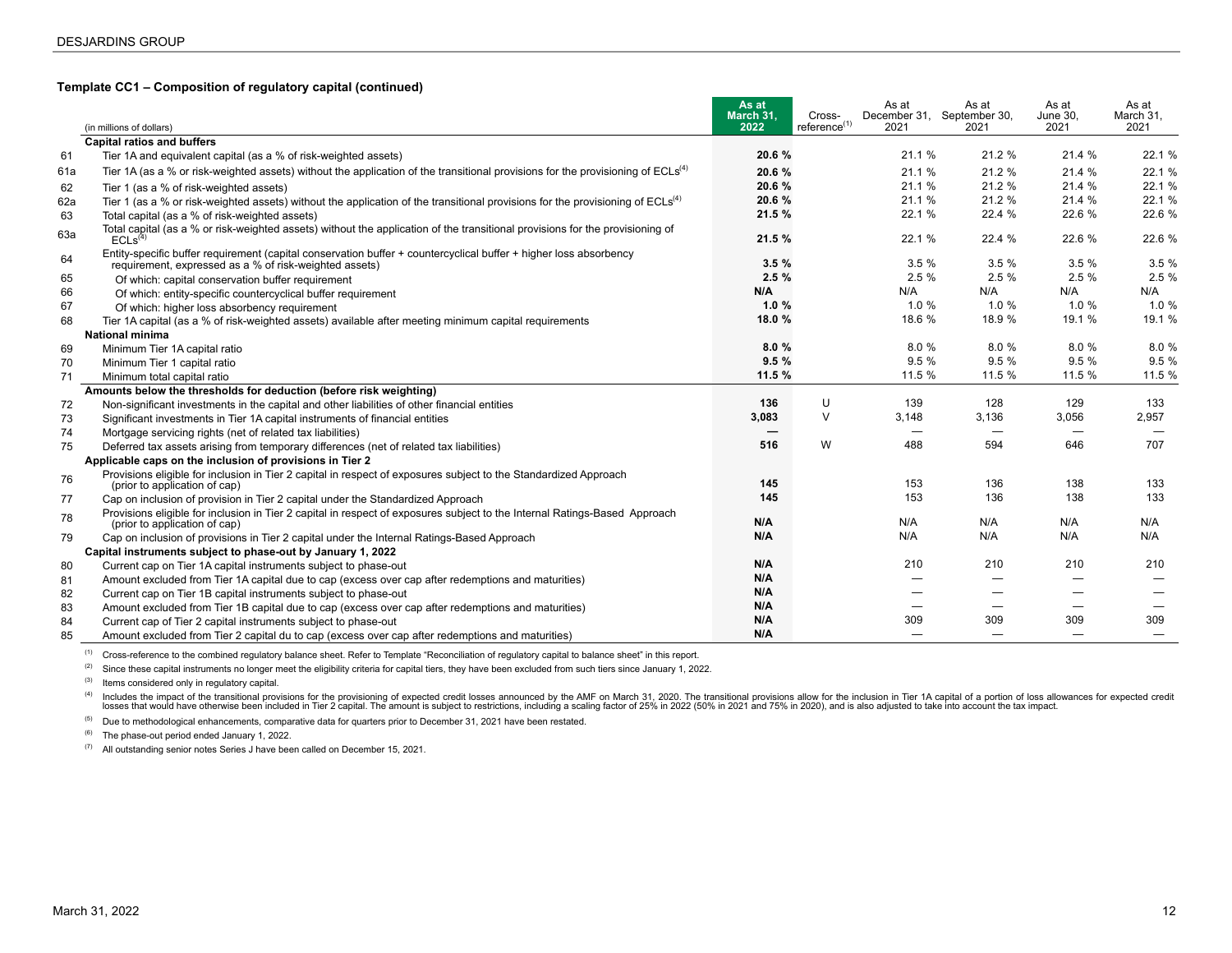### <span id="page-12-0"></span>**Quarterly changes in regulatory capital**

| (in millions of dollars)                                 | As at<br>March 31, 2022 | As at<br>December 31, 2021 | As at<br>September 30, 2021 | As at<br>June 30, 2021 | As at<br>March 31, 2021 |
|----------------------------------------------------------|-------------------------|----------------------------|-----------------------------|------------------------|-------------------------|
| Tier 1A capital                                          |                         |                            |                             |                        |                         |
| Balance at beginning of period                           | 28,437                  | 28,735                     | 27,898                      | 27,503                 | 26,317                  |
| Increase in reserves and undistributed surplus earnings  | 1,067                   | 80                         | 934                         | 1,007                  | 1,660                   |
| Eligible accumulated other comprehensive income          | (1,402)                 | (167)                      | (97)                        | 33                     | (304)                   |
| F capital shares                                         |                         |                            | $\hspace{0.05cm}$           | –                      |                         |
| Permanent shares and surplus shares subject to phase-out | (84)                    | (11)                       | (6)                         | (9)                    | (15)                    |
| Deductions                                               | (87)                    | (200)                      | 6                           | (636)                  | (155)                   |
| <b>Balance at end of period</b>                          | 27,931                  | 28,437                     | 28,735                      | 27,898                 | 27,503                  |
| Total Tier 1 capital <sup>(1)</sup>                      | 27,931                  | 28,437                     | 28,735                      | 27,898                 | 27,503                  |
| Tier 2 capital                                           |                         |                            |                             |                        |                         |
| Balance at beginning of period                           | 1,284                   | 1,597                      | 1,591                       | 615                    | 797                     |
| Eligible instruments                                     | (8)                     | (14)                       |                             | 972                    | (3)                     |
| Senior notes subject to phase-out                        |                         | (309)                      |                             |                        | (186)                   |
| General allowance                                        | 8                       | 10                         | (1)                         | 4                      |                         |
| Deductions                                               |                         |                            | $\hspace{0.05cm}$           | –                      |                         |
| <b>Balance at end of period</b>                          | 1,284                   | 1,284                      | 1,597                       | 1,591                  | 615                     |
| <b>Total capital</b>                                     | 29,215                  | 29,721                     | 30,332                      | 29,489                 | 28,118                  |

 $(1)$  No Tier 1B capital instruments have been issued to date.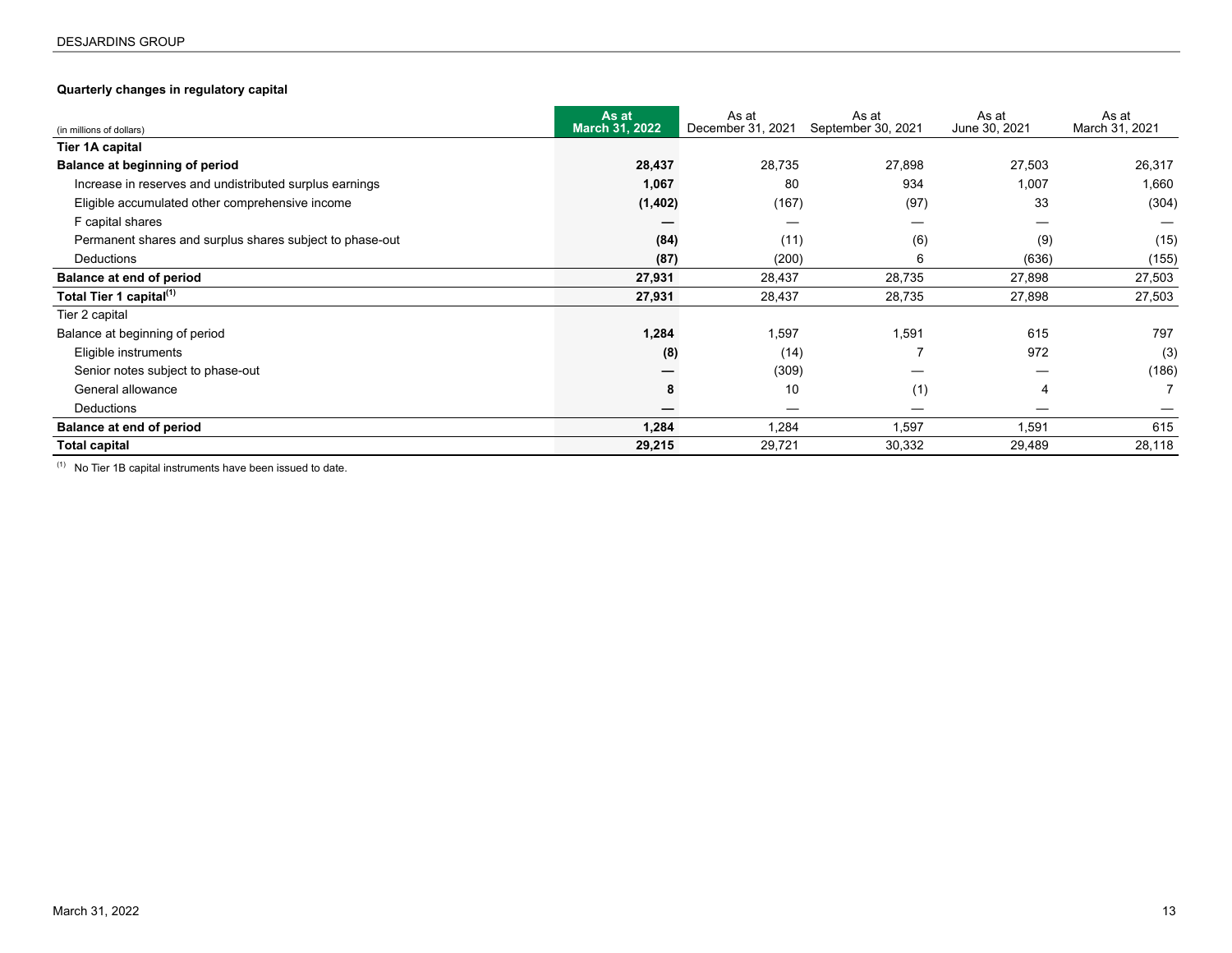# <span id="page-13-0"></span>**Template CC2 – Reconciliation of regulatory capital to balance sheet** As at March 31, 2022

| (in millions of dollars)                                                                                                                                           | <b>Balance sheet</b><br>per<br>the Combined<br><b>Financial</b><br><b>Statements</b> | <b>Items excluded</b><br>from the scope<br>of regulatory<br>consolidation(1) | <b>Balance sheet</b><br>using the scope<br>of regulatory<br>consolidation | Including | Cross-<br>reference to<br>the capital<br>table $^{(2)}$ |
|--------------------------------------------------------------------------------------------------------------------------------------------------------------------|--------------------------------------------------------------------------------------|------------------------------------------------------------------------------|---------------------------------------------------------------------------|-----------|---------------------------------------------------------|
| Assets                                                                                                                                                             |                                                                                      |                                                                              |                                                                           |           |                                                         |
| Cash and deposits with financial institutions                                                                                                                      | 13,728                                                                               | 1,244                                                                        | 12,484                                                                    |           |                                                         |
| <b>Securities</b>                                                                                                                                                  | 88.977                                                                               | 30,755                                                                       | 58,222                                                                    |           |                                                         |
| Non-significant investments in the capital of other financial institutions not exceeding regulatory thresholds                                                     |                                                                                      |                                                                              |                                                                           | 136       | U                                                       |
| Other securities                                                                                                                                                   |                                                                                      |                                                                              |                                                                           | 58,086    |                                                         |
| Securities borrowed or purchased under reverse repurchase agreements                                                                                               | 14,686                                                                               | (467)                                                                        | 15,153                                                                    |           |                                                         |
| Loans                                                                                                                                                              | 234,473                                                                              | 2,594                                                                        | 231,879                                                                   |           |                                                         |
| Significant investments in the Tier 2 capital of financial institutions                                                                                            |                                                                                      |                                                                              |                                                                           | 126       | s                                                       |
| Other loans                                                                                                                                                        |                                                                                      |                                                                              |                                                                           | 231,753   |                                                         |
| <b>Allowance for credit losses</b>                                                                                                                                 | (947)                                                                                | (6)                                                                          | (941)                                                                     |           |                                                         |
| General allowance allowed for inclusion in Tier 2 capital                                                                                                          |                                                                                      |                                                                              |                                                                           | (133)     | $\mathbf R$                                             |
| Allowances not allowed for regulatory capital                                                                                                                      |                                                                                      |                                                                              |                                                                           | (808)     |                                                         |
| Segregated fund net assets                                                                                                                                         | 21,848                                                                               | 21,848                                                                       |                                                                           |           |                                                         |
| Other assets                                                                                                                                                       |                                                                                      |                                                                              |                                                                           |           |                                                         |
| Clients' liability under acceptances                                                                                                                               | 88                                                                                   |                                                                              | 88                                                                        |           |                                                         |
| Premiums receivable                                                                                                                                                | 2,648                                                                                | 2,648                                                                        | $\overline{\phantom{0}}$                                                  |           |                                                         |
| Derivative financial instruments                                                                                                                                   | 5,293                                                                                | 80                                                                           | 5,213                                                                     |           |                                                         |
| Amounts receivable from clients, brokers and financial institutions                                                                                                | 4,834                                                                                | 15                                                                           | 4,819                                                                     |           |                                                         |
| Reinsurance assets                                                                                                                                                 | 1,580                                                                                | 1,580                                                                        | $\overline{\phantom{0}}$                                                  |           |                                                         |
| Right-of-use assets                                                                                                                                                | 553                                                                                  | (330)                                                                        | 883                                                                       |           |                                                         |
| Investment property                                                                                                                                                | 929                                                                                  | 919                                                                          | 10                                                                        |           |                                                         |
| Property, plant and equipment                                                                                                                                      | 1,514                                                                                | 456                                                                          | 1,058                                                                     |           |                                                         |
| Goodwill                                                                                                                                                           | 157                                                                                  | 118                                                                          | 39                                                                        |           | G                                                       |
| Intangible assets                                                                                                                                                  | 506                                                                                  | 267                                                                          | 239                                                                       |           |                                                         |
| Net defined benefit assets                                                                                                                                         | 673                                                                                  | 186                                                                          | 487                                                                       |           | Y                                                       |
| Deferred tax assets                                                                                                                                                | 851                                                                                  | 228                                                                          | 623                                                                       |           |                                                         |
| Deferred tax assets other than those attributable to temporary differences                                                                                         |                                                                                      |                                                                              |                                                                           | 337       | ĸ                                                       |
| Deferred tax liabilities other than those attributable to temporary differences                                                                                    |                                                                                      |                                                                              |                                                                           | (149)     | L                                                       |
| Deferred tax assets related to temporary differences exceeding the regulatory threshold corresponding to the basket of 15% of Tier 1A capital                      |                                                                                      |                                                                              |                                                                           |           |                                                         |
| Deferred tax assets related to temporary differences not exceeding the regulatory thresholds                                                                       |                                                                                      |                                                                              |                                                                           | 516       | W                                                       |
| Deferred tax liabilities related to software and other intangible assets                                                                                           |                                                                                      |                                                                              |                                                                           | (51)      | J                                                       |
| Deferred tax liabilities related to goodwill                                                                                                                       |                                                                                      |                                                                              |                                                                           | (4)       | $\mathbf{H}$                                            |
| Deferred tax liabilities related to net defined benefit assets                                                                                                     |                                                                                      |                                                                              |                                                                           | (85)      | z                                                       |
| Other deferred tax assets                                                                                                                                          |                                                                                      |                                                                              |                                                                           | 59        |                                                         |
| Other                                                                                                                                                              |                                                                                      |                                                                              |                                                                           |           |                                                         |
| Investments in associates and entities accounted for using the equity method                                                                                       | 1,394                                                                                | (5,813)                                                                      | 7,207                                                                     |           |                                                         |
| Significant investments in the capital of other financial institutions exceeding the regulatory threshold of 10% of Tier 1A capital                                |                                                                                      |                                                                              |                                                                           | 168       | N                                                       |
| Significant investments in the capital of other financial institutions exceeding the regulatory threshold corresponding to the basket<br>of 15% of Tier 1A capital |                                                                                      |                                                                              |                                                                           |           |                                                         |
| Significant investments in the capital of financial institutions not exceeding the regulatory thresholds                                                           |                                                                                      |                                                                              |                                                                           | 3.083     | $\mathbf v$                                             |
| Investments in deconsolidated subsidiaries exceeding the regulatory threshold of 10% of Tier 1A capital                                                            |                                                                                      |                                                                              |                                                                           | 2,604     | $\circ$                                                 |
| Investments in deconsolidated subsidiaries exceeding the regulatory threshold corresponding to the basket of 15% of Tier 1A capital                                |                                                                                      |                                                                              |                                                                           |           |                                                         |
| Significant investments in the Tier 1B capital of other financial institutions                                                                                     |                                                                                      |                                                                              |                                                                           | 129       | X                                                       |
| Significant investments in the Tier 2 capital of other financial institutions                                                                                      |                                                                                      |                                                                              |                                                                           | 700       | $\mathsf{T}$                                            |
| Other adjustments related to investments                                                                                                                           |                                                                                      |                                                                              |                                                                           | 523       |                                                         |
| Other items                                                                                                                                                        | 3,351                                                                                | 532                                                                          | 2.819                                                                     |           |                                                         |
| <b>Total assets</b>                                                                                                                                                | 397.136                                                                              | 56.854                                                                       | 340.282                                                                   |           |                                                         |

Footnotes to this table are presented on the next page.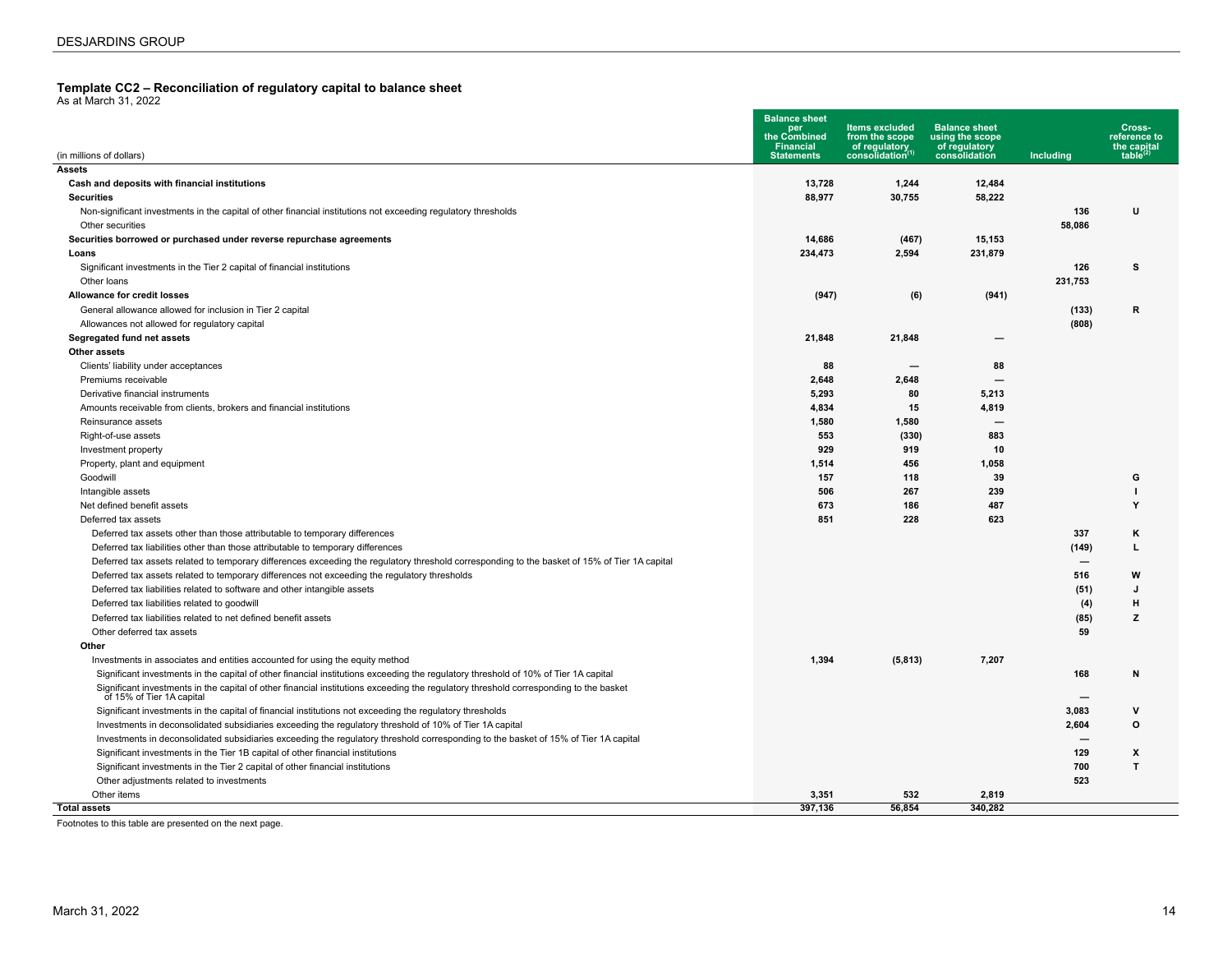#### **Template CC2 – Reconciliation of regulatory capital to balance sheet (continued)**

As at March 31, 2022

|                                                                                                                    | <b>Balance sheet</b><br>per<br>the Combined | <b>Items excluded</b>                               | <b>Balance sheet</b>                              |                          | Cross-                                        |
|--------------------------------------------------------------------------------------------------------------------|---------------------------------------------|-----------------------------------------------------|---------------------------------------------------|--------------------------|-----------------------------------------------|
| (in millions of dollars)                                                                                           | <b>Financial</b><br><b>Statements</b>       | from the scope<br>of regulatory<br>consolidation(1) | using the scope<br>of regulatory<br>consolidation | Including                | reference to<br>the capital<br>table $^{(2)}$ |
| Liabilities                                                                                                        |                                             |                                                     |                                                   |                          |                                               |
| <b>Deposits</b>                                                                                                    | 242,692                                     | (772)                                               | 243,464                                           |                          |                                               |
| <b>Other liabilities</b>                                                                                           |                                             |                                                     |                                                   |                          |                                               |
| Acceptances                                                                                                        | 88                                          | —                                                   | 88                                                |                          |                                               |
| Commitments related to securities sold short                                                                       | 10,930                                      | 94                                                  | 10,836                                            |                          |                                               |
| Commitments related to securities lent or sold under repurchase agreements                                         | 29,013                                      | 333                                                 | 28,680                                            |                          |                                               |
| Derivative financial instruments                                                                                   | 6,261                                       | 90                                                  | 6,171                                             |                          |                                               |
| Amounts payable to clients, brokers and financial institutions                                                     | 10,133                                      | 116                                                 | 10,017                                            |                          |                                               |
| Lease liabilities                                                                                                  | 620                                         | (341)                                               | 961                                               |                          |                                               |
| Insurance contract liabilities                                                                                     | 32,432                                      | 32,432                                              | -                                                 |                          |                                               |
| Segregated fund net liabilities                                                                                    | 21,847                                      | 21,847                                              | $\overline{\phantom{0}}$                          |                          |                                               |
| Net defined benefit plan liabilities                                                                               | 757                                         | 165                                                 | 592                                               |                          |                                               |
| Deferred tax liabilities                                                                                           | 226                                         | 226                                                 | $\overline{\phantom{0}}$                          |                          |                                               |
| Other                                                                                                              | 7,001                                       | 1,705                                               | 5,296                                             |                          |                                               |
| Liabilities of the disposal group held to be transferred                                                           | $\overline{\phantom{0}}$                    | $\overline{\phantom{0}}$                            | $\overline{\phantom{0}}$                          |                          |                                               |
| Subordinated notes                                                                                                 | 1,952                                       | —                                                   | 1,952                                             |                          |                                               |
| Subordinated notes allowed for inclusion in Tier 2 capital                                                         |                                             |                                                     |                                                   | 1,952                    | Q                                             |
| Subordinated indebtedness not allowed for Tier 2 capital                                                           |                                             |                                                     |                                                   | $\overline{\phantom{m}}$ |                                               |
| <b>Total liabilities</b>                                                                                           | 363,952                                     | 55,895                                              | 308.057                                           |                          |                                               |
| Equity                                                                                                             |                                             |                                                     |                                                   |                          |                                               |
| <b>Capital stock</b>                                                                                               | 4,964                                       |                                                     | 4,964                                             |                          |                                               |
| Qualifying shares                                                                                                  |                                             |                                                     |                                                   | 25                       | P                                             |
| Federation capital shares                                                                                          |                                             |                                                     |                                                   | 4,863                    | Α                                             |
| Reciprocal cross-holdings in Tier 1A capital instruments                                                           |                                             |                                                     |                                                   | 26                       | B                                             |
| Shares excluded from the calculation of regulatory capital                                                         |                                             |                                                     |                                                   | 50                       |                                               |
| Share capital                                                                                                      |                                             |                                                     |                                                   |                          |                                               |
| Preferred shares allowed for inclusion in Tier 1A capital                                                          |                                             |                                                     |                                                   |                          |                                               |
| Preferred shares not allowed for regulatory capital                                                                |                                             |                                                     |                                                   |                          |                                               |
| Undistributed surplus earnings                                                                                     | 9,620                                       | 74                                                  | 9,546                                             |                          | c                                             |
| Accumulated other comprehensive income                                                                             | (637)                                       | (8)                                                 | (629)                                             |                          | E.                                            |
| Net unrealized gains (losses) on debt securities classified as at fair value through other comprehensive income    |                                             |                                                     |                                                   | (2, 103)                 |                                               |
| Gains (losses) on derivative financial instruments designated as cash flow hedges                                  |                                             |                                                     |                                                   | (253)                    | M                                             |
| Net unrealized gains (losses) related to the overlay approach adjustment for insurance operations financial assets |                                             |                                                     |                                                   | 326                      |                                               |
| Other                                                                                                              |                                             |                                                     |                                                   | 1,401                    |                                               |
| <b>Reserves</b>                                                                                                    | 18,334                                      | —                                                   | 18,334                                            |                          | D                                             |
| Non-controlling interests                                                                                          | 903                                         | 893                                                 | 10                                                |                          |                                               |
| Portion allowed for inclusion in Tier 1A capital                                                                   |                                             |                                                     |                                                   |                          |                                               |
| Portion allowed for inclusion in Tier 1 capital                                                                    |                                             |                                                     |                                                   |                          |                                               |
| Portion allowed for inclusion in Tier 2 capital                                                                    |                                             |                                                     |                                                   |                          |                                               |
| Portion not allowed for regulatory capital                                                                         |                                             |                                                     |                                                   | 10                       |                                               |
| <b>Total equity</b>                                                                                                | 33,184                                      | 959                                                 | 32,225                                            |                          |                                               |
| <b>Total liabilities and equity</b>                                                                                | 397,136                                     | 56.854                                              | 340.282                                           |                          |                                               |

<sup>(1)</sup> Include the insurance subsidiaries Desjardins General Insurance Group Inc. and Desjardins Financial Security Life Assurance Company, which are excluded from the scope of regulatory consolidation. A description of the

(2) Refer to Template "Composition of regulatory capital" in this report.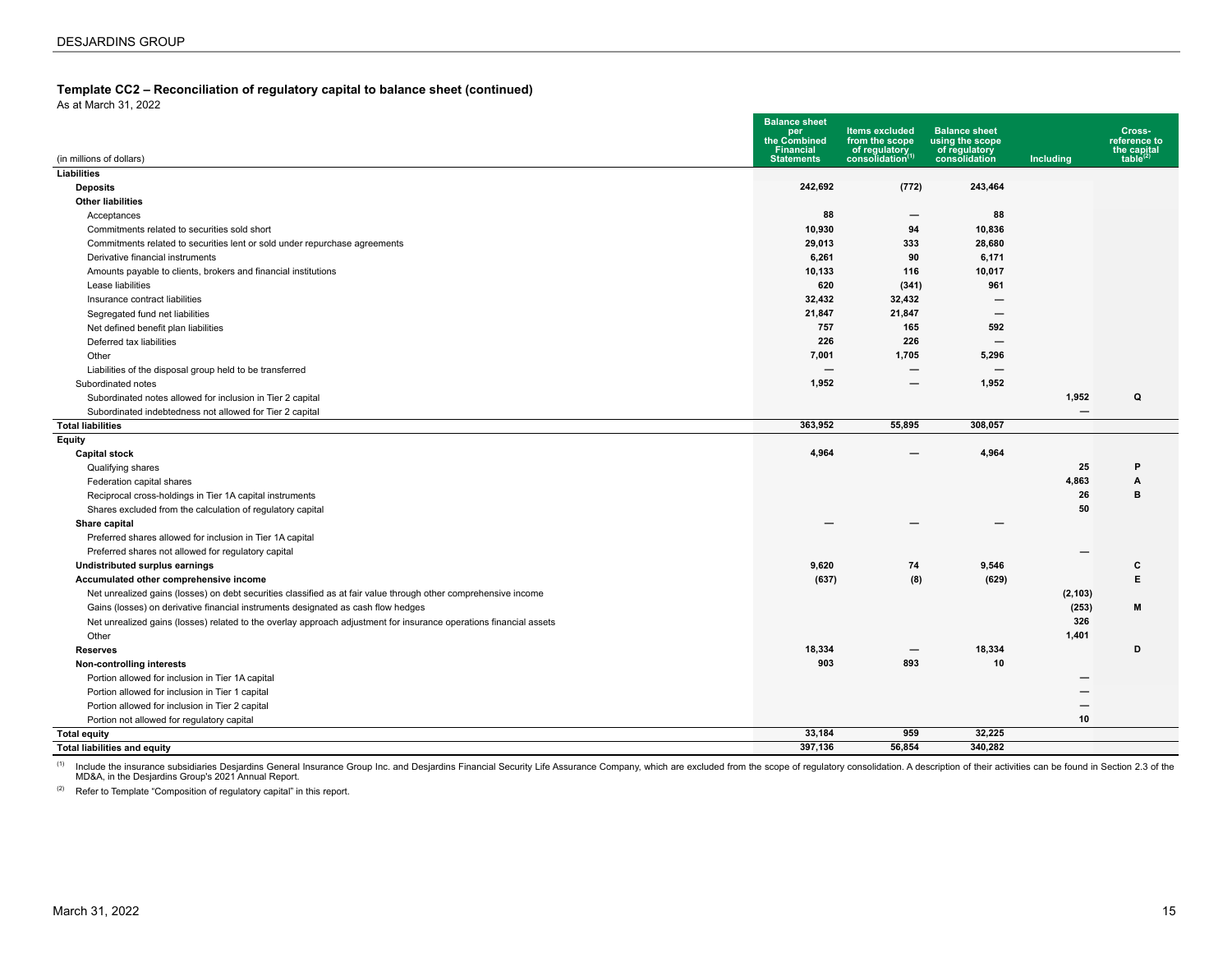#### <span id="page-15-0"></span>**Template CCA – Main features of regulatory capital instruments and other TLAC-eligible instruments**

As at March 31, 2022

|                | Features                                                                                                                                                    | <b>Qualifying shares</b>                                                                                    | <b>Qualifying shares</b>                                                                                     | <b>F</b> capital shares                                                                                      |
|----------------|-------------------------------------------------------------------------------------------------------------------------------------------------------------|-------------------------------------------------------------------------------------------------------------|--------------------------------------------------------------------------------------------------------------|--------------------------------------------------------------------------------------------------------------|
| $\mathbf{1}$   | Issuer                                                                                                                                                      | Desjardins caisses in Québec                                                                                | Fédération des caisses<br>Desjardins du Québec                                                               | Fédération des caisses<br>Desjardins du Québec                                                               |
| 2              | Unique identifier (CUSIP, ISIN or Bloomberg identifier for private placement)                                                                               | N/A                                                                                                         | N/A                                                                                                          | N/A                                                                                                          |
| 3              | Governing law(s) of the instrument                                                                                                                          | Québec                                                                                                      | Québec                                                                                                       | Québec                                                                                                       |
| 3a             | Means by which enforceability requirement of Section 13 of the TLAC Term Sheet is achieved<br>(for other TLAC-eligible instruments governed by foreign law) | N/A                                                                                                         | N/A                                                                                                          | N/A                                                                                                          |
|                | Regulatory treatment:                                                                                                                                       |                                                                                                             |                                                                                                              |                                                                                                              |
| $\overline{4}$ | <b>Transitional Basel III rules</b>                                                                                                                         | <b>Tier 2 instrument</b>                                                                                    | <b>Tier 2 instrument</b>                                                                                     | <b>Tier 1A instrument</b>                                                                                    |
| 5              | Post-transitional Basel III rules                                                                                                                           | <b>Tier 2 instrument</b>                                                                                    | <b>Tier 2 instrument</b>                                                                                     | <b>Tier 1A instrument</b>                                                                                    |
| 6              | Eligible at financial entity/group/group and financial entity                                                                                               | Entity                                                                                                      | Entity                                                                                                       | Entity                                                                                                       |
| $\overline{7}$ | Instrument type                                                                                                                                             | <b>Qualifying shares</b>                                                                                    | <b>Qualifying shares</b>                                                                                     | <b>Capital shares</b>                                                                                        |
| 8              | Amount recognized in regulatory capital (currency in thousands, as at the most recent reporting date)                                                       | \$25.291                                                                                                    | \$100                                                                                                        | \$4.889.464                                                                                                  |
| 9              | Par value of instrument                                                                                                                                     | \$5                                                                                                         | \$5                                                                                                          | \$10                                                                                                         |
| 10             | Accounting classification                                                                                                                                   | Equity                                                                                                      | Equity                                                                                                       | Equity                                                                                                       |
| 11             | Original date of issuance                                                                                                                                   | N/A                                                                                                         | N/A                                                                                                          | N/A                                                                                                          |
| 12             | Perpetual or dated                                                                                                                                          | Perpetual                                                                                                   | Perpetual                                                                                                    | Perpetual                                                                                                    |
| 13             | Original maturity date                                                                                                                                      | No maturity date                                                                                            | No maturity date                                                                                             | No maturity date                                                                                             |
| 14             | Issuer call subject to prior approval by the AMF                                                                                                            | No                                                                                                          | <b>No</b>                                                                                                    | No                                                                                                           |
| 15             | Optional call date, contingent call dates and redemption amount                                                                                             | N/A                                                                                                         | N/A                                                                                                          | N/A                                                                                                          |
| 16             | Subsequent call dates, if applicable                                                                                                                        | N/A                                                                                                         | N/A                                                                                                          | N/A                                                                                                          |
|                | Coupons / dividends                                                                                                                                         |                                                                                                             |                                                                                                              |                                                                                                              |
| 17             | Fixed or floating dividend/coupon                                                                                                                           | N/A                                                                                                         | N/A                                                                                                          | <b>Floating</b>                                                                                              |
| 18             | Coupon rate or any related index                                                                                                                            | N/A                                                                                                         | N/A                                                                                                          | 4.25% per year                                                                                               |
| 19             | Existence of a payment stopper                                                                                                                              | N/A                                                                                                         | N/A                                                                                                          | <b>Yes</b>                                                                                                   |
| 20             | Fully discretionary, partially discretionary or mandatory                                                                                                   | N/A                                                                                                         | N/A                                                                                                          | <b>Fully discretionary</b>                                                                                   |
| 21             | Existence of step-up or other incentive to redeem                                                                                                           | N/A                                                                                                         | N/A                                                                                                          | No                                                                                                           |
| 22             | Non-cumulative or cumulative                                                                                                                                | N/A                                                                                                         | N/A                                                                                                          | Non-cumulative                                                                                               |
| 23             | Convertible or non-convertible                                                                                                                              | Non-convertible                                                                                             | Non-convertible                                                                                              | Non-convertible                                                                                              |
| 24             | If convertible, conversion trigger(s)                                                                                                                       | N/A                                                                                                         | N/A                                                                                                          | N/A                                                                                                          |
| 25             | If convertible, fully or partially                                                                                                                          | N/A                                                                                                         | N/A                                                                                                          | N/A                                                                                                          |
|                |                                                                                                                                                             | N/A                                                                                                         | N/A                                                                                                          | N/A                                                                                                          |
| 26<br>27       | If convertible, conversion rate                                                                                                                             |                                                                                                             |                                                                                                              |                                                                                                              |
|                | If convertible, mandatory or optional conversion                                                                                                            | N/A                                                                                                         | N/A                                                                                                          | N/A<br>N/A                                                                                                   |
| 28             | If convertible, specify instrument type convertible into                                                                                                    | N/A                                                                                                         | N/A                                                                                                          |                                                                                                              |
| 29             | If convertible, specify issuer of instrument it converts into                                                                                               | N/A                                                                                                         | N/A                                                                                                          | N/A                                                                                                          |
| 30             | Writedown feature                                                                                                                                           | No                                                                                                          | No                                                                                                           | No                                                                                                           |
| 31             | Writedown trigger(s)                                                                                                                                        | N/A                                                                                                         | N/A                                                                                                          | N/A                                                                                                          |
| 32             | Full or partial writedown                                                                                                                                   | N/A                                                                                                         | N/A                                                                                                          | N/A                                                                                                          |
| 33             | Permanent or temporary writedown                                                                                                                            | N/A                                                                                                         | N/A                                                                                                          | N/A                                                                                                          |
| 34             | If temporary writedown, description of writeup mechanism                                                                                                    | N/A                                                                                                         | N/A                                                                                                          | N/A                                                                                                          |
| 34a            | Type of subordination                                                                                                                                       |                                                                                                             |                                                                                                              |                                                                                                              |
| 35             | In the event of liquidation, position in subordination hierarchy (specify instrument type immediately senior to instrument)                                 | <b>NVCC subordinated</b><br>notes issued by<br>Fédération des caisses<br>Desjardins du Québec <sup>(1</sup> | <b>NVCC subordinated</b><br>notes issued by<br>Fédération des caisses<br>Desjardins du Québec <sup>(1)</sup> | <b>NVCC subordinated</b><br>notes issued by<br>Fédération des caisses<br>Desjardins du Québec <sup>(1)</sup> |
| 36             | Non-compliant transitioned features                                                                                                                         | No                                                                                                          | No                                                                                                           | No                                                                                                           |
| 37             | If yes, specify non-compliant feature                                                                                                                       | N/A                                                                                                         | N/A                                                                                                          | N/A                                                                                                          |

Footnotes to this table are presented on page 19.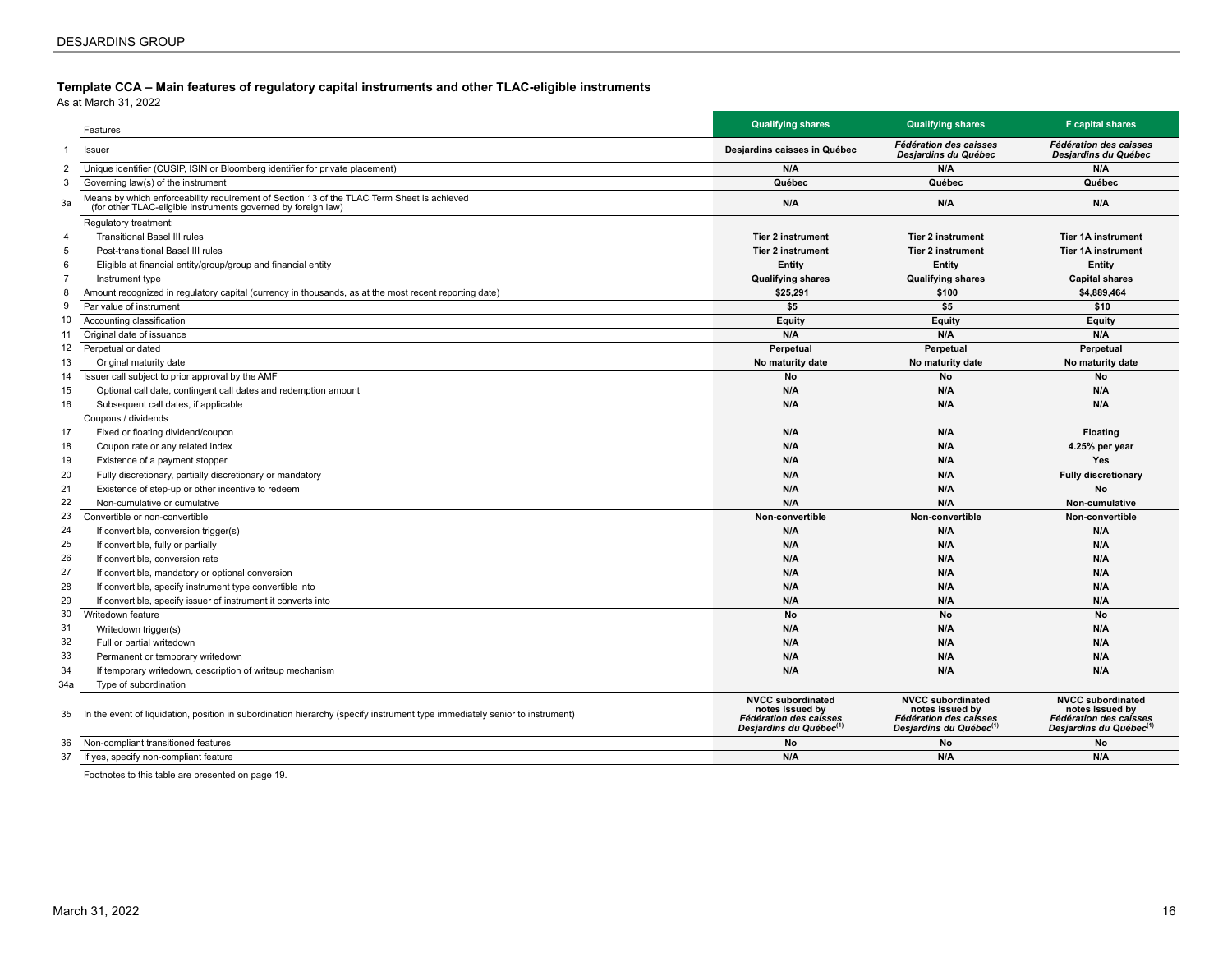**Template CCA – Main features of regulatory capital instruments and other TLAC-eligible instruments (continued)**

As at March 31, 2022 300

|                | Features                                                                                                                                                    | <b>NVCC subordinated notes</b>                                                                                                            | <b>NVCC subordinated notes</b>                                                                                                               | <b>TLAC senior notes</b>                              |
|----------------|-------------------------------------------------------------------------------------------------------------------------------------------------------------|-------------------------------------------------------------------------------------------------------------------------------------------|----------------------------------------------------------------------------------------------------------------------------------------------|-------------------------------------------------------|
|                | Issuer                                                                                                                                                      | <b>Fédération des caisses</b><br>Desjardins du Québec                                                                                     | <b>Fédération des caisses</b><br>Desjardins du Québec                                                                                        | <b>Fédération des caisses</b><br>Desjardins du Québec |
| 2              | Unique identifier (CUSIP, ISIN or Bloomberg identifier for private placement)                                                                               | 31430WDW1 / CA31430WDW16                                                                                                                  | CA31430WGC25 / 31430WGC2                                                                                                                     | CA31430WCG74                                          |
| 3              | Governing law(s) of the instrument                                                                                                                          | Québec, and applicable<br><b>Canadian federal laws</b>                                                                                    | Québec, and applicable<br><b>Canadian federal laws</b>                                                                                       | Québec, and applicable<br>Canadian federal laws       |
| 3a             | Means by which enforceability requirement of Section 13 of the TLAC Term Sheet is achieved<br>(for other TLAC-eligible instruments governed by foreign law) | N/A                                                                                                                                       | N/A                                                                                                                                          | N/A                                                   |
| 4              | Regulatory treatment:<br><b>Transitional Basel III rules</b>                                                                                                | <b>Tier 2 instrument</b>                                                                                                                  | <b>Tier 2 instrument</b>                                                                                                                     | N/A                                                   |
| 5              | Post-transitional Basel III rules                                                                                                                           | <b>Tier 2 instrument</b>                                                                                                                  | <b>Tier 2 instrument</b>                                                                                                                     | N/A                                                   |
| 6              | Eligible at financial entity/group/group and financial entity                                                                                               | Entity                                                                                                                                    | <b>Entity</b>                                                                                                                                | Entity                                                |
| $\overline{7}$ | Instrument type                                                                                                                                             | <b>Subordinated notes</b>                                                                                                                 | <b>Subordinated notes</b>                                                                                                                    | <b>Other TLAC instruments</b>                         |
| 8              | Amount recognized in regulatory capital (currency in thousands, as at the most recent reporting date)                                                       | \$955.271                                                                                                                                 | \$997,089                                                                                                                                    | Amount qualifying for<br><b>TLAC purposes only</b>    |
| 9              | Par value of instrument                                                                                                                                     | \$1,000,000,000                                                                                                                           | \$1,000,000,000                                                                                                                              | \$1,000,000,000                                       |
| 10             | Accounting classification                                                                                                                                   | Liabilities - Amortized cost                                                                                                              | Liabilities - Amortized cost                                                                                                                 | <b>Liabilities - Amortized cost</b>                   |
| 11             | Original date of issuance                                                                                                                                   | May 26, 2020                                                                                                                              | May 28, 2021                                                                                                                                 | <b>October 4, 2019</b>                                |
| 12             | Perpetual or dated                                                                                                                                          | <b>Dated</b>                                                                                                                              | <b>Dated</b>                                                                                                                                 | <b>Dated</b>                                          |
| 13             | Original maturity date                                                                                                                                      | May 26, 2030                                                                                                                              | May 28, 2031                                                                                                                                 | October 4, 2024                                       |
| 14             | Issuer call subject to prior approval by the AMF                                                                                                            | Yes                                                                                                                                       | Yes                                                                                                                                          | <b>No</b>                                             |
| 15             | Optional call date, contingent call dates and redemption amount                                                                                             | On or after May 26, 2025,<br>at par plus accrued and unpaid interest                                                                      | On or after May 28, 2026,<br>at par plus accrued and unpaid interest                                                                         | N/A                                                   |
| 16             | Subsequent call dates, if applicable                                                                                                                        | On any date after May 26, 2025,<br>at par plus accrued and unpaid interest                                                                | On any date after May 28, 2026,<br>at par plus accrued and unpaid interest                                                                   | N/A                                                   |
|                | Coupons / dividends                                                                                                                                         |                                                                                                                                           |                                                                                                                                              |                                                       |
| 17             | Fixed or floating dividend/coupon                                                                                                                           | Fixed, then floating                                                                                                                      | Fixed, then floating                                                                                                                         | Fixed                                                 |
| 18             | Coupon rate or any related index                                                                                                                            | 2.856% per year until, but excluding,<br>May 26, 2025. Afterwards, annual rate equal<br>to 3-month bankers' acceptance rate plus<br>2.11% | 1.992% per year until, but excluding,<br>May 28, 2026. Afterwards, annual rate equal<br>to 3-month bankers' acceptance rate plus<br>$0.60\%$ | 2.417% per year                                       |
| 19             | Existence of a payment stopper                                                                                                                              | No                                                                                                                                        | No                                                                                                                                           | No                                                    |
| 20             | Fully discretionary, partially discretionary or mandatory                                                                                                   | Mandatory                                                                                                                                 | Mandatory                                                                                                                                    | Mandatory                                             |
| 21             | Existence of step-up or other incentive to redeem                                                                                                           | <b>No</b>                                                                                                                                 | No                                                                                                                                           | No                                                    |
| 22             | Non-cumulative or cumulative                                                                                                                                | <b>Cumulative</b>                                                                                                                         | <b>Cumulative</b>                                                                                                                            | <b>Cumulative</b>                                     |
| 23             | Convertible or non-convertible                                                                                                                              | Convertible                                                                                                                               | <b>Convertible</b>                                                                                                                           | Non-convertible                                       |
| 24             | If convertible, conversion trigger(s)                                                                                                                       | See Note <sup>(2)</sup>                                                                                                                   | See Note <sup>(2)</sup>                                                                                                                      | N/A                                                   |
| 25             | If convertible, fully or partially                                                                                                                          | Always fully convertible                                                                                                                  | Always fully convertible                                                                                                                     | N/A                                                   |
| 26             | If convertible, conversion rate                                                                                                                             | See Note <sup>(3)</sup>                                                                                                                   | See Note <sup>(3)</sup>                                                                                                                      | N/A                                                   |
| 27             | If convertible, mandatory or optional conversion                                                                                                            | Mandatory                                                                                                                                 | Mandatory                                                                                                                                    | N/A                                                   |
| 28             | If convertible, specify instrument type convertible into                                                                                                    | <b>Class Z-Contingent capital shares</b><br>(Tier 1A instrument)                                                                          | <b>Class Z-Contingent capital shares</b><br>(Tier 1A instrument)                                                                             | N/A                                                   |
| 29             | If convertible, specify issuer of instrument it converts into                                                                                               | Fédération des caisses<br>Desjardins du Québec                                                                                            | Fédération des caisses<br>Desjardins du Québec                                                                                               | N/A                                                   |
| 30             | Writedown feature                                                                                                                                           | <b>No</b>                                                                                                                                 | <b>No</b>                                                                                                                                    | <b>No</b>                                             |
| 31             | Writedown trigger(s)                                                                                                                                        | N/A                                                                                                                                       | N/A                                                                                                                                          | N/A                                                   |
| 32             | Full or partial writedown                                                                                                                                   | N/A                                                                                                                                       | N/A                                                                                                                                          | N/A                                                   |
| 33             | Permanent or temporary writedown                                                                                                                            | N/A                                                                                                                                       | N/A                                                                                                                                          | N/A                                                   |
| 34             | If temporary writedown, description of writeup mechanism                                                                                                    | N/A                                                                                                                                       | N/A                                                                                                                                          | N/A                                                   |
| 34a            | Type of subordination                                                                                                                                       |                                                                                                                                           |                                                                                                                                              | <b>Exemption</b>                                      |
| 35             | In the event of liquidation, position in subordination hierarchy (specify instrument type immediately senior to<br>instrument)                              | Senior creditors including<br>depositors                                                                                                  | Senior creditors including<br>depositors                                                                                                     | Pari passu with deposits                              |
| 36             | Non-compliant transitioned features                                                                                                                         | No                                                                                                                                        | No                                                                                                                                           | N/A                                                   |
| 37             | If yes, specify non-compliant feature                                                                                                                       | N/A                                                                                                                                       | N/A                                                                                                                                          | N/A                                                   |

Footnotes to this table are presented on page 19.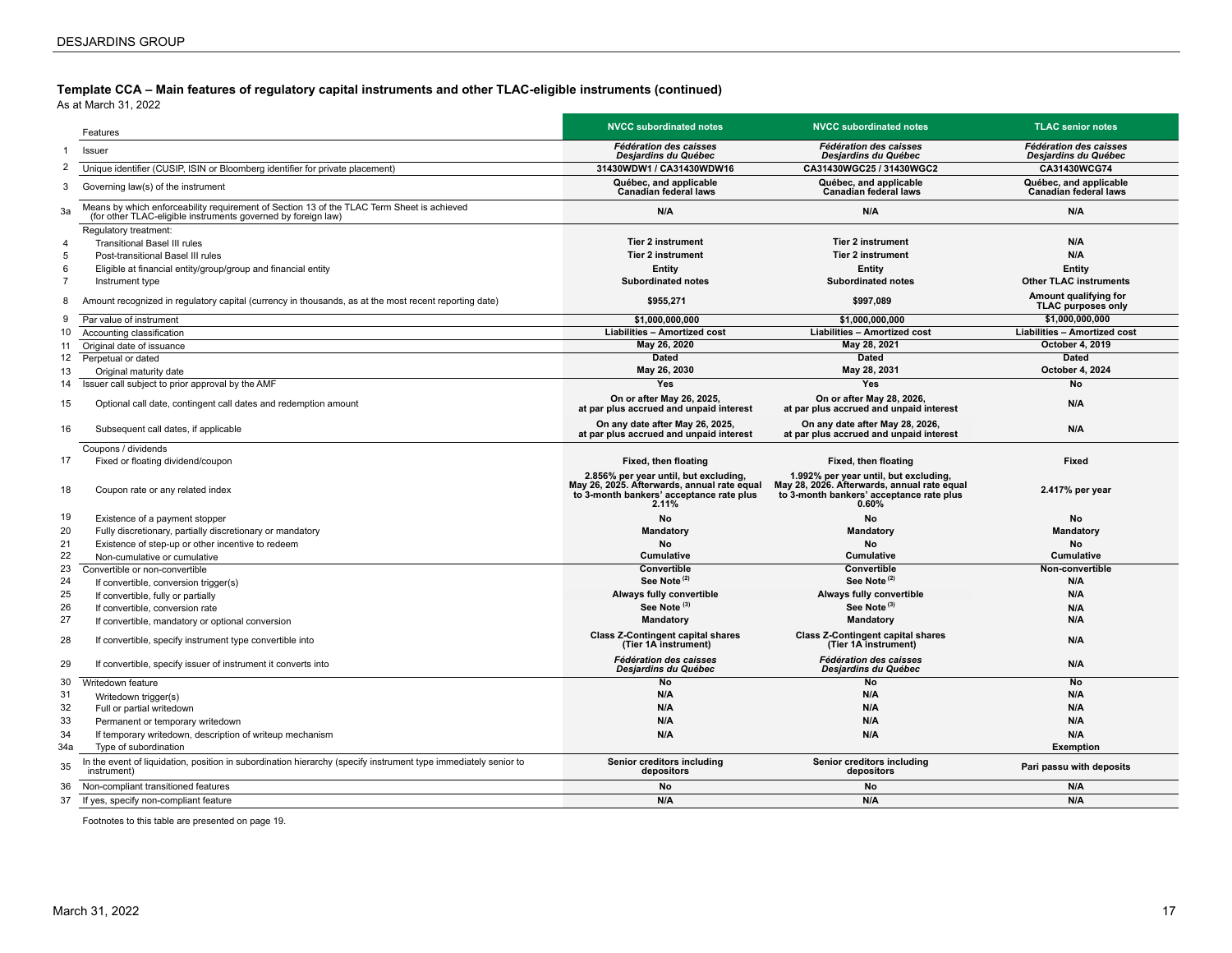#### **Template CCA – Main features of regulatory capital instruments and other TLAC-eligible instruments (continued)**

As at March 31, 2022

| Fédération des caisses<br><b>Fédération des caisses</b><br><b>Fédération des caisses</b><br>Issuer<br>1<br>Desjardins du Québec<br>Desjardins du Québec<br>Desjardins du Québec<br>31429KAF0 / 31429LAF8<br>Unique identifier (CUSIP, ISIN or Bloomberg identifier for private placement)<br>31429KAD5 / 31429LAD3<br>31430WFL3 / CA31430WFL33<br>2<br>US31429KAF03 / US31429LAF85<br>New York (United States), except<br>New York (United States), except<br>Québec, and applicable<br>Governing law(s) of the instrument<br>specific exceptions (Québec, and<br>specific exceptions (Québec, and<br>3<br><b>Canadian federal laws</b><br>applicable Canadian federal laws)<br>applicable Canadian federal laws)<br>Means by which enforceability requirement of Section 13 of the TLAC Term Sheet is achieved<br>3a<br>N/A<br>Contractual<br>Contractual<br>(for other TLAC-eligible instruments governed by foreign law)<br>Regulatory treatment:<br>N/A<br>N/A<br>N/A<br><b>Transitional Basel III rules</b><br>4<br>N/A<br>N/A<br>N/A<br>5<br>Post-transitional Basel III rules<br>6<br>Eligible at financial entity/group/group and financial entity<br>Entity<br>Entity<br>Entity<br>$\overline{7}$<br><b>Other TLAC instruments</b><br><b>Other TLAC instruments</b><br>Instrument type<br><b>Other TLAC instruments</b><br>Amount qualifying for<br>Amount qualifying for<br>Amount qualifying for<br>Amount recognized in regulatory capital (currency in thousands, as at the most recent reporting date)<br>8<br><b>TLAC purposes only</b><br><b>TLAC purposes only</b><br><b>TLAC purposes only</b><br>US\$1.000.000.000<br>\$500.000.000<br>\$1.000.000.000<br>Par value of instrument<br>9<br><b>Liabilities - Amortized cost</b><br>Accounting classification<br><b>Liabilities - Amortized cost</b><br><b>Liabilities - Amortized cost</b><br>10<br><b>February 10, 2020</b><br><b>January 21, 2021</b><br>May 21, 2021<br>Original date of issuance<br>11<br><b>Dated</b><br><b>Dated</b><br>12<br>Perpetual or dated<br><b>Dated</b><br><b>February 10, 2025</b><br>May 21, 2024<br>13<br><b>January 21, 2026</b><br>Original maturity date<br>Issuer call subject to prior approval by the AMF<br>No<br>No<br>No<br>14<br>N/A<br>N/A<br>N/A<br>15<br>Optional call date, contingent call dates and redemption amount<br>16<br>N/A<br>N/A<br>N/A<br>Subsequent call dates, if applicable<br>Coupons / dividends<br>17<br>Fixed or floating dividend/coupon<br>Fixed<br>Fixed<br><b>Variable</b><br>Compound SOFR + 0.43%<br>18<br>Coupon rate or any related index<br>2.05% per year<br>1.093% per year<br>19<br>No<br>No<br><b>No</b><br>Existence of a payment stopper<br>20<br>Fully discretionary, partially discretionary or mandatory<br>Mandatory<br>Mandatory<br>Mandatory<br>21<br>No<br>No<br>No<br>Existence of step-up or other incentive to redeem<br>22<br><b>Cumulative</b><br>Cumulative<br><b>Cumulative</b><br>Non-cumulative or cumulative<br>23<br>Non-convertible<br>Non-convertible<br>Non-convertible<br>Convertible or non-convertible<br>N/A<br>24<br>N/A<br>N/A<br>If convertible, conversion trigger(s)<br>25<br>N/A<br>N/A<br>N/A<br>If convertible, fully or partially<br>N/A<br>N/A<br>N/A<br>26<br>If convertible, conversion rate<br>27<br>N/A<br>N/A<br>N/A<br>If convertible, mandatory or optional conversion<br>28<br>N/A<br>N/A<br>N/A<br>If convertible, specify instrument type convertible into<br>29<br>N/A<br>N/A<br>N/A<br>If convertible, specify issuer of instrument it converts into<br>No<br><b>No</b><br>30<br>No<br>Writedown feature<br>31<br>N/A<br>N/A<br>N/A<br>Writedown trigger(s)<br>32<br>N/A<br>N/A<br>N/A<br>Full or partial writedown<br>33<br>N/A<br>N/A<br>N/A<br>Permanent or temporary writedown<br>N/A<br>N/A<br>34<br>N/A<br>If temporary writedown, description of writeup mechanism<br>34a<br>Type of subordination<br><b>Exemption</b><br><b>Exemption</b><br><b>Exemption</b><br>In the event of liquidation, position in subordination hierarchy (specify instrument type immediately senior to instrument)<br>Pari passu with deposits<br>Pari passu with deposits<br>Pari passu with deposits<br>35<br>N/A<br>N/A<br>N/A<br>36<br>Non-compliant transitioned features |    | Features                              | <b>TLAC senior notes</b> | <b>TLAC senior notes</b> | <b>TLAC senior notes</b> |
|--------------------------------------------------------------------------------------------------------------------------------------------------------------------------------------------------------------------------------------------------------------------------------------------------------------------------------------------------------------------------------------------------------------------------------------------------------------------------------------------------------------------------------------------------------------------------------------------------------------------------------------------------------------------------------------------------------------------------------------------------------------------------------------------------------------------------------------------------------------------------------------------------------------------------------------------------------------------------------------------------------------------------------------------------------------------------------------------------------------------------------------------------------------------------------------------------------------------------------------------------------------------------------------------------------------------------------------------------------------------------------------------------------------------------------------------------------------------------------------------------------------------------------------------------------------------------------------------------------------------------------------------------------------------------------------------------------------------------------------------------------------------------------------------------------------------------------------------------------------------------------------------------------------------------------------------------------------------------------------------------------------------------------------------------------------------------------------------------------------------------------------------------------------------------------------------------------------------------------------------------------------------------------------------------------------------------------------------------------------------------------------------------------------------------------------------------------------------------------------------------------------------------------------------------------------------------------------------------------------------------------------------------------------------------------------------------------------------------------------------------------------------------------------------------------------------------------------------------------------------------------------------------------------------------------------------------------------------------------------------------------------------------------------------------------------------------------------------------------------------------------------------------------------------------------------------------------------------------------------------------------------------------------------------------------------------------------------------------------------------------------------------------------------------------------------------------------------------------------------------------------------------------------------------------------------------------------------------------------------------------------------------------------------------------------------------------------------------------------------------------------------------------------------------------------------------------------------------------------------------------------------------------------------------------------------------------------------------------------------------------------------------------------------------------------------------------------------------------------------------------------------------------------------------------------------------------------------------------------------------------------------------|----|---------------------------------------|--------------------------|--------------------------|--------------------------|
|                                                                                                                                                                                                                                                                                                                                                                                                                                                                                                                                                                                                                                                                                                                                                                                                                                                                                                                                                                                                                                                                                                                                                                                                                                                                                                                                                                                                                                                                                                                                                                                                                                                                                                                                                                                                                                                                                                                                                                                                                                                                                                                                                                                                                                                                                                                                                                                                                                                                                                                                                                                                                                                                                                                                                                                                                                                                                                                                                                                                                                                                                                                                                                                                                                                                                                                                                                                                                                                                                                                                                                                                                                                                                                                                                                                                                                                                                                                                                                                                                                                                                                                                                                                                                                                                    |    |                                       |                          |                          |                          |
|                                                                                                                                                                                                                                                                                                                                                                                                                                                                                                                                                                                                                                                                                                                                                                                                                                                                                                                                                                                                                                                                                                                                                                                                                                                                                                                                                                                                                                                                                                                                                                                                                                                                                                                                                                                                                                                                                                                                                                                                                                                                                                                                                                                                                                                                                                                                                                                                                                                                                                                                                                                                                                                                                                                                                                                                                                                                                                                                                                                                                                                                                                                                                                                                                                                                                                                                                                                                                                                                                                                                                                                                                                                                                                                                                                                                                                                                                                                                                                                                                                                                                                                                                                                                                                                                    |    |                                       |                          |                          |                          |
|                                                                                                                                                                                                                                                                                                                                                                                                                                                                                                                                                                                                                                                                                                                                                                                                                                                                                                                                                                                                                                                                                                                                                                                                                                                                                                                                                                                                                                                                                                                                                                                                                                                                                                                                                                                                                                                                                                                                                                                                                                                                                                                                                                                                                                                                                                                                                                                                                                                                                                                                                                                                                                                                                                                                                                                                                                                                                                                                                                                                                                                                                                                                                                                                                                                                                                                                                                                                                                                                                                                                                                                                                                                                                                                                                                                                                                                                                                                                                                                                                                                                                                                                                                                                                                                                    |    |                                       |                          |                          |                          |
|                                                                                                                                                                                                                                                                                                                                                                                                                                                                                                                                                                                                                                                                                                                                                                                                                                                                                                                                                                                                                                                                                                                                                                                                                                                                                                                                                                                                                                                                                                                                                                                                                                                                                                                                                                                                                                                                                                                                                                                                                                                                                                                                                                                                                                                                                                                                                                                                                                                                                                                                                                                                                                                                                                                                                                                                                                                                                                                                                                                                                                                                                                                                                                                                                                                                                                                                                                                                                                                                                                                                                                                                                                                                                                                                                                                                                                                                                                                                                                                                                                                                                                                                                                                                                                                                    |    |                                       |                          |                          |                          |
|                                                                                                                                                                                                                                                                                                                                                                                                                                                                                                                                                                                                                                                                                                                                                                                                                                                                                                                                                                                                                                                                                                                                                                                                                                                                                                                                                                                                                                                                                                                                                                                                                                                                                                                                                                                                                                                                                                                                                                                                                                                                                                                                                                                                                                                                                                                                                                                                                                                                                                                                                                                                                                                                                                                                                                                                                                                                                                                                                                                                                                                                                                                                                                                                                                                                                                                                                                                                                                                                                                                                                                                                                                                                                                                                                                                                                                                                                                                                                                                                                                                                                                                                                                                                                                                                    |    |                                       |                          |                          |                          |
|                                                                                                                                                                                                                                                                                                                                                                                                                                                                                                                                                                                                                                                                                                                                                                                                                                                                                                                                                                                                                                                                                                                                                                                                                                                                                                                                                                                                                                                                                                                                                                                                                                                                                                                                                                                                                                                                                                                                                                                                                                                                                                                                                                                                                                                                                                                                                                                                                                                                                                                                                                                                                                                                                                                                                                                                                                                                                                                                                                                                                                                                                                                                                                                                                                                                                                                                                                                                                                                                                                                                                                                                                                                                                                                                                                                                                                                                                                                                                                                                                                                                                                                                                                                                                                                                    |    |                                       |                          |                          |                          |
|                                                                                                                                                                                                                                                                                                                                                                                                                                                                                                                                                                                                                                                                                                                                                                                                                                                                                                                                                                                                                                                                                                                                                                                                                                                                                                                                                                                                                                                                                                                                                                                                                                                                                                                                                                                                                                                                                                                                                                                                                                                                                                                                                                                                                                                                                                                                                                                                                                                                                                                                                                                                                                                                                                                                                                                                                                                                                                                                                                                                                                                                                                                                                                                                                                                                                                                                                                                                                                                                                                                                                                                                                                                                                                                                                                                                                                                                                                                                                                                                                                                                                                                                                                                                                                                                    |    |                                       |                          |                          |                          |
|                                                                                                                                                                                                                                                                                                                                                                                                                                                                                                                                                                                                                                                                                                                                                                                                                                                                                                                                                                                                                                                                                                                                                                                                                                                                                                                                                                                                                                                                                                                                                                                                                                                                                                                                                                                                                                                                                                                                                                                                                                                                                                                                                                                                                                                                                                                                                                                                                                                                                                                                                                                                                                                                                                                                                                                                                                                                                                                                                                                                                                                                                                                                                                                                                                                                                                                                                                                                                                                                                                                                                                                                                                                                                                                                                                                                                                                                                                                                                                                                                                                                                                                                                                                                                                                                    |    |                                       |                          |                          |                          |
|                                                                                                                                                                                                                                                                                                                                                                                                                                                                                                                                                                                                                                                                                                                                                                                                                                                                                                                                                                                                                                                                                                                                                                                                                                                                                                                                                                                                                                                                                                                                                                                                                                                                                                                                                                                                                                                                                                                                                                                                                                                                                                                                                                                                                                                                                                                                                                                                                                                                                                                                                                                                                                                                                                                                                                                                                                                                                                                                                                                                                                                                                                                                                                                                                                                                                                                                                                                                                                                                                                                                                                                                                                                                                                                                                                                                                                                                                                                                                                                                                                                                                                                                                                                                                                                                    |    |                                       |                          |                          |                          |
|                                                                                                                                                                                                                                                                                                                                                                                                                                                                                                                                                                                                                                                                                                                                                                                                                                                                                                                                                                                                                                                                                                                                                                                                                                                                                                                                                                                                                                                                                                                                                                                                                                                                                                                                                                                                                                                                                                                                                                                                                                                                                                                                                                                                                                                                                                                                                                                                                                                                                                                                                                                                                                                                                                                                                                                                                                                                                                                                                                                                                                                                                                                                                                                                                                                                                                                                                                                                                                                                                                                                                                                                                                                                                                                                                                                                                                                                                                                                                                                                                                                                                                                                                                                                                                                                    |    |                                       |                          |                          |                          |
|                                                                                                                                                                                                                                                                                                                                                                                                                                                                                                                                                                                                                                                                                                                                                                                                                                                                                                                                                                                                                                                                                                                                                                                                                                                                                                                                                                                                                                                                                                                                                                                                                                                                                                                                                                                                                                                                                                                                                                                                                                                                                                                                                                                                                                                                                                                                                                                                                                                                                                                                                                                                                                                                                                                                                                                                                                                                                                                                                                                                                                                                                                                                                                                                                                                                                                                                                                                                                                                                                                                                                                                                                                                                                                                                                                                                                                                                                                                                                                                                                                                                                                                                                                                                                                                                    |    |                                       |                          |                          |                          |
|                                                                                                                                                                                                                                                                                                                                                                                                                                                                                                                                                                                                                                                                                                                                                                                                                                                                                                                                                                                                                                                                                                                                                                                                                                                                                                                                                                                                                                                                                                                                                                                                                                                                                                                                                                                                                                                                                                                                                                                                                                                                                                                                                                                                                                                                                                                                                                                                                                                                                                                                                                                                                                                                                                                                                                                                                                                                                                                                                                                                                                                                                                                                                                                                                                                                                                                                                                                                                                                                                                                                                                                                                                                                                                                                                                                                                                                                                                                                                                                                                                                                                                                                                                                                                                                                    |    |                                       |                          |                          |                          |
|                                                                                                                                                                                                                                                                                                                                                                                                                                                                                                                                                                                                                                                                                                                                                                                                                                                                                                                                                                                                                                                                                                                                                                                                                                                                                                                                                                                                                                                                                                                                                                                                                                                                                                                                                                                                                                                                                                                                                                                                                                                                                                                                                                                                                                                                                                                                                                                                                                                                                                                                                                                                                                                                                                                                                                                                                                                                                                                                                                                                                                                                                                                                                                                                                                                                                                                                                                                                                                                                                                                                                                                                                                                                                                                                                                                                                                                                                                                                                                                                                                                                                                                                                                                                                                                                    |    |                                       |                          |                          |                          |
|                                                                                                                                                                                                                                                                                                                                                                                                                                                                                                                                                                                                                                                                                                                                                                                                                                                                                                                                                                                                                                                                                                                                                                                                                                                                                                                                                                                                                                                                                                                                                                                                                                                                                                                                                                                                                                                                                                                                                                                                                                                                                                                                                                                                                                                                                                                                                                                                                                                                                                                                                                                                                                                                                                                                                                                                                                                                                                                                                                                                                                                                                                                                                                                                                                                                                                                                                                                                                                                                                                                                                                                                                                                                                                                                                                                                                                                                                                                                                                                                                                                                                                                                                                                                                                                                    |    |                                       |                          |                          |                          |
|                                                                                                                                                                                                                                                                                                                                                                                                                                                                                                                                                                                                                                                                                                                                                                                                                                                                                                                                                                                                                                                                                                                                                                                                                                                                                                                                                                                                                                                                                                                                                                                                                                                                                                                                                                                                                                                                                                                                                                                                                                                                                                                                                                                                                                                                                                                                                                                                                                                                                                                                                                                                                                                                                                                                                                                                                                                                                                                                                                                                                                                                                                                                                                                                                                                                                                                                                                                                                                                                                                                                                                                                                                                                                                                                                                                                                                                                                                                                                                                                                                                                                                                                                                                                                                                                    |    |                                       |                          |                          |                          |
|                                                                                                                                                                                                                                                                                                                                                                                                                                                                                                                                                                                                                                                                                                                                                                                                                                                                                                                                                                                                                                                                                                                                                                                                                                                                                                                                                                                                                                                                                                                                                                                                                                                                                                                                                                                                                                                                                                                                                                                                                                                                                                                                                                                                                                                                                                                                                                                                                                                                                                                                                                                                                                                                                                                                                                                                                                                                                                                                                                                                                                                                                                                                                                                                                                                                                                                                                                                                                                                                                                                                                                                                                                                                                                                                                                                                                                                                                                                                                                                                                                                                                                                                                                                                                                                                    |    |                                       |                          |                          |                          |
|                                                                                                                                                                                                                                                                                                                                                                                                                                                                                                                                                                                                                                                                                                                                                                                                                                                                                                                                                                                                                                                                                                                                                                                                                                                                                                                                                                                                                                                                                                                                                                                                                                                                                                                                                                                                                                                                                                                                                                                                                                                                                                                                                                                                                                                                                                                                                                                                                                                                                                                                                                                                                                                                                                                                                                                                                                                                                                                                                                                                                                                                                                                                                                                                                                                                                                                                                                                                                                                                                                                                                                                                                                                                                                                                                                                                                                                                                                                                                                                                                                                                                                                                                                                                                                                                    |    |                                       |                          |                          |                          |
|                                                                                                                                                                                                                                                                                                                                                                                                                                                                                                                                                                                                                                                                                                                                                                                                                                                                                                                                                                                                                                                                                                                                                                                                                                                                                                                                                                                                                                                                                                                                                                                                                                                                                                                                                                                                                                                                                                                                                                                                                                                                                                                                                                                                                                                                                                                                                                                                                                                                                                                                                                                                                                                                                                                                                                                                                                                                                                                                                                                                                                                                                                                                                                                                                                                                                                                                                                                                                                                                                                                                                                                                                                                                                                                                                                                                                                                                                                                                                                                                                                                                                                                                                                                                                                                                    |    |                                       |                          |                          |                          |
|                                                                                                                                                                                                                                                                                                                                                                                                                                                                                                                                                                                                                                                                                                                                                                                                                                                                                                                                                                                                                                                                                                                                                                                                                                                                                                                                                                                                                                                                                                                                                                                                                                                                                                                                                                                                                                                                                                                                                                                                                                                                                                                                                                                                                                                                                                                                                                                                                                                                                                                                                                                                                                                                                                                                                                                                                                                                                                                                                                                                                                                                                                                                                                                                                                                                                                                                                                                                                                                                                                                                                                                                                                                                                                                                                                                                                                                                                                                                                                                                                                                                                                                                                                                                                                                                    |    |                                       |                          |                          |                          |
|                                                                                                                                                                                                                                                                                                                                                                                                                                                                                                                                                                                                                                                                                                                                                                                                                                                                                                                                                                                                                                                                                                                                                                                                                                                                                                                                                                                                                                                                                                                                                                                                                                                                                                                                                                                                                                                                                                                                                                                                                                                                                                                                                                                                                                                                                                                                                                                                                                                                                                                                                                                                                                                                                                                                                                                                                                                                                                                                                                                                                                                                                                                                                                                                                                                                                                                                                                                                                                                                                                                                                                                                                                                                                                                                                                                                                                                                                                                                                                                                                                                                                                                                                                                                                                                                    |    |                                       |                          |                          |                          |
|                                                                                                                                                                                                                                                                                                                                                                                                                                                                                                                                                                                                                                                                                                                                                                                                                                                                                                                                                                                                                                                                                                                                                                                                                                                                                                                                                                                                                                                                                                                                                                                                                                                                                                                                                                                                                                                                                                                                                                                                                                                                                                                                                                                                                                                                                                                                                                                                                                                                                                                                                                                                                                                                                                                                                                                                                                                                                                                                                                                                                                                                                                                                                                                                                                                                                                                                                                                                                                                                                                                                                                                                                                                                                                                                                                                                                                                                                                                                                                                                                                                                                                                                                                                                                                                                    |    |                                       |                          |                          |                          |
|                                                                                                                                                                                                                                                                                                                                                                                                                                                                                                                                                                                                                                                                                                                                                                                                                                                                                                                                                                                                                                                                                                                                                                                                                                                                                                                                                                                                                                                                                                                                                                                                                                                                                                                                                                                                                                                                                                                                                                                                                                                                                                                                                                                                                                                                                                                                                                                                                                                                                                                                                                                                                                                                                                                                                                                                                                                                                                                                                                                                                                                                                                                                                                                                                                                                                                                                                                                                                                                                                                                                                                                                                                                                                                                                                                                                                                                                                                                                                                                                                                                                                                                                                                                                                                                                    |    |                                       |                          |                          |                          |
|                                                                                                                                                                                                                                                                                                                                                                                                                                                                                                                                                                                                                                                                                                                                                                                                                                                                                                                                                                                                                                                                                                                                                                                                                                                                                                                                                                                                                                                                                                                                                                                                                                                                                                                                                                                                                                                                                                                                                                                                                                                                                                                                                                                                                                                                                                                                                                                                                                                                                                                                                                                                                                                                                                                                                                                                                                                                                                                                                                                                                                                                                                                                                                                                                                                                                                                                                                                                                                                                                                                                                                                                                                                                                                                                                                                                                                                                                                                                                                                                                                                                                                                                                                                                                                                                    |    |                                       |                          |                          |                          |
|                                                                                                                                                                                                                                                                                                                                                                                                                                                                                                                                                                                                                                                                                                                                                                                                                                                                                                                                                                                                                                                                                                                                                                                                                                                                                                                                                                                                                                                                                                                                                                                                                                                                                                                                                                                                                                                                                                                                                                                                                                                                                                                                                                                                                                                                                                                                                                                                                                                                                                                                                                                                                                                                                                                                                                                                                                                                                                                                                                                                                                                                                                                                                                                                                                                                                                                                                                                                                                                                                                                                                                                                                                                                                                                                                                                                                                                                                                                                                                                                                                                                                                                                                                                                                                                                    |    |                                       |                          |                          |                          |
|                                                                                                                                                                                                                                                                                                                                                                                                                                                                                                                                                                                                                                                                                                                                                                                                                                                                                                                                                                                                                                                                                                                                                                                                                                                                                                                                                                                                                                                                                                                                                                                                                                                                                                                                                                                                                                                                                                                                                                                                                                                                                                                                                                                                                                                                                                                                                                                                                                                                                                                                                                                                                                                                                                                                                                                                                                                                                                                                                                                                                                                                                                                                                                                                                                                                                                                                                                                                                                                                                                                                                                                                                                                                                                                                                                                                                                                                                                                                                                                                                                                                                                                                                                                                                                                                    |    |                                       |                          |                          |                          |
|                                                                                                                                                                                                                                                                                                                                                                                                                                                                                                                                                                                                                                                                                                                                                                                                                                                                                                                                                                                                                                                                                                                                                                                                                                                                                                                                                                                                                                                                                                                                                                                                                                                                                                                                                                                                                                                                                                                                                                                                                                                                                                                                                                                                                                                                                                                                                                                                                                                                                                                                                                                                                                                                                                                                                                                                                                                                                                                                                                                                                                                                                                                                                                                                                                                                                                                                                                                                                                                                                                                                                                                                                                                                                                                                                                                                                                                                                                                                                                                                                                                                                                                                                                                                                                                                    |    |                                       |                          |                          |                          |
|                                                                                                                                                                                                                                                                                                                                                                                                                                                                                                                                                                                                                                                                                                                                                                                                                                                                                                                                                                                                                                                                                                                                                                                                                                                                                                                                                                                                                                                                                                                                                                                                                                                                                                                                                                                                                                                                                                                                                                                                                                                                                                                                                                                                                                                                                                                                                                                                                                                                                                                                                                                                                                                                                                                                                                                                                                                                                                                                                                                                                                                                                                                                                                                                                                                                                                                                                                                                                                                                                                                                                                                                                                                                                                                                                                                                                                                                                                                                                                                                                                                                                                                                                                                                                                                                    |    |                                       |                          |                          |                          |
|                                                                                                                                                                                                                                                                                                                                                                                                                                                                                                                                                                                                                                                                                                                                                                                                                                                                                                                                                                                                                                                                                                                                                                                                                                                                                                                                                                                                                                                                                                                                                                                                                                                                                                                                                                                                                                                                                                                                                                                                                                                                                                                                                                                                                                                                                                                                                                                                                                                                                                                                                                                                                                                                                                                                                                                                                                                                                                                                                                                                                                                                                                                                                                                                                                                                                                                                                                                                                                                                                                                                                                                                                                                                                                                                                                                                                                                                                                                                                                                                                                                                                                                                                                                                                                                                    |    |                                       |                          |                          |                          |
|                                                                                                                                                                                                                                                                                                                                                                                                                                                                                                                                                                                                                                                                                                                                                                                                                                                                                                                                                                                                                                                                                                                                                                                                                                                                                                                                                                                                                                                                                                                                                                                                                                                                                                                                                                                                                                                                                                                                                                                                                                                                                                                                                                                                                                                                                                                                                                                                                                                                                                                                                                                                                                                                                                                                                                                                                                                                                                                                                                                                                                                                                                                                                                                                                                                                                                                                                                                                                                                                                                                                                                                                                                                                                                                                                                                                                                                                                                                                                                                                                                                                                                                                                                                                                                                                    |    |                                       |                          |                          |                          |
|                                                                                                                                                                                                                                                                                                                                                                                                                                                                                                                                                                                                                                                                                                                                                                                                                                                                                                                                                                                                                                                                                                                                                                                                                                                                                                                                                                                                                                                                                                                                                                                                                                                                                                                                                                                                                                                                                                                                                                                                                                                                                                                                                                                                                                                                                                                                                                                                                                                                                                                                                                                                                                                                                                                                                                                                                                                                                                                                                                                                                                                                                                                                                                                                                                                                                                                                                                                                                                                                                                                                                                                                                                                                                                                                                                                                                                                                                                                                                                                                                                                                                                                                                                                                                                                                    |    |                                       |                          |                          |                          |
|                                                                                                                                                                                                                                                                                                                                                                                                                                                                                                                                                                                                                                                                                                                                                                                                                                                                                                                                                                                                                                                                                                                                                                                                                                                                                                                                                                                                                                                                                                                                                                                                                                                                                                                                                                                                                                                                                                                                                                                                                                                                                                                                                                                                                                                                                                                                                                                                                                                                                                                                                                                                                                                                                                                                                                                                                                                                                                                                                                                                                                                                                                                                                                                                                                                                                                                                                                                                                                                                                                                                                                                                                                                                                                                                                                                                                                                                                                                                                                                                                                                                                                                                                                                                                                                                    |    |                                       |                          |                          |                          |
|                                                                                                                                                                                                                                                                                                                                                                                                                                                                                                                                                                                                                                                                                                                                                                                                                                                                                                                                                                                                                                                                                                                                                                                                                                                                                                                                                                                                                                                                                                                                                                                                                                                                                                                                                                                                                                                                                                                                                                                                                                                                                                                                                                                                                                                                                                                                                                                                                                                                                                                                                                                                                                                                                                                                                                                                                                                                                                                                                                                                                                                                                                                                                                                                                                                                                                                                                                                                                                                                                                                                                                                                                                                                                                                                                                                                                                                                                                                                                                                                                                                                                                                                                                                                                                                                    |    |                                       |                          |                          |                          |
|                                                                                                                                                                                                                                                                                                                                                                                                                                                                                                                                                                                                                                                                                                                                                                                                                                                                                                                                                                                                                                                                                                                                                                                                                                                                                                                                                                                                                                                                                                                                                                                                                                                                                                                                                                                                                                                                                                                                                                                                                                                                                                                                                                                                                                                                                                                                                                                                                                                                                                                                                                                                                                                                                                                                                                                                                                                                                                                                                                                                                                                                                                                                                                                                                                                                                                                                                                                                                                                                                                                                                                                                                                                                                                                                                                                                                                                                                                                                                                                                                                                                                                                                                                                                                                                                    |    |                                       |                          |                          |                          |
|                                                                                                                                                                                                                                                                                                                                                                                                                                                                                                                                                                                                                                                                                                                                                                                                                                                                                                                                                                                                                                                                                                                                                                                                                                                                                                                                                                                                                                                                                                                                                                                                                                                                                                                                                                                                                                                                                                                                                                                                                                                                                                                                                                                                                                                                                                                                                                                                                                                                                                                                                                                                                                                                                                                                                                                                                                                                                                                                                                                                                                                                                                                                                                                                                                                                                                                                                                                                                                                                                                                                                                                                                                                                                                                                                                                                                                                                                                                                                                                                                                                                                                                                                                                                                                                                    |    |                                       |                          |                          |                          |
|                                                                                                                                                                                                                                                                                                                                                                                                                                                                                                                                                                                                                                                                                                                                                                                                                                                                                                                                                                                                                                                                                                                                                                                                                                                                                                                                                                                                                                                                                                                                                                                                                                                                                                                                                                                                                                                                                                                                                                                                                                                                                                                                                                                                                                                                                                                                                                                                                                                                                                                                                                                                                                                                                                                                                                                                                                                                                                                                                                                                                                                                                                                                                                                                                                                                                                                                                                                                                                                                                                                                                                                                                                                                                                                                                                                                                                                                                                                                                                                                                                                                                                                                                                                                                                                                    |    |                                       |                          |                          |                          |
|                                                                                                                                                                                                                                                                                                                                                                                                                                                                                                                                                                                                                                                                                                                                                                                                                                                                                                                                                                                                                                                                                                                                                                                                                                                                                                                                                                                                                                                                                                                                                                                                                                                                                                                                                                                                                                                                                                                                                                                                                                                                                                                                                                                                                                                                                                                                                                                                                                                                                                                                                                                                                                                                                                                                                                                                                                                                                                                                                                                                                                                                                                                                                                                                                                                                                                                                                                                                                                                                                                                                                                                                                                                                                                                                                                                                                                                                                                                                                                                                                                                                                                                                                                                                                                                                    |    |                                       |                          |                          |                          |
|                                                                                                                                                                                                                                                                                                                                                                                                                                                                                                                                                                                                                                                                                                                                                                                                                                                                                                                                                                                                                                                                                                                                                                                                                                                                                                                                                                                                                                                                                                                                                                                                                                                                                                                                                                                                                                                                                                                                                                                                                                                                                                                                                                                                                                                                                                                                                                                                                                                                                                                                                                                                                                                                                                                                                                                                                                                                                                                                                                                                                                                                                                                                                                                                                                                                                                                                                                                                                                                                                                                                                                                                                                                                                                                                                                                                                                                                                                                                                                                                                                                                                                                                                                                                                                                                    |    |                                       |                          |                          |                          |
|                                                                                                                                                                                                                                                                                                                                                                                                                                                                                                                                                                                                                                                                                                                                                                                                                                                                                                                                                                                                                                                                                                                                                                                                                                                                                                                                                                                                                                                                                                                                                                                                                                                                                                                                                                                                                                                                                                                                                                                                                                                                                                                                                                                                                                                                                                                                                                                                                                                                                                                                                                                                                                                                                                                                                                                                                                                                                                                                                                                                                                                                                                                                                                                                                                                                                                                                                                                                                                                                                                                                                                                                                                                                                                                                                                                                                                                                                                                                                                                                                                                                                                                                                                                                                                                                    |    |                                       |                          |                          |                          |
|                                                                                                                                                                                                                                                                                                                                                                                                                                                                                                                                                                                                                                                                                                                                                                                                                                                                                                                                                                                                                                                                                                                                                                                                                                                                                                                                                                                                                                                                                                                                                                                                                                                                                                                                                                                                                                                                                                                                                                                                                                                                                                                                                                                                                                                                                                                                                                                                                                                                                                                                                                                                                                                                                                                                                                                                                                                                                                                                                                                                                                                                                                                                                                                                                                                                                                                                                                                                                                                                                                                                                                                                                                                                                                                                                                                                                                                                                                                                                                                                                                                                                                                                                                                                                                                                    |    |                                       |                          |                          |                          |
|                                                                                                                                                                                                                                                                                                                                                                                                                                                                                                                                                                                                                                                                                                                                                                                                                                                                                                                                                                                                                                                                                                                                                                                                                                                                                                                                                                                                                                                                                                                                                                                                                                                                                                                                                                                                                                                                                                                                                                                                                                                                                                                                                                                                                                                                                                                                                                                                                                                                                                                                                                                                                                                                                                                                                                                                                                                                                                                                                                                                                                                                                                                                                                                                                                                                                                                                                                                                                                                                                                                                                                                                                                                                                                                                                                                                                                                                                                                                                                                                                                                                                                                                                                                                                                                                    |    |                                       |                          |                          |                          |
|                                                                                                                                                                                                                                                                                                                                                                                                                                                                                                                                                                                                                                                                                                                                                                                                                                                                                                                                                                                                                                                                                                                                                                                                                                                                                                                                                                                                                                                                                                                                                                                                                                                                                                                                                                                                                                                                                                                                                                                                                                                                                                                                                                                                                                                                                                                                                                                                                                                                                                                                                                                                                                                                                                                                                                                                                                                                                                                                                                                                                                                                                                                                                                                                                                                                                                                                                                                                                                                                                                                                                                                                                                                                                                                                                                                                                                                                                                                                                                                                                                                                                                                                                                                                                                                                    | 37 | If yes, specify non-compliant feature | N/A                      | N/A                      | N/A                      |

Footnotes to this table are presented on page 19.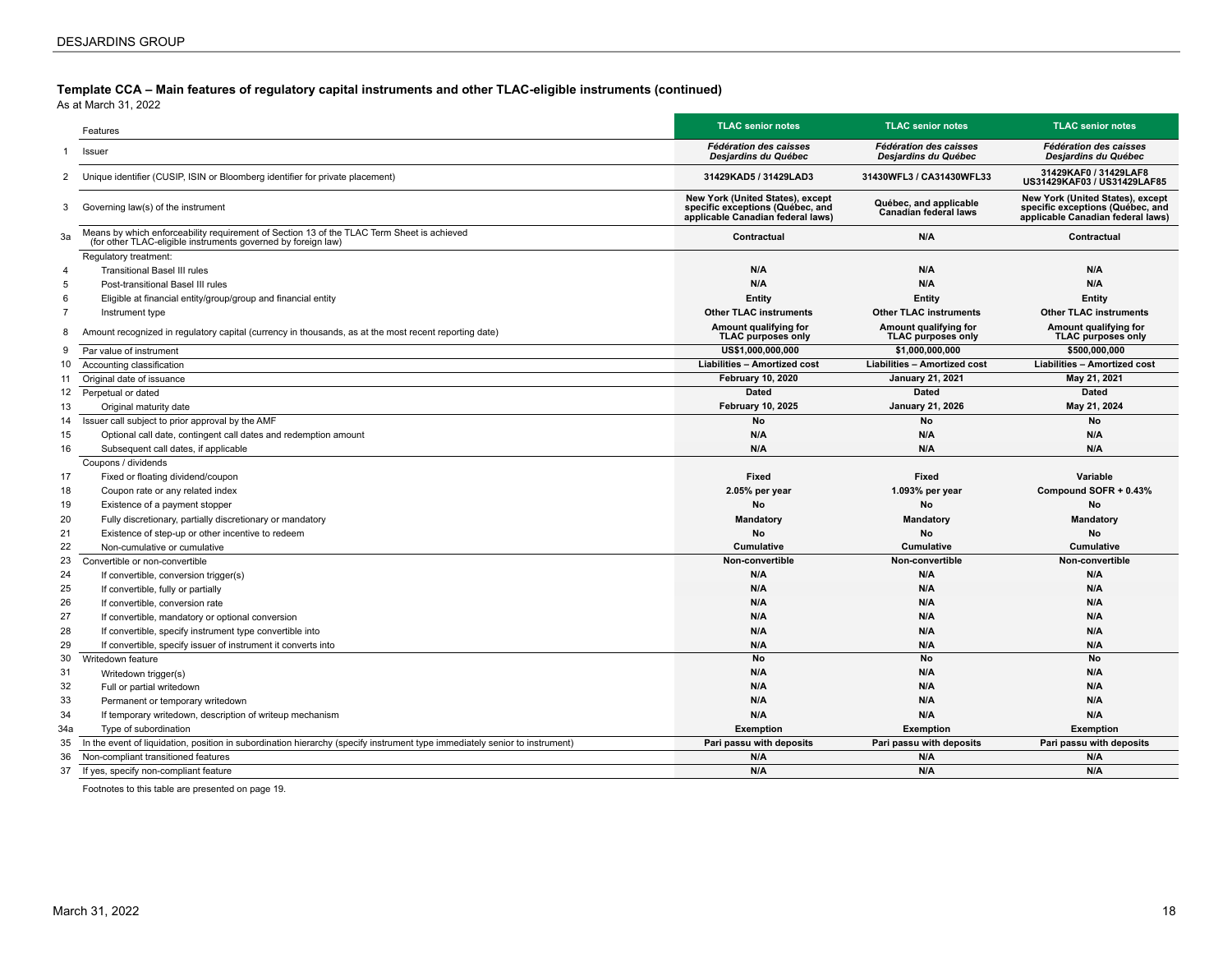**Template CCA – Main features of regulatory capital instruments and other TLAC-eligible instruments (continued)**

As at March 31, 2022

|                | Features                                                                                                                                                    | <b>TLAC senior notes</b>                                                                               | <b>TLAC</b> senior notes                               |
|----------------|-------------------------------------------------------------------------------------------------------------------------------------------------------------|--------------------------------------------------------------------------------------------------------|--------------------------------------------------------|
| 1              | Issuer                                                                                                                                                      | <b>Fédération des caisses</b><br>Desjardins du Québec                                                  | <b>Fédération des caisses</b><br>Desjardins du Québec  |
| 2              | Unique identifier (CUSIP, ISIN or Bloomberg identifier for private placement)                                                                               | 31429KAE3 / 31429LAE1<br>US 31429KAE38 / US31429LAE11                                                  | 31430WHX5<br>CA31430WHX52                              |
| 3              | Governing law(s) of the instrument                                                                                                                          | New York (United States), except specific exceptions<br>(Québec, and applicable Canadian federal laws) | Québec, and applicable<br><b>Canadian federal laws</b> |
| 3a             | Means by which enforceability requirement of Section 13 of the TLAC Term Sheet is achieved<br>(for other TLAC-eligible instruments governed by foreign law) | Contractual                                                                                            | N/A                                                    |
|                | Regulatory treatment:                                                                                                                                       |                                                                                                        |                                                        |
| $\overline{4}$ | <b>Transitional Basel III rules</b>                                                                                                                         | N/A                                                                                                    | N/A                                                    |
| 5              | Post-transitional Basel III rules                                                                                                                           | N/A                                                                                                    | N/A                                                    |
| 6              | Eligible at financial entity/group/group and financial entity                                                                                               | Entity                                                                                                 | Entity                                                 |
| $\overline{7}$ | Instrument type                                                                                                                                             | <b>Other TLAC instruments</b>                                                                          | <b>Other TLAC instruments</b>                          |
| 8              | Amount recognized in regulatory capital (currency in thousands, as at the most recent reporting date)                                                       | Amount qualifying for<br><b>TLAC purposes only</b>                                                     | Amount qualifying for<br><b>TLAC purposes only</b>     |
| 9              | Par value of instrument                                                                                                                                     | \$750,000.000                                                                                          | \$500,000,000                                          |
| 10             | Accounting classification                                                                                                                                   | Liabilities - Amortized cost                                                                           | <b>Liabilities - Amortized cost</b>                    |
| 11             | Original date of issuance                                                                                                                                   | May 21, 2021                                                                                           | September 10, 2021                                     |
| 12             | Perpetual or dated                                                                                                                                          | <b>Dated</b>                                                                                           | <b>Dated</b>                                           |
| 13             | Original maturity date                                                                                                                                      | May 21, 2024                                                                                           | September 10, 2026                                     |
| 14             | Issuer call subject to prior approval by the AMF                                                                                                            | No                                                                                                     | No                                                     |
| 15             | Optional call date, contingent call dates and redemption amount                                                                                             | N/A                                                                                                    | N/A                                                    |
| 16             | Subsequent call dates, if applicable                                                                                                                        | N/A                                                                                                    | N/A                                                    |
|                | Coupons / dividends                                                                                                                                         |                                                                                                        |                                                        |
| 17             | Fixed or floating dividend/coupon                                                                                                                           | Fixed                                                                                                  | Fixed                                                  |
| 18             | Coupon rate or any related index                                                                                                                            | 0.7% per year                                                                                          | 1.587% per year                                        |
| 19             | Existence of a payment stopper                                                                                                                              | No                                                                                                     | No                                                     |
| 20             | Fully discretionary, partially discretionary or mandatory                                                                                                   | <b>Mandatory</b>                                                                                       | Mandatory                                              |
| 21             | Existence of step-up or other incentive to redeem                                                                                                           | No                                                                                                     | No                                                     |
| 22             | Non-cumulative or cumulative                                                                                                                                | <b>Cumulative</b>                                                                                      | Cumulative                                             |
| 23             | Convertible or non-convertible                                                                                                                              | Non-convertible                                                                                        | Non-convertible                                        |
| 24             | If convertible, conversion trigger(s)                                                                                                                       | N/A                                                                                                    | N/A                                                    |
| 25             | If convertible, fully or partially                                                                                                                          | N/A                                                                                                    | N/A                                                    |
| 26             | If convertible, conversion rate                                                                                                                             | N/A                                                                                                    | N/A                                                    |
| 27             | If convertible, mandatory or optional conversion                                                                                                            | N/A                                                                                                    | N/A                                                    |
| 28             | If convertible, specify instrument type convertible into                                                                                                    | N/A                                                                                                    | N/A                                                    |
| 29             | If convertible, specify issuer of instrument it converts into                                                                                               | N/A                                                                                                    | N/A                                                    |
| 30             | Writedown feature                                                                                                                                           | No                                                                                                     | No                                                     |
| 31             | Writedown trigger(s)                                                                                                                                        | N/A                                                                                                    | N/A                                                    |
| 32             | Full or partial writedown                                                                                                                                   | N/A                                                                                                    | N/A                                                    |
| 33             | Permanent or temporary writedown                                                                                                                            | N/A                                                                                                    | N/A                                                    |
| 34             | If temporary writedown, description of writeup mechanism                                                                                                    | N/A                                                                                                    | N/A                                                    |
| 34a            | Type of subordination                                                                                                                                       | <b>Exemption</b>                                                                                       | <b>Exemption</b>                                       |
| 35             | In the event of liquidation, position in subordination hierarchy (specify instrument type immediately senior to instrument)                                 | Pari passu with deposits                                                                               | Pari passu with deposits                               |
| 36             | Non-compliant transitioned features                                                                                                                         | N/A                                                                                                    | N/A                                                    |
| 37             | If yes, specify non-compliant feature                                                                                                                       | N/A                                                                                                    | N/A                                                    |

(1) Subject to the amalgamation/liquidation as per the *Act respecting financial services cooperatives*.

(2) NVCC trigger events:<br>(i) the AMF publicly announces that the Federation has been advised, in writing, that the AMF is of the opinion that the Federation has ceased, or is about to cease, to be viable and that, after th viability of the Federation could be restored or maintained; or

(ii) a federal or provincial government in Canada publicly announces that the Federation has accepted or agreed to accept a capital injection, or equivalent support from the federal government or any provincial government

(3) Upon the occurrence of a trigger event, each outstanding note will be converted into a number of Class Z-Contingent capital shares equal to: (multiplier x note value) + conversion price, rounded down. For more details,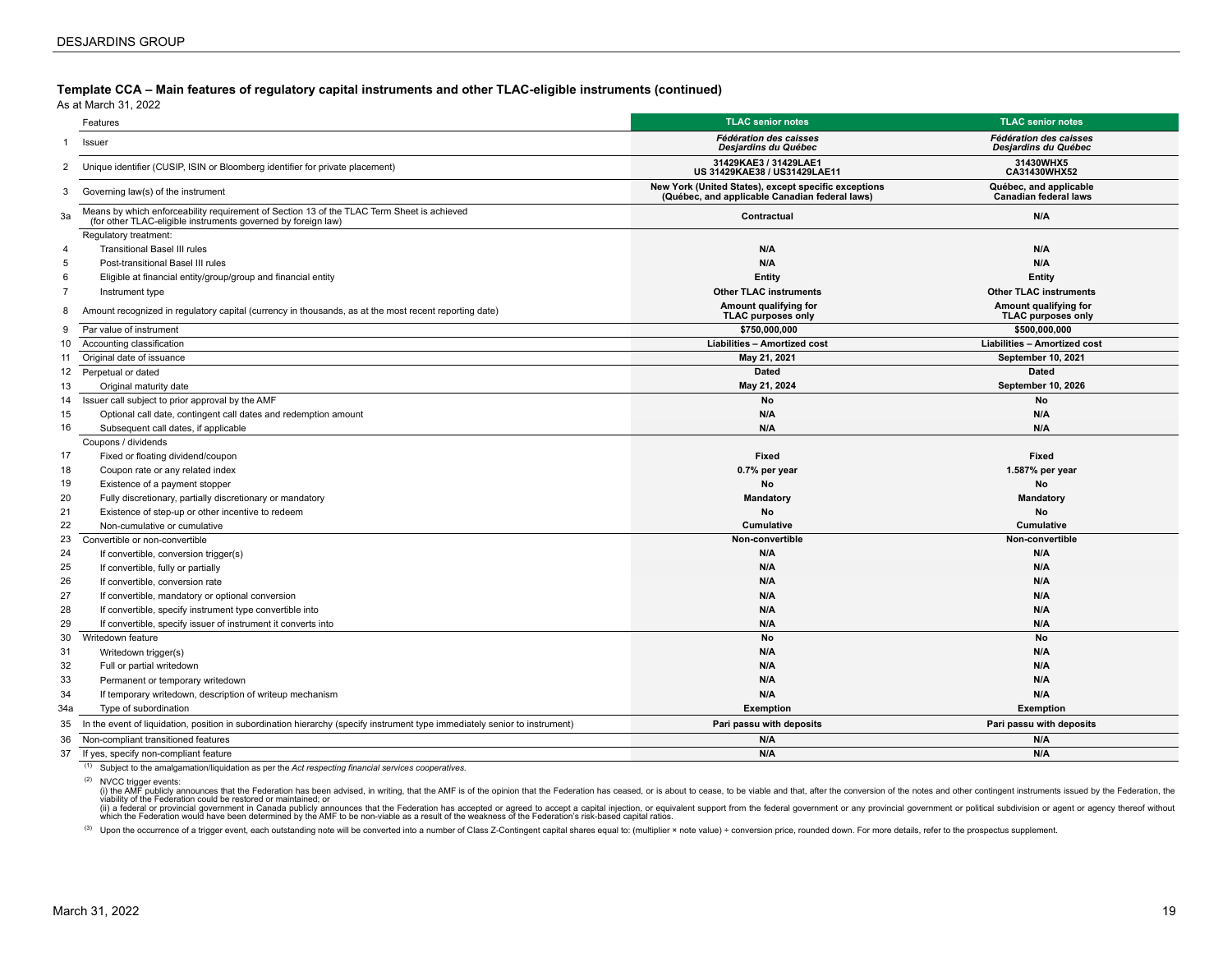<span id="page-19-0"></span>**Template TLAC1 – TLAC composition (at resolution group level(1))**

|                |                                                                                                                                                                                  | As at<br>March 31,<br>2022 | As at<br>December 31,<br>2021 | As at<br>September 30,<br>2021 | As at<br>June 30,<br>2021 | As at<br>March 31,<br>2021 |
|----------------|----------------------------------------------------------------------------------------------------------------------------------------------------------------------------------|----------------------------|-------------------------------|--------------------------------|---------------------------|----------------------------|
|                | (in millions of dollars)                                                                                                                                                         | <b>Amounts</b>             | Amounts                       | Amounts                        | Amounts                   | Amounts                    |
|                | Regulatory capital elements of TLAC                                                                                                                                              |                            |                               |                                |                           |                            |
| $\mathbf{1}$   | Tier 1A and equivalent capital instruments                                                                                                                                       | 27,022                     | 27,733                        | 28,066                         | 27,235                    | 26,869                     |
| $\overline{2}$ | Additional Tier 1 capital before TLAC adjustments                                                                                                                                |                            |                               |                                |                           |                            |
| 3              | Tier 1 instruments ineligible as TLAC as issued out of subsidiaries to third parties                                                                                             |                            |                               |                                | -                         |                            |
| $\overline{4}$ | Other adjustments                                                                                                                                                                |                            |                               |                                |                           |                            |
| 5              | Tier 1 capital instruments eligible under the TLAC framework                                                                                                                     | $\overline{\phantom{0}}$   | $\overline{\phantom{0}}$      |                                |                           | $\overline{\phantom{m}}$   |
| 6              | Tier 2 capital before TLAC adjustments                                                                                                                                           | 1,263                      | 1,264                         | 1,577                          | 1,571                     | 595                        |
| 7              | Amortized portion of Tier 2 instruments where remaining maturity > 1 year                                                                                                        |                            |                               | -                              | -                         |                            |
| 8              | Tier 2 capital ineligible as TLAC as issued out of subsidiaries to third parties                                                                                                 |                            |                               |                                |                           |                            |
| 9              | Other adjustments                                                                                                                                                                |                            |                               |                                | $\overline{\phantom{0}}$  | $\overline{\phantom{m}}$   |
| 10             | Tier 2 instruments eligible under the TLAC framework                                                                                                                             | 1,263                      | 1,264                         | 1,577                          | 1,571                     | 595                        |
| 11             | TLAC arising from regulatory capital                                                                                                                                             | 28,285                     | 28,997                        | 29,643                         | 28,806                    | 27,464                     |
|                | Non-regulatory capital elements of TLAC                                                                                                                                          |                            |                               |                                |                           |                            |
| 12             | External TLAC instruments issued directly by the financial institution and subordinated to excluded liabilities                                                                  | 5,273                      | 5,328                         | 5,315                          | 4,765                     | 3,245                      |
| 13             | External TLAC instruments issued directly by the financial institution which are not subordinated to excluded liabilities but meet all other TLAC term sheet<br>requirements     |                            |                               |                                |                           |                            |
|                | 14 Of which: amount eligible as TLAC after application of the caps                                                                                                               |                            |                               |                                |                           |                            |
|                | 15 External TLAC instruments issued by funding vehicles prior to January 1, 2022                                                                                                 |                            |                               |                                |                           |                            |
| 16             | Eligible ex ante commitments to recapitalize a G-SIFI in resolution                                                                                                              |                            |                               |                                |                           |                            |
| 17             | TLAC arising from non-regulatory capital instruments before adjustments                                                                                                          | 5,273                      | 5,328                         | 5,315                          | 4,765                     | 3,245                      |
|                | Non-regulatory capital elements of TLAC: adjustments                                                                                                                             |                            |                               |                                |                           |                            |
| 18             | TLAC before deductions                                                                                                                                                           | 33,558                     | 34,325                        | 34,958                         | 33,571                    | 30,709                     |
| 19             | Deductions of exposures between MPE resolution groups that correspond to items eligible for TLAC (not applicable to SPE G-SIFIs)                                                 |                            |                               |                                |                           |                            |
| 20             | Deduction of investments in own other TLAC liabilities                                                                                                                           |                            |                               |                                |                           |                            |
| 21             | Other adjustments to TLAC                                                                                                                                                        |                            |                               |                                |                           |                            |
| 22             | <b>TLAC after deductions</b>                                                                                                                                                     | 33.558                     | 34,325                        | 34,958                         | 33,571                    | 30.709                     |
|                | Risk-weighted assets and leverage exposure measure for TLAC purposes                                                                                                             |                            |                               |                                |                           |                            |
| 23             | Total risk-weighted assets adjusted as permitted under the TLAC regime                                                                                                           | 130,217                    | 129,311                       | 130,190                        | 125,753                   | 120,539                    |
|                | 24 Leverage exposure measure <sup>(2)</sup>                                                                                                                                      | 345,516                    | 329,634                       | 322,634                        | 322,244                   | 307,977                    |
|                | $TLAC^{(3)}$ ratios and buffers                                                                                                                                                  |                            |                               |                                |                           |                            |
| 25             | TLAC (as a percentage of risk-weighted assets adjusted as permitted under the TLAC regime)                                                                                       | 25.8 %                     | 26.5 %                        | 26.9 %                         | 26.7 %                    | 25.5 %                     |
| 26             | TLAC (as a percentage of leverage exposure)                                                                                                                                      | 9.7%                       | 10.4 %                        | 10.8 %                         | 10.4 %                    | 10.0 %                     |
| 27             | Tier 1A ratio (as a percentage of risk-weighted assets) available after meeting the resolution group's minimum capital and TLAC requirements                                     | N/A                        | N/A                           | N/A                            | N/A                       | N/A                        |
| 28             | Institution-specific buffer requirement (capital conservation buffer + countercyclical buffer + higher loss absorbency requirement, expressed as a % of<br>risk-weighted assets) | 3.5%                       | 3.5%                          | 3.5%                           | 3.5%                      | 3.5%                       |
| 29             | Of which: capital conservation buffer requirement                                                                                                                                | 2.5%                       | 2.5%                          | 2.5%                           | 2.5%                      | 2.5 %                      |
| 30             | Of which: financial institution specific countercyclical buffer requirement                                                                                                      | $-$ %                      | $-$ %                         | $-$ %                          | $-$ %                     | $-$ %                      |
| 31             | Of which: systemically important financial institution buffer                                                                                                                    | 1.0%                       | 1.0%                          | 1.0%                           | 1.0%                      | 1.0%                       |

a

<sup>(1)</sup> The data in this template differ from those presented in Template CC1 because they refer to the resolution group that excludes Caisse Desjardins Ontario Credit Union Inc.

<sup>(2)</sup> Since January 1, 2022, eligible securities issued by sovereign states have been included again in the leverage ratio exposure measure, while reserves with central banks will remain excluded until further notice.

(3) The AMF expects that the TLAC minimum requirements will be met as of April 1, 2022.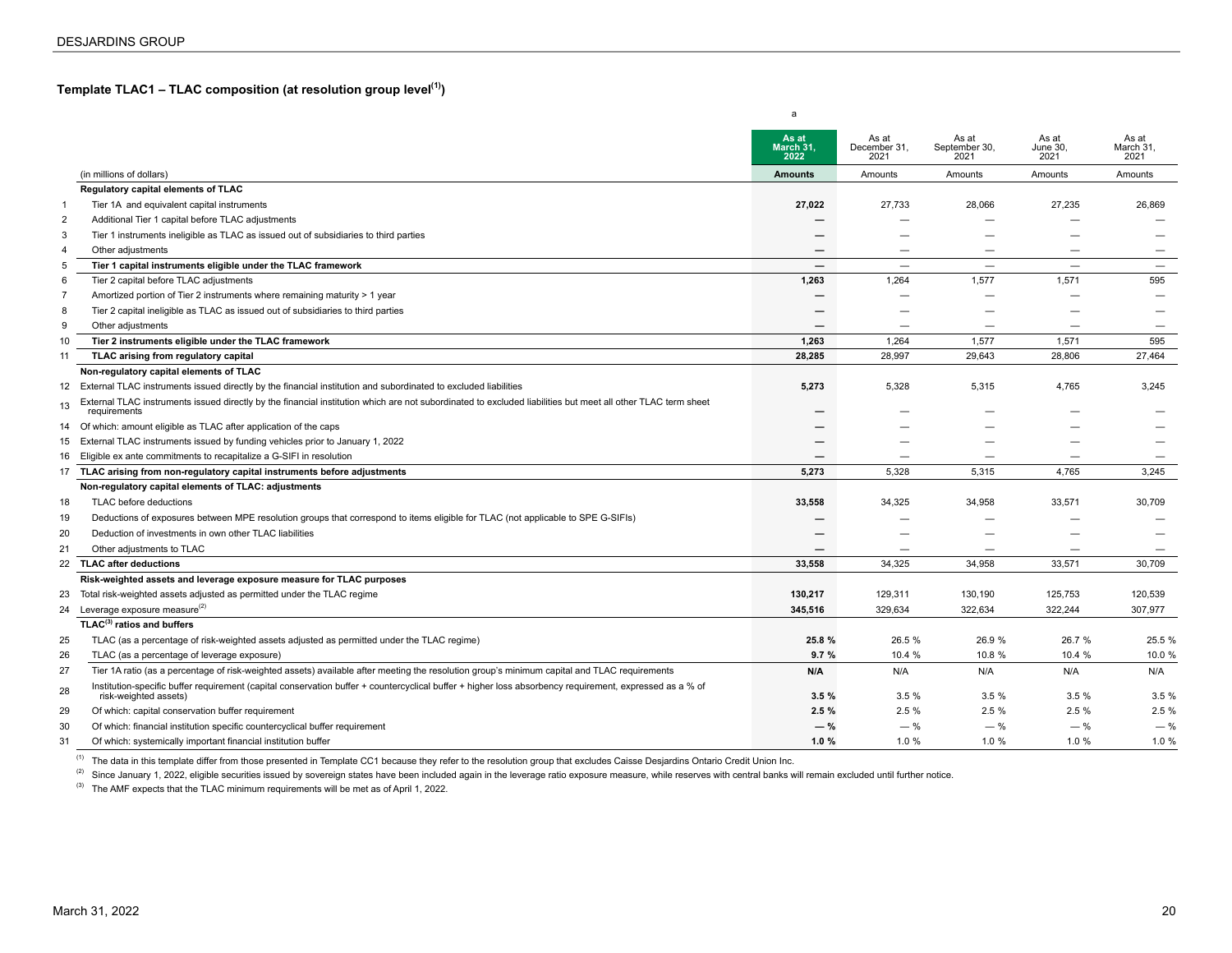### <span id="page-20-0"></span>**Template TLAC3 – Resolution entity – creditor ranking at legal entity level**

|              |                                                                                               |                   | As at March 31, 2022     |                              |                                             |                                                                                                     |                  |                   |                          |                       | As at December 31, 2021                     |                                                                                              |                  |
|--------------|-----------------------------------------------------------------------------------------------|-------------------|--------------------------|------------------------------|---------------------------------------------|-----------------------------------------------------------------------------------------------------|------------------|-------------------|--------------------------|-----------------------|---------------------------------------------|----------------------------------------------------------------------------------------------|------------------|
|              |                                                                                               |                   |                          |                              | <b>Creditor ranking</b>                     |                                                                                                     | Creditor ranking |                   |                          |                       |                                             |                                                                                              |                  |
|              |                                                                                               |                   | $\overline{2}$           | 3                            |                                             | 5 <sup>5</sup>                                                                                      |                  |                   | 2                        | 3                     | 4                                           | 5                                                                                            |                  |
|              | (in millions of dollars)                                                                      | (most<br>junior)  |                          |                              |                                             | (most<br>senior)                                                                                    | Sum of<br>1 to 5 | (most<br>junior)  |                          |                       |                                             | (most<br>senior)                                                                             | Sum<br>of 1 to 5 |
|              | Description of creditor ranking                                                               | Capital<br>shares | Preferred<br>shares      | <b>Subordinated</b><br>debts | Internal<br>recapitalization<br>instruments | <b>Other liabilities</b><br>excluding<br>internal<br>recapitalization<br>instruments <sup>(1)</sup> |                  | Capital<br>shares | Preferred<br>shares      | Subordinated<br>debts | Internal<br>recapitalization<br>instruments | Other liabilities<br>excluding<br>internal<br>recapitalization<br>instruments <sup>(1)</sup> |                  |
|              | 2 Total capital and liabilities net of credit risk mitigation <sup>(2)</sup>                  | 4,915             | —                        | 2,000                        | 5,285                                       | N/A                                                                                                 | 12,200           | 5,161             | $\overline{\phantom{0}}$ | 2,000                 | 5,345                                       | N/A                                                                                          | 12,506           |
| 3            | Subset of row 2 that are excluded liabilities                                                 | –                 |                          |                              |                                             | N/A                                                                                                 |                  |                   |                          |                       | $\overline{\phantom{0}}$                    | N/A                                                                                          |                  |
|              | Total capital and liabilities less excluded liabilities<br>(row 2 minus row 3)                | 4,915             | —                        | 2,000                        | 5,285                                       | N/A                                                                                                 | 12,200           | 5,161             | $\overline{\phantom{m}}$ | 2,000                 | 5,345                                       | N/A                                                                                          | 12,506           |
| 5            | Subset of row 4 that are potentially eligible as TLAC                                         | 4,915             | $\overline{\phantom{0}}$ | 2,000                        | 5,285                                       | N/A                                                                                                 | 12,200           | 5,161             | $\overline{\phantom{a}}$ | 2,000                 | 5,345                                       | N/A                                                                                          | 12,506           |
|              | 6 Subset of row 5 with 1 year $\le$ residual maturity < 2 years                               | –                 |                          |                              | -                                           | N/A                                                                                                 |                  | –                 |                          |                       | –                                           | N/A                                                                                          |                  |
|              | Subset of row 5 with 2 years $\le$ residual maturity $<$ 5 years                              |                   |                          | –                            | 5,285                                       | N/A                                                                                                 | 5,285            | —                 |                          | -                     | 5,345                                       | N/A                                                                                          | 5,345            |
|              | 8 Subset of row 5 with 5 years $\le$ residual maturity $<$ 10 years                           |                   |                          | 2,000                        | $\overline{\phantom{m}}$                    | N/A                                                                                                 | 2,000            | —                 | _                        | 2,000                 | $\overline{\phantom{0}}$                    | N/A                                                                                          | 2,000            |
| $\mathbf{g}$ | Subset of row 5 with residual maturity $\geq 10$ years, but excluding perpetual<br>securities |                   |                          |                              |                                             | N/A                                                                                                 |                  |                   |                          |                       |                                             | N/A                                                                                          |                  |
|              | 10 Subset of row 5 that is perpetual securities                                               | 4,915             | —                        |                              |                                             | N/A                                                                                                 | 4,915            | 5,161             | —                        |                       | $\overline{\phantom{0}}$                    | N/A                                                                                          | 5,161            |

|     |                                                                                               |                   | As at September 30, 2021 |                       |                                             |                                                                                              |                  |                   |                                           | As at June 30, 2021      |                                             |                                                                                              |                  |  |  |  |
|-----|-----------------------------------------------------------------------------------------------|-------------------|--------------------------|-----------------------|---------------------------------------------|----------------------------------------------------------------------------------------------|------------------|-------------------|-------------------------------------------|--------------------------|---------------------------------------------|----------------------------------------------------------------------------------------------|------------------|--|--|--|
|     |                                                                                               |                   | Creditor ranking         |                       |                                             |                                                                                              |                  |                   |                                           |                          | Creditor ranking                            |                                                                                              |                  |  |  |  |
|     |                                                                                               |                   | $\overline{2}$           | 3                     |                                             | 5                                                                                            |                  |                   | $\overline{2}$                            |                          |                                             | 5                                                                                            |                  |  |  |  |
|     | (in millions of dollars)                                                                      | (most<br>junior)  |                          |                       |                                             | (most<br>senior)                                                                             | Sum<br>of 1 to 5 | (most<br>junior)  |                                           |                          |                                             | (most<br>senior)                                                                             | Sum<br>of 1 to 5 |  |  |  |
|     | Description of creditor ranking                                                               | Capital<br>shares | Preferred<br>shares      | Subordinated<br>debts | Internal<br>recapitalization<br>instruments | Other liabilities<br>excluding<br>internal<br>recapitalization<br>instruments <sup>(1)</sup> |                  | Capital<br>shares | Preferred<br>shares                       | Subordinated<br>debts    | Internal<br>recapitalization<br>instruments | Other liabilities<br>excluding<br>internal<br>recapitalization<br>instruments <sup>(1)</sup> |                  |  |  |  |
|     | Total capital and liabilities net of credit risk mitigation <sup>(2)</sup>                    | 5,178             | —                        | 2,500                 | 5,350                                       | N/A                                                                                          | 13,028           | 5,186             | $\overline{\phantom{0}}$                  | 2,500                    | 4,789                                       | N/A                                                                                          | 12,475           |  |  |  |
| 3   | Subset of row 2 that are excluded liabilities                                                 |                   |                          |                       |                                             | N/A                                                                                          |                  |                   |                                           |                          |                                             | N/A                                                                                          |                  |  |  |  |
|     | Total capital and liabilities less excluded liabilities<br>(row 2 minus row 3)                | 5,178             | —                        | 2,500                 | 5,350                                       | N/A                                                                                          | 13,028           | 5,186             | $\overline{\phantom{0}}$                  | 2,500                    | 4,789                                       | N/A                                                                                          | 12,475           |  |  |  |
|     | 5 Subset of row 4 that are potentially eligible as TLAC                                       | 5,178             | $\overline{\phantom{0}}$ | 2,500                 | 5,350                                       | N/A                                                                                          | 13,028           | 5,186             |                                           | 2,500                    | 4,789                                       | N/A                                                                                          | 12,475           |  |  |  |
|     | 6 Subset of row 5 with 1 year $\le$ residual maturity $\le$ 2 years                           |                   |                          | -                     | $\overline{\phantom{0}}$                    | N/A                                                                                          | -                |                   |                                           |                          | _                                           | N/A                                                                                          |                  |  |  |  |
|     | Subset of row 5 with 2 years $\le$ residual maturity $\le$ 5 years                            |                   |                          | -                     | 5,350                                       | N/A                                                                                          | 5,350            | -                 |                                           | $\overline{\phantom{0}}$ | 4,789                                       | N/A                                                                                          | 4,789            |  |  |  |
|     | 8 Subset of row 5 with 5 years $\le$ residual maturity < 10 years                             |                   |                          | 2,500                 | $\overline{\phantom{0}}$                    | N/A                                                                                          | 2,500            |                   |                                           | 2,500                    | $\overline{\phantom{0}}$                    | N/A                                                                                          | 2,500            |  |  |  |
| 9   | Subset of row 5 with residual maturity $\geq 10$ years, but excluding perpetual<br>securities | -                 |                          | –                     | -                                           | N/A                                                                                          | –                |                   |                                           | $\overline{\phantom{0}}$ | $\overline{\phantom{m}}$                    | N/A                                                                                          |                  |  |  |  |
| 10. | Subset of row 5 that is perpetual securities                                                  | 5,178             | —                        |                       | $\qquad \qquad \longleftarrow$              | N/A                                                                                          | 5,178            | 5,186             | $\qquad \qquad \overline{\qquad \qquad }$ |                          | $\qquad \qquad \longleftarrow$              | N/A                                                                                          | 5,186            |  |  |  |
|     |                                                                                               |                   |                          |                       |                                             |                                                                                              |                  |                   |                                           |                          |                                             |                                                                                              |                  |  |  |  |

Footnotes to this table are presented on the next page.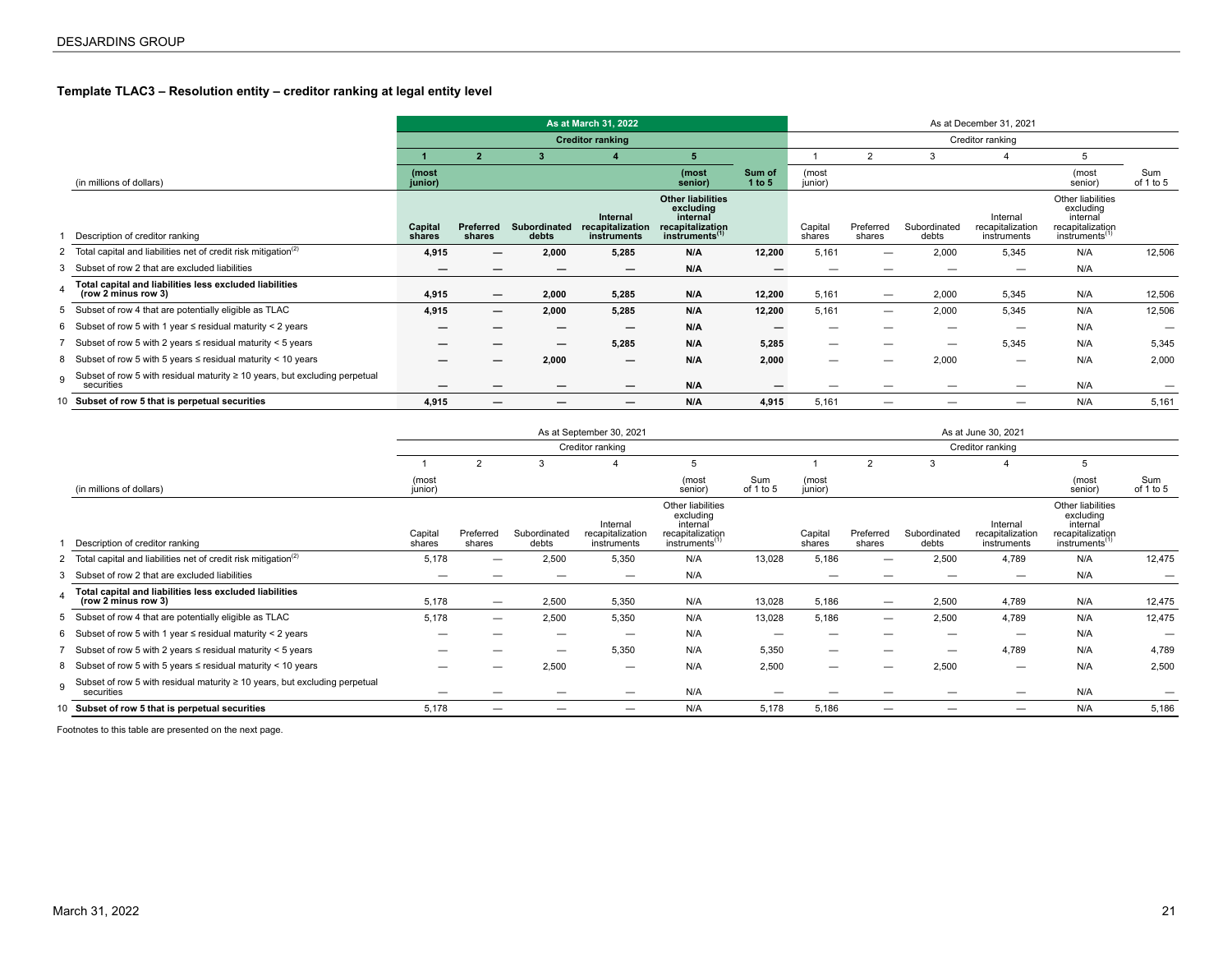#### **Template TLAC3 – Resolution entity – creditor ranking at legal entity level (continued)**

|    |                                                                                               |                   |                     |                       | As at March 31, 2021                        |                                                                                              |                  |
|----|-----------------------------------------------------------------------------------------------|-------------------|---------------------|-----------------------|---------------------------------------------|----------------------------------------------------------------------------------------------|------------------|
|    |                                                                                               |                   |                     |                       | Creditor ranking                            |                                                                                              |                  |
|    |                                                                                               |                   | $\overline{2}$      | 3                     | 4                                           | 5                                                                                            |                  |
|    | (in millions of dollars)                                                                      | (most<br>junior)  |                     |                       |                                             | (most<br>senior)                                                                             | Sum<br>of 1 to 5 |
|    | Description of creditor ranking                                                               | Capital<br>shares | Preferred<br>shares | Subordinated<br>debts | Internal<br>recapitalization<br>instruments | Other liabilities<br>excluding<br>internal<br>recapitalization<br>instruments <sup>(1)</sup> |                  |
| 2  | Total capital and liabilities net of credit risk mitigation <sup>(2)</sup>                    | 5,195             |                     | 1,500                 | 3,257                                       | N/A                                                                                          | 9,952            |
| 3  | Subset of row 2 that are excluded liabilities                                                 |                   |                     |                       |                                             | N/A                                                                                          |                  |
| 4  | Total capital and liabilities less excluded liabilities<br>(row 2 minus row 3)                | 5,195             |                     | 1,500                 | 3,257                                       | N/A                                                                                          | 9,952            |
| 5  | Subset of row 4 that are potentially eligible as TLAC                                         | 5,195             |                     | 1,500                 | 3,257                                       | N/A                                                                                          | 9,952            |
|    | 6 Subset of row 5 with 1 year $\le$ residual maturity $\le$ 2 years                           |                   |                     |                       |                                             | N/A                                                                                          |                  |
|    | Subset of row 5 with 2 years $\le$ residual maturity $\le$ 5 years                            |                   |                     |                       | 3,257                                       | N/A                                                                                          | 3,257            |
| 8  | Subset of row 5 with 5 years $\le$ residual maturity < 10 years                               |                   |                     | 1,500                 |                                             | N/A                                                                                          | 1,500            |
| 9  | Subset of row 5 with residual maturity $\geq 10$ years, but excluding perpetual<br>securities |                   |                     |                       |                                             | N/A                                                                                          |                  |
| 10 | Subset of row 5 that is perpetual securities                                                  | 5,195             |                     |                       |                                             | N/A                                                                                          | 5,195            |

 $(1)$  Like Canadian banks, Desjardins Group does not complete this column at this time.

<sup>(2)</sup> Capital shares are presented at their carrying amount, while subordinated debts and internal recapitalization instruments are presented at their par value.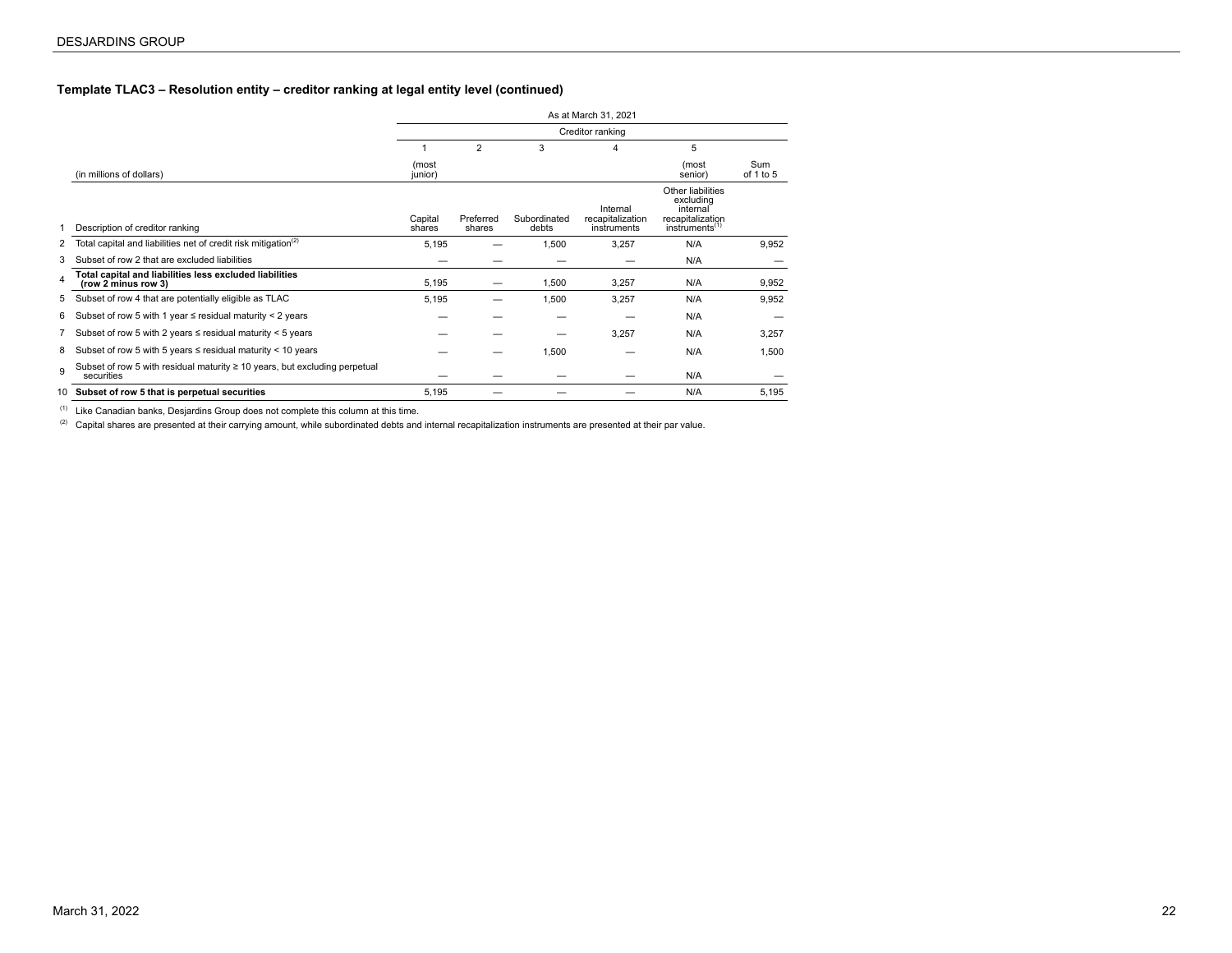# <span id="page-22-0"></span>**LINKS BETWEEN FINANCIAL STATEMENTS AND REGULATORY EXPOSURES**

**Template LI1 – Differences between accounting and regulatory scopes of consolidation and mapping of financial statement categories with regulatory risk categories** As at March 31, 2022

|                                                                                    | a                                                                             | b                                                                    | $\mathbf c$                                | d                                                          | $\mathbf{e}% _{t}\left( t\right)$             |                                            | g                                                                                    |
|------------------------------------------------------------------------------------|-------------------------------------------------------------------------------|----------------------------------------------------------------------|--------------------------------------------|------------------------------------------------------------|-----------------------------------------------|--------------------------------------------|--------------------------------------------------------------------------------------|
|                                                                                    |                                                                               |                                                                      |                                            |                                                            | Carrying amounts of items <sup>(1)</sup>      |                                            |                                                                                      |
| (in millions of dollars)                                                           | Carrying<br>amounts<br>as reported in<br>published<br>financial<br>statements | Carrying<br>amounts<br>under scope of<br>regulatory<br>consolidation | Subject to the<br>credit risk<br>framework | Subject to the<br>counterparty<br>credit risk<br>framework | Subject to the<br>securitization<br>framework | Subject to the<br>market risk<br>framework | Not subject to<br>capital requirements<br>or subject to<br>deduction from<br>capital |
| <b>Assets</b>                                                                      |                                                                               |                                                                      |                                            |                                                            |                                               |                                            |                                                                                      |
| Cash and deposits with financial institutions                                      | 13,728                                                                        | 12,484                                                               | 12,484                                     |                                                            | $\overline{\phantom{0}}$                      |                                            |                                                                                      |
| Securities at amortized cost                                                       | 50                                                                            | 37                                                                   | $\overline{7}$                             |                                                            | 30                                            |                                            |                                                                                      |
| Securities at fair value through profit or loss                                    | 36,409                                                                        | 11,291                                                               | 1,058                                      |                                                            | $\overline{2}$                                | 10,231                                     |                                                                                      |
| Securities at fair value through other comprehensive income                        | 52,518                                                                        | 46,894                                                               | 46,894                                     |                                                            |                                               |                                            |                                                                                      |
| Loans and allowance for credit losses                                              | 233,526                                                                       | 230,938                                                              | 230,812                                    |                                                            |                                               | —                                          | 126                                                                                  |
| Derivative financial instruments                                                   | 5,293                                                                         | 5,213                                                                |                                            | 5,213                                                      |                                               | 308                                        |                                                                                      |
| Securities borrowed or purchased under reverse repurchase agreements               | 14,686                                                                        | 15,153                                                               |                                            | 15,153                                                     |                                               | 14,821                                     | —                                                                                    |
| Investments in associates and joint ventures accounted for using the equity method | 1,394                                                                         | 7,207                                                                | 3,221                                      |                                                            | —                                             |                                            | 3,986                                                                                |
| Assets including premiums receivable and reinsurance assets                        | 26,076                                                                        |                                                                      |                                            |                                                            |                                               |                                            |                                                                                      |
| Right-of-use assets                                                                | 553                                                                           | 883                                                                  | 883                                        |                                                            |                                               |                                            |                                                                                      |
| Land, buildings and equipment                                                      | 2,443                                                                         | 1,068                                                                | 1,068                                      |                                                            |                                               |                                            |                                                                                      |
| Goodwill, software and other intangible assets                                     | 663                                                                           | 278                                                                  |                                            |                                                            |                                               |                                            | 278                                                                                  |
| Net defined benefit plan assets                                                    | 673                                                                           | 487                                                                  |                                            |                                                            |                                               |                                            | 487                                                                                  |
| Deferred tax assets                                                                | 851                                                                           | 623                                                                  | 623                                        |                                                            |                                               |                                            |                                                                                      |
| Other assets                                                                       | 8,273                                                                         | 7,726                                                                | 7,726                                      |                                                            | —                                             | –                                          |                                                                                      |
| <b>Total assets</b>                                                                | 397,136                                                                       | 340,282                                                              | 304,776                                    | 20,366                                                     | 32                                            | 25,360                                     | 4,877                                                                                |
| Liabilities                                                                        |                                                                               |                                                                      |                                            |                                                            |                                               |                                            |                                                                                      |
| Deposits                                                                           | 242,692                                                                       | 243,464                                                              | $\overline{\phantom{0}}$                   |                                                            | —                                             |                                            | 243,464                                                                              |
| Commitments related to securities                                                  | 39,943                                                                        | 39,516                                                               | —                                          | 28,680                                                     | —                                             | 36,329                                     |                                                                                      |
| Derivative financial instruments                                                   | 6,261                                                                         | 6,171                                                                |                                            | 6,171                                                      |                                               | 518                                        |                                                                                      |
| Segregated fund and insurance contract net liabilities                             | 32,432                                                                        |                                                                      | —<br>——                                    |                                                            |                                               |                                            |                                                                                      |
| Deferred tax liabilities                                                           | 226                                                                           | -                                                                    | —                                          |                                                            |                                               |                                            | –                                                                                    |
| Lease liabilities                                                                  | 620                                                                           | 961                                                                  |                                            |                                                            |                                               | --                                         | 961                                                                                  |
| Acceptances and amounts payable to clients, brokers and financial institutions     | 10,221                                                                        | 10,105                                                               |                                            |                                                            |                                               |                                            | 10,105                                                                               |
| Net defined benefit plan liabilities and other liabilities                         | 29,605                                                                        | 5,888                                                                | <u>.</u>                                   |                                                            |                                               | $\overline{\phantom{0}}$                   | 5,888                                                                                |
| Subordinated notes                                                                 | 1,952                                                                         | 1,952                                                                | —                                          |                                                            |                                               | —                                          | 1,952                                                                                |
| <b>Total liabilities</b>                                                           | 363,952                                                                       | 308,057                                                              |                                            | 34,851                                                     |                                               | 36,847                                     | 262,370                                                                              |
| <b>Equity</b>                                                                      |                                                                               |                                                                      |                                            |                                                            |                                               |                                            |                                                                                      |
| Capital stock                                                                      | 4,964                                                                         | 4,964                                                                | —                                          |                                                            |                                               |                                            | 4,964                                                                                |
| Share capital                                                                      |                                                                               |                                                                      |                                            |                                                            |                                               |                                            |                                                                                      |
| Undistributed surplus earnings                                                     | 9,620                                                                         | 9,546                                                                |                                            |                                                            |                                               |                                            | 9,546                                                                                |
| Accumulated other comprehensive income                                             | (637)                                                                         | (629)                                                                | <u>.</u>                                   |                                                            |                                               | <u>.</u>                                   | (629)                                                                                |
| <b>Reserves</b>                                                                    | 18,334                                                                        | 18,334                                                               |                                            |                                                            |                                               | —                                          | 18,334                                                                               |
| Equity - Group's share                                                             | 32,281                                                                        | 32,215                                                               | –                                          |                                                            | –                                             |                                            | 32,215                                                                               |
| Non-controlling interests                                                          | 903                                                                           | 10                                                                   | $\overline{\phantom{0}}$                   |                                                            | —                                             |                                            | 10                                                                                   |
| <b>Total equity</b>                                                                | 33,184                                                                        | 32,225                                                               | $\hspace{0.1mm}-\hspace{0.1mm}$            |                                                            | —                                             | $\overline{\phantom{m}}$                   | 32,225                                                                               |
| <b>Total liabilities and equity</b>                                                | 397,136                                                                       | 340,282                                                              | —                                          | 34.851                                                     | —                                             | 36,847                                     | 294.595                                                                              |

(1) Amounts in columns c to g are not necessarily equal to those in column b, as certain items may be subject to regulatory capital requirements for several risk categories.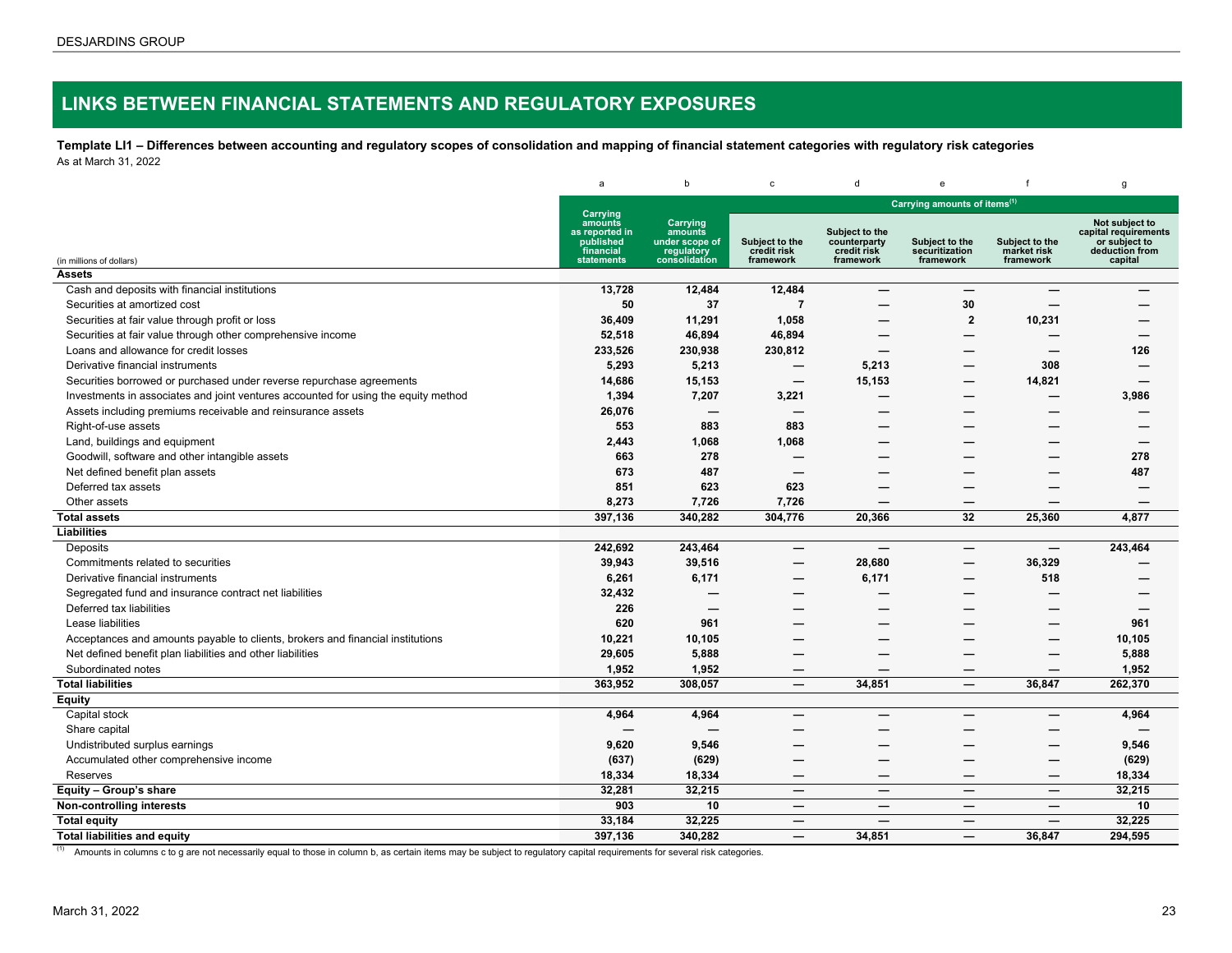#### <span id="page-23-0"></span>**Template LI2 – Main sources of differences between regulatory exposure amounts and carrying amounts in financial statements**

As at March 31, 2022

|    |                                                                                           | a            |                                 | c                                  |                                          | e                               |
|----|-------------------------------------------------------------------------------------------|--------------|---------------------------------|------------------------------------|------------------------------------------|---------------------------------|
|    |                                                                                           |              |                                 | Items subject to $(1)$             |                                          |                                 |
|    | (in millions of dollars)                                                                  | <b>Total</b> | <b>Credit risk</b><br>framework | <b>Securitization</b><br>framework | Counterparty<br>credit risk<br>framework | <b>Market risk</b><br>framework |
|    | Assets carrying amount under scope of regulatory consolidation (per Template LI1)         | 335,405      | 304,776                         | 32                                 | 20,366                                   | 25,360                          |
|    | 2 Liabilities carrying amount under scope of regulatory consolidation (per Template LI1)  | 71,698       |                                 |                                    | 34,851                                   | 36,847                          |
|    | 3 Total net amount under scope of regulatory consolidation                                | 263.707      | 304,776                         | 32                                 | (14, 485)                                | (11, 487)                       |
| 4  | Off-balance sheet amounts <sup>(2)</sup>                                                  | 128,102      | 58,677                          | –                                  |                                          |                                 |
|    | 5 Differences in valuations                                                               |              |                                 |                                    |                                          |                                 |
|    | 6 Differences due to different netting rules, other than those already reported in line 2 | 2,874        | (558)                           |                                    | 3,432                                    |                                 |
|    | Differences due to consideration of provisions                                            | 905          | 905                             |                                    |                                          |                                 |
|    | 8 Differences due to prudential filters                                                   |              |                                 | _                                  |                                          |                                 |
|    | 9 Adjustment for derivatives                                                              | 4,291        |                                 | –                                  | 4,291                                    |                                 |
|    | 10 Securities financing transaction exposures <sup>(3)</sup>                              | 57,360       |                                 | –                                  | 57,360                                   |                                 |
| 11 | Other differences                                                                         |              |                                 |                                    |                                          |                                 |
|    | 12 Regulatory exposure amounts <sup>(4)</sup>                                             | 457,239      | 363,800                         | 32                                 | 50,598                                   | (11, 487)                       |

<sup>(1)</sup> Amounts in columns b to e are not necessarily equal to those in column a, as certain items may be subject to regulatory capital requirements for several risk categories.

(2) The initial exposure is presented in column a; columns b to e present amounts after application of credit conversion factors, where relevant.

(3) As securities financing transaction exposures are deducted in line 2, an adjustment is required to obtain the exposure at default.

 $(4)$  Aggregate amount used to calculate RWA for each of the risk categories.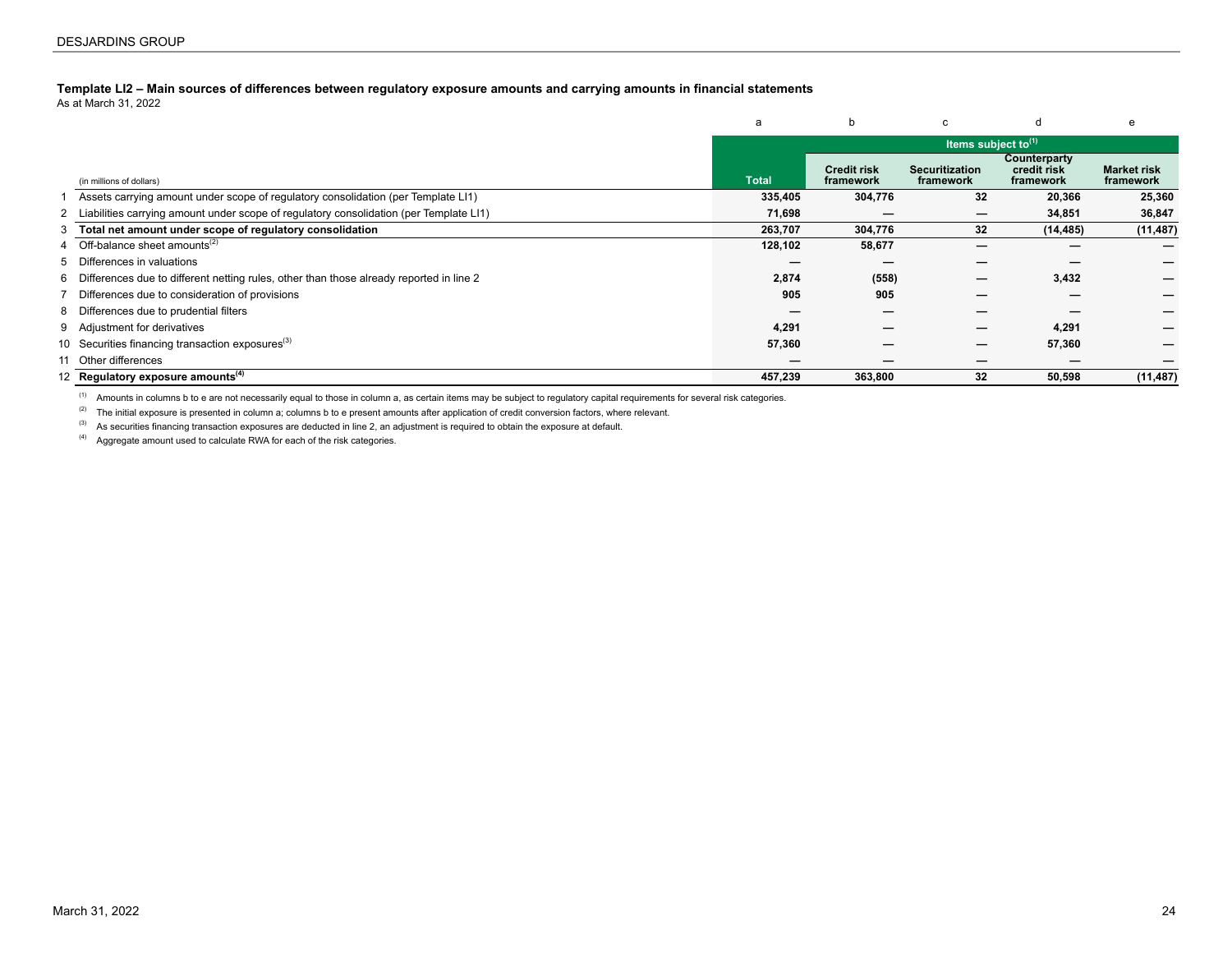# <span id="page-24-0"></span>**CREDIT RISK**

## **Template CR1 – Credit quality of assets (1)**

|                |                                               | a                                    | b                                     | $\mathbf{c}$                       | d                                    | e                            |                                                                               | g                                  |                               |                                       |                                  |                               |                              |                                                                        |                             |
|----------------|-----------------------------------------------|--------------------------------------|---------------------------------------|------------------------------------|--------------------------------------|------------------------------|-------------------------------------------------------------------------------|------------------------------------|-------------------------------|---------------------------------------|----------------------------------|-------------------------------|------------------------------|------------------------------------------------------------------------|-----------------------------|
|                |                                               |                                      |                                       |                                    | As at March 31, 2022                 |                              |                                                                               |                                    |                               |                                       |                                  | As at December 31, 2021       |                              |                                                                        |                             |
|                |                                               | <b>Gross carrying</b><br>amounts of  |                                       |                                    |                                      |                              |                                                                               |                                    | Gross carrying<br>amounts of  |                                       |                                  |                               |                              |                                                                        |                             |
|                | Type of exposure<br>(in millions of dollars)  | <b>Defaulted</b><br>exposures<br>(a) | Non-<br>defaulted<br>exposures<br>(b) | Allowances /<br>impairments<br>(c) | <b>Specific</b><br>allowances<br>(d) | General<br>allowances<br>(e) | <b>Allowances for</b><br>expected credit<br>losses on IRB<br>exposures<br>(f) | <b>Net values</b><br>$(a + b - c)$ | Defaulted<br>exposures<br>(a) | Non-<br>defaulted<br>exposures<br>(b) | Allowances<br>impairments<br>(c) | Specific<br>allowances<br>(d) | General<br>allowances<br>(e) | Allowances for<br>expected credit<br>losses on IRB<br>exposures<br>(f) | Net values<br>$(a + b - c)$ |
|                | Loans                                         | 1,356                                | 230,485                               | 941                                | 139                                  | 802                          | 949                                                                           | 230,900                            | 1,390                         | 227,777                               | 970                              | 142                           | 828                          | 847                                                                    | 228,197                     |
| 1.1            | Sovereigns and their central banks            | –                                    | 146                                   | $\overline{\phantom{m}}$           | –                                    | -                            | $\overline{\phantom{0}}$                                                      | 146                                | $\overline{\phantom{m}}$      | 457                                   | —                                |                               |                              |                                                                        | 457                         |
| 1.2            | Non-central government public sector entities |                                      | 3,013                                 | $\overline{\phantom{m}}$           | –                                    |                              | -                                                                             | 3,014                              | $\overline{\phantom{m}}$      | 3,616                                 |                                  |                               |                              | $\overline{\phantom{0}}$                                               | 3,616                       |
| 1.3            | Multilateral development banks                | –                                    | -                                     |                                    | –                                    |                              |                                                                               | $\overline{\phantom{0}}$           | $\overline{\phantom{a}}$      | $\sim$                                | -                                |                               |                              | -                                                                      | —                           |
| 1.4            | Deposit-taking institutions and banks         |                                      | 400                                   |                                    |                                      |                              |                                                                               | 400                                | -                             | 376                                   |                                  |                               |                              |                                                                        | 376                         |
| 1.5            | Investment companies                          |                                      |                                       |                                    |                                      |                              |                                                                               |                                    |                               |                                       |                                  |                               |                              |                                                                        |                             |
| 1.6            | <b>Businesses</b>                             | 173                                  | 31,916                                | 189                                | 31                                   | 158                          | 146                                                                           | 31,900                             | 177                           | 34.643                                | 155                              | 29                            | 126                          | 162                                                                    | 34,665                      |
| 1.7            | Regulatory retail portfolios                  | 98                                   | 27,758                                | 455                                | –                                    | 455                          | 316                                                                           | 27,401                             | 102                           | 29,893                                | 477                              |                               | 477                          | 330                                                                    | 29,518                      |
| 1.8            | Secured by residential property               | 255                                  | 147,896                               | 93                                 | –                                    | 93                           | 200                                                                           | 148,058                            | 260                           | 147,041                               | 144                              |                               | 144                          | 187                                                                    | 147,157                     |
| 1.9            | Secured by commercial real estate             | 17                                   | 19,286                                | 17                                 | —                                    | 17                           | 106                                                                           | 19,286                             | 6                             | 11,670                                | 18                               | -                             | 18                           | 61                                                                     | 11,658                      |
| 1.10           | Equity                                        |                                      |                                       |                                    | –                                    |                              |                                                                               |                                    |                               |                                       |                                  |                               |                              | -                                                                      | —                           |
| 1.11           | Past-due loans <sup>(2)</sup>                 |                                      |                                       |                                    |                                      |                              |                                                                               |                                    |                               |                                       |                                  |                               |                              | -                                                                      | $\overline{\phantom{0}}$    |
| 1.12           | Higher-risk categories                        | 812                                  | 70                                    | 187                                | 108                                  | 79                           | 181                                                                           | 695                                | 845                           | 81                                    | 176                              | 113                           | 63                           | 107                                                                    | 750                         |
| 1.13           | Other loans                                   |                                      |                                       |                                    |                                      |                              |                                                                               |                                    |                               |                                       |                                  |                               |                              | -                                                                      |                             |
| $\overline{2}$ | Debt securities                               |                                      | 59,383                                |                                    | –                                    |                              | 15                                                                            | 59,383                             | $\overline{\phantom{m}}$      | 62,054                                | _                                |                               | --                           | 10                                                                     | 62,054                      |
| 3              | Off-<br>balance sheet exposures               | 151                                  | 126,879                               | 52                                 | —                                    | 52                           | 113                                                                           | 126,978                            | 189                           | 130,190                               |                                  |                               |                              | 125                                                                    | 130,379                     |
| 4              | Total                                         | 1,507                                | 416.747                               | 993                                | 139                                  | 854                          | 1,077                                                                         | 417,261                            | 1,579                         | 420,021                               | 970                              | 142                           | 828                          | 982                                                                    | 420,630                     |

As at September 30, 2021 As at June 30, 2021 As at June 30, 2021

|                |                                               | Gross carrying<br>amounts of  |                                       |                                  |                               |                              | Allowances for                                       |                             | Gross carrying<br>amounts of  |                                       |                                  |                               |                              | Allowances for                                       |                             |
|----------------|-----------------------------------------------|-------------------------------|---------------------------------------|----------------------------------|-------------------------------|------------------------------|------------------------------------------------------|-----------------------------|-------------------------------|---------------------------------------|----------------------------------|-------------------------------|------------------------------|------------------------------------------------------|-----------------------------|
|                | Type of exposure<br>(in millions of dollars)  | Defaulted<br>exposures<br>(a) | Non-<br>Defaulted<br>exposures<br>(b) | Allowances<br>impairments<br>(c) | Specific<br>allowances<br>(d) | General<br>allowances<br>(e) | expected credit<br>losses on IRB<br>exposures<br>(f) | Net values<br>$(a + b - c)$ | Defaulted<br>exposures<br>(a) | Non-<br>defaulted<br>exposures<br>(b) | Allowances<br>impairments<br>(c) | Specific<br>allowances<br>(d) | General<br>allowances<br>(e) | expected credit<br>losses on IRB<br>exposures<br>(f) | Net values<br>$(a + b - c)$ |
|                | Loans                                         | 1,501                         | 223,908                               | 1,002                            | 155                           | 847                          | 924                                                  | 224.407                     | 1,525                         | 218,804                               | 996                              | 144                           | 852                          | 855                                                  | 219,333                     |
|                | Sovereigns and their central banks            |                               | 462                                   |                                  |                               |                              | 10                                                   | 462                         | $\overline{\phantom{m}}$      | 424                                   |                                  |                               |                              | -                                                    | 424                         |
| 1.2            | Non-central government public sector entities | $\overline{\phantom{m}}$      | 3,553                                 |                                  |                               |                              | $\overline{\phantom{0}}$                             | 3,553                       |                               | 3,000                                 |                                  |                               |                              | $\overline{\phantom{0}}$                             | 3,000                       |
| 1.3            | Multilateral development banks                | -                             |                                       |                                  |                               |                              | -                                                    | -                           | -                             |                                       |                                  |                               |                              |                                                      |                             |
| 1.4            | Deposit-taking institutions and banks         |                               | 377                                   | –                                |                               | -                            |                                                      | 377                         | $\overline{\phantom{m}}$      | 375                                   |                                  |                               |                              |                                                      | 375                         |
| 1.5            | Investment companies                          |                               |                                       |                                  |                               |                              |                                                      |                             |                               |                                       |                                  |                               |                              |                                                      |                             |
| 1.6            | <b>Businesses</b>                             | 240                           | 33,389                                | 192                              | 37                            | 155                          | 182                                                  | 33,437                      | 219                           | 32,164                                | 187                              | 37                            | 150                          | 191                                                  | 32,196                      |
| 1.7            | Regulatory retail portfolios                  | 109                           | 30,279                                | 472                              | $\overline{2}$                | 470                          | 340                                                  | 29,916                      | 104                           | 30,492                                | 472                              | $\overline{2}$                | 470                          | 332                                                  | 30,124                      |
| 1.8            | Secured by residential property               | 277                           | 144,178                               | 159                              | –                             | 159                          | 186                                                  | 144,296                     | 316                           | 141,071                               | 155                              | -                             | 155                          | 166                                                  | 141,232                     |
| 1.9            | Secured by commercial real estate             | 6                             | 11,578                                | 6                                | –                             | 6                            | 91                                                   | 11,578                      | 10                            | 11,184                                | 10                               | –                             | 10                           | 62                                                   | 11,184                      |
| 1.10           | Equity                                        |                               |                                       |                                  |                               |                              |                                                      |                             | -                             |                                       |                                  |                               |                              |                                                      |                             |
| 1.11           | Past-due loans <sup>(2)</sup>                 |                               |                                       |                                  |                               |                              |                                                      |                             |                               |                                       |                                  |                               |                              |                                                      |                             |
| 1.12           | Higher-risk categories                        | 869                           | 92                                    | 173                              | 116                           | 57                           | 115                                                  | 788                         | 876                           | 94                                    | 172                              | 105                           | 67                           | 104                                                  | 798                         |
| 1.13           | Other loans                                   |                               |                                       |                                  |                               |                              | -                                                    |                             | -                             |                                       |                                  |                               |                              |                                                      |                             |
| $\overline{2}$ | Det<br>t securities                           | $\overline{\phantom{a}}$      | 58,353                                | –                                | -                             | -                            | $\overline{4}$                                       | 58,353                      | $\overline{\phantom{m}}$      | 64,956                                | -                                | –                             | —                            | 10                                                   | 64,956                      |
|                | Off-<br>balance sheet exposures               | 39                            | 128,368                               | –                                | _                             | _                            | 159                                                  | 128,407                     | 39                            | 127,490                               | 75                               | -                             | 75                           | 140                                                  | 127,454                     |
|                | Total                                         | 1,540                         | 410,629                               | 1,002                            | 155                           | 847                          | 1,087                                                | 411,167                     | 1,564                         | 411,250                               | 1,071                            | 144                           | 927                          | 1,005                                                | 411,743                     |

Footnotes to this table are presented on page 26.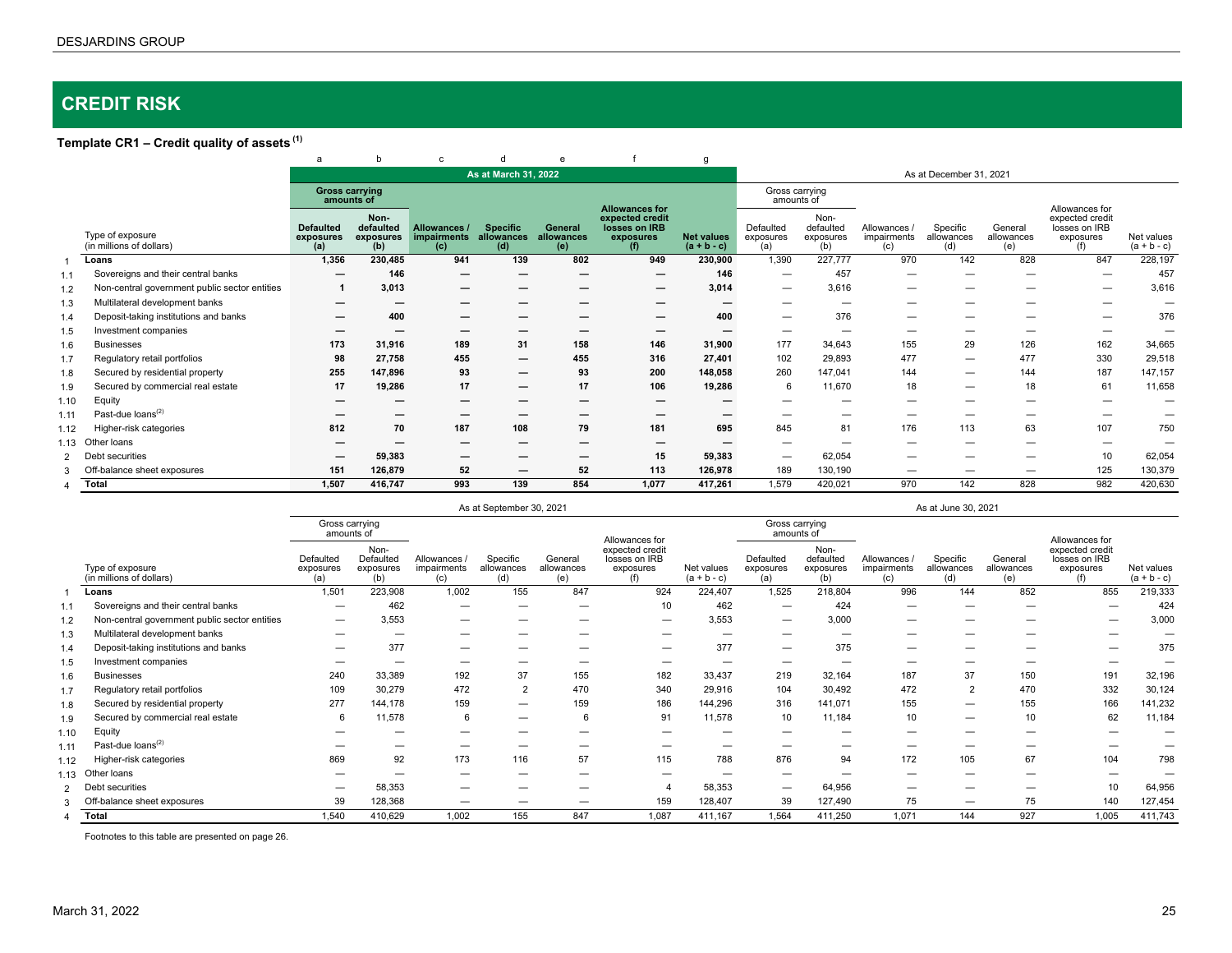## <span id="page-25-0"></span>**Template CR1 – Credit quality of assets (1) (continued)**

|                |                                               |                               |                                       |                                    | As at March 31, 2021          |                              |                                                      |                             |
|----------------|-----------------------------------------------|-------------------------------|---------------------------------------|------------------------------------|-------------------------------|------------------------------|------------------------------------------------------|-----------------------------|
|                |                                               | Gross carrying<br>amounts of  |                                       |                                    |                               |                              | Allowances for                                       |                             |
|                | Type of exposure<br>(in millions of dollars)  | Defaulted<br>exposures<br>(a) | Non-<br>defaulted<br>exposures<br>(b) | Allowances /<br>impairments<br>(c) | Specific<br>allowances<br>(d) | General<br>allowances<br>(e) | expected credit<br>losses on IRB<br>exposures<br>(f) | Net values<br>$(a + b - c)$ |
| 1              | Loans                                         | 1,592                         | 211,658                               | 1.058                              | 144                           | 914                          | 809                                                  | 212,192                     |
| 1.1            | Sovereigns and their central banks            |                               | 387                                   |                                    |                               |                              |                                                      | 387                         |
| 1.2            | Non-central government public sector entities |                               | 3,141                                 |                                    |                               |                              |                                                      | 3,141                       |
| 1.3            | Multilateral development banks                |                               |                                       |                                    |                               |                              |                                                      |                             |
| 1.4            | Deposit-taking institutions and banks         |                               | 375                                   |                                    |                               |                              |                                                      | 375                         |
| 1.5            | Investment companies                          |                               |                                       |                                    |                               |                              |                                                      |                             |
| 1.6            | <b>Businesses</b>                             | 213                           | 30,785                                | 205                                | 43                            | 162                          | 172                                                  | 30,793                      |
| 1.7            | Regulatory retail portfolios                  | 109                           | 30,294                                | 502                                | 3                             | 499                          | 347                                                  | 29,901                      |
| 1.8            | Secured by residential property               | 409                           | 135.522                               | 160                                |                               | 160                          | 147                                                  | 135,771                     |
| 1.9            | Secured by commercial real estate             | 10                            | 11,064                                | 11                                 |                               | 11                           | 45                                                   | 11,063                      |
| 1.10           | Equity                                        |                               |                                       |                                    |                               |                              |                                                      |                             |
| 1.11           | Past-due loans <sup>(2)</sup>                 |                               |                                       |                                    |                               |                              |                                                      |                             |
| 1.12           | Higher-risk categories                        | 851                           | 90                                    | 180                                | 98                            | 82                           | 98                                                   | 761                         |
| 1.13           | Other loans                                   |                               |                                       |                                    |                               |                              |                                                      |                             |
| $\overline{2}$ | Debt securities                               |                               | 60.538                                |                                    |                               |                              | 13                                                   | 60.538                      |
| 3              | Off-balance sheet exposures                   | 66                            | 124,927                               | 74                                 |                               | 74                           | 140                                                  | 124,919                     |
| 4              | <b>Total</b>                                  | 1.658                         | 397,123                               | 1,132                              | 144                           | 988                          | 962                                                  | 397,649                     |

 $(1)$  Due to methodological enhancements, comparative data for quarters prior to December 31, 2021 have been restated.

(2) Past-due loan exposures are entirely reflected in the "Defaulted exposures" column.

#### **Template CR2 – Changes in stock of defaulted loans and debt securities**

|    |                                                                                               |       | For the three-month period ended |              |       |                          |       |       |                          |       |       |                          |       |       |                          |       |
|----|-----------------------------------------------------------------------------------------------|-------|----------------------------------|--------------|-------|--------------------------|-------|-------|--------------------------|-------|-------|--------------------------|-------|-------|--------------------------|-------|
|    |                                                                                               |       | March 31, 2022                   |              |       | December 31, 2021        |       |       | September 30, 2021       |       |       | June 30, 2021            |       |       | March 31, 2021           |       |
|    | (in millions of dollars)                                                                      | Loans | <b>Debt</b><br>securities        | <b>Total</b> | Loans | Debt<br>securities       | Total | Loans | Debt<br>securities       | Total | Loans | Debt<br>securities       | Total | Loans | Debt<br>securities       | Total |
|    | Defaulted loans and debt securities at end of the previous<br>reporting period                | 1,390 | $\overline{\phantom{0}}$         | 1.390        | 1,501 |                          | .501  | 1,525 | $\overline{\phantom{0}}$ | 1.525 | 1,592 | —                        | 1.592 | 1,704 |                          | 1,704 |
|    | Loans and debt securities that have defaulted since the last<br>reporting period              | 664   | $\overline{\phantom{a}}$         | 664          | 671   | $\overline{\phantom{m}}$ | 671   | 652   | $\overline{\phantom{m}}$ | 652   | 747   | $\overline{\phantom{0}}$ | 747   | 714   | $\overline{\phantom{m}}$ | 714   |
|    | Returned to non-defaulted status                                                              | (644) | $\overline{\phantom{m}}$         | (644)        | (782) | $\overline{\phantom{m}}$ | (782) | (674) | $\overline{\phantom{0}}$ | (674) | (762) | $\qquad \qquad \qquad$   | (762) | (782) | $\overline{\phantom{m}}$ | (782) |
|    | Amounts written-off                                                                           | (49)  | $\qquad \qquad \qquad$           | (49)         | (55)  | $\overline{\phantom{0}}$ | (55)  | (47)  | $\overline{\phantom{0}}$ | (47)  | (58)  |                          | (58)  | (56)  | $\overline{\phantom{m}}$ | (56)  |
|    | 5 Other changes                                                                               | (5)   |                                  | (5)          | 55    | -                        | 55    | 45    | $\overline{\phantom{0}}$ | 45    |       | —                        |       | 12    | $\overline{\phantom{0}}$ | 12    |
| 6. | Defaulted loans and debt securities at end of the reporting<br>period $(1 + 2 - 3 - 4 \pm 5)$ | 1,356 | $\overline{\phantom{0}}$         | .356         | 1,390 |                          | ,390  | 1,501 | $\overline{\phantom{0}}$ | 1,501 | 1,525 | _                        | 1.525 | 1,592 | $\overline{\phantom{0}}$ | 1,592 |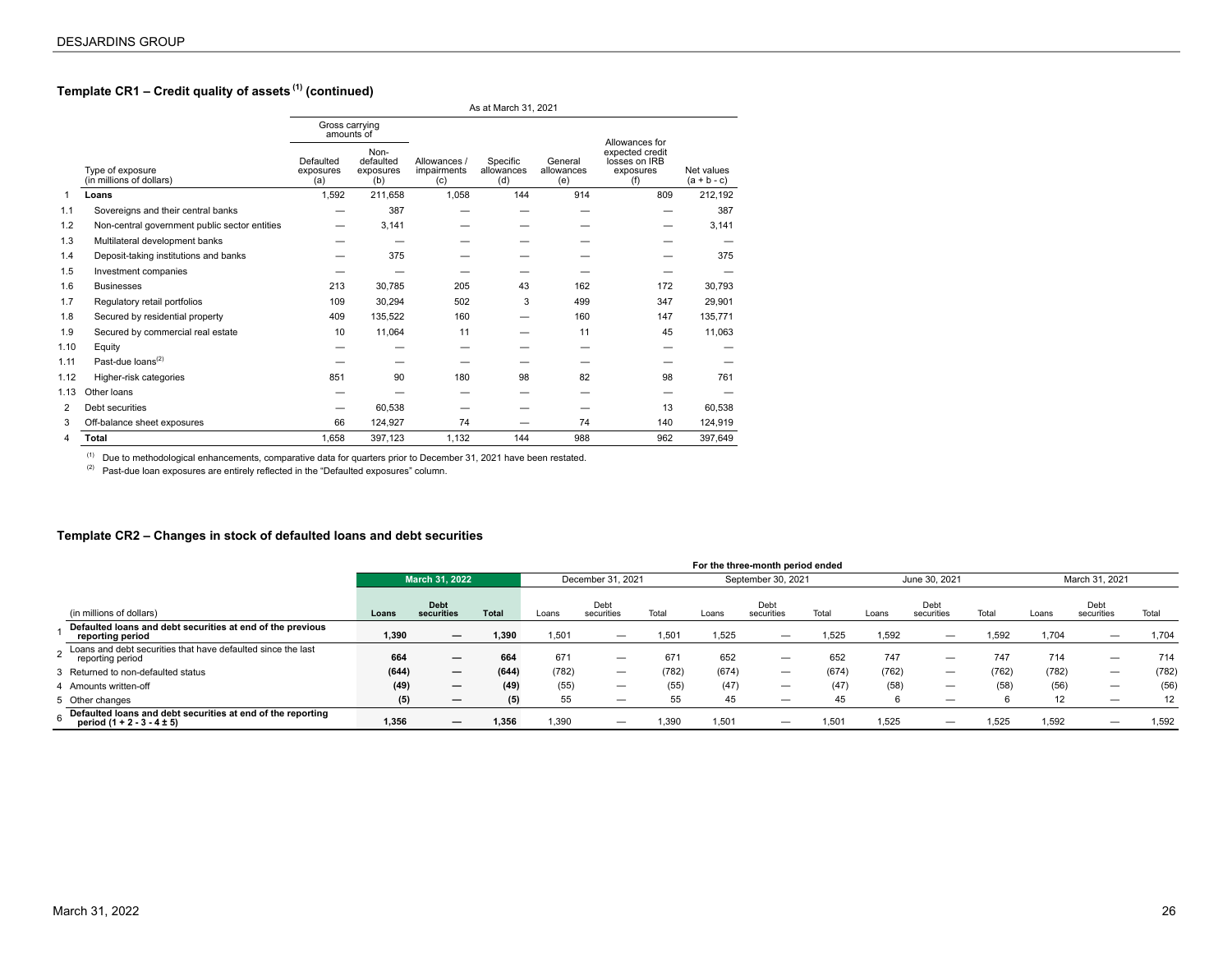# <span id="page-26-0"></span>**Template CR3 – Credit risk mitigation (CRM) techniques – overview (1)**

|                |                                               | a                                                                        | b                                                   | c                                                                                   | d                                                                | e                                                                                             |                                                             | q                                                                                           |
|----------------|-----------------------------------------------|--------------------------------------------------------------------------|-----------------------------------------------------|-------------------------------------------------------------------------------------|------------------------------------------------------------------|-----------------------------------------------------------------------------------------------|-------------------------------------------------------------|---------------------------------------------------------------------------------------------|
|                |                                               |                                                                          |                                                     |                                                                                     | As at March 31, 2022                                             |                                                                                               |                                                             |                                                                                             |
|                | (in millions of dollars)                      | <b>Exposures</b><br>unsecured:<br><b>Gross carrying</b><br>amount<br>(a) | <b>Exposures</b><br>secured by<br>collateral<br>(b) | <b>Exposures</b><br>secured by<br>collateral, of<br>which: secured<br>amount<br>(c) | <b>Exposures</b><br>secured by<br>financial<br>guarantees<br>(d) | <b>Exposures</b><br>secured by financial<br>guarantees, of<br>which: secured<br>amount<br>(e) | <b>Exposures</b><br>secured by credit<br>derivatives<br>(f) | <b>Exposures</b><br>secured by credit<br>derivatives, of<br>which: secured<br>amount<br>(g) |
|                | Loans                                         | 196,337                                                                  | 34,592                                              | 33,506                                                                              | 2,157                                                            | 1,057                                                                                         |                                                             |                                                                                             |
| 1.1            | Sovereigns and their central banks            | 146                                                                      |                                                     |                                                                                     |                                                                  |                                                                                               |                                                             |                                                                                             |
| 1.2            | Non-central government public sector entities | 2,758                                                                    | 256                                                 | 256                                                                                 |                                                                  |                                                                                               |                                                             |                                                                                             |
| 1.3            | Multilateral development banks                |                                                                          |                                                     |                                                                                     |                                                                  |                                                                                               |                                                             |                                                                                             |
| 1.4            | Deposit-taking institutions and banks         | 400                                                                      |                                                     |                                                                                     |                                                                  |                                                                                               |                                                             |                                                                                             |
| 1.5            | Investment companies                          |                                                                          |                                                     |                                                                                     |                                                                  |                                                                                               |                                                             |                                                                                             |
| 1.6            | <b>Businesses</b>                             | 27,510                                                                   | 4,499                                               | 4,207                                                                               | 521                                                              | 183                                                                                           |                                                             |                                                                                             |
| 1.7            | Regulatory retail portfolios                  | 24,800                                                                   | 2,107                                               | 1,960                                                                               | 690                                                              | 641                                                                                           |                                                             |                                                                                             |
| 1.8            | Secured by residential property               | 122,122                                                                  | 26,188                                              | 25,762                                                                              | 612                                                              | 174                                                                                           |                                                             |                                                                                             |
| 1.9            | Secured by commercial real estate             | 17,906                                                                   | 1,502                                               | 1,321                                                                               | 329                                                              | 59                                                                                            |                                                             |                                                                                             |
| 1.10           | Equity                                        |                                                                          |                                                     |                                                                                     |                                                                  |                                                                                               |                                                             |                                                                                             |
| 1.11           | Past-due loans                                |                                                                          |                                                     |                                                                                     |                                                                  |                                                                                               |                                                             |                                                                                             |
| 1.12           | Higher-risk categories                        | 695                                                                      | 40                                                  |                                                                                     | 5                                                                |                                                                                               |                                                             |                                                                                             |
| 1.13           | Other loans                                   |                                                                          |                                                     |                                                                                     |                                                                  |                                                                                               |                                                             |                                                                                             |
| $\overline{2}$ | Debt securities                               | 59,383                                                                   |                                                     |                                                                                     |                                                                  |                                                                                               |                                                             |                                                                                             |
| 3              | Total                                         | 255,720                                                                  | 34,592                                              | 33,506                                                                              | 2,157                                                            | 1,057                                                                                         |                                                             |                                                                                             |
| 4              | Of which defaulted                            | 872                                                                      | 381                                                 | 341                                                                                 | 9                                                                |                                                                                               | $\overline{\phantom{m}}$                                    | –                                                                                           |

|      |                                               |                                                            |                                              |                                                                              | As at December 31, 2021                                   |                                                                                        |                                               |                                                                                   |
|------|-----------------------------------------------|------------------------------------------------------------|----------------------------------------------|------------------------------------------------------------------------------|-----------------------------------------------------------|----------------------------------------------------------------------------------------|-----------------------------------------------|-----------------------------------------------------------------------------------|
|      | (in millions of dollars)                      | Exposures<br>unsecured:<br>Gross carrying<br>amount<br>(a) | Exposures<br>secured by<br>collateral<br>(b) | Exposures<br>secured by<br>collateral, of<br>which: secured<br>amount<br>(c) | Exposures<br>secured by<br>financial<br>quarantees<br>(d) | Exposures<br>secured by financial<br>quarantees, of<br>which: secured<br>amount<br>(e) | Exposures<br>secured by credit<br>derivatives | Exposures<br>secured by credit<br>derivatives, of which:<br>secured amount<br>(g) |
|      | Loans                                         | 193,580                                                    | 34,356                                       | 33,542                                                                       | 1,969                                                     | 1,075                                                                                  |                                               |                                                                                   |
| 1.1  | Sovereigns and their central banks            | 457                                                        |                                              |                                                                              |                                                           |                                                                                        |                                               |                                                                                   |
| 1.2  | Non-central government public sector entities | 3,359                                                      | 257                                          | 257                                                                          |                                                           |                                                                                        |                                               |                                                                                   |
| 1.3  | Multilateral development banks                |                                                            |                                              |                                                                              |                                                           |                                                                                        |                                               |                                                                                   |
| 1.4  | Deposit-taking institutions and banks         | 376                                                        |                                              |                                                                              |                                                           |                                                                                        |                                               |                                                                                   |
| 1.5  | Investment companies                          |                                                            |                                              |                                                                              |                                                           |                                                                                        |                                               |                                                                                   |
| 1.6  | <b>Businesses</b>                             | 30,370                                                     | 4,439                                        | 4,148                                                                        | 302                                                       | 147                                                                                    |                                               |                                                                                   |
| 1.7  | Regulatory retail portfolios                  | 26,864                                                     | 2,002                                        | 1,964                                                                        | 746                                                       | 690                                                                                    |                                               |                                                                                   |
| 1.8  | Secured by residential property               | 120,923                                                    | 26,484                                       | 26,053                                                                       | 614                                                       | 181                                                                                    |                                               |                                                                                   |
| 1.9  | Secured by commercial real estate             | 10,485                                                     | 1,134                                        | 1,118                                                                        | 298                                                       | 55                                                                                     |                                               |                                                                                   |
| 1.10 | Equity                                        |                                                            |                                              |                                                                              |                                                           |                                                                                        |                                               |                                                                                   |
| 1.11 | Past-due loans                                |                                                            |                                              |                                                                              |                                                           |                                                                                        |                                               |                                                                                   |
| 1.12 | Higher-risk categories                        | 746                                                        | 40                                           | $\overline{2}$                                                               | 9                                                         |                                                                                        |                                               |                                                                                   |
| 1.13 | Other loans                                   |                                                            |                                              |                                                                              |                                                           |                                                                                        |                                               |                                                                                   |
|      | Debt securities                               | 62,054                                                     |                                              |                                                                              |                                                           |                                                                                        |                                               |                                                                                   |
|      | <b>Total</b>                                  | 255,634                                                    | 34,356                                       | 33,542                                                                       | 1,969                                                     | 1,075                                                                                  |                                               | $\overline{\phantom{a}}$                                                          |
|      | Of which defaulted                            | 907                                                        | 374                                          | 335                                                                          | 15                                                        | 6                                                                                      |                                               |                                                                                   |

Footnotes to this table are presented on page 29.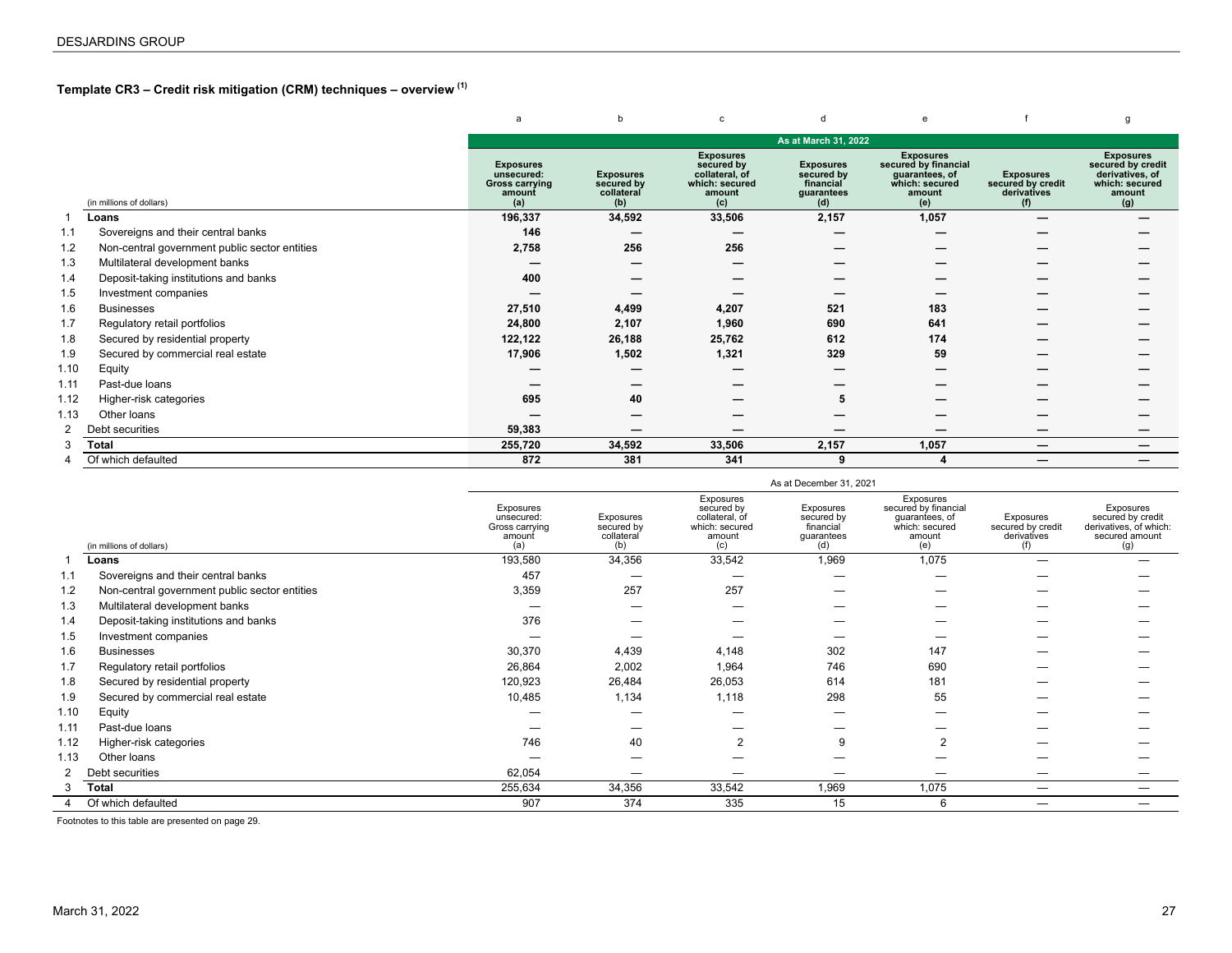# **Template CR3 – Credit risk mitigation (CRM) techniques – overview (1) (continued)**

|      |                                               |                                                            |                                              |                                                                              | As at September 30, 2021                                  |                                                                                        |                                               |                                                                                   |
|------|-----------------------------------------------|------------------------------------------------------------|----------------------------------------------|------------------------------------------------------------------------------|-----------------------------------------------------------|----------------------------------------------------------------------------------------|-----------------------------------------------|-----------------------------------------------------------------------------------|
|      | (in millions of dollars)                      | Exposures<br>unsecured:<br>Gross carrying<br>amount<br>(a) | Exposures<br>secured by<br>collateral<br>(b) | Exposures<br>secured by<br>collateral, of<br>which: secured<br>amount<br>(c) | Exposures<br>secured by<br>financial<br>guarantees<br>(d) | Exposures<br>secured by financial<br>guarantees, of<br>which: secured<br>amount<br>(e) | Exposures<br>secured by credit<br>derivatives | Exposures<br>secured by credit<br>derivatives, of which:<br>secured amount<br>(g) |
|      | Loans                                         | 188,986                                                    | 35,340                                       | 34,217                                                                       | 2,129                                                     | 1,204                                                                                  |                                               |                                                                                   |
| 1.1  | Sovereigns and their central banks            | 462                                                        |                                              | _                                                                            | -                                                         |                                                                                        |                                               |                                                                                   |
| 1.2  | Non-central government public sector entities | 3,303                                                      | 250                                          | 250                                                                          |                                                           |                                                                                        |                                               |                                                                                   |
| 1.3  | Multilateral development banks                |                                                            |                                              |                                                                              |                                                           |                                                                                        |                                               |                                                                                   |
| 1.4  | Deposit-taking institutions and banks         | 377                                                        |                                              |                                                                              |                                                           |                                                                                        |                                               |                                                                                   |
| 1.5  | Investment companies                          |                                                            |                                              |                                                                              |                                                           |                                                                                        |                                               |                                                                                   |
| 1.6  | <b>Businesses</b>                             | 29,170                                                     | 4,443                                        | 4,104                                                                        | 326                                                       | 163                                                                                    |                                               |                                                                                   |
| 1.7  | Regulatory retail portfolios                  | 26,997                                                     | 2,381                                        | 2,106                                                                        | 872                                                       | 813                                                                                    |                                               |                                                                                   |
| 1.8  | Secured by residential property               | 117,624                                                    | 26,929                                       | 26,484                                                                       | 648                                                       | 188                                                                                    |                                               |                                                                                   |
| 1.9  | Secured by commercial real estate             | 10,267                                                     | 1,292                                        | 1,271                                                                        | 265                                                       | 40                                                                                     |                                               |                                                                                   |
| 1.10 | Equity                                        |                                                            |                                              |                                                                              |                                                           |                                                                                        |                                               |                                                                                   |
| 1.11 | Past-due loans                                |                                                            |                                              |                                                                              |                                                           |                                                                                        |                                               |                                                                                   |
| 1.12 | Higher-risk categories                        | 786                                                        | 45                                           | 2                                                                            | 18                                                        |                                                                                        |                                               |                                                                                   |
| 1.13 | Other loans                                   |                                                            |                                              |                                                                              |                                                           |                                                                                        |                                               |                                                                                   |
| 2    | Debt securities                               | 58,353                                                     |                                              |                                                                              |                                                           |                                                                                        |                                               |                                                                                   |
| 3    | Total                                         | 247,339                                                    | 35,340                                       | 34,217                                                                       | 2,129                                                     | 1,204                                                                                  | —                                             |                                                                                   |
| 4    | Of which defaulted                            | 970                                                        | 412                                          | 369                                                                          | 27                                                        |                                                                                        | —                                             |                                                                                   |
|      |                                               |                                                            |                                              |                                                                              |                                                           |                                                                                        |                                               |                                                                                   |

|                |                                               |                                                            |                                              |                                                                              | As at June 30, 2021                                       |                                                                                        |                                                      |                                                                                   |
|----------------|-----------------------------------------------|------------------------------------------------------------|----------------------------------------------|------------------------------------------------------------------------------|-----------------------------------------------------------|----------------------------------------------------------------------------------------|------------------------------------------------------|-----------------------------------------------------------------------------------|
|                | (in millions of dollars)                      | Exposures<br>unsecured:<br>Gross carrying<br>amount<br>(a) | Exposures<br>secured by<br>collateral<br>(b) | Exposures<br>secured by<br>collateral, of<br>which: secured<br>amount<br>(c) | Exposures<br>secured by<br>financial<br>guarantees<br>(d) | Exposures<br>secured by financial<br>quarantees, of<br>which: secured<br>amount<br>(e) | Exposures<br>secured by credit<br>derivatives<br>(f) | Exposures<br>secured by credit<br>derivatives, of which:<br>secured amount<br>(g) |
|                | Loans                                         | 184,256                                                    | 34,913                                       | 33,800                                                                       | 2,203                                                     | 1,277                                                                                  |                                                      |                                                                                   |
| 1.1            | Sovereigns and their central banks            | 424                                                        |                                              |                                                                              | -                                                         | -                                                                                      |                                                      |                                                                                   |
| 1.2            | Non-central government public sector entities | 2,758                                                      | 242                                          | 242                                                                          |                                                           |                                                                                        |                                                      |                                                                                   |
| 1.3            | Multilateral development banks                |                                                            |                                              |                                                                              |                                                           |                                                                                        |                                                      |                                                                                   |
| 1.4            | Deposit-taking institutions and banks         | 375                                                        |                                              |                                                                              |                                                           |                                                                                        |                                                      |                                                                                   |
| 1.5            | Investment companies                          |                                                            |                                              |                                                                              |                                                           |                                                                                        |                                                      |                                                                                   |
| 1.6            | <b>Businesses</b>                             | 28,039                                                     | 4,311                                        | 3,994                                                                        | 331                                                       | 163                                                                                    |                                                      |                                                                                   |
| 1.7            | Regulatory retail portfolios                  | 27,120                                                     | 2,396                                        | 2,123                                                                        | 939                                                       | 881                                                                                    |                                                      |                                                                                   |
| 1.8            | Secured by residential property               | 114,765                                                    | 26,718                                       | 26,273                                                                       | 664                                                       | 194                                                                                    |                                                      |                                                                                   |
| 1.9            | Secured by commercial real estate             | 9,979                                                      | 1,186                                        | 1,166                                                                        | 249                                                       | 39                                                                                     |                                                      |                                                                                   |
| 1.10           | Equity                                        |                                                            |                                              |                                                                              |                                                           |                                                                                        |                                                      |                                                                                   |
| 1.11           | Past-due loans                                |                                                            |                                              |                                                                              |                                                           |                                                                                        |                                                      |                                                                                   |
| 1.12           | Higher-risk categories                        | 796                                                        | 60                                           | $\overline{2}$                                                               | 20                                                        |                                                                                        |                                                      |                                                                                   |
| 1.13           | Other loans                                   |                                                            |                                              |                                                                              |                                                           |                                                                                        |                                                      |                                                                                   |
| $\overline{2}$ | Debt securities                               | 64,956                                                     |                                              |                                                                              |                                                           |                                                                                        |                                                      |                                                                                   |
|                | Total                                         | 249,212                                                    | 34,913                                       | 33,800                                                                       | 2,203                                                     | 1,277                                                                                  |                                                      |                                                                                   |
|                | Of which defaulted                            | 1,015                                                      | 419                                          | 360                                                                          | 27                                                        | 6                                                                                      |                                                      | -                                                                                 |

Footnotes to this table are presented on page 29.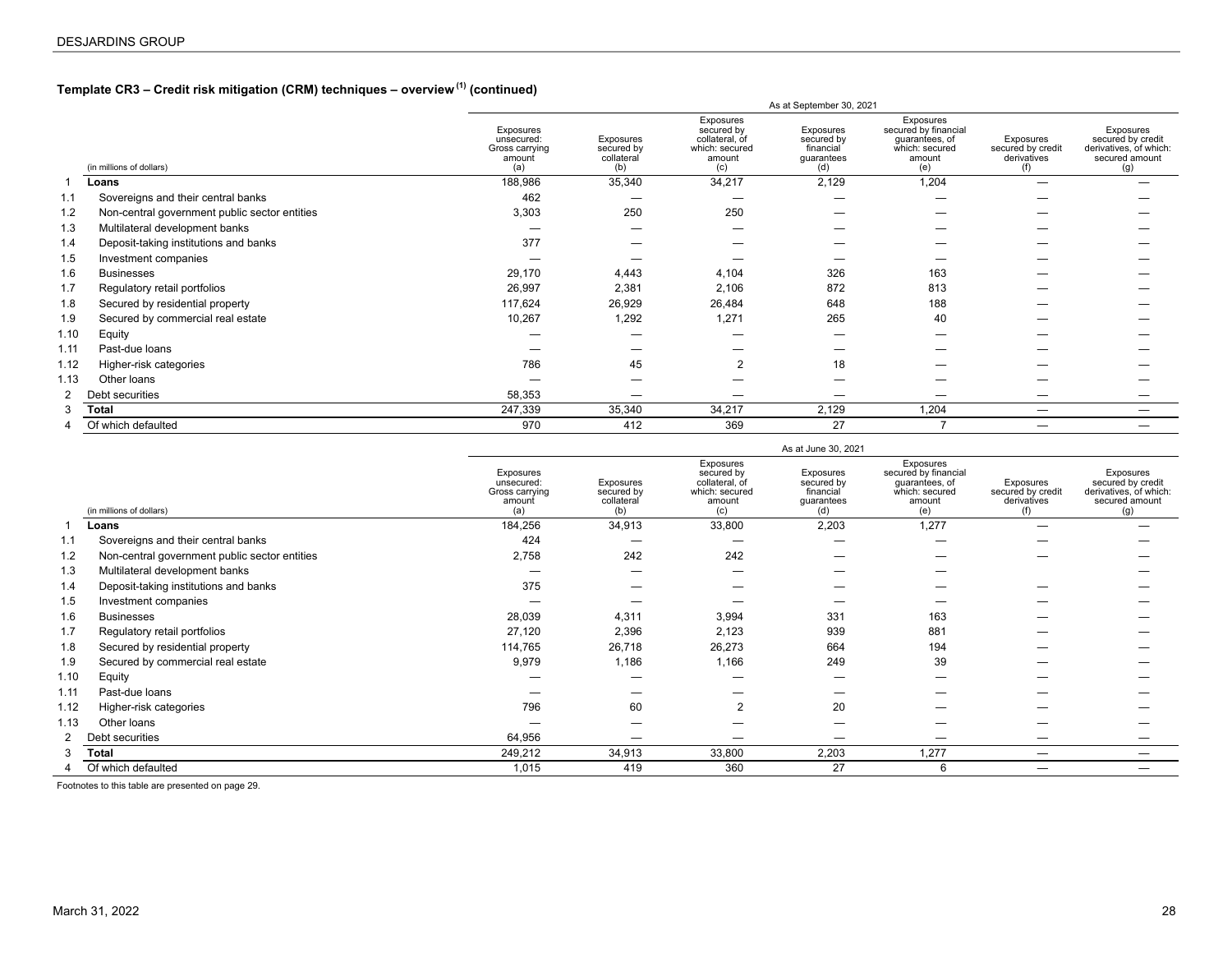# **Template CR3 – Credit risk mitigation (CRM) techniques – overview (1) (continued)**

|                |                                               |                                                            |                                              |                                                                              | As at March 31, 2021                                      |                                                                                        |                                               |                                                                                   |
|----------------|-----------------------------------------------|------------------------------------------------------------|----------------------------------------------|------------------------------------------------------------------------------|-----------------------------------------------------------|----------------------------------------------------------------------------------------|-----------------------------------------------|-----------------------------------------------------------------------------------|
|                | (in millions of dollars)                      | Exposures<br>unsecured:<br>Gross carrying<br>amount<br>(a) | Exposures<br>secured by<br>collateral<br>(b) | Exposures<br>secured by<br>collateral, of<br>which: secured<br>amount<br>(c) | Exposures<br>secured by<br>financial<br>guarantees<br>(d) | Exposures<br>secured by financial<br>quarantees, of<br>which: secured<br>amount<br>(e) | Exposures<br>secured by credit<br>derivatives | Exposures<br>secured by credit<br>derivatives, of which:<br>secured amount<br>(g) |
|                | Loans                                         | 178,198                                                    | 33,762                                       | 32,718                                                                       | 2,245                                                     | 1,276                                                                                  |                                               |                                                                                   |
| 1.1            | Sovereigns and their central banks            | 387                                                        |                                              |                                                                              |                                                           |                                                                                        |                                               |                                                                                   |
| 1.2            | Non-central government public sector entities | 2,903                                                      | 238                                          | 238                                                                          |                                                           |                                                                                        |                                               |                                                                                   |
| 1.3            | Multilateral development banks                |                                                            |                                              |                                                                              |                                                           |                                                                                        |                                               |                                                                                   |
| 1.4            | Deposit-taking institutions and banks         | 375                                                        |                                              |                                                                              |                                                           |                                                                                        |                                               |                                                                                   |
| 1.5            | Investment companies                          |                                                            |                                              |                                                                              |                                                           |                                                                                        |                                               |                                                                                   |
| 1.6            | <b>Businesses</b>                             | 26,693                                                     | 4,239                                        | 3,932                                                                        | 347                                                       | 168                                                                                    |                                               |                                                                                   |
| 1.7            | Regulatory retail portfolios                  | 27,341                                                     | 1,931                                        | 1,670                                                                        | 947                                                       | 890                                                                                    |                                               |                                                                                   |
| 1.8            | Secured by residential property               | 109,853                                                    | 26,138                                       | 25,736                                                                       | 671                                                       | 182                                                                                    |                                               |                                                                                   |
| 1.9            | Secured by commercial real estate             | 9,887                                                      | 1,160                                        | 1,140                                                                        | 258                                                       | 36                                                                                     |                                               |                                                                                   |
| 1.10           | Equity                                        |                                                            |                                              |                                                                              |                                                           |                                                                                        |                                               |                                                                                   |
| 1.11           | Past-due loans                                |                                                            |                                              |                                                                              |                                                           |                                                                                        |                                               |                                                                                   |
| 1.12           | Higher-risk categories                        | 759                                                        | 56                                           | $\overline{2}$                                                               | 22                                                        |                                                                                        |                                               |                                                                                   |
| 1.13           | Other loans                                   |                                                            |                                              |                                                                              |                                                           |                                                                                        |                                               |                                                                                   |
| $\overline{2}$ | Debt securities                               | 60,538                                                     | —                                            |                                                                              |                                                           |                                                                                        | _                                             |                                                                                   |
| 3              | <b>Total</b>                                  | 238,736                                                    | 33,762                                       | 32,718                                                                       | 2,245                                                     | 1,276                                                                                  | —                                             |                                                                                   |
|                | Of which defaulted                            | 1,022                                                      | 477                                          | 421                                                                          | 30                                                        | 5                                                                                      |                                               |                                                                                   |
|                |                                               |                                                            |                                              |                                                                              |                                                           |                                                                                        |                                               |                                                                                   |

(1) Due to methodological enhancements, comparative data for quarters prior to December 31, 2021 have been restated.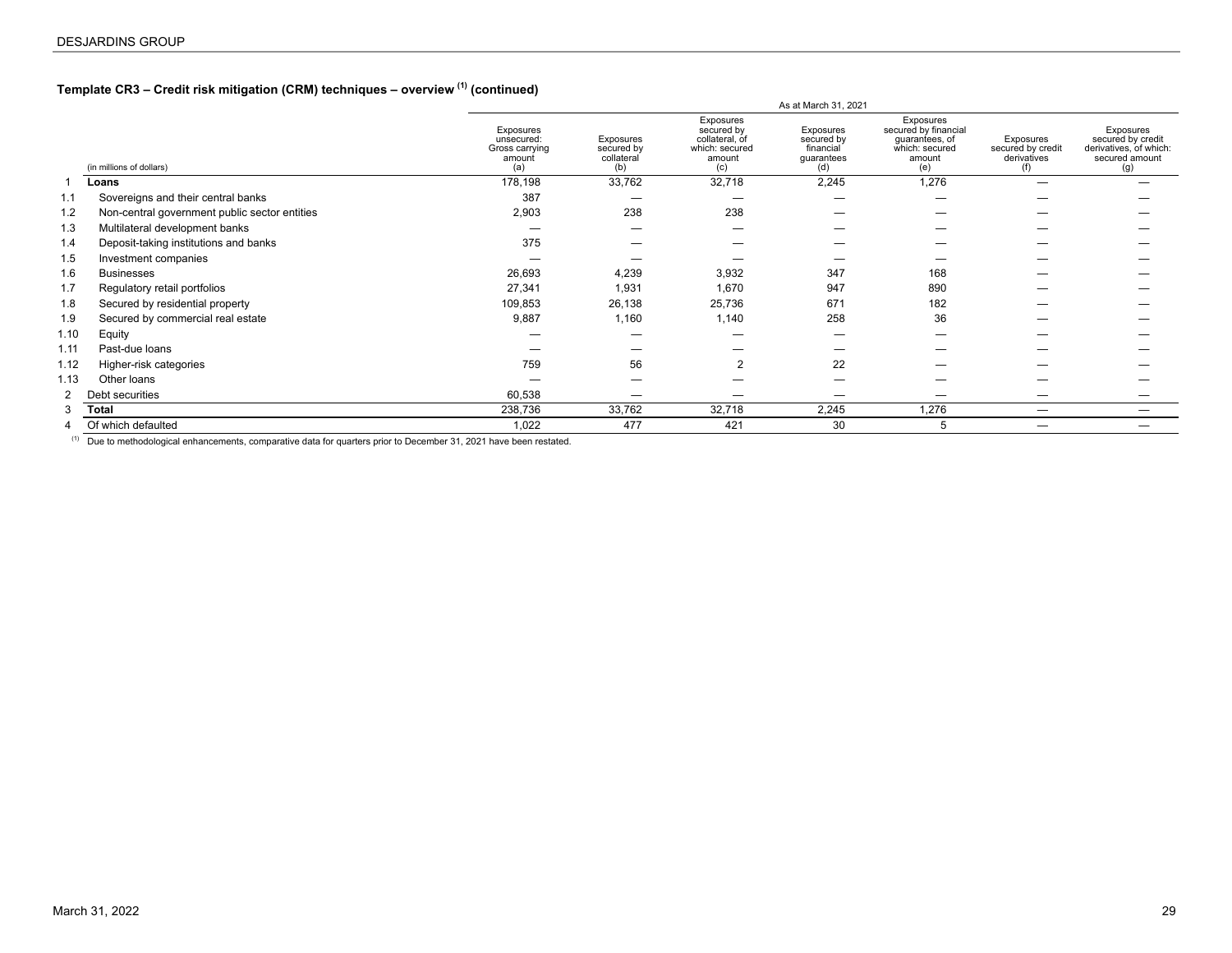# <span id="page-29-0"></span>**Template CR4 – Standardized approach – Credit risk exposure and credit risk mitigation (CRM) effects(1)**

|    |                                               | a                          | h                                                                                    | C.                         |                                                     | e          |                                  |                            |                                                                   |                            |                                              |            |                           |
|----|-----------------------------------------------|----------------------------|--------------------------------------------------------------------------------------|----------------------------|-----------------------------------------------------|------------|----------------------------------|----------------------------|-------------------------------------------------------------------|----------------------------|----------------------------------------------|------------|---------------------------|
|    |                                               |                            |                                                                                      |                            | As at March 31, 2022                                |            |                                  |                            |                                                                   |                            | As at December 31, 2021                      |            |                           |
|    |                                               |                            | <b>Exposures before credit</b><br>conversion<br>factors (CCF) and CRM <sup>(2)</sup> |                            | <b>Exposures post CCF</b><br>and CRM <sup>(2)</sup> |            | <b>RWA and RWA</b><br>proportion |                            | Exposures before credit<br>conversion<br>factors (CCF) and CRM(2) |                            | Exposures post CCF<br>and CRM <sup>(2)</sup> |            | RWA and RWA<br>proportion |
|    | (in millions of dollars)                      | On-balance<br>sheet amount | Off-balance<br>sheet amount                                                          | On-balance<br>sheet amount | Off-balance<br>sheet amount                         | <b>RWA</b> | <b>RWA</b><br>proportion         | On-balance<br>sheet amount | Off-balance<br>sheet amount                                       | On-balance<br>sheet amount | Off-balance<br>sheet amount                  | <b>RWA</b> | <b>RWA</b><br>proportion  |
|    | Asset classes                                 |                            |                                                                                      |                            |                                                     |            |                                  |                            |                                                                   |                            |                                              |            |                           |
|    | Sovereigns and their central banks            | 12,313                     | $\hspace{0.05cm}$                                                                    | 12,313                     |                                                     |            | $-$ %                            | 13,368                     | 254                                                               | 13,368                     | 254                                          |            | $-$ %                     |
| 2  | Non-central government public sector entities | 6,915                      | 11,529                                                                               | 6,659                      | 840                                                 | 1,500      | 20.00 %                          | 7,564                      | 11,459                                                            | 7,306                      | 852                                          | 1,632      | 20.00 %                   |
| 3  | Multilateral development banks                |                            |                                                                                      |                            |                                                     | —          | $-$ %                            |                            |                                                                   | -                          |                                              |            | $-$ %                     |
| 4  | Banks and deposit-taking institutions         | 3,088                      | 126                                                                                  | 3,088                      | 100                                                 | 694        | 21.77 %                          | 2,570                      | 137                                                               | 2,571                      | 99                                           | 590        | 22.11 %                   |
| 5  | Investment companies                          |                            |                                                                                      |                            |                                                     |            | $-$ %                            | —                          | -                                                                 |                            |                                              |            | $-$ %                     |
| 6  | <b>Businesses</b>                             | 7,921                      | 7,670                                                                                | 7,836                      | 2,692                                               | 9,007      | 85.56 %                          | 8,056                      | 8,184                                                             | 7,969                      | 2,993                                        | 9,840      | 89.77 %                   |
|    | Regulatory retail portfolios                  | 1,301                      | 2,933                                                                                | 805                        | 1,365                                               | 1,626      | 74.92 %                          | 1.437                      | 2,468                                                             | 891                        | 1,134                                        | 1,516      | 74.86 %                   |
| 8  | Secured by residential property               | 2,453                      | 129                                                                                  | 2,629                      | 16                                                  | 2,375      | 89.79 %                          | 2,512                      | 165                                                               | 2,686                      | 24                                           | 2,442      | 90.10 %                   |
| 9  | Secured by commercial real estate             | 1,471                      | $\overline{\phantom{m}}$                                                             | 1,457                      | $\overline{\phantom{m}}$                            | 1,448      | 99.38 %                          | 761                        | 48                                                                | 759                        | 2                                            | 754        | 99.05 %                   |
| 10 | Equity                                        | 215                        | —                                                                                    | 215                        | —                                                   | 215        | 100.00 %                         | 216                        |                                                                   | 216                        |                                              | 216        | 100.00 %                  |
| 11 | Past-due loans                                | 85                         | 15                                                                                   | 83                         | 4                                                   | 110        | 127.27 %                         | 115                        | 35                                                                | 111                        | 15                                           | 168        | 133.58 %                  |
| 12 | Higher-risk categories                        | 54                         | 61                                                                                   | 54                         | 31                                                  | 127        | 150.00 %                         | 71                         | 47                                                                | 71                         | 22                                           | 140        | 150.00 %                  |
| 13 | Other assets $^{(3)}$                         | 16,982                     | $\overline{\phantom{0}}$                                                             | 16,982                     | —                                                   | 5,606      | 33.01 %                          | 17,071                     |                                                                   | 17,071                     | —                                            | 5,739      | 33.62 %                   |
| 14 | Total                                         | 52,798                     | 22,463                                                                               | 52,121                     | 5,048                                               | 22,708     | 39.72 %                          | 53,741                     | 22,797                                                            | 53,019                     | 5,395                                        | 23,037     | 39.44 %                   |

|    |                                               |                            |                                                                   |                            | As at September 30, 2021                     |            |                           |                            |                                                                        |                                              | As at June 30, 2021         |                           |                          |
|----|-----------------------------------------------|----------------------------|-------------------------------------------------------------------|----------------------------|----------------------------------------------|------------|---------------------------|----------------------------|------------------------------------------------------------------------|----------------------------------------------|-----------------------------|---------------------------|--------------------------|
|    |                                               |                            | Exposures before credit<br>conversion<br>factors (CCF) and CRM(2) |                            | Exposures post CCF<br>and CRM <sup>(2)</sup> |            | RWA and RWA<br>proportion |                            | Exposures before credit<br>conversion<br>factors (CCF) and $CRM^{(2)}$ | Exposures post CCF<br>and CRM <sup>(2)</sup> |                             | RWA and RWA<br>proportion |                          |
|    | (in millions of dollars)                      | On-balance<br>sheet amount | Off-balance<br>sheet amount                                       | On-balance<br>sheet amount | Off-balance<br>sheet amount                  | <b>RWA</b> | <b>RWA</b><br>proportion  | On-balance<br>sheet amount | Off-balance<br>sheet amount                                            | On-balance<br>sheet amount                   | Off-balance<br>sheet amount | <b>RWA</b>                | <b>RWA</b><br>proportion |
|    | Asset classes                                 |                            |                                                                   |                            |                                              |            |                           |                            |                                                                        |                                              |                             |                           |                          |
|    | Sovereigns and their central banks            | 10,844                     |                                                                   | 10,844                     |                                              |            | $-$ %                     | 14,622                     |                                                                        | 14,622                                       |                             | 26                        | 0.18%                    |
| 2  | Non-central government public sector entities | 7,664                      | 11,043                                                            | 7,412                      | 861                                          | 1,655      | 20.00 %                   | 7,155                      | 11,290                                                                 | 6,913                                        | 736                         | 1,530                     | 20.00 %                  |
| 3  | Multilateral development banks                |                            |                                                                   |                            |                                              |            | $-$ %                     |                            |                                                                        |                                              |                             |                           | $-$ %                    |
| 4  | Banks and deposit-taking institutions         | 2,493                      | 72                                                                | 2,493                      | 35                                           | 511        | 20.22 %                   | 2.178                      | 73                                                                     | 2,178                                        | 34                          | 448                       | 20.26 %                  |
| 5  | Investment companies                          |                            |                                                                   |                            |                                              |            | $-$ %                     |                            |                                                                        |                                              |                             |                           | $-$ %                    |
| 6  | <b>Businesses</b>                             | 6,976                      | 6,468                                                             | 6,876                      | 2,271                                        | 8,337      | 91.15 %                   | 6,544                      | 6,938                                                                  | 6,439                                        | 2,578                       | 8,301                     | 92.08 %                  |
|    | Regulatory retail portfolios                  | 1,623                      | 3,376                                                             | 953                        | 656                                          | 1.204      | 74.80 %                   | 1,643                      | 3,323                                                                  | 911                                          | 646                         | 1,164                     | 74.80 %                  |
| 8  | Secured by residential property               | 2,410                      | 178                                                               | 2,596                      | 15                                           | 2,237      | 85.73 %                   | 2,297                      | 212                                                                    | 2,474                                        | 13                          | 2,111                     | 84.86 %                  |
| 9  | Secured by commercial real estate             | 739                        | 21                                                                | 738                        | 2                                            | 733        | 99.01 %                   | 704                        | 30                                                                     | 703                                          | $\overline{2}$              | 698                       | 98.94 %                  |
| 10 | Equity                                        | 198                        |                                                                   | 198                        |                                              | 198        | 100.00 %                  | 206                        |                                                                        | 206                                          |                             | 206                       | 100.00 %                 |
|    | Past-due loans                                | 79                         | 15                                                                | 77                         | 4                                            | 89         | 108.84 %                  | 84                         | 13                                                                     | 81                                           | 3                           | 91                        | 108.42 %                 |
| 12 | Higher-risk categories                        | 77                         | 38                                                                | 78                         | 19                                           | 145        | 150.00 %                  | 80                         | 35                                                                     | 80                                           | 18                          | 147                       | 150.00 %                 |
| 13 | Other assets $(3)$                            | 18,535                     |                                                                   | 18,535                     |                                              | 5,697      | 30.74 %                   | 18,632                     | —                                                                      | 18,630                                       | $\qquad \qquad$             | 5,166                     | 27.73 %                  |
| 14 | Total                                         | 51,638                     | 21,211                                                            | 50,800                     | 3,863                                        | 20,806     | 38.06 %                   | 54,145                     | 21,914                                                                 | 53,237                                       | 4,030                       | 19,888                    | 34.73 %                  |

Footnotes to this table are presented on the next page.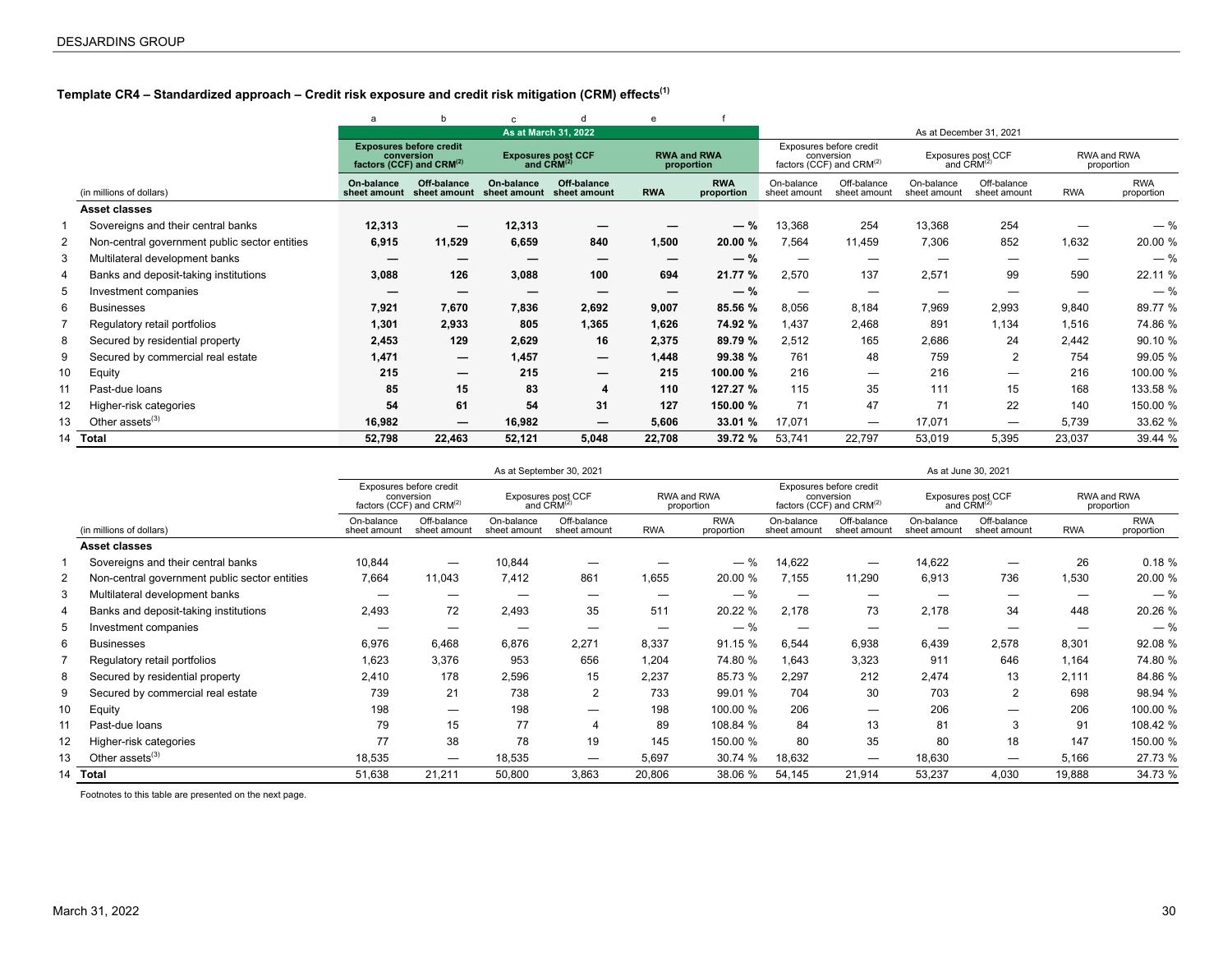## **Template CR4 – Standardized approach – Credit risk exposure and credit risk mitigation (CRM) effects(1) (continued)**

|                |                                               |                            |                                                                               |                            | As at March 31, 2021                         |            |                           |
|----------------|-----------------------------------------------|----------------------------|-------------------------------------------------------------------------------|----------------------------|----------------------------------------------|------------|---------------------------|
|                |                                               |                            | Exposures before credit<br>conversion<br>factors (CCF) and CRM <sup>(2)</sup> |                            | Exposures post CCF<br>and CRM <sup>(2)</sup> |            | RWA and RWA<br>proportion |
|                | (in millions of dollars)                      | On-balance<br>sheet amount | Off-balance<br>sheet amount                                                   | On-balance<br>sheet amount | Off-balance<br>sheet amount                  | <b>RWA</b> | <b>RWA</b><br>proportion  |
|                | Asset classes                                 |                            |                                                                               |                            |                                              |            |                           |
| 1              | Sovereigns and their central banks            | 17,373                     |                                                                               | 17,373                     |                                              |            | — %                       |
| 2              | Non-central government public sector entities | 6,911                      | 11,511                                                                        | 6,673                      | 685                                          | 1,472      | 20.01 %                   |
| 3              | Multilateral development banks                |                            |                                                                               |                            |                                              |            | $-$ %                     |
| 4              | Banks and deposit-taking institutions         | 2,393                      | 73                                                                            | 2,393                      | 35                                           | 491        | 20.22 %                   |
| 5              | Investment companies                          |                            |                                                                               |                            |                                              |            | $-$ %                     |
| 6              | <b>Businesses</b>                             | 6,607                      | 6,016                                                                         | 6.480                      | 1,952                                        | 7,966      | 94.47 %                   |
| $\overline{7}$ | Regulatory retail portfolios                  | 1,599                      | 3,203                                                                         | 855                        | 621                                          | 1,108      | 75.07 %                   |
| 8              | Secured by residential property               | 1,625                      | 144                                                                           | 1,608                      | 9                                            | 1,440      | 89.05 %                   |
| 9              | Secured by commercial real estate             | 670                        | 33                                                                            | 661                        | 2                                            | 663        | 100.00 %                  |
| 10             | Equity                                        | 274                        |                                                                               | 274                        |                                              | 274        | 100.08 %                  |
| 11             | Past-due loans                                | 59                         | 34                                                                            | 56                         | 13                                           | 80         | 115.94 %                  |
| 12             | Higher-risk categories                        | 87                         | 29                                                                            | 86                         | 15                                           | 152        | 150.50 %                  |
| 13             | Other assets $(3)$                            | 18,888                     |                                                                               | 18,888                     |                                              | 5,003      | 26.49 %                   |
| 14             | Total                                         | 56,486                     | 21,043                                                                        | 55,347                     | 3,332                                        | 18,649     | 31.78 %                   |

(1) Excluding counterparty credit risk, securitization, equity investments in funds and settlement risk.

(2) Exposures are presented net of the loss allowance for expected credit losses on credit-impaired loans other than retail clients (except for credit card loans).

<sup>(3)</sup> Other assets are measured using a method other than the Standardized or Internal Ratings-Based methods. They do not include items that are below a certain threshold and are weighted at 250%.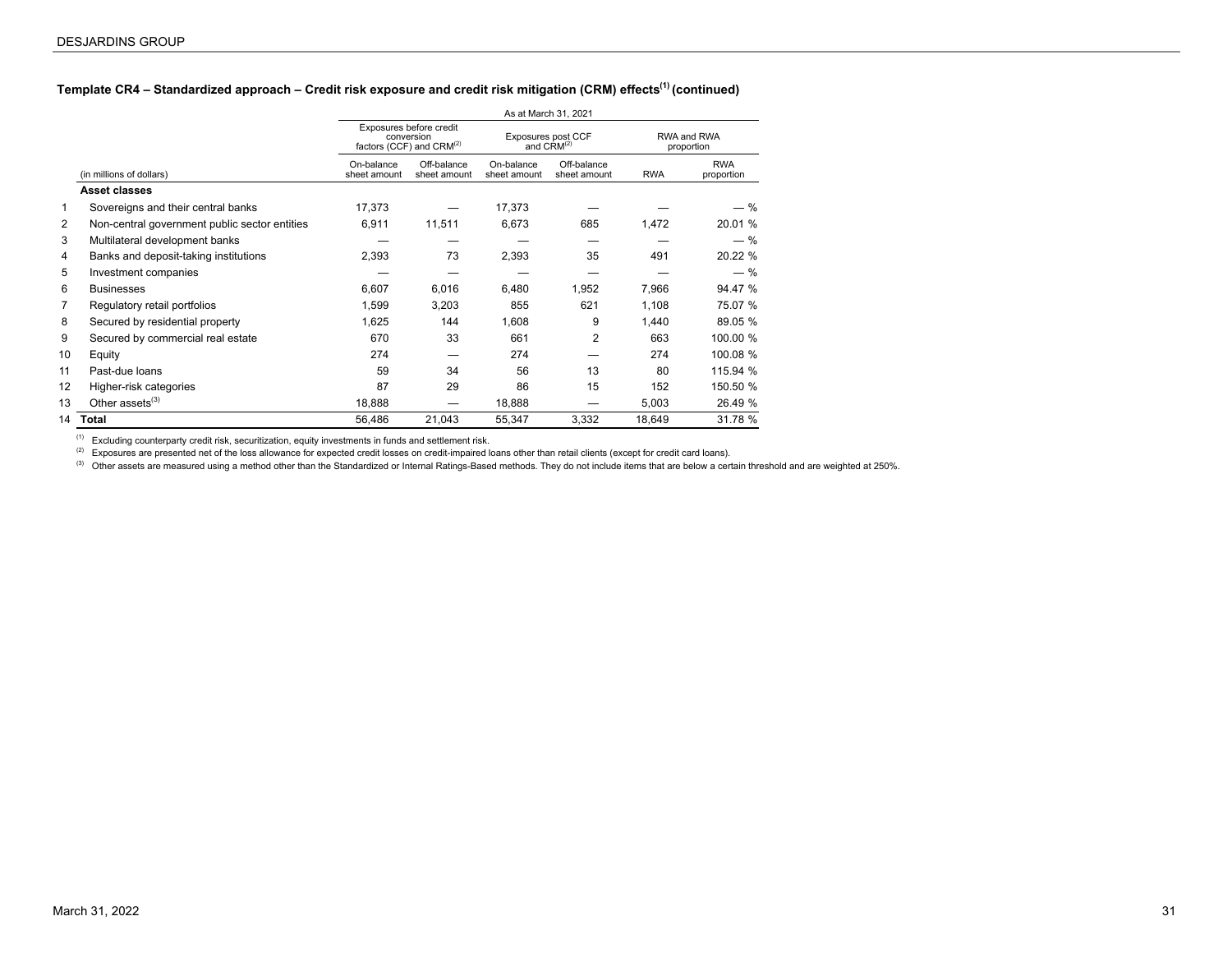## <span id="page-31-0"></span>**Template CR5 – Standardized approach – Exposures by asset classes and risk weights(1)**

|    |                                               | a                        | b                        | c      | a                        | e                        |                          | $\alpha$                 |                          |                          |                                        |
|----|-----------------------------------------------|--------------------------|--------------------------|--------|--------------------------|--------------------------|--------------------------|--------------------------|--------------------------|--------------------------|----------------------------------------|
|    |                                               |                          |                          |        |                          |                          | As at March 31, 2022     |                          |                          |                          |                                        |
|    |                                               |                          |                          |        |                          | <b>Risk weights</b>      |                          |                          |                          |                          | <b>Total credit exposures amount</b>   |
|    | (in millions of dollars)                      | 0%                       | 10%                      | 20%    | 35%                      | 50%                      | 75%                      | 100%                     | 150%                     | Other                    | (post-CCF and post-CRM) <sup>(2)</sup> |
|    | <b>Asset classes</b>                          |                          |                          |        |                          |                          |                          |                          |                          |                          |                                        |
|    | Sovereigns and their central banks            | 12,313                   |                          |        |                          |                          |                          |                          |                          |                          | 12,313                                 |
|    | Non-central government public sector entities | $\overline{\phantom{0}}$ | $\overline{\phantom{0}}$ | 7,499  | $\overline{\phantom{0}}$ | $\overline{\phantom{0}}$ |                          |                          |                          |                          | 7,499                                  |
|    | Multilateral development banks                |                          | $\overline{\phantom{0}}$ | –      | $\overline{\phantom{0}}$ | —                        | –                        |                          |                          |                          | –                                      |
|    | Banks and deposit-taking institutions         |                          | $\overline{\phantom{0}}$ | 3,118  | $\overline{\phantom{0}}$ | –                        |                          | 70                       |                          |                          | 3,188                                  |
|    | Investment companies                          |                          |                          | –      |                          | –                        |                          |                          |                          |                          |                                        |
| 6  | <b>Businesses</b>                             | 10                       |                          | 1,586  |                          | 484                      | $\qquad \qquad \qquad$   | 8,448                    | –                        |                          | 10,528                                 |
|    | Regulatory retail portfolios                  |                          | $\overline{\phantom{0}}$ | —      | $\overline{\phantom{m}}$ | $\overline{\phantom{0}}$ | 2,168                    | $\overline{\phantom{m}}$ |                          |                          | 2,170                                  |
| 8  | Secured by residential property               | 29                       | $\overline{\phantom{0}}$ | —      | 171                      | 187                      | 144                      | 2,114                    | –                        | —                        | 2,645                                  |
|    | Secured by commercial real estate             |                          | $\overline{\phantom{0}}$ | –      | $\overline{\phantom{0}}$ | $\overline{\phantom{0}}$ | $\qquad \qquad \qquad$   | 1,448                    |                          |                          | 1,457                                  |
| 10 | Equity                                        |                          |                          | –      |                          | –                        | $\overline{\phantom{m}}$ | 215                      |                          |                          | 215                                    |
| 11 | Past-due loans                                | –                        | $\overline{\phantom{0}}$ | —      | $\overline{\phantom{m}}$ | $\overline{\phantom{0}}$ | $\overline{\phantom{0}}$ | 40                       | 47                       | $\overline{\phantom{0}}$ | 87                                     |
| 12 | Higher-risk categories                        |                          | $\overline{\phantom{0}}$ | —      |                          | $\overline{\phantom{0}}$ | $\overline{\phantom{a}}$ |                          | 85                       | $\overline{\phantom{0}}$ | 85                                     |
| 13 | Other assets <sup>(3)</sup>                   | 11,280                   |                          | 576    | $\overline{\phantom{0}}$ | $\overline{\phantom{0}}$ | $\overline{\phantom{m}}$ | 5,094                    | $\overline{\phantom{0}}$ | 32                       | 16,982                                 |
| 14 | Total                                         | 23,643                   | $\qquad \qquad \qquad$   | 12,779 | 171                      | 671                      | 2,312                    | 17,429                   | 132                      | 32                       | 57,169                                 |

|    |                                               |                          |                          |        |                          | Risk weights |                          |                          |                          |                          | Total credit exposures amount          |
|----|-----------------------------------------------|--------------------------|--------------------------|--------|--------------------------|--------------|--------------------------|--------------------------|--------------------------|--------------------------|----------------------------------------|
|    | (in millions of dollars)                      | $0\%$                    | 10%                      | 20%    | 35%                      | 50%          | 75%                      | 100%                     | 150%                     | Other                    | (post-CCF and post-CRM) <sup>(2)</sup> |
|    | <b>Asset classes</b>                          |                          |                          |        |                          |              |                          |                          |                          |                          |                                        |
|    | Sovereigns and their central banks            | 13,622                   |                          |        |                          |              |                          |                          |                          |                          | 13,622                                 |
|    | Non-central government public sector entities | $\overline{\phantom{a}}$ |                          | 8,158  |                          | _            | -                        | _                        |                          | _                        | 8,158                                  |
|    | Multilateral development banks                |                          |                          | _      |                          | _            |                          | _                        | -                        | –                        | -                                      |
|    | Banks and deposit-taking institutions         | -                        | -                        | 2,600  | $\overline{\phantom{0}}$ | –            | $\overline{\phantom{m}}$ | 70                       |                          | $\overline{\phantom{0}}$ | 2,670                                  |
|    | Investment companies                          |                          |                          | _      |                          | –            | $\overline{\phantom{0}}$ | -                        | $\overline{\phantom{a}}$ | –                        | -                                      |
| 6  | <b>Businesses</b>                             | 12                       | -                        | 1.280  | $\overline{\phantom{0}}$ | 543          |                          | 9,111                    |                          | 16                       | 10,962                                 |
|    | Regulatory retail portfolios                  |                          | $\overline{\phantom{0}}$ | —      | $\overline{\phantom{0}}$ |              | 2,021                    | $\overline{\phantom{0}}$ | $\overline{\phantom{m}}$ |                          | 2,025                                  |
| 8  | Secured by residential property               | 16                       | -                        | –      | 189                      | 186          | 143                      | 2,176                    |                          | —                        | 2,710                                  |
| 9  | Secured by commercial real estate             |                          |                          | _      |                          | –            | $\overline{\phantom{m}}$ | 754                      |                          | —                        | 761                                    |
| 10 | Equity                                        |                          |                          | _      | $\overline{\phantom{0}}$ | —            | $\overline{\phantom{m}}$ | 216                      |                          | —                        | 216                                    |
|    | Past-due loans                                |                          | -                        | –      | $\overline{\phantom{0}}$ | –            | $\overline{\phantom{m}}$ | 41                       | 85                       | $\overline{\phantom{0}}$ | 126                                    |
| 12 | Higher-risk categories                        |                          |                          | --     |                          | _            |                          | -                        | 93                       | —                        | 93                                     |
| 13 | Other assets $^{(3)}$                         | 11,199                   | -                        | 472    | $\overline{\phantom{0}}$ | -            |                          | 5,379                    |                          | 21                       | 17,071                                 |
| 14 | Total                                         | 24,860                   | $\overline{\phantom{0}}$ | 12,510 | 189                      | 729          | 2,164                    | 17,747                   | 178                      | 37                       | 58,414                                 |

|                    |                                               |        |                          |                          |                          | As at September 30, 2021 |                          |                          |                          |       |                                        |
|--------------------|-----------------------------------------------|--------|--------------------------|--------------------------|--------------------------|--------------------------|--------------------------|--------------------------|--------------------------|-------|----------------------------------------|
|                    |                                               |        |                          |                          |                          | Risk weights             |                          |                          |                          |       | Total credit exposures amount          |
|                    | (in millions of dollars)                      | $0\%$  | 10%                      | 20%                      | 35%                      | 50%                      | 75%                      | 100%                     | 150%                     | Other | (post-CCF and post-CRM) <sup>(2)</sup> |
|                    | <b>Asset classes</b>                          |        |                          |                          |                          |                          |                          |                          |                          |       |                                        |
|                    | Sovereigns and their central banks            | 10,844 | –                        |                          | –                        | -                        |                          |                          | –                        | -     | 10,844                                 |
| $\overline{2}$     | Non-central government public sector entities | —      | _                        | 8,273                    | —                        | _                        | $\overline{\phantom{a}}$ |                          |                          | -     | 8,273                                  |
| 3                  | Multilateral development banks                | —      | _                        | -                        | –                        | _                        |                          |                          |                          | _     |                                        |
| 4                  | Banks and deposit-taking institutions         |        | —                        | 2,521                    |                          |                          | -                        |                          | $\overline{\phantom{0}}$ | _     | 2,528                                  |
|                    | Investment companies                          | —      | _                        |                          |                          |                          | -                        |                          | –                        | -     | _                                      |
| 6                  | <b>Businesses</b>                             |        | —                        | 647                      |                          | 562                      | $\overline{\phantom{m}}$ | 7,927                    |                          | -     | 9,147                                  |
|                    | Regulatory retail portfolios                  |        | —                        |                          | —                        | $\overline{\phantom{a}}$ | 1,605                    | $\overline{\phantom{a}}$ | —                        | _     | 1,609                                  |
| 8                  | Secured by residential property               |        | $\overline{\phantom{0}}$ |                          | 383                      | 195                      | 38                       | 1.978                    | $\overline{\phantom{0}}$ | _     | 2,611                                  |
|                    | Secured by commercial real estate             |        |                          | $\overline{\phantom{0}}$ |                          | $\overline{\phantom{0}}$ |                          | 733                      | $\overline{\phantom{0}}$ | –     | 740                                    |
| 10                 | Equity                                        |        | _                        |                          | —                        |                          |                          | 198                      |                          | _     | 198                                    |
| 11                 | Past-due loans                                | —      | _                        |                          | —                        |                          | -                        | 67                       | 14                       | _     | 81                                     |
| 12                 | Higher-risk categories                        | —      | -                        |                          | $\overline{\phantom{0}}$ | -                        | -                        | -                        | 97                       | –     | 97                                     |
| 13                 | Other assets <sup>(3)</sup>                   | 12,607 | -                        | 580                      |                          |                          | $\overline{\phantom{m}}$ | 5,328                    | $\overline{\phantom{0}}$ | 20    | 18,535                                 |
| <b>Total</b><br>14 |                                               | 23,490 | —                        | 12,021                   | 383                      | 757                      | 1,643                    | 16,238                   | 111                      | 20    | 54,663                                 |

Footnotes to this table are presented on the next page.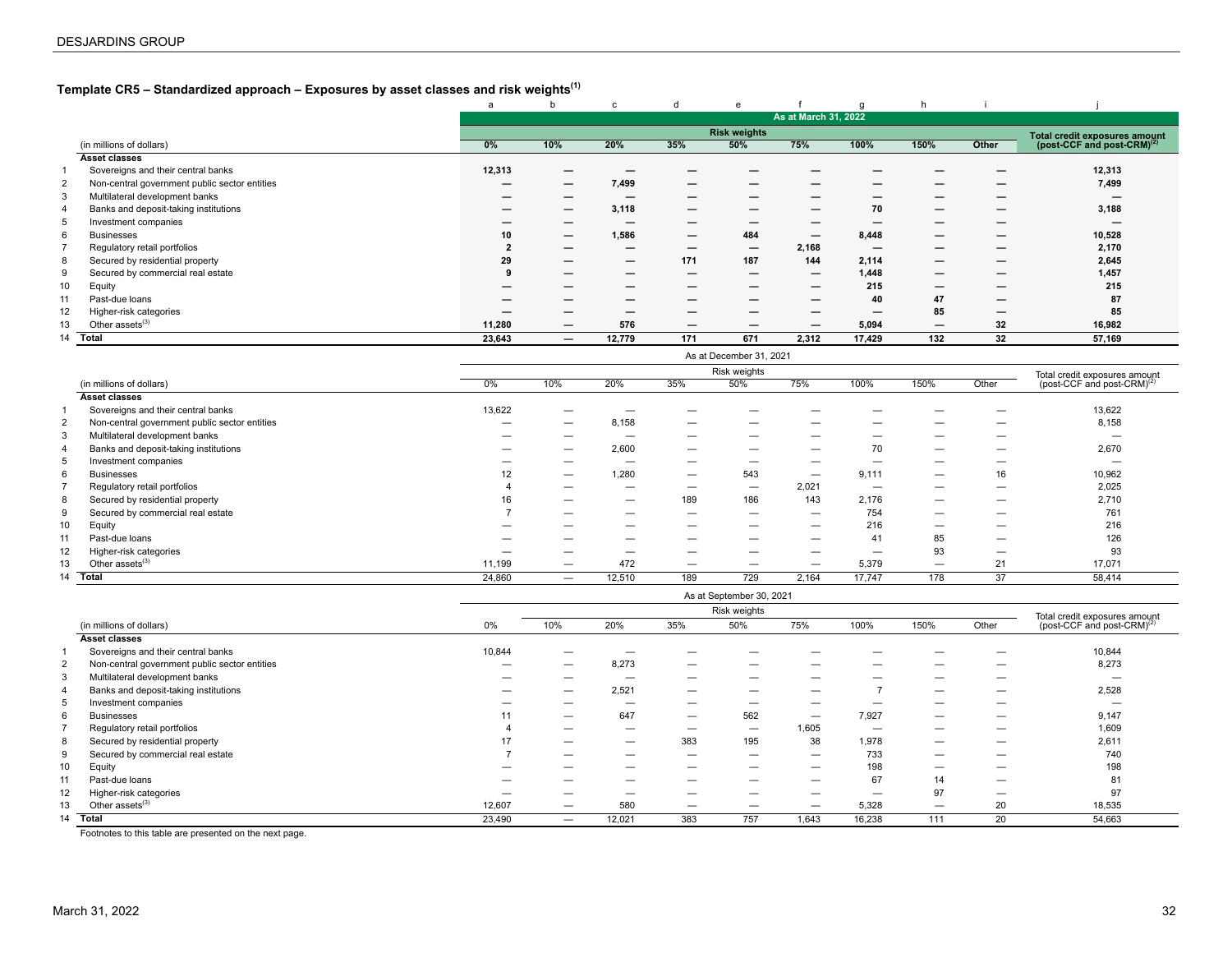## **Template CR5 – Standardized approach – Exposures by asset classes and risk weights(1) (continued)**

|               |                                               |                          |                          |        |                          | As at June 30, 2021      |                          |                          |                          |                          |                                        |  |
|---------------|-----------------------------------------------|--------------------------|--------------------------|--------|--------------------------|--------------------------|--------------------------|--------------------------|--------------------------|--------------------------|----------------------------------------|--|
|               |                                               |                          |                          |        |                          | Risk weights             |                          |                          |                          |                          | Total credit exposures amount          |  |
|               | (in millions of dollars)                      | $0\%$                    | 10%                      | 20%    | 35%                      | 50%                      | 75%                      | 100%                     | 150%                     | Other                    | (post-CCF and post-CRM) <sup>(2)</sup> |  |
| Asset classes |                                               |                          |                          |        |                          |                          |                          |                          |                          |                          |                                        |  |
|               | Sovereigns and their central banks            | 14,596                   |                          |        |                          |                          | _                        | 26                       |                          | -                        | 14,622                                 |  |
| 2             | Non-central government public sector entities | $\overline{\phantom{0}}$ |                          | 7,649  | $\overline{\phantom{m}}$ |                          |                          | $\overline{\phantom{0}}$ | $\overline{\phantom{0}}$ | $\overline{\phantom{m}}$ | 7,649                                  |  |
| 3             | Multilateral development banks                | —                        | -                        |        | $\overline{\phantom{0}}$ | -                        | _                        | -                        | _                        |                          |                                        |  |
|               | Banks and deposit-taking institutions         | —                        | -                        | 2,205  | $\overline{\phantom{0}}$ |                          | -                        |                          |                          |                          | 2,212                                  |  |
| 5             | Investment companies                          |                          | _                        | –      |                          | -                        | _                        |                          |                          |                          |                                        |  |
| 6             | <b>Businesses</b>                             |                          | $\overline{\phantom{0}}$ | 555    | $\overline{\phantom{m}}$ | 530                      | $\overline{\phantom{m}}$ | 7,926                    |                          |                          | 9,017                                  |  |
|               | Regulatory retail portfolios                  |                          | -                        | —      |                          |                          | 1,553                    |                          | _                        |                          | 1,557                                  |  |
| 8             | Secured by residential property               | 18                       |                          | —      | 393                      | 186                      | 41                       | 1,849                    | _                        | -                        | 2,487                                  |  |
| 9             | Secured by commercial real estate             |                          | -                        | —      |                          | $\overline{\phantom{0}}$ |                          | 698                      | _                        | -                        | 705                                    |  |
| 10            | Equity                                        | —                        | _                        | —      |                          | $\overline{\phantom{0}}$ |                          | 206                      |                          |                          | 206                                    |  |
| 11            | Past-due loans                                | —                        | –                        | —      |                          | $\overline{\phantom{0}}$ | —                        | 70                       | 14                       | $\overline{\phantom{0}}$ | 84                                     |  |
| 12            | Higher-risk categories                        | -                        | —                        | –      |                          |                          | _                        | -                        | 98                       |                          | 98                                     |  |
| 13            | Other assets <sup>(3)</sup>                   | 13,042                   | $\overline{\phantom{0}}$ | 798    | $\overline{\phantom{m}}$ | $\overline{\phantom{0}}$ |                          | 4,771                    | -                        | 19                       | 18,630                                 |  |
| 14            | <b>Total</b>                                  | 27,673                   | $\overline{\phantom{0}}$ | 11,207 | 393                      | 716                      | 1,594                    | 15,553                   | 112                      | 19                       | 57,267                                 |  |
|               | An at March 04, 0004                          |                          |                          |        |                          |                          |                          |                          |                          |                          |                                        |  |

|    |                                               |        |                          |                          |                          | Risk weights             |                          |                          |      |                          | Total credit exposures amount          |  |
|----|-----------------------------------------------|--------|--------------------------|--------------------------|--------------------------|--------------------------|--------------------------|--------------------------|------|--------------------------|----------------------------------------|--|
|    | (in millions of dollars)                      | $0\%$  | 10%                      | 20%                      | 35%                      | 50%                      | 75%                      | 100%                     | 150% | Other                    | (post-CCF and post-CRM) <sup>(2)</sup> |  |
|    | Asset classes                                 |        |                          |                          |                          |                          |                          |                          |      |                          |                                        |  |
|    | Sovereigns and their central banks            | 17,373 |                          |                          | _                        |                          | _                        |                          |      | –                        | 17,373                                 |  |
| 2  | Non-central government public sector entities |        | —                        | 7,358                    |                          | -                        | _                        | $\overline{\phantom{a}}$ |      |                          | 7,358                                  |  |
| -3 | Multilateral development banks                | —      |                          | -                        | —                        |                          | _                        |                          |      |                          | -                                      |  |
|    | Banks and deposit-taking institutions         |        | —                        | 2,421                    | $\overline{\phantom{0}}$ | $\overline{\phantom{0}}$ | -                        |                          | -    | $\overline{\phantom{0}}$ | 2,428                                  |  |
| 5  | Investment companies                          |        |                          | –                        | —                        |                          | _                        | -                        |      |                          | -                                      |  |
| 6  | <b>Businesses</b>                             |        | -                        | 409                      |                          | 279                      | $\overline{\phantom{m}}$ | 7,744                    |      |                          | 8,432                                  |  |
|    | Regulatory retail portfolios                  |        | --                       | -                        |                          | $\overline{\phantom{m}}$ | 1,476                    | -                        |      |                          | 1,476                                  |  |
| 8  | Secured by residential property               |        | -                        | $\overline{\phantom{0}}$ | 406                      | $\overline{\phantom{m}}$ | $\overline{\phantom{0}}$ | 1,211                    |      |                          | 1,617                                  |  |
| 9  | Secured by commercial real estate             |        |                          | _                        | _                        |                          | _                        | 663                      |      |                          | 663                                    |  |
| 10 | Equity                                        |        |                          | _                        | _                        |                          | –                        | 274                      |      | -                        | 274                                    |  |
| 11 | Past-due loans                                | —      |                          | —                        | –                        | -                        | -                        | 46                       | 23   | -                        | 69                                     |  |
| 12 | Higher-risk categories                        |        |                          |                          |                          |                          | _                        | -                        | 101  |                          | 101                                    |  |
| 13 | Other assets <sup>(3)</sup>                   | 13,584 | —                        | 437                      | $\overline{\phantom{0}}$ | -                        | $\overline{\phantom{m}}$ | 4,862                    |      |                          | 18,888                                 |  |
| 14 | <b>Total</b>                                  | 30,957 | $\overline{\phantom{0}}$ | 10,625                   | 406                      | 279                      | 1,476                    | 14,807                   | 124  |                          | 58,679                                 |  |

 $(1)$  Excluding counterparty credit risk, securitization, equity investments in funds and settlement risk.

(2) Net exposure, after credit risk mitigation (net of loss allowance for expected credit losses on credit-impaired loans other than for retail clients (except for credit card loans).

<sup>(3)</sup> Other assets are measured using a method other than the Standardized or Internal Ratings-Based methods. They do not include items that are below a certain threshold and are weighted at 250%.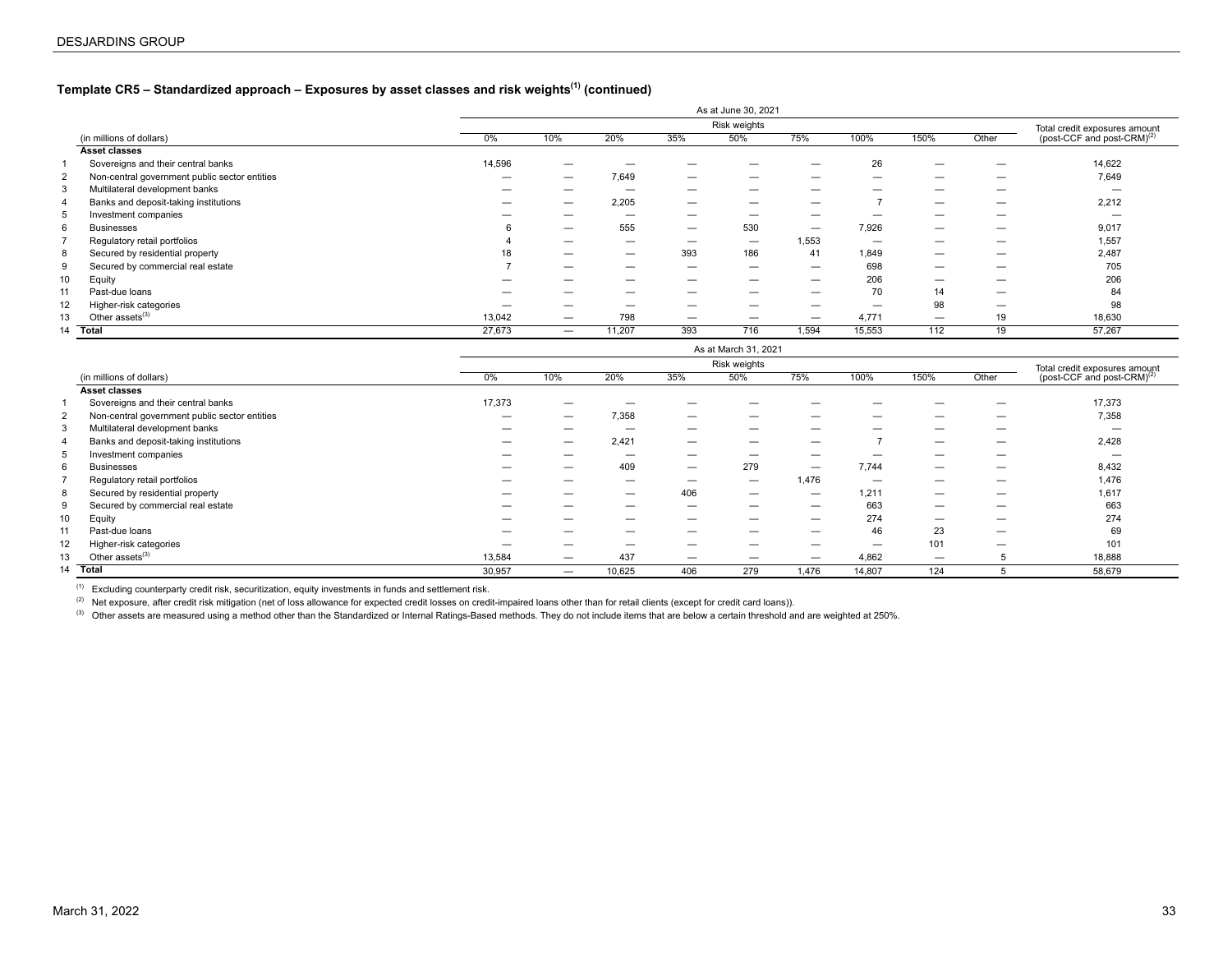<span id="page-33-0"></span>**Template CR6 – IRB – Credit risk exposures by portfolio and probability of default (PD) range**

As at March 31, 2022

|                                                |                     | a                                                 | b                                                   | $\mathbf{C}$          | d                                         | e                    | $\mathbf{f}$                | g              | h                                  |                          |                          | k                               |                           |
|------------------------------------------------|---------------------|---------------------------------------------------|-----------------------------------------------------|-----------------------|-------------------------------------------|----------------------|-----------------------------|----------------|------------------------------------|--------------------------|--------------------------|---------------------------------|---------------------------|
| (in millions of dollars)                       | PD scale (%)        | Original<br>on-balance<br>sheet gross<br>exposure | <b>Off-balance</b><br>sheet<br>exposures<br>pre-CCF | Average<br><b>CCF</b> | <b>EAD</b><br>post-CRM<br>and<br>post-CCF | Average<br><b>PD</b> | <b>Number of</b><br>debtors | Average<br>LGD | Average<br>maturity <sup>(1)</sup> | $RWA^{(2)}$              | <b>RWA</b><br>proportion | Expected<br>$\frac{1}{\log(3)}$ | Provisions <sup>(4)</sup> |
|                                                | $0.00$ to $< 0.15$  | 38,502                                            | 4,004                                               | 43.49 %               | 73,795                                    | 0.02%                | 105                         | 26.99 %        | 4.2                                | 7,845                    | 10.63 %                  | 4                               | N/A                       |
|                                                | $0.15$ to < 0.25    | –                                                 |                                                     | $-$ %                 | —                                         | $-$ %                | $\overline{\phantom{0}}$    | $-$ %          | $\overline{\phantom{0}}$           |                          | $-$ %                    | $\overline{\phantom{0}}$        | N/A                       |
|                                                | $0.25$ to < 0.50    | —                                                 |                                                     | $-$ %                 |                                           | $-$ %                | —                           | $-$ %          |                                    |                          | $-$ %                    | —                               | N/A                       |
|                                                | $0.50$ to < 0.75    |                                                   |                                                     | $-$ %                 | —                                         | $-$ %                | —                           | $-$ %          | —                                  |                          | $-$ %                    | $\overline{\phantom{0}}$        | N/A                       |
| Exposures related to<br>sovereign borrowers    | $0.75$ to $< 2.50$  |                                                   |                                                     | $-$ %                 | —                                         | $-$ %                |                             | $-$ %          | $\overline{\phantom{0}}$           |                          | $-$ %                    | $\overline{\phantom{0}}$        | N/A                       |
|                                                | 2.50 to $<$ 10.00   | —                                                 |                                                     | $-$ %                 | —                                         | $-$ %                | —                           | $-$ %          | $\overline{\phantom{m}}$           | $\overline{\phantom{m}}$ | $-$ %                    | $\overline{\phantom{0}}$        | N/A                       |
|                                                | 10.00 to $<$ 100.00 | $\overline{\mathbf{1}}$                           | 4                                                   | 30.08 %               | $\overline{2}$                            | 24.06 %              | —                           | 72.73 %        | 1.0                                | 8                        | 396.28 %                 | —                               | N/A                       |
|                                                | 100.00 (default)    | $\hspace{0.05cm}$                                 | $\hspace{0.1mm}-\hspace{0.1mm}$                     | $-$ %                 | $\overline{\phantom{m}}$                  | 100.00 %             | 3                           | 75.00 %        | 1.0                                | $\hspace{0.05cm}$        | 993.75 %                 | $\overline{\phantom{0}}$        | N/A                       |
|                                                | Sub-total           | 38,503                                            | 4,008                                               | 43.48 %               | 73,797                                    | 0.02%                | 108                         | 26.99 %        | 4.2                                | 7,853                    | 10.64 %                  | 4                               | 63                        |
|                                                | $0.00$ to $< 0.15$  | 3,700                                             | 2,348                                               | 23.23 %               | 4,145                                     | 0.07%                | 124                         | 56.61 %        | 1.3                                | 1,096                    | 26.43 %                  | $\overline{2}$                  | N/A                       |
|                                                | $0.15$ to $< 0.25$  | 3                                                 | 726                                                 | 19.76 %               | 146                                       | 0.25%                | 10                          | 9.53 %         | 1.1                                | 12                       | 8.51 %                   | $\overline{\phantom{0}}$        | N/A                       |
|                                                | $0.25$ to $< 0.50$  | 43                                                | $\overline{\phantom{m}}$                            | $-$ %                 | 43                                        | 0.29%                | $\overline{2}$              | 65.99 %        | 1.0                                | 26                       | 59.39 %                  | $\overline{\phantom{0}}$        | N/A                       |
|                                                | $0.50$ to $< 0.75$  |                                                   |                                                     | $-$ %                 | —                                         | $-$ %                | —                           | $-$ %          | $\hspace{0.05cm}$                  | $\hspace{0.05cm}$        | $-$ %                    | $\overline{\phantom{0}}$        | N/A                       |
| Exposures related to<br>financial institutions | $0.75$ to $< 2.50$  | —                                                 |                                                     | 50.00 %               | —                                         | 1.94 %               | $\mathbf{1}$                | 75.00 %        | 1.0                                | $\hspace{0.05cm}$        | 167.41 %                 | $\overline{\phantom{0}}$        | N/A                       |
|                                                | 2.50 to $< 10.00$   | —                                                 | $\overline{\phantom{m}}$                            | $-$ %                 | —                                         | $-$ %                | $\overline{\phantom{0}}$    | $-$ %          | $\overline{\phantom{m}}$           | $\overline{\phantom{m}}$ | $-$ %                    | $\overline{\phantom{0}}$        | N/A                       |
|                                                | 10.00 to $<$ 100.00 | 18                                                | $\overline{7}$                                      | 41.36 %               | 18                                        | 27.96 %              | 4                           | 66.06 %        | 1.0                                | 69                       | 381.50 %                 | 3                               | N/A                       |
|                                                | 100.00 (default)    | —                                                 |                                                     | $-$ %                 | $\qquad \qquad -$                         | $-$ %                | —                           | $-$ %          | $\hspace{0.05cm}$                  | $\overline{\phantom{m}}$ | $-$ %                    | —                               | N/A                       |
|                                                | Sub-total           | 3,764                                             | 3,081                                               | 22.28 %               | 4,352                                     | 0.20%                | 141                         | 55.16 %        | 1.3                                | 1,203                    | 27.63 %                  | 5                               | 9                         |
|                                                | $0.00$ to $< 0.15$  | 6,914                                             | 2,578                                               | 79.03 %               | 8,697                                     | 0.11%                | 6,710                       | 30.22 %        | 3.8                                | 1,672                    | 19.23 %                  | 3                               | N/A                       |
|                                                | $0.15$ to $< 0.25$  | 8,865                                             | 2,376                                               | 46.10 %               | 8,932                                     | 0.19%                | 9,828                       | 21.39 %        | 4.2                                | 1,940                    | 21.73 %                  | 4                               | N/A                       |
|                                                | $0.25$ to $< 0.50$  | 18,918                                            | 4,474                                               | 41.16 %               | 15,949                                    | 0.34%                | 18,437                      | 25.00 %        | 4.0                                | 5,410                    | 33.92 %                  | 13                              | N/A                       |
|                                                | $0.50$ to $< 0.75$  | 9,329                                             | 2,369                                               | 37.58 %               | 8,455                                     | 0.55%                | 9,673                       | 25.43 %        | 3.8                                | 3,622                    | 42.83 %                  | 12                              | N/A                       |
| Exposures related to<br>businesses             | $0.75$ to < 2.50    | 22,010                                            | 6,629                                               | 41.90 %               | 21,848                                    | 1.31%                | 22,296                      | 24.60 %        | 3.7                                | 11,839                   | 54.19 %                  | 72                              | N/A                       |
|                                                | 2.50 to $<$ 10.00   | 8,332                                             | 1,784                                               | 41.82 %               | 7,614                                     | 4.60 %               | 9,621                       | 23.56 %        | 3.7                                | 5,479                    | 71.96 %                  | 83                              | N/A                       |
|                                                | 10.00 to $<$ 100.00 | 2,057                                             | 481                                                 | 40.12 %               | 1,801                                     | 20.26 %              | 2,647                       | 41.23 %        | 3.9                                | 3,820                    | 212.13 %                 | 172                             | N/A                       |
|                                                | 100.00 (default)    | 678                                               | 92                                                  | $-$ %                 | 523                                       | 100.00 %             | 830                         | 25.77 %        | 3.9                                | 671                      | 128.24 %                 | 112                             | N/A                       |
|                                                | Sub-total           | 77,103                                            | 20,783                                              | 46.36 %               | 73,819                                    | 2.26 %               | 80,042                      | 25.38 %        | 3.9                                | 34,453                   | 46.67 %                  | 471                             | 370                       |
| <b>Total non-retail clients</b>                |                     | 119,370                                           | 27,872                                              | 43.54 %               | 151,968                                   | 1.11%                | 80,291                      | 27.01 %        | 4.0                                | 43,509                   | 28.63 %                  | 480                             | 442                       |

Footnotes to this table are presented on page 43.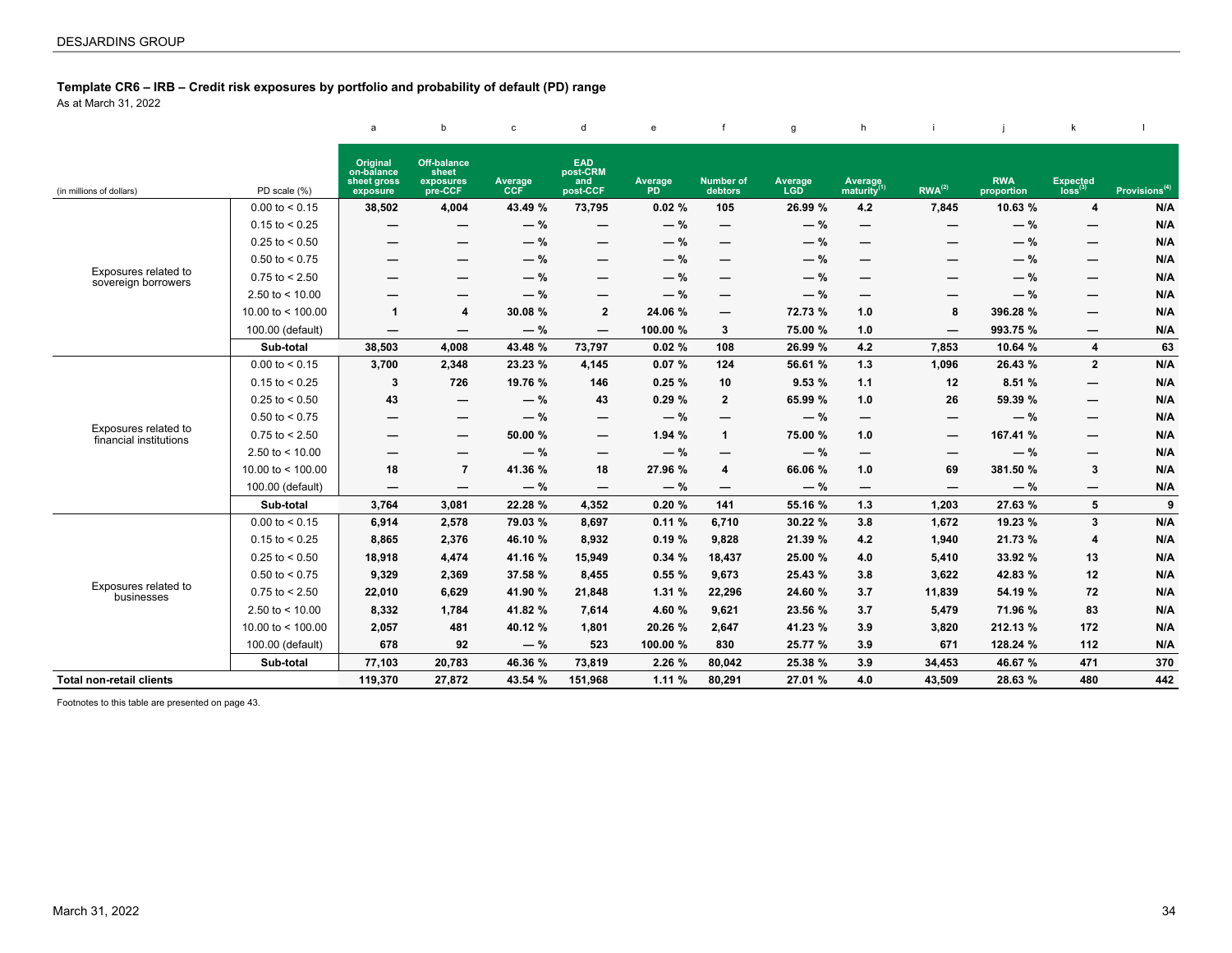### **Template CR6 – IRB – Credit risk exposures by portfolio and probability of default (PD) range (continued)**

As at December 31, 2021

| (in millions of dollars)                       | PD scale (%)        | Original<br>on-balance<br>sheet gross<br>exposure | Off-balance<br>sheet<br>exposures<br>pre-CCF | Average<br><b>CCF</b> | EAD<br>post-CRM<br>and<br>post-CCF | Average<br>PD <sup>1</sup> | Number of<br>debtors            | Average<br>LGD | Average<br>matrix <sup>(1)</sup> | RWA <sup>(2)</sup>              | <b>RWA</b><br>proportion | $E$ xpected<br>$\log$ <sup>(3)</sup> | Provisions <sup>(4)</sup> |
|------------------------------------------------|---------------------|---------------------------------------------------|----------------------------------------------|-----------------------|------------------------------------|----------------------------|---------------------------------|----------------|----------------------------------|---------------------------------|--------------------------|--------------------------------------|---------------------------|
|                                                | $0.00$ to $< 0.15$  | 39,400                                            | 3,411                                        | 42.29 %               | 74.373                             | 0.02%                      | 102                             | 26.66 %        | 4.2                              | 7.852                           | 10.56 %                  | 4                                    | N/A                       |
|                                                | $0.15$ to < 0.25    |                                                   | $\hspace{0.05cm}$                            | $-$ %                 |                                    | $-$ %                      | $\hspace{0.1mm}-\hspace{0.1mm}$ | $-$ %          | $\hspace{0.1mm}-\hspace{0.1mm}$  | $\hspace{0.1mm}-\hspace{0.1mm}$ | $-$ %                    | —                                    | N/A                       |
|                                                | $0.25$ to < 0.50    | -                                                 |                                              | $-$ %                 | $\overline{\phantom{m}}$           | $-$ %                      | —                               | $-$ %          | $\qquad \qquad -$                |                                 | $-$ %                    | —                                    | N/A                       |
|                                                | $0.50$ to $< 0.75$  |                                                   |                                              | $-$ %                 | $\hspace{0.05cm}$                  | $-$ %                      | —                               | $-$ %          | $\hspace{0.1mm}-\hspace{0.1mm}$  | $\hspace{0.1mm}-\hspace{0.1mm}$ | $-$ %                    | $\overline{\phantom{0}}$             | N/A                       |
| Exposures related to<br>sovereign borrowers    | $0.75$ to $< 2.50$  |                                                   |                                              | $-$ %                 | —                                  | $-$ %                      |                                 | $-$ %          | —                                |                                 | $-$ %                    | $\overline{\phantom{0}}$             | N/A                       |
|                                                | 2.50 to $<$ 10.00   |                                                   |                                              | $-$ %                 |                                    | $-$ %                      | —                               | $-$ %          |                                  |                                 | $-$ %                    |                                      | N/A                       |
|                                                | 10.00 to $<$ 100.00 |                                                   | $\overline{4}$                               | 30.00 %               | 20                                 | 24.00 %                    | —                               | 50.46 %        | 3.9                              | 60                              | 305.06 %                 | 2                                    | N/A                       |
|                                                | 100.00 (default)    | $\overbrace{\phantom{1232211}}$                   | $\qquad \qquad -$                            | $-$ %                 | $\overbrace{\phantom{1232211}}$    | 100.00 %                   | 3                               | 75.00 %        | 1.0                              |                                 | 993.75 %                 | —                                    | N/A                       |
|                                                | Sub-total           | 39.400                                            | 3,415                                        | 42.28 %               | 74.393                             | 0.03%                      | 105                             | 26.66 %        | 4.2                              | 7.912                           | 10.64 %                  | 6                                    | 62                        |
|                                                | $0.00$ to $< 0.15$  | 3,171                                             | 405                                          | 54.84 %               | 3,215                              | 0.07%                      | 90                              | 69.26 %        | 1.3                              | 1,235                           | 38.38 %                  | $\overline{2}$                       | N/A                       |
|                                                | $0.15$ to < 0.25    | 438                                               | 1,868                                        | 21.76 %               | 837                                | 0.16%                      | 30                              | 19.04 %        | 1.7                              | 133                             | 15.96 %                  | $\overline{\phantom{0}}$             | N/A                       |
|                                                | $0.25$ to < 0.50    | 23                                                | 626                                          | 19.62 %               | 146                                | 0.31%                      | 11                              | 17.81 %        | 1.1                              | 25                              | 17.45 %                  | —                                    | N/A                       |
|                                                | $0.50$ to $< 0.75$  |                                                   |                                              | $-$ %                 | $\overbrace{\phantom{1232211}}$    | $-$ %                      |                                 | $-$ %          | $\hspace{0.1mm}-\hspace{0.1mm}$  | $\overline{\phantom{m}}$        | $-$ %                    |                                      | N/A                       |
| Exposures related to<br>financial institutions | $0.75$ to $< 2.50$  |                                                   |                                              | 50.00 %               | $\overline{\phantom{m}}$           | 1.94 %                     | $\mathbf 1$                     | 75.00 %        | 1.0                              |                                 | 167.41 %                 | $\overline{\phantom{0}}$             | N/A                       |
|                                                | 2.50 to $<$ 10.00   |                                                   |                                              | $-$ %                 |                                    | $-$ %                      | —                               | $-$ %          | $\hspace{0.1mm}-\hspace{0.1mm}$  | $\hspace{0.1mm}-\hspace{0.1mm}$ | $-$ %                    |                                      | N/A                       |
|                                                | 10.00 to $<$ 100.00 | 35                                                | 8                                            | 41.32 %               | 35                                 | 27.96 %                    | 6                               | 66.03 %        | 1.0                              | 131                             | 371.29 %                 | $\overline{7}$                       | N/A                       |
|                                                | 100.00 (default)    |                                                   | $\overline{\phantom{m}}$                     | $-$ %                 |                                    | $-$ %                      | $\overline{\phantom{a}}$        | $-$ %          | $\hspace{0.1mm}-\hspace{0.1mm}$  | $\overline{\phantom{m}}$        | $-$ %                    |                                      | N/A                       |
|                                                | Sub-total           | 3,667                                             | 2,907                                        | 22.31 %               | 4,233                              | 0.33%                      | 138                             | 57.54 %        | 1.4                              | 1,524                           | 36.00 %                  | 9                                    | 12                        |
|                                                | $0.00$ to $< 0.15$  | 2.430                                             | 1.814                                        | 74.08 %               | 3,621                              | 0.09%                      | 5,018                           | 40.23 %        | 3.0                              | 825                             | 22.79 %                  | 2                                    | N/A                       |
|                                                | $0.15$ to $< 0.25$  | 12,907                                            | 2,411                                        | 45.96 %               | 12,898                             | 0.18%                      | 11,585                          | 19.28 %        | 4.5                              | 2,629                           | 20.38 %                  | 5                                    | N/A                       |
|                                                | $0.25$ to $< 0.50$  | 18,566                                            | 4,483                                        | 39.79 %               | 15,593                             | 0.35%                      | 18,421                          | 25.52 %        | 4.1                              | 5,531                           | 35.47 %                  | 13                                   | N/A                       |
|                                                | $0.50$ to $< 0.75$  | 8,598                                             | 2,288                                        | 37.64 %               | 7,744                              | 0.57%                      | 8,925                           | 24.62 %        | 3.9                              | 3,282                           | 42.38 %                  | 11                                   | N/A                       |
| Exposures related to<br>businesses             | $0.75$ to $< 2.50$  | 21,021                                            | 6,479                                        | 40.62 %               | 20,886                             | 1.36 %                     | 21,758                          | 24.95 %        | 3.7                              | 11,471                          | 54.92 %                  | 70                                   | N/A                       |
|                                                | 2.50 to $<$ 10.00   | 7,997                                             | 1,867                                        | 41.95 %               | 7,301                              | 4.72 %                     | 9,735                           | 23.59 %        | 3.7                              | 5,257                           | 71.99 %                  | 82                                   | N/A                       |
|                                                | 10.00 to $<$ 100.00 | 1,955                                             | 358                                          | 40.72 %               | 1,675                              | 20.08 %                    | 2,521                           | 36.73 %        | 4.1                              | 2,999                           | 179.08 %                 | 138                                  | N/A                       |
|                                                | 100.00 (default)    | 678                                               | 104                                          | $-$ %                 | 538                                | 100.00 %                   | 814                             | 26.22 %        | 4.0                              | 810                             | 150.54 %                 | 107                                  | N/A                       |
|                                                | Sub-total           | 74,152                                            | 19,804                                       | 43.87 %               | 70.256                             | 2.32 %                     | 78.777                          | 24.93 %        | 3.9                              | 32.804                          | 46.69 %                  | 428                                  | 364                       |
| <b>Total non-retail clients</b>                |                     | 117,219                                           | 26,126                                       | 41.50 %               | 148,882                            | 1.12 %                     | 79,020                          | 26.72 %        | 4.0                              | 42,240                          | 28.37 %                  | 443                                  | 438                       |

Footnotes to this table are presented on page 43.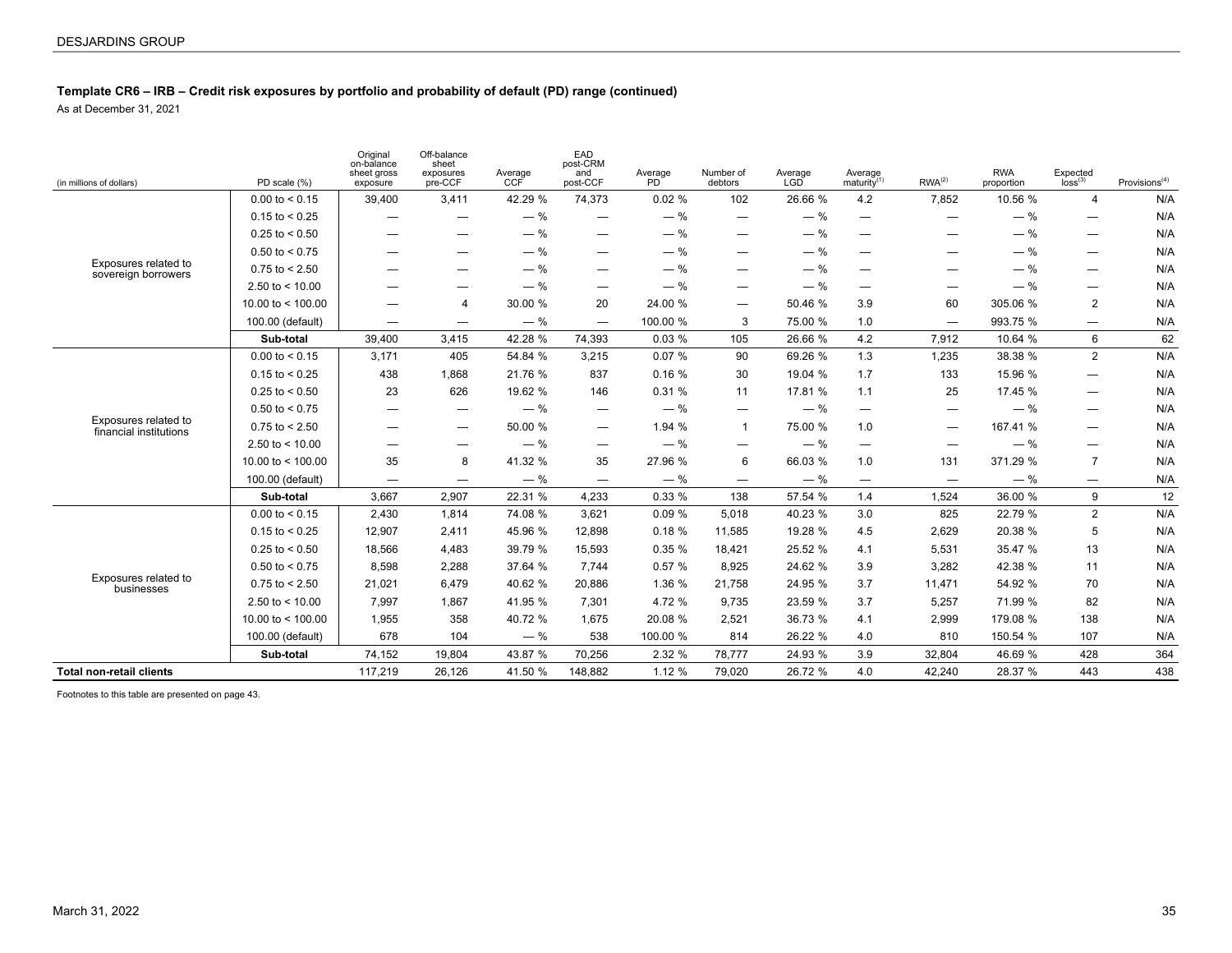### **Template CR6 – IRB – Credit risk exposures by portfolio and probability of default (PD) range (continued)**

As at September 30, 2021

| (in millions of dollars)                       | PD scale (%)        | Original<br>on-balance<br>sheet gross<br>exposure | Off-balance<br>sheet<br>exposures<br>pre-CCF | Average<br>CCF | EAD<br>post-CRM<br>and<br>post-CCF | Average<br>PD <sup>-</sup> | Number of<br>debtors            | Average<br>LGD | Average<br>maturity $(1)$       | $RWA^{(2)}$                     | <b>RWA</b><br>proportion | $E$ xpected<br>$\log$ <sup>(3)</sup> | Provisions $(4)$ |
|------------------------------------------------|---------------------|---------------------------------------------------|----------------------------------------------|----------------|------------------------------------|----------------------------|---------------------------------|----------------|---------------------------------|---------------------------------|--------------------------|--------------------------------------|------------------|
|                                                | $0.00$ to $< 0.15$  | 38,372                                            | 3,793                                        | 44.58 %        | 74,281                             | 0.02%                      | 97                              | 26.69 %        | 4.3                             | 7,978                           | 10.74 %                  | $\overline{4}$                       | N/A              |
|                                                | $0.15$ to < 0.25    | $\overline{\phantom{0}}$                          | —                                            | $-$ %          | —                                  | $-$ %                      | $\hspace{0.1mm}-\hspace{0.1mm}$ | $-$ %          |                                 | —                               | $-$ %                    | —                                    | N/A              |
|                                                | $0.25$ to $< 0.50$  | —                                                 |                                              | $-$ %          | —                                  | $-$ %                      | 3                               | $-$ %          | $\qquad \qquad \longleftarrow$  | —                               | $-$ %                    |                                      | N/A              |
|                                                | $0.50$ to $< 0.75$  | $\overline{\phantom{0}}$                          | —                                            | $-$ %          | —                                  | $-$ %                      | $\qquad \qquad \longleftarrow$  | $-$ %          | $\hspace{0.05cm}$               | $\overline{\phantom{0}}$        | $-$ %                    |                                      | N/A              |
| Exposures related to<br>sovereign borrowers    | $0.75$ to $< 2.50$  |                                                   |                                              | $-$ %          | —                                  | $-$ %                      | $\overline{\phantom{0}}$        | $-$ %          | $\qquad \qquad -$               |                                 | $-$ %                    | $\overline{\phantom{m}}$             | N/A              |
|                                                | 2.50 to $<$ 10.00   |                                                   | $\hspace{0.05cm}$                            | $-$ %          | $\hspace{0.05cm}$                  | $-$ %                      | —                               | $-$ %          | $\qquad \qquad -$               | $\overline{\phantom{0}}$        | $-$ %                    | $\overline{\phantom{m}}$             | N/A              |
|                                                | 10.00 to $<$ 100.00 | 53                                                | 354                                          | 30.00 %        | 159                                | 25.01 %                    | $\mathbf{1}$                    | 72.36 %        | 1.0                             | 630                             | 396.49 %                 | 29                                   | N/A              |
|                                                | 100.00 (default)    | $\overline{\phantom{0}}$                          | $\overbrace{\phantom{1232211}}$              | $-$ %          | $\qquad \qquad -$                  | $-$ %                      | $\overline{\phantom{m}}$        | $-$ %          | $\hspace{0.1mm}-\hspace{0.1mm}$ | $\hspace{0.1mm}-\hspace{0.1mm}$ | $-$ %                    | $\overline{\phantom{m}}$             | N/A              |
|                                                | Sub-total           | 38,425                                            | 4.147                                        | 43.52 %        | 74.440                             | 0.07%                      | 101                             | 26.79 %        | 4.3                             | 8.608                           | 11.56 %                  | 33                                   | 71               |
|                                                | $0.00$ to $< 0.15$  | 2,930                                             | 315                                          | $-$ %          | 2,930                              | 0.07%                      | 75                              | 65.99 %        | 1.6                             | 1,152                           | 39.33 %                  | $\mathbf{1}$                         | N/A              |
|                                                | $0.15$ to $< 0.25$  | 422                                               | 1.786                                        | 21.64 %        | 801                                | 0.16%                      | 39                              | 19.00 %        | 1.7                             | 128                             | 15.85 %                  | $\overline{\phantom{m}}$             | N/A              |
|                                                | $0.25$ to $< 0.50$  | 3                                                 | 627                                          | 19.67 %        | 126                                | 0.31%                      | 16                              | 10.21 %        | 1.1                             | 17                              | 13.13 %                  |                                      | N/A              |
|                                                | $0.50$ to $< 0.75$  | $\overline{\phantom{0}}$                          | $\qquad \qquad \longleftarrow$               | $-$ %          | $\overline{\phantom{0}}$           | $-$ %                      | $\overline{\phantom{m}}$        | $-$ %          | $\overline{\phantom{m}}$        | $\overline{\phantom{m}}$        | $-$ %                    |                                      | N/A              |
| Exposures related to<br>financial institutions | $0.75$ to $< 2.50$  | $\mathbf{1}$                                      | $\overline{\phantom{m}}$                     | 50.00 %        | $\mathbf{1}$                       | 1.94 %                     | 2                               | 75.00 %        | 1.0                             | $\mathbf{1}$                    | 208.34 %                 | $\mathbf{1}$                         | N/A              |
|                                                | 2.50 to $<$ 10.00   | $\overline{\phantom{0}}$                          | $\qquad \qquad \longleftarrow$               | $-$ %          | —                                  | $-$ %                      | —                               | $-$ %          | $\hspace{0.05cm}$               | $\overline{\phantom{0}}$        | $-$ %                    | $\qquad \qquad -$                    | N/A              |
|                                                | 10.00 to $<$ 100.00 | $\overline{\phantom{0}}$                          | $\overline{7}$                               | $-$ %          | —                                  | $-$ %                      | —                               | $-$ %          | —                               | -                               | $-$ %                    |                                      | N/A              |
|                                                | 100.00 (default)    |                                                   | $\overline{\phantom{m}}$                     | $-$ %          | $\overline{\phantom{0}}$           | $-$ %                      | $\overline{\phantom{m}}$        | $-$ %          | $\qquad \qquad -$               | $\overline{\phantom{0}}$        | $-$ %                    | $\overline{\phantom{m}}$             | N/A              |
|                                                | Sub-total           | 3,356                                             | 2.735                                        | 21.12 %        | 3.858                              | 0.10%                      | 132                             | 54.42 %        | 1.6                             | 1.298                           | 33.64 %                  | $\overline{2}$                       | 11               |
|                                                | $0.00$ to $< 0.15$  | 2,386                                             | 2,196                                        | 78.19 %        | 3,943                              | 0.09%                      | 5,089                           | 44.07 %        | 2.8                             | 984                             | 24.96 %                  | 2                                    | N/A              |
|                                                | $0.15$ to $< 0.25$  | 12,341                                            | 2,146                                        | 48.11 %        | 12,265                             | 0.18%                      | 11,364                          | 19.41 %        | 4.5                             | 2,520                           | 20.54 %                  | 5                                    | N/A              |
|                                                | $0.25$ to $< 0.50$  | 16,872                                            | 4,234                                        | 41.01 %        | 14,390                             | 0.35%                      | 15,895                          | 26.65 %        | 4.0                             | 5,265                           | 36.58 %                  | 13                                   | N/A              |
|                                                | $0.50$ to < 0.75    | 8,631                                             | 2,237                                        | 37.03 %        | 7,540                              | 0.56%                      | 10,893                          | 23.82 %        | 4.1                             | 3,124                           | 41.45 %                  | 9                                    | N/A              |
| Exposures related to<br>businesses             | $0.75$ to $< 2.50$  | 20,930                                            | 6,678                                        | 41.84 %        | 20,975                             | 1.37 %                     | 22,072                          | 26.14 %        | 3.7                             | 12,067                          | 57.54 %                  | 74                                   | N/A              |
|                                                | 2.50 to $<$ 10.00   | 8,110                                             | 2,040                                        | 40.95 %        | 7,460                              | 4.72 %                     | 10,198                          | 23.91 %        | 3.7                             | 5,411                           | 72.53 %                  | 83                                   | N/A              |
|                                                | 10.00 to $<$ 100.00 | 2,239                                             | 497                                          | 41.95 %        | 1,976                              | 20.95 %                    | 2,647                           | 42.76 %        | 4.0                             | 4,203                           | 212.69 %                 | 196                                  | N/A              |
|                                                | 100.00 (default)    | 782                                               | 160                                          | $-$ %          | 626                                | 100.00 %                   | 913                             | 27.31 %        | 3.8                             | 1,147                           | 183.14 %                 | 116                                  | N/A              |
|                                                | Sub-total           | 72,291                                            | 20,188                                       | 45.46 %        | 69.175                             | 2.60 %                     | 79.071                          | 26.07 %        | 3.9                             | 34,721                          | 50.19 %                  | 498                                  | 397              |
| <b>Total non-retail clients</b>                |                     | 114,072                                           | 27,070                                       | 42.96 %        | 147,473                            | 1.26%                      | 79,304                          | 27.17 %        | 4.0                             | 44,627                          | 30.26 %                  | 533                                  | 479              |

Footnotes to this table are presented on page 43.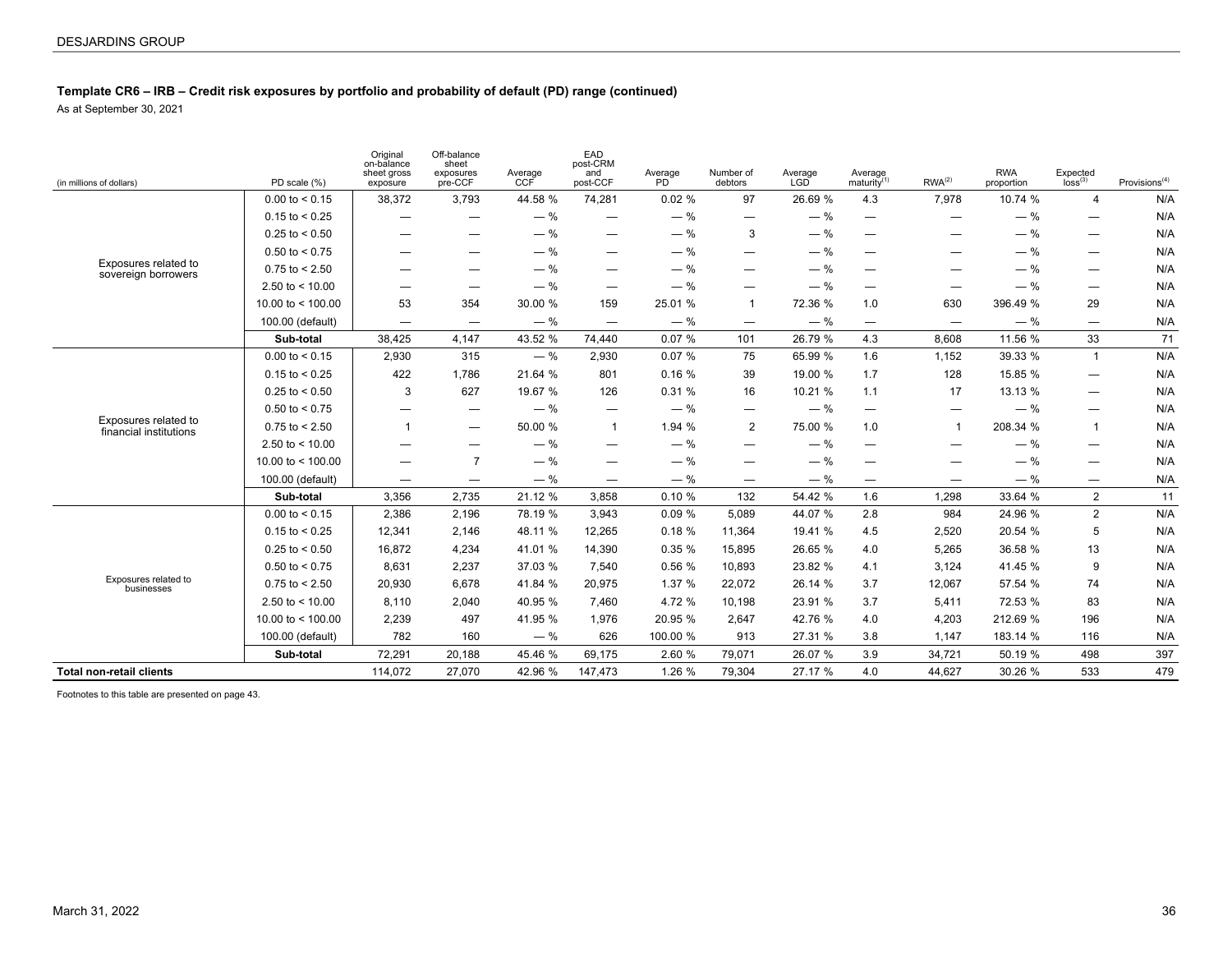As at June 30, 2021

| (in millions of dollars)                       | PD scale (%)        | Original<br>on-balance<br>sheet gross<br>exposure | Off-balance<br>sheet<br>exposures<br>pre-CCF | Average<br>CCF | EAD<br>post-CRM<br>and<br>post-CCF | Average<br>PD <sup>'</sup> | Number of<br>debtors     | Average<br>LGD | Average<br>maturity <sup>(1)</sup> | RWA <sup>(2)</sup>             | <b>RWA</b><br>proportion | Expected<br>loss <sup>(3)</sup> | Provisions $(4)$ |
|------------------------------------------------|---------------------|---------------------------------------------------|----------------------------------------------|----------------|------------------------------------|----------------------------|--------------------------|----------------|------------------------------------|--------------------------------|--------------------------|---------------------------------|------------------|
|                                                | $0.00$ to $< 0.15$  | 37,739                                            | 3,927                                        | 44.86 %        | 73,325                             | 0.02%                      | 100                      | 26.78 %        | 4.3                                | 7,862                          | 10.72 %                  | 4                               | N/A              |
|                                                | $0.15$ to $< 0.25$  | —                                                 | $\overline{\phantom{0}}$                     | $-$ %          | $\overbrace{\phantom{1232211}}$    | $-$ %                      | $\overline{\phantom{0}}$ | $-$ %          | $\overline{\phantom{0}}$           |                                | $-$ %                    | $\overline{\phantom{m}}$        | N/A              |
|                                                | $0.25$ to $< 0.50$  | —                                                 |                                              | 30.00 %        | $\overline{\phantom{m}}$           | 0.34%                      | 3                        | 71.87 %        | 1.0                                | —                              | 69.66 %                  | $\qquad \qquad -$               | N/A              |
|                                                | $0.50$ to $< 0.75$  |                                                   |                                              | $-$ %          | $\overline{\phantom{0}}$           | $-$ %                      | $\overline{\phantom{0}}$ | $-$ %          | $\hspace{0.1mm}-\hspace{0.1mm}$    | $\qquad \qquad \longleftarrow$ | $-$ %                    | $\hspace{0.1mm}-\hspace{0.1mm}$ | N/A              |
| Exposures related to<br>sovereign borrowers    | $0.75$ to $< 2.50$  |                                                   | —                                            | $-$ %          | —                                  | $-$ %                      | —                        | $-$ %          |                                    | —                              | $-$ %                    |                                 | N/A              |
|                                                | 2.50 to $<$ 10.00   |                                                   |                                              | $-$ %          | —                                  | $-$ %                      | —                        | $-$ %          | $\overline{\phantom{0}}$           | —                              | $-$ %                    | $\overline{\phantom{m}}$        | N/A              |
|                                                | 10.00 to $<$ 100.00 |                                                   |                                              | 30.00 %        | —                                  | 24.35 %                    | 1                        | 71.87 %        | 1.0                                | —                              | 392.28 %                 | $\hspace{0.05cm}$               | N/A              |
|                                                | 100.00 (default)    | —                                                 |                                              | $-$ %          | $\overbrace{\phantom{1232211}}$    | 100.00 %                   | 6                        | 74.49 %        | 1.0                                |                                | 986.95 %                 | $\qquad \qquad -$               | N/A              |
|                                                | Sub-total           | 37,739                                            | 3,927                                        | 44.86 %        | 73,325                             | 0.02%                      | 110                      | 26.78 %        | 4.3                                | 7,862                          | 10.72 %                  | 4                               | 67               |
|                                                | $0.00$ to $< 0.15$  | 3,398                                             | 233                                          | $-$ %          | 3,398                              | 0.08%                      | 69                       | 65.99 %        | 1.6                                | 1,386                          | 40.76 %                  | $\overline{2}$                  | N/A              |
|                                                | $0.15$ to $< 0.25$  | 443                                               | 1,575                                        | 20.30 %        | 758                                | 0.16%                      | 40                       | 20.67 %        | 1.8                                | 154                            | 20.23 %                  |                                 | N/A              |
|                                                | $0.25$ to < 0.50    | 3                                                 | 707                                          | 26.24 %        | 188                                | 0.31%                      | 16                       | 11.22 %        | 1.1                                | 25                             | 13.60 %                  | $\overline{\phantom{m}}$        | N/A              |
|                                                | $0.50$ to < 0.75    |                                                   |                                              | $-$ %          | $\hspace{0.1mm}-\hspace{0.1mm}$    | $-$ %                      | —                        | $-$ %          | $\overbrace{\phantom{1232211}}$    | —                              | $-$ %                    |                                 | N/A              |
| Exposures related to<br>financial institutions | $0.75$ to $< 2.50$  |                                                   |                                              | 50.00 %        | $\overline{\phantom{m}}$           | 1.94%                      | $\mathbf{1}$             | 75.00 %        | 1.0                                |                                | 208.34 %                 | $\overline{\phantom{m}}$        | N/A              |
|                                                | 2.50 to $<$ 10.00   | —                                                 |                                              | $-$ %          | $\overline{\phantom{m}}$           | $-$ %                      | $\overline{\phantom{0}}$ | $-$ %          | $\overbrace{\phantom{12322111}}$   |                                | $-$ %                    | $\qquad \qquad -$               | N/A              |
|                                                | 10.00 to $<$ 100.00 | 35                                                | 5                                            | $-$ %          | 35                                 | 27.96 %                    | 3                        | 65.99 %        | 1.0                                | 128                            | 366.78 %                 | $\overline{7}$                  | N/A              |
|                                                | 100.00 (default)    | $\overline{\phantom{m}}$                          | $\overline{\phantom{0}}$                     | $-$ %          |                                    | $-$ %                      | $\overline{\phantom{0}}$ | $-$ %          | $\overline{\phantom{0}}$           | $\overline{\phantom{m}}$       | $-$ %                    |                                 | N/A              |
|                                                | Sub-total           | 3,879                                             | 2,520                                        | 22.16 %        | 4.379                              | 0.32%                      | 129                      | 55.79 %        | 1.6                                | 1,693                          | 38.65 %                  | 9                               | 14               |
|                                                | $0.00$ to $< 0.15$  | 2,263                                             | 2,059                                        | 69.35 %        | 3,518                              | 0.09%                      | 4,820                    | 43.06 %        | 3.0                                | 855                            | 24.33 %                  | 2                               | N/A              |
|                                                | $0.15$ to < 0.25    | 11,826                                            | 1,744                                        | 52.07 %        | 11,711                             | 0.18%                      | 10,890                   | 18.78 %        | 4.5                                | 2,345                          | 20.02 %                  | $\overline{4}$                  | N/A              |
|                                                | $0.25$ to $< 0.50$  | 16,348                                            | 4,554                                        | 42.12 %        | 14,168                             | 0.35%                      | 15,049                   | 27.41 %        | 3.9                                | 5,288                          | 37.32 %                  | 13                              | N/A              |
|                                                | $0.50$ to $< 0.75$  | 8.295                                             | 2,099                                        | 37.96 %        | 7,198                              | 0.56%                      | 10,392                   | 23.79 %        | 4.0                                | 2,950                          | 40.99 %                  | 10                              | N/A              |
| Exposures related to<br>businesses             | $0.75$ to < 2.50    | 20,183                                            | 6,558                                        | 40.75 %        | 20,152                             | 1.37%                      | 21,148                   | 25.50 %        | 3.7                                | 11,431                         | 56.72 %                  | 70                              | N/A              |
|                                                | 2.50 to $<$ 10.00   | 7,935                                             | 1,993                                        | 41.66 %        | 7,268                              | 4.74 %                     | 10,314                   | 23.08 %        | 3.7                                | 5,100                          | 70.17 %                  | 79                              | N/A              |
|                                                | 10.00 to $<$ 100.00 | 2,176                                             | 535                                          | 42.05 %        | 1,937                              | 20.67 %                    | 2,682                    | 40.84 %        | 3.9                                | 3,952                          | 203.99 %                 | 181                             | N/A              |
|                                                | 100.00 (default)    | 750                                               | 144                                          | $-$ %          | 613                                | 100.00 %                   | 948                      | 27.67 %        | 3.7                                | 1,235                          | 201.43 %                 | 104                             | N/A              |
|                                                | Sub-total           | 69.776                                            | 19.686                                       | 44.69 %        | 66,565                             | 2.63 %                     | 76,243                   | 25.67 %        | 3.9                                | 33,156                         | 49.81 %                  | 463                             | 382              |
| <b>Total non-retail clients</b>                |                     | 111.394                                           | 26.133                                       | 42.77 %        | 144.269                            | 1.23%                      | 76.482                   | 27.15 %        | 4.0                                | 42.711                         | 29.60 %                  | 476                             | 463              |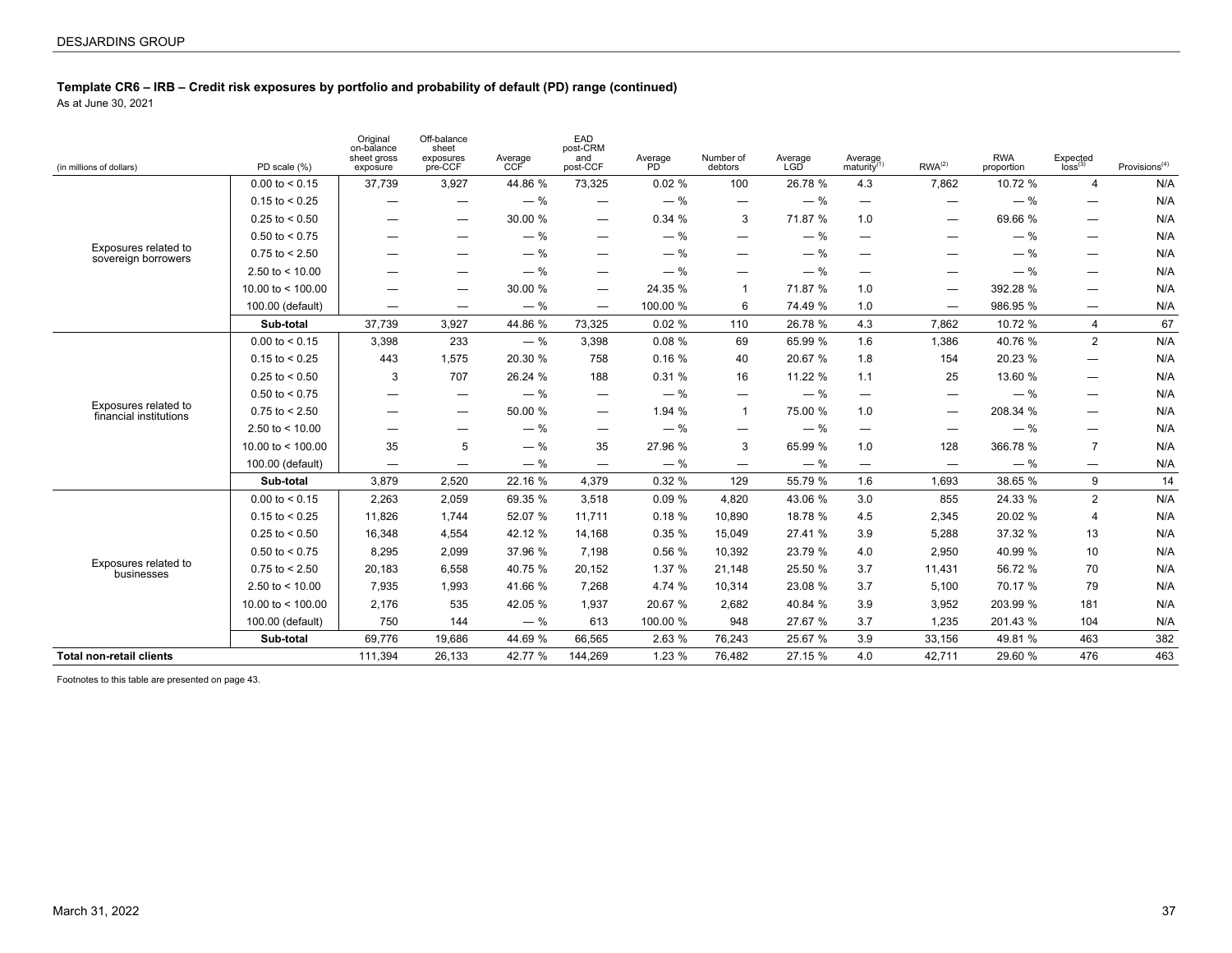As at March 31, 2021

| (in millions of dollars)                       | PD scale (%)        | Original<br>on-balance<br>sheet gross<br>exposure | Off-balance<br>sheet<br>exposures<br>pre-CCF | Average<br>CCF | EAD<br>post-CRM<br>and<br>post-CCF | Average<br>PD <sup>1</sup> | Number of<br>debtors           | Average<br>LGD | Average<br>maturity $(1)$        | $RWA^{(2)}$                      | <b>RWA</b><br>proportion | Expected<br>loss <sup>(3)</sup>  | Provisions $(4)$ |
|------------------------------------------------|---------------------|---------------------------------------------------|----------------------------------------------|----------------|------------------------------------|----------------------------|--------------------------------|----------------|----------------------------------|----------------------------------|--------------------------|----------------------------------|------------------|
|                                                | $0.00$ to $< 0.15$  | 35,032                                            | 4,006                                        | 43.92 %        | 69,549                             | 0.02%                      | 102                            | 26.11 %        | 4.3                              | 7,661                            | 11.01 %                  | $\overline{4}$                   | N/A              |
|                                                | $0.15$ to < 0.25    | $\qquad \qquad -$                                 |                                              | $-$ %          | $\overline{\phantom{0}}$           | $-$ %                      | $\qquad \qquad -$              | $-$ %          | —                                | $\overline{\phantom{0}}$         | $-$ %                    |                                  | N/A              |
|                                                | $0.25$ to $< 0.50$  | —                                                 |                                              | $-$ %          | —                                  | $-$ %                      | —                              | $-$ %          | $\overline{\phantom{m}}$         | —                                | $-$ %                    | $\overline{\phantom{m}}$         | N/A              |
|                                                | $0.50$ to < 0.75    | $\qquad \qquad -$                                 | –                                            | $-$ %          | —                                  | $-$ %                      | $\overline{\phantom{0}}$       | $-$ %          | $\overline{\phantom{m}}$         | -                                | $-$ %                    | $\overline{\phantom{m}}$         | N/A              |
| Exposures related to<br>sovereign borrowers    | $0.75$ to $< 2.50$  |                                                   | -                                            | $-$ %          | –                                  | $-$ %                      | –                              | $-$ %          | $\overline{\phantom{m}}$         | -                                | $-$ %                    | $\overline{\phantom{m}}$         | N/A              |
|                                                | 2.50 to $<$ 10.00   | $\overline{\phantom{0}}$                          |                                              | $-$ %          |                                    | $-$ %                      |                                | $-$ %          |                                  | -                                | $-$ %                    |                                  | N/A              |
|                                                | 10.00 to $<$ 100.00 | $\qquad \qquad \qquad$                            | $\overline{1}$                               | 30.00 %        | —                                  | 24.06 %                    | -1                             | 71.87 %        | 1.0                              | $\overline{1}$                   | 391.61 %                 | $\overline{\phantom{m}}$         | N/A              |
|                                                | 100.00 (default)    | $\qquad \qquad \qquad$                            | $\overline{\phantom{0}}$                     | $-$ %          | $\qquad \qquad \longleftarrow$     | $-$ %                      | $\overline{\phantom{a}}$       | $-$ %          | $\overbrace{\phantom{12322111}}$ | $\overline{\phantom{0}}$         | $-$ %                    | $\overbrace{\phantom{12322111}}$ | N/A              |
|                                                | Sub-total           | 35,032                                            | 4,007                                        | 43.91 %        | 69,549                             | 0.02%                      | 103                            | 26.11 %        | 4.3                              | 7,662                            | 11.02 %                  | $\overline{4}$                   | 72               |
|                                                | $0.00$ to $< 0.15$  | 2,533                                             | $\overbrace{\phantom{1232211}}$              | $-$ %          | 2,533                              | $-$ %                      | 68                             | 0.66 %         | 1.5                              | 989                              | 39.06 %                  | $\mathbf{1}$                     | N/A              |
|                                                | $0.15$ to $< 0.25$  | 406                                               | 1,971                                        | 20.32 %        | 759                                | 0.16%                      | 39                             | 18.16 %        | 1.7                              | 125                              | 16.43 %                  | $\overline{\phantom{a}}$         | N/A              |
|                                                | $0.25$ to < 0.50    | 3                                                 | 527                                          | 28.21 %        | 151                                | 0.31%                      | 14                             | 12.44 %        | 1.1                              | 23                               | 15.13 %                  | $\overline{\phantom{m}}$         | N/A              |
|                                                | $0.50$ to $< 0.75$  | $\qquad \qquad \longleftarrow$                    | $\hspace{0.1mm}-\hspace{0.1mm}$              | $-$ %          | $\qquad \qquad \longleftarrow$     | $-$ %                      | $\qquad \qquad \longleftarrow$ | $-$ %          | $\overbrace{\phantom{12322111}}$ | $\qquad \qquad \longleftarrow$   | $-$ %                    | $\overline{\phantom{a}}$         | N/A              |
| Exposures related to<br>financial institutions | $0.75$ to < 2.50    | $\overline{\phantom{0}}$                          | (1)                                          | 50.00 %        | —                                  | 1.94 %                     | 2                              | 74.65 %        | 1.0                              | —                                | 205.97 %                 |                                  | N/A              |
|                                                | 2.50 to $<$ 10.00   | $\overline{\phantom{0}}$                          | 5                                            | $-$ %          | $\overline{\phantom{0}}$           | $-$ %                      |                                | $-$ %          | $\overbrace{\phantom{12322111}}$ | $\overbrace{\phantom{12322111}}$ | $-$ %                    | $\overline{\phantom{m}}$         | N/A              |
|                                                | 10.00 to $<$ 100.00 | 51                                                | —                                            | $-$ %          | 51                                 | 27.96 %                    | $\overline{4}$                 | 65.99 %        | 1.0                              | 187                              | 365.80 %                 | 10 <sup>1</sup>                  | N/A              |
|                                                | 100.00 (default)    | $\overline{\phantom{0}}$                          | $\overline{\phantom{m}}$                     | $-$ %          |                                    | $-$ %                      | $\overline{\phantom{m}}$       | $-$ %          | $\overbrace{\phantom{12322111}}$ | $\hspace{0.05cm}$                | $-$ %                    | $\overline{\phantom{m}}$         | N/A              |
|                                                | Sub-total           | 2,993                                             | 2,502                                        | 22.16 %        | 3.494                              | 0.51%                      | 127                            | 53.26 %        | 1.5                              | 1,324                            | 37.89 %                  | 11                               | 12               |
|                                                | $0.00$ to $< 0.15$  | 2,072                                             | 1,919                                        | 73.11 %        | 3,286                              | 0.08%                      | 4.863                          | 40.46 %        | 2.9                              | 705                              | 21.45 %                  | $\overline{1}$                   | N/A              |
|                                                | $0.15$ to < 0.25    | 11,586                                            | 1,667                                        | 49.57 %        | 11,387                             | 0.18%                      | 10,931                         | 18.74 %        | 4.6                              | 2,296                            | 20.17 %                  | $\overline{4}$                   | N/A              |
|                                                | $0.25$ to $< 0.50$  | 15,439                                            | 4,424                                        | 46.24 %        | 13,431                             | 0.35%                      | 14,774                         | 28.06 %        | 3.9                              | 5,029                            | 37.44 %                  | 13                               | N/A              |
|                                                | $0.50$ to $< 0.75$  | 7,952                                             | 2,117                                        | 39.72 %        | 6,933                              | 0.56 %                     | 10,115                         | 25.43 %        | 4.0                              | 2,996                            | 43.21 %                  | 10 <sup>1</sup>                  | N/A              |
| Exposures related to<br>businesses             | $0.75$ to $< 2.50$  | 19,559                                            | 6,634                                        | 41.38 %        | 19,825                             | 1.36 %                     | 21,214                         | 25.86 %        | 3.7                              | 11,362                           | 57.32 %                  | 70                               | N/A              |
|                                                | 2.50 to $<$ 10.00   | 7.847                                             | 2,056                                        | 40.71 %        | 7.108                              | 4.81 %                     | 10.730                         | 22.20 %        | 3.7                              | 4,835                            | 68.02 %                  | 76                               | N/A              |
|                                                | 10.00 to < 100.00   | 1,923                                             | 513                                          | 43.35 %        | 1,703                              | 19.99 %                    | 2,514                          | 36.61 %        | 3.8                              | 3,076                            | 180.66 %                 | 138                              | N/A              |
|                                                | 100.00 (default)    | 711                                               | 160                                          | $-$ %          | 552                                | 100.00 %                   | 1,026                          | 29.42 %        | 3.5                              | 1,256                            | 227.49 %                 | 98                               | N/A              |
|                                                | Sub-total           | 67,089                                            | 19,490                                       | 45.89 %        | 64,225                             | 2.51 %                     | 76,167                         | 25.67 %        | 3.9                              | 31,555                           | 49.13 %                  | 410                              | 394              |
| <b>Total non-retail clients</b>                |                     | 105,114                                           | 25,999                                       | 43.47 %        | 137,268                            | 1.20 %                     | 76,397                         | 26.60 %        | 4.0                              | 40,541                           | 29.53 %                  | 425                              | 478              |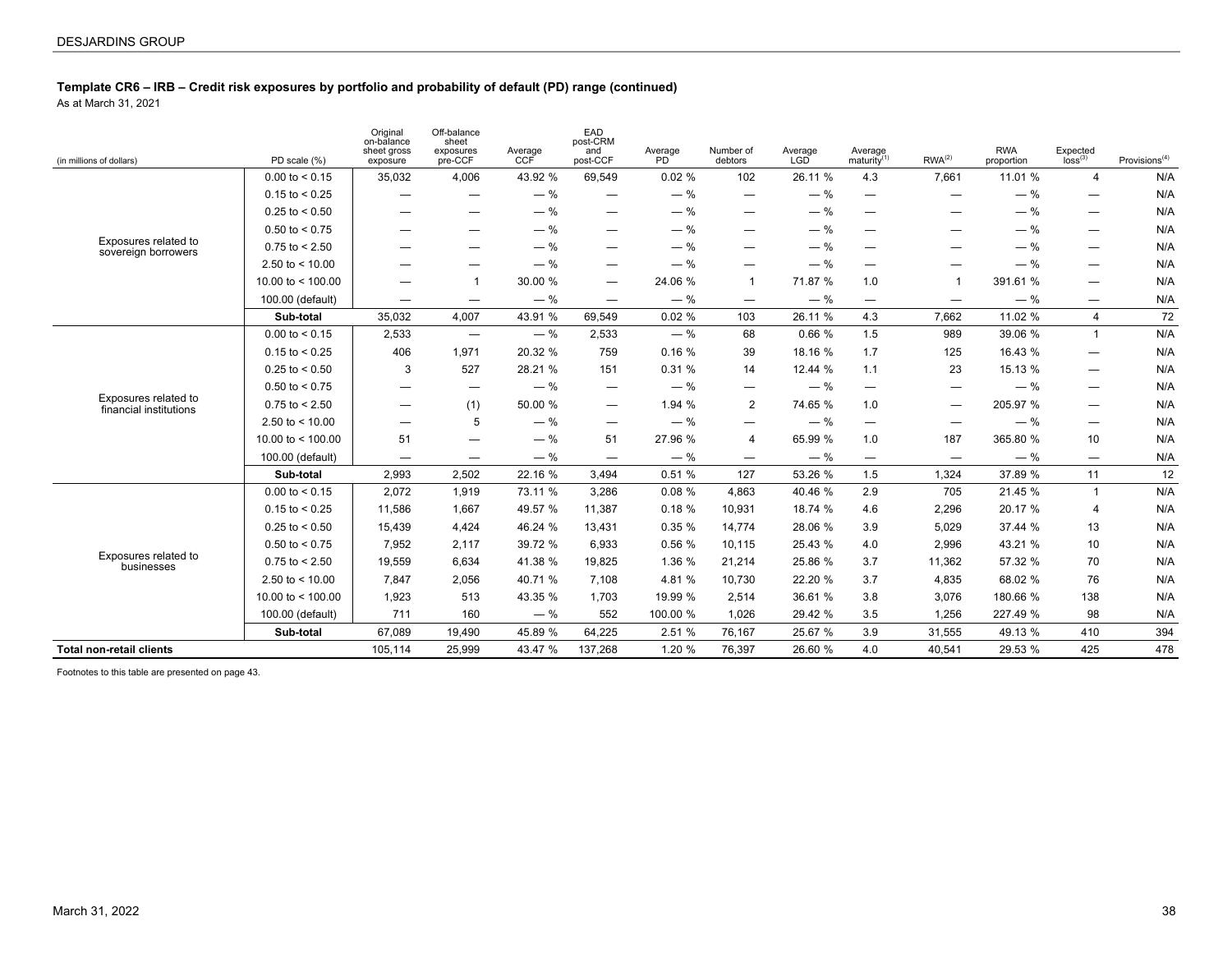As at March 31, 2022

|                                                    |                     | a                                     | $\mathbf b$                       | $\mathbf{c}$ | $\mathsf{d}$           | e         |           | $\mathbf{g}$ | h                     |                          |            |                          |                  |
|----------------------------------------------------|---------------------|---------------------------------------|-----------------------------------|--------------|------------------------|-----------|-----------|--------------|-----------------------|--------------------------|------------|--------------------------|------------------|
|                                                    |                     | Original<br>on-balance<br>sheet gross | Off-balance<br>sheet<br>exposures | Average      | <b>EAD</b><br>post-CRM | Average   | Number of | Average      | Average               |                          | <b>RWA</b> | Expected                 |                  |
| (in millions of dollars)                           | PD scale (%)        | exposure                              | pre-CCF                           | CCF          | and<br>post-CCF        | <b>PD</b> | debtors   | <b>LGD</b>   | maturity <sup>'</sup> | RWA <sup>(2)</sup>       | proportion | $loss^{(3)}$             | Provisions $(4)$ |
|                                                    | $0.00$ to < 0.15    | 5                                     | 10                                | 50.00 %      | 7,059                  | 0.08%     | 19,436    | 41.03 %      | N/A                   | 623                      | 8.80%      | $\mathbf{1}$             | N/A              |
|                                                    | $0.15$ to < 0.25    | 5.286                                 | 29                                | 50.00 %      | 2.496                  | 0.16%     | 29.712    | 35.65 %      | N/A                   | 316                      | 12.67 %    | $\mathbf{1}$             | N/A              |
|                                                    | $0.25$ to < 0.50    | 30                                    | $\overline{\phantom{m}}$          | $-$ %        | $\overline{2}$         | 0.45%     | 190       | 24.89 %      | N/A                   | $\overline{\phantom{0}}$ | 19.15 %    | $\overline{\phantom{0}}$ | N/A              |
| Exposures related to                               | $0.50$ to < 0.75    | 5,623                                 | 27                                | 50.00 %      | 261                    | 0.57%     | 27,809    | 35.56 %      | N/A                   | 83                       | 31.93 %    | $\overline{1}$           | N/A              |
| residential mortgage loans                         | $0.75$ to $< 2.50$  | 5.742                                 | 35                                | 50.00 %      | 152                    | 1.29%     | 28,216    | 36.80 %      | N/A                   | 87                       | 57.34 %    | 1                        | N/A              |
| Insured exposures                                  | 2.50 to $<$ 10.00   | 1,511                                 | 9                                 | 50.00 %      | 35                     | 4.49 %    | 6,769     | 35.57 %      | N/A                   | 40                       | 113.53 %   | 1                        | N/A              |
|                                                    | 10.00 to $<$ 100.00 | 202                                   | $\overline{2}$                    | 50.00 %      | $\overline{7}$         | 23.66 %   | 1,359     | 39.72 %      | N/A                   | 16                       | 239.94 %   | $\mathbf 1$              | N/A              |
|                                                    | 100.00 (default)    | 83                                    | $\overline{\phantom{0}}$          | $-$ %        | 5                      | 100.00 %  | 379       | 37.44 %      | N/A                   | 21                       | 456.33 %   | $\overline{\phantom{m}}$ | N/A              |
|                                                    | Sub-total           | 18.482                                | 112                               | 49.87 %      | 10.017                 | 0.21%     | 113.870   | 39.46 %      | N/A                   | 1.186                    | 11.84%     | 6                        | $\overline{9}$   |
|                                                    | $0.00$ to < 0.15    | 39,691                                | 15.942                            | 62.99 %      | 42,673                 | 0.08%     | 543,680   | 24.43 %      | N/A                   | 2,192                    | 5.14%      | $\overline{\mathbf{8}}$  | N/A              |
|                                                    | $0.15$ to $< 0.25$  | 24.727                                | 7.865                             | 65.30 %      | 27.364                 | 0.22%     | 308.004   | 25.99 %      | N/A                   | 3,278                    | 11.98 %    | 16                       | N/A              |
|                                                    | $0.25$ to < 0.50    | 3                                     | $\overline{\mathbf{1}}$           | 67.56 %      | $\overline{2}$         | 0.27%     | 24        | 20.52 %      | N/A                   | $\overline{\phantom{m}}$ | 10.99 %    | $\qquad \qquad -$        | N/A              |
| Exposures related to<br>residential mortgage loans | $0.50$ to < 0.75    | 15,067                                | 3,682                             | 61.37 %      | 17,064                 | 0.53%     | 181,880   | 26.65 %      | N/A                   | 3,912                    | 22.93 %    | 24                       | N/A              |
|                                                    | $0.75$ to < 2.50    | 11,135                                | 2,040                             | 59.07 %      | 12,186                 | 1.25%     | 116,965   | 27.21 %      | N/A                   | 5,044                    | 41.39 %    | 42                       | N/A              |
| Uninsured exposures                                | 2.50 to $<$ 10.00   | 2,176                                 | 297                               | 56.07 %      | 2,306                  | 4.00 %    | 23,171    | 27.25 %      | N/A                   | 1,903                    | 82.53 %    | 25                       | N/A              |
|                                                    | 10.00 to $<$ 100.00 | 359                                   | 43                                | 48.72 %      | 373                    | 20.06 %   | 4,833     | 26.79 %      | N/A                   | 594                      | 159.23 %   | 20                       | N/A              |
|                                                    | 100.00 (default)    | 130                                   | 19                                | $-$ %        | 126                    | 100.00 %  | 2.010     | 23.79 %      | N/A                   | 315                      | 250.08 %   | 6                        | N/A              |
|                                                    | Sub-total           | 93.288                                | 29.889                            | 63.01%       | 102.094                | 0.62%     | 1,180,567 | 25.62 %      | N/A                   | 17.238                   | 16.88 %    | 141                      | 129              |
|                                                    | $0.00$ to < 0.15    | 2,712                                 | 23,103                            | 46.89 %      | 13,545                 | 0.05%     | 1,951,893 | 82.10 %      | N/A                   | 391                      | 2.88 %     | 6                        | N/A              |
|                                                    | $0.15$ to $< 0.25$  | 580                                   | 2.463                             | 33.39 %      | 1,403                  | 0.20%     | 325.511   | 88.58 %      | N/A                   | 139                      | 9.93 %     | $\overline{2}$           | N/A              |
|                                                    | $0.25$ to < 0.50    | 1,555                                 | 10,643                            | 49.79 %      | 6,855                  | 0.32%     | 1,806,519 | 83.52 %      | N/A                   | 958                      | 13.97 %    | 19                       | N/A              |
| Other retail client exposures                      | $0.50$ to < 0.75    | 315                                   | 332                               | 64.33 %      | 528                    | 0.69%     | 28,106    | 73.21 %      | N/A                   | 118                      | 22.39 %    | 3                        | N/A              |
| (QRRCE)                                            | $0.75$ to $< 2.50$  | 1.177                                 | 1,566                             | 30.72 %      | 1,658                  | 1.10%     | 312,352   | 86.55 %      | N/A                   | 624                      | 37.63 %    | 16                       | N/A              |
|                                                    | 2.50 to $<$ 10.00   | 2,700                                 | 1,838                             | 27.51 %      | 3,205                  | 3.42%     | 622,571   | 79.65 %      | N/A                   | 2,498                    | 77.94 %    | 87                       | N/A              |
|                                                    | 10.00 to $<$ 100.00 | 747                                   | 179                               | 25.23 %      | 792                    | 19.42 %   | 144,529   | 63.93 %      | N/A                   | 1,389                    | 175.24 %   | 97                       | N/A              |
|                                                    | 100.00 (default)    | 88                                    | 6                                 | $-$ %        | 88                     | 100.00 %  | 11,223    | 79.21 %      | N/A                   | 541                      | 614.46 %   | 29                       | N/A              |
|                                                    | Sub-total           | 9.874                                 | 40.130                            | 45.35 %      | 28,074                 | 1.44%     | 5,202,704 | 82.06 %      | N/A                   | 6.658                    | 23.72 %    | 259                      | 79               |
|                                                    | $0.00$ to < 0.15    | 868                                   | 2,200                             | 45.98 %      | 1,872                  | 0.10%     | 52,531    | 63.46 %      | N/A                   | 311                      | 16.61 %    | $\mathbf 1$              | N/A              |
|                                                    | $0.15$ to $< 0.25$  | 1,106                                 | 1,504                             | 51.71 %      | 1,856                  | 0.20%     | 45,375    | 62.92 %      | N/A                   | 498                      | 26.83 %    | $\overline{2}$           | N/A              |
|                                                    | $0.25$ to < 0.50    | 1,312                                 | 1,411                             | 47.17 %      | 1,819                  | 0.36%     | 49,205    | 65.81 %      | N/A                   | 756                      | 41.54 %    | 4                        | N/A              |
| SMEs similar to other retail                       | $0.50$ to < 0.75    | 854                                   | 189                               | 39.02 %      | 790                    | 0.55%     | 14,116    | 40.91 %      | N/A                   | 259                      | 32.83 %    | $\overline{2}$           | N/A              |
| client exposures                                   | $0.75$ to $< 2.50$  | 2.470                                 | 1.049                             | 52.15 %      | 2.699                  | 1.27%     | 59.917    | 64.18 %      | N/A                   | 1.993                    | 73.85 %    | 22                       | N/A              |
|                                                    | 2.50 to $<$ 10.00   | 909                                   | 161                               | 45.24 %      | 816                    | 4.39 %    | 18,573    | 58.62 %      | N/A                   | 737                      | 90.35 %    | 22                       | N/A              |
|                                                    | 10.00 to $<$ 100.00 | 174                                   | 36                                | 14.64 %      | 149                    | 20.88 %   | 4,555     | 63.50 %      | N/A                   | 214                      | 143.52 %   | 19                       | N/A              |
|                                                    | 100.00 (default)    | 134                                   | 17                                | $-$ %        | 101                    | 100.00 %  | 2,739     | 53.49 %      | N/A                   | 341                      | 337.79 %   | 30                       | N/A              |
|                                                    | Sub-total           | 7,827                                 | 6,567                             | 48.04 %      | 10,102                 | 2.17%     | 247,011   | 61.72 %      | N/A                   | 5,109                    | 50.57 %    | 102                      | $\overline{38}$  |
|                                                    | $0.00$ to < 0.15    | 1,214                                 | 770                               | 70.71 %      | 1,747                  | 0.08%     | 80,492    | 68.69 %      | N/A                   | 284                      | 16.20 %    | $\mathbf 1$              | N/A              |
|                                                    | $0.15$ to < 0.25    | 921                                   | $\overline{\mathbf{3}}$           | 23.94 %      | 896                    | 0.19%     | 63.240    | 91.69 %      | N/A                   | 343                      | 38.34 %    | $\overline{2}$           | N/A              |
|                                                    | $0.25$ to < 0.50    | 1.256                                 | 176                               | 63.08 %      | 832                    | 0.33%     | 71,746    | 48.94 %      | N/A                   | 245                      | 29.47 %    | $\mathbf 1$              | N/A              |
| Other retail client exposures                      | $0.50$ to < 0.75    | 1,072                                 | 72                                | 58.96 %      | 1,115                  | 0.55%     | 42,086    | 40.22 %      | N/A                   | 360                      | 32.30 %    | $\overline{2}$           | N/A              |
| (non QRRCE)                                        | $0.75$ to < 2.50    | 5,174                                 | 28                                | 56.66 %      | 4,940                  | 1.86 %    | 240,074   | 39.39 %      | N/A                   | 2,521                    | 51.02 %    | 37                       | N/A              |
| except SMEs                                        | 2.50 to $< 10.00$   | 856                                   | 18                                | 49.82 %      | 652                    | 4.15 %    | 45,263    | 42.89 %      | N/A                   | 427                      | 65.55 %    | 11                       | N/A              |
|                                                    | 10.00 to $<$ 100.00 | 297                                   | $\overline{\mathbf{1}}$           | 53.07 %      | 230                    | 23.29 %   | 149,327   | 42.80 %      | N/A                   | 247                      | 107.38 %   | 23                       | N/A              |
|                                                    | 100.00 (default)    | 123                                   | $\overline{\mathbf{1}}$           | $-$ %        | 55                     | 100.00 %  | 57,846    | 48.84 %      | N/A                   | 207                      | 380.39 %   | 11                       | N/A              |
|                                                    | Sub-total           | 10.913                                | 1.069                             | 67.76 %      | 10,467                 | 2.28%     | 750.074   | 49.94 %      | N/A                   | 4.634                    | 44.27 %    | $\overline{88}$          | 35               |
| <b>Total retail clients</b>                        |                     | 140.384                               | 77.767                            | 52.67 %      | 160.754                | 0.77%     | 7.494.226 | 38.58 %      | N/A                   | 34.825                   | 21.66 %    | 596                      | 290              |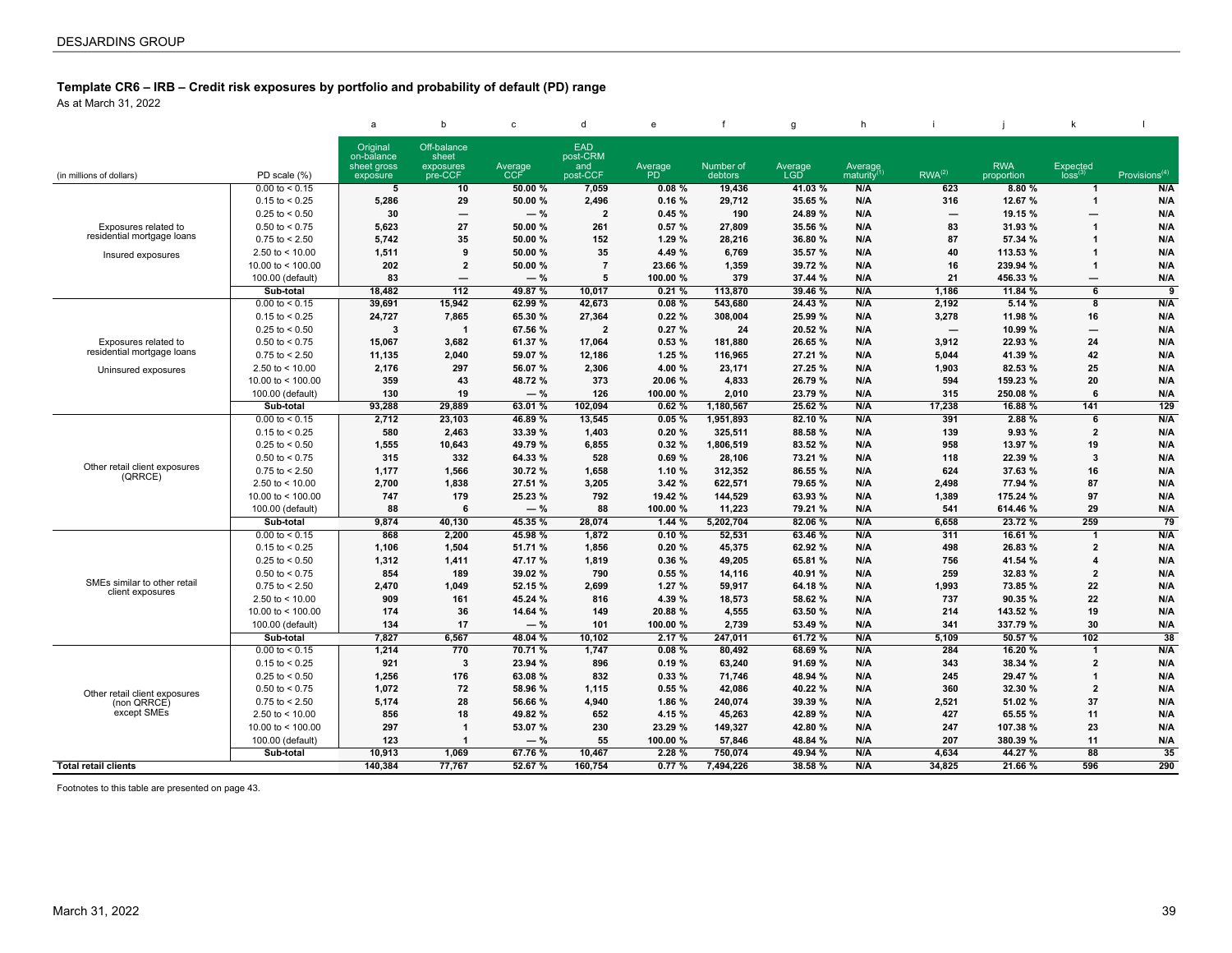As at December 31, 2021

| (in millions of dollars)      | PD scale (%)            | Original<br>on-balance<br>sheet gross<br>exposure | Off-balance<br>sheet<br>exposures<br>pre-CCF | Average<br>CCF | EAD<br>post-CRM<br>and<br>post-CCF | Average<br><b>PD</b> | Number of<br>debtors | Average<br><b>LGD</b> | Average<br>maturity <sup>(1)</sup> | RWA <sup>(2)</sup>       | <b>RWA</b><br>proportion | $Expected$ $loss(3)$     | Provisions $(4)$ |
|-------------------------------|-------------------------|---------------------------------------------------|----------------------------------------------|----------------|------------------------------------|----------------------|----------------------|-----------------------|------------------------------------|--------------------------|--------------------------|--------------------------|------------------|
|                               | $0.00 \text{ to } 0.15$ | 6                                                 | 9                                            | 50.00 %        | 6.980                              | 0.08%                | 18.201               | 40.64 %               | N/A                                | 611                      | 8.75%                    | $\mathbf{1}$             | N/A              |
|                               | $0.15$ to < 0.25        | 5,393                                             | 29                                           | 50.00 %        | 2,544                              | 0.16%                | 31,139               | 35.45 %               | N/A                                | 322                      | 12.65 %                  | $\overline{1}$           | N/A              |
|                               | $0.25$ to < 0.50        | 32                                                | $\overline{\phantom{0}}$                     | $-$ %          | $\overline{1}$                     | 0.45%                | 181                  | 24.45 %               | N/A                                | $\overline{\phantom{0}}$ | 18.85 %                  | $\overline{\phantom{0}}$ | N/A              |
| Exposures related to          | $0.50$ to < 0.75        | 5,706                                             | 29                                           | 50.00 %        | 268                                | 0.57%                | 28,028               | 36.08 %               | N/A                                | 87                       | 32.48 %                  | $\overline{1}$           | N/A              |
| residential mortgage loans    | $0.75$ to < 2.50        | 5.885                                             | 29                                           | 50.00 %        | 164                                | 1.31 %               | 28.054               | 36.66 %               | N/A                                | 94                       | 57.46 %                  | 1                        | N/A              |
| Insured exposures             | 2.50 to $<$ 10.00       | 1,533                                             | 10                                           | 50.00 %        | 36                                 | 4.52 %               | 7,960                | 35.71 %               | N/A                                | 41                       | 114.47 %                 | $\overline{1}$           | N/A              |
|                               | 10.00 to $<$ 100.00     | 201                                               | $\overline{1}$                               | 50.00 %        | 6                                  | 24.06 %              | 830                  | 41.03%                | N/A                                | 15                       | 248.24 %                 | $\overline{1}$           | N/A              |
|                               | 100.00 (default)        | 92                                                | $\overline{\phantom{0}}$                     | $-$ %          | 5                                  | 100.00 %             | 516                  | 34.77 %               | N/A                                | 25                       | 460.74 %                 | $\overline{\phantom{0}}$ | N/A              |
|                               | Sub-total               | 18.848                                            | 107                                          | 49.82 %        | 10.004                             | 0.22%                | 114.909              | 39.11 %               | N/A                                | 1,195                    | 11.95 %                  | $\overline{6}$           | 9                |
|                               | $0.00$ to < 0.15        | 38,750                                            | 15,241                                       | 64.01 %        | 41,525                             | 0.08%                | 531,527              | 24.02 %               | N/A                                | 2,103                    | 5.06%                    | $\overline{8}$           | N/A              |
|                               | $0.15$ to < 0.25        | 24,793                                            | 7,646                                        | 66.45 %        | 27,327                             | 0.22%                | 311,208              | 25.61 %               | N/A                                | 3,240                    | 11.86 %                  | 16                       | N/A              |
|                               | $0.25$ to < 0.50        | 3                                                 | -1                                           | 81.36 %        | $\overline{2}$                     | 0.28%                | 13                   | 16.57 %               | N/A                                | $\overline{\phantom{0}}$ | 8.92 %                   | $\overline{\phantom{0}}$ | N/A              |
| Exposures related to          | $0.50$ to < 0.75        | 15,029                                            | 3,594                                        | 62.83 %        | 17,017                             | 0.53%                | 183,680              | 26.17 %               | N/A                                | 3,848                    | 22.61 %                  | 24                       | N/A              |
| residential mortgage loans    | $0.75$ to < 2.50        | 11.007                                            | 1,978                                        | 60.25 %        | 12,034                             | 1.25%                | 117,720              | 26.70 %               | N/A                                | 4.895                    | 40.68 %                  | 40                       | N/A              |
| Uninsured exposures           | 2.50 to $<$ 10.00       | 2,033                                             | 279                                          | 57.50 %        | 2,157                              | 4.03 %               | 22,489               | 26.64 %               | N/A                                | 1,746                    | 80.96 %                  | 23                       | N/A              |
|                               | 10.00 to $<$ 100.00     | 367                                               | 46                                           | 50.91 %        | 384                                | 20.26 %              | 4.828                | 26.29 %               | N/A                                | 601                      | 156.54 %                 | 20                       | N/A              |
|                               | 100.00 (default)        | 139                                               | 20                                           | $-$ %          | 134                                | 100.00 %             | 2,100                | 23.38 %               | N/A                                | 414                      | 309.74 %                 | $\overline{\phantom{0}}$ | N/A              |
|                               | Sub-total               | 92,121                                            | 28,805                                       | 64.13 %        | 100,580                            | 0.63%                | 1,173,565            | 25.20 %               | N/A                                | 16,847                   | 16.75 %                  | 131                      | 132              |
|                               | $0.00 \text{ to } 5.15$ | 2,730                                             | 22,876                                       | 47.59 %        | 13,616                             | 0.05%                | 1,828,680            | 82.24 %               | N/A                                | 393                      | 2.88 %                   | 6                        | N/A              |
|                               | $0.15$ to < 0.25        | 589                                               | 2,427                                        | 33.10 %        | 1,392                              | 0.20%                | 307,979              | 87.68 %               | N/A                                | 137                      | 9.83 %                   | $\overline{2}$           | N/A              |
|                               | $0.25$ to < 0.50        | 1,613                                             | 15,145                                       | 50.72 %        | 9,295                              | 0.31%                | 2,508,024            | 83.08 %               | N/A                                | 1,244                    | 13.39 %                  | 24                       | N/A              |
|                               | $0.50$ to < 0.75        | 322                                               | 342                                          | 66.43 %        | 549                                | 0.70%                | 27.511               | 74.86 %               | N/A                                | 126                      | 23.02 %                  | 3                        | N/A              |
| Other retail client exposures | $0.75$ to $< 2.50$      | 1,226                                             | 1,822                                        | 31.99 %        | 1.808                              | 1.10 %               | 350,052              | 86.06 %               | N/A                                | 676                      | 37.40 %                  | 17                       | N/A              |
| (QRRCE)                       | 2.50 to $<$ 10.00       | 2.857                                             | 2.627                                        | 27.81 %        | 3.588                              | 3.42%                | 752.939              | 78.98 %               | N/A                                | 2.773                    | 77.28 %                  | 96                       | N/A              |
|                               | 10.00 to $<$ 100.00     | 782                                               | 362                                          | 25.32 %        | 874                                | 19.43 %              | 177,161              | 63.39 %               | N/A                                | 1,518                    | 173.78 %                 | 108                      | N/A              |
|                               | 100.00 (default)        | 81                                                | 12                                           | $-$ %          | 81                                 | 100.00 %             | 11,056               | 76.63 %               | N/A                                | 822                      | 1015.38 %                | $\overline{\phantom{a}}$ | N/A              |
|                               | Sub-total               | 10,200                                            | 45,613                                       | 46.05 %        | 31,203                             | 1.40%                | 5,963,402            | 81.91 %               | N/A                                | 7,689                    | 24.64 %                  | 256                      | 60               |
|                               | $0.00 \text{ to } 5.15$ | 858                                               | 2,275                                        | 45.68 %        | 1,892                              | 0.09%                | 53,186               | 63.70 %               | N/A                                | 308                      | 16.28 %                  |                          | N/A              |
|                               | $0.15$ to < 0.25        | 1,139                                             | 1,544                                        | 51.39 %        | 1,914                              | 0.19%                | 45,974               | 61.20 %               | N/A                                | 492                      | 25.70 %                  | $\overline{2}$           | N/A              |
|                               | $0.25$ to < 0.50        | 2,018                                             | 1,612                                        | 45.62 %        | 2,476                              | 0.39%                | 60,910               | 59.66 %               | N/A                                | 960                      | 38.78 %                  | 6                        | N/A              |
|                               | $0.50$ to < 0.75        | 140                                               | 15                                           | 46.27 %        | 60                                 | 0.71%                | 2.527                | 20.51 %               | N/A                                | 11                       | 18.89 %                  | $\overline{\phantom{0}}$ | N/A              |
| SMEs similar to other retail  | $0.75$ to < 2.50        | 2,380                                             | 1,021                                        | 52.13 %        | 2,649                              | 1.28 %               | 59,110               | 61.49 %               | N/A                                | 1,863                    | 70.30 %                  | 21                       | N/A              |
| client exposures              | 2.50 to $<$ 10.00       | 669                                               | 137                                          | 45.18 %        | 604                                | 4.72 %               | 14,790               | 61.09 %               | N/A                                | 573                      | 94.99 %                  | 18                       | N/A              |
|                               | 10.00 to $<$ 100.00     | 157                                               | 35                                           | 15.51 %        | 137                                | 20.27 %              | 4,192                | 61.94 %               | N/A                                | 192                      | 139.76 %                 | 17                       | N/A              |
|                               | 100.00 (default)        | 133                                               | 17                                           | $-$ %          | 99                                 | 100.00 %             | 2.778                | 51.58 %               | N/A                                | 678                      | 683.37 %                 | $\overline{\phantom{0}}$ | N/A              |
|                               | Sub-total               | 7.494                                             | 6.656                                        | 47.70 %        | 9.831                              | 2.09%                | 243,467              | 61.03%                | N/A                                | 5,077                    | 51.64 %                  | 65                       | 40               |
|                               | $0.00$ to < 0.15        | 1,173                                             | 760                                          | 72.87 %        | 1.715                              | 0.08%                | 81.377               | 69.22 %               | N/A                                | 280                      | 16.35 %                  | $\overline{1}$           | N/A              |
|                               | $0.15$ to < 0.25        | 915                                               | $\overline{2}$                               | 21.46 %        | 887                                | 0.19%                | 66,291               | 92.23 %               | N/A                                | 343                      | 38.70 %                  | $\overline{2}$           | N/A              |
|                               | $0.25$ to < 0.50        | 1.247                                             | 172                                          | 64.90 %        | 830                                | 0.33%                | 74.711               | 50.81 %               | N/A                                | 255                      | 30.72 %                  | $\overline{1}$           | N/A              |
| Other retail client exposures | $0.50$ to < 0.75        | 1.066                                             | 71                                           | 60.46 %        | 1.109                              | 0.55%                | 42.992               | 41.06 %               | N/A                                | 367                      | 33.05 %                  | 3                        | N/A              |
| (non QRRCE)                   | $0.75$ to < 2.50        | 5,228                                             | 36                                           | 61.44 %        | 5,014                              | 1.87 %               | 250,054              | 40.29 %               | N/A                                | 2,620                    | 52.25 %                  | 37                       | N/A              |
| except SMEs                   | 2.50 to $<$ 10.00       | 903                                               | 16                                           | 52.03 %        | 711                                | 4.18 %               | 47.533               | 43.38 %               | N/A                                | 472                      | 66.37 %                  | 13                       | N/A              |
|                               | 10.00 to < $100.00$     | 311                                               | $\overline{2}$                               | 62.81 %        | 243                                | 23.44 %              | 140,693              | 43.93 %               | N/A                                | 268                      | 110.38 %                 | 25                       | N/A              |
|                               | 100.00 (default)        | 118                                               | $\overline{1}$                               | $-$ %          | 51                                 | 100.00 %             | 60,747               | 49.29 %               | N/A                                | 330                      | 653.05 %                 | $\overline{\phantom{0}}$ | N/A              |
|                               | Sub-total               | 10,961                                            | 1,060                                        | 69.89 %        | 10,560                             | 2.30%                | 764,398              | 50.60 %               | N/A                                | 4,935                    | 46.73 %                  | $\overline{82}$          | $\overline{39}$  |
| <b>Total retail clients</b>   |                         | 139.624                                           | 82.241                                       | 52.82 %        | 162.178                            | 0.78%                | 8.259.741            | 39.22 %               | N/A                                | 35.743                   | 22.04 %                  | 540                      | 280              |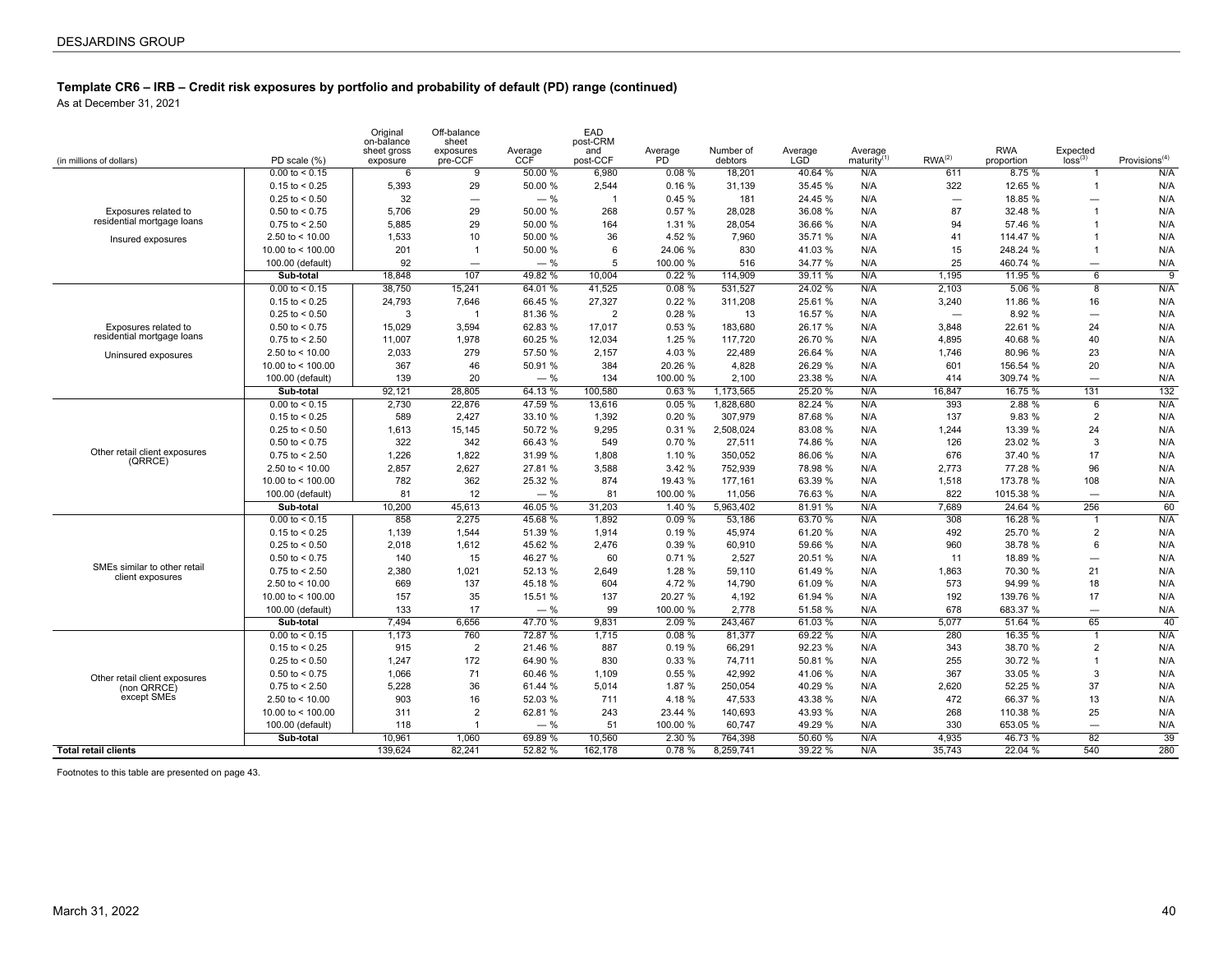As at September 30, 2021

| (in millions of dollars)                         | PD scale (%)        | Original<br>on-balance<br>sheet gross<br>exposure | Off-balance<br>sheet<br>exposures<br>pre-CCF | Average<br>CCF | EAD<br>post-CRM<br>and<br>post-CCF | Average<br>PD | Number of<br>debtors | Average<br>LGD | Average<br>maturity <sup>(</sup> | RWA <sup>(2)</sup>       | <b>RWA</b><br>proportion | Expected<br>loss <sup>(3)</sup> | Provisions <sup>(4)</sup> |
|--------------------------------------------------|---------------------|---------------------------------------------------|----------------------------------------------|----------------|------------------------------------|---------------|----------------------|----------------|----------------------------------|--------------------------|--------------------------|---------------------------------|---------------------------|
|                                                  | $0.00$ to < 0.15    | $\overline{7}$                                    | 9                                            | 50.00 %        | 6,567                              | 0.08%         | 16,700               | 40.76 %        | N/A                              | 578                      | 8.78 %                   | $\mathbf{1}$                    | N/A                       |
|                                                  | $0.15$ to $< 0.25$  | 5,471                                             | 32                                           | 50.00 %        | 2,528                              | 0.16%         | 30,330               | 35.47 %        | N/A                              | 320                      | 12.66 %                  | $\mathbf{1}$                    | N/A                       |
|                                                  | $0.25$ to < 0.50    | 34                                                | $\overline{\phantom{0}}$                     | $-$ %          | $\overline{1}$                     | 0.45%         | 142                  | 26.07 %        | N/A                              | $\overline{\phantom{0}}$ | 20.14 %                  | $\overline{\phantom{0}}$        | N/A                       |
| Exposures related to                             | $0.50$ to < 0.75    | 5.943                                             | 35                                           | 50.00 %        | 272                                | 0.57%         | 29.220               | 36.05 %        | N/A                              | 88                       | 32.45 %                  | $\overline{1}$                  | N/A                       |
| residential mortgage loans                       | $0.75$ to $< 2.50$  | 6.297                                             | 33                                           | 50.00 %        | 158                                | 1.30%         | 30.543               | 37.44 %        | N/A                              | 91                       | 58.56 %                  | $\overline{1}$                  | N/A                       |
| Insured exposures                                | 2.50 to $<$ 10.00   | 1,603                                             | 12                                           | 50.00 %        | 35                                 | 4.64 %        | 7.842                | 38.03 %        | N/A                              | 43                       | 122.82 %                 | $\overline{1}$                  | N/A                       |
|                                                  | 10.00 to $<$ 100.00 | 196                                               | $\overline{1}$                               | 50.00 %        | $\overline{7}$                     | 24.01 %       | 992                  | 40.22 %        | N/A                              | 17                       | 243.37 %                 | $\overline{1}$                  | N/A                       |
|                                                  | 100.00 (default)    | 107                                               | -                                            | $-$ %          | $\overline{7}$                     | 100.00 %      | 447                  | 34.46 %        | N/A                              | 30                       | 456.59 %                 | $\equiv$                        | N/A                       |
|                                                  | Sub-total           | 19,658                                            | 122                                          | 49.53 %        | 9.575                              | 0.24%         | 116,216              | 39.16 %        | N/A                              | 1,167                    | 12.19 %                  | 6                               | 9                         |
|                                                  | $0.00$ to < 0.15    | 36,562                                            | 14,475                                       | 64.04 %        | 39,261                             | 0.08%         | 508,358              | 24.02 %        | N/A                              | 1,988                    | 5.06 %                   | $\overline{7}$                  | N/A                       |
|                                                  | $0.15$ to $< 0.25$  | 20.617                                            | 7.528                                        | 66.67 %        | 23,104                             | 0.22%         | 311,364              | 26.37 %        | N/A                              | 2.790                    | 12.07 %                  | 13                              | N/A                       |
|                                                  | $0.25$ to < 0.50    | 3,809                                             | 40                                           | 50.92 %        | 3,828                              | 0.25%         | 1,295                | 22.24 %        | N/A                              | 425                      | 11.10 %                  | $\overline{2}$                  | N/A                       |
| Exposures related to                             | $0.50$ to $< 0.75$  | 15.040                                            | 3,626                                        | 62.44 %        | 17,031                             | 0.53%         | 189,224              | 26.61 %        | N/A                              | 3,915                    | 22.98 %                  | 24                              | N/A                       |
| residential mortgage loans                       | $0.75$ to < 2.50    | 11,188                                            | 2,027                                        | 59.82 %        | 12,241                             | 1.25 %        | 122,981              | 27.17 %        | N/A                              | 5,074                    | 41.45 %                  | 42                              | N/A                       |
| Uninsured exposures                              | 2.50 to $<$ 10.00   | 2,094                                             | 296                                          | 57.80 %        | 2,230                              | 3.97 %        | 22,683               | 26.86 %        | N/A                              | 1,811                    | 81.24 %                  | 25                              | N/A                       |
|                                                  | 10.00 to < 100.00   | 332                                               | 41                                           | 50.93 %        | 346                                | 20.41 %       | 4,429                | 26.07 %        | N/A                              | 537                      | 155.40 %                 | 18                              | N/A                       |
|                                                  | 100.00 (default)    | 151                                               | 24                                           | $-$ %          | 145                                | 100.00 %      | 2.314                | 23.44 %        | N/A                              | 449                      | 310.54 %                 | $\overline{\phantom{0}}$        | N/A                       |
|                                                  | Sub-total           | 89,793                                            | 28,057                                       | 64.08 %        | 98,186                             | 0.61%         | 1,162,648            | 26.64 %        | N/A                              | 16,989                   | 17.30 %                  | 131                             | 138                       |
|                                                  | $0.00$ to $< 0.15$  | 2,703                                             | 22,194                                       | 47.19 %        | 13,176                             | 0.05%         | 1,780,572            | 82.09 %        | N/A                              | 383                      | 2.91 %                   | 6                               | N/A                       |
|                                                  | $0.15$ to $< 0.25$  | 596                                               | 2.493                                        | 32.73 %        | 1,412                              | 0.20%         | 316,342              | 87.68 %        | N/A                              | 139                      | 9.83 %                   | $\overline{2}$                  | N/A                       |
|                                                  | $0.25$ to < 0.50    | 1,619                                             | 15,012                                       | 50.61 %        | 9,217                              | 0.31%         | 2,475,208            | 83.05 %        | N/A                              | 1,236                    | 13.43 %                  | 23                              | N/A                       |
|                                                  | $0.50$ to $< 0.75$  | 336                                               | 358                                          | 65.97 %        | 572                                | 0.70%         | 28,385               | 74.97 %        | N/A                              | 132                      | 23.05 %                  | 3                               | N/A                       |
| Other retail client exposures<br>(QRRCE)         | $0.75$ to < 2.50    | 1,233                                             | 1,899                                        | 32.68 %        | 1,854                              | 1.10 %        | 359,840              | 86.05 %        | N/A                              | 694                      | 37.40 %                  | 18                              | N/A                       |
|                                                  | 2.50 to $<$ 10.00   | 3,020                                             | 2,884                                        | 28.02 %        | 3,827                              | 3.43 %        | 822,964              | 78.97 %        | N/A                              | 2,966                    | 77.46 %                  | 103                             | N/A                       |
|                                                  | 10.00 to < 100.00   | 822                                               | 390                                          | 25.39 %        | 921                                | 19.50 %       | 188,801              | 63.23 %        | N/A                              | 1,601                    | 173.67 %                 | 114                             | N/A                       |
|                                                  | 100.00 (default)    | 75                                                | 11                                           | $-$ %          | 75                                 | 100.00 %      | 10.225               | 76.56 %        | N/A                              | 765                      | 1014.42 %                | $\overline{\phantom{0}}$        | N/A                       |
|                                                  | Sub-total           | 10,404                                            | 45,241                                       | 45.65 %        | 31,054                             | 1.45 %        | 5,982,337            | 81.77 %        | N/A                              | 7,916                    | 25.49 %                  | 269                             | 64                        |
|                                                  | $0.00$ to $< 0.15$  | 844                                               | 2,205                                        | 45.62 %        | 1,837                              | 0.09%         | 51,372               | 63.26 %        | N/A                              | 297                      | 16.17 %                  | $\mathbf{1}$                    | N/A                       |
|                                                  | $0.15$ to < 0.25    | 1,114                                             | 1,511                                        | 51.61 %        | 1,862                              | 0.19%         | 45,213               | 62.12 %        | N/A                              | 486                      | 26.10 %                  | $\overline{2}$                  | N/A                       |
|                                                  | $0.25$ to < 0.50    | 1,329                                             | 1,411                                        | 46.91 %        | 1,738                              | 0.35%         | 49,259               | 66.40 %        | N/A                              | 718                      | 41.35 %                  | 3                               | N/A                       |
|                                                  | $0.50$ to < 0.75    | 847                                               | 178                                          | 37.52 %        | 761                                | 0.51%         | 13,681               | 41.22 %        | N/A                              | 239                      | 31.39 %                  | $\overline{2}$                  | N/A                       |
| SMEs similar to other retail<br>client exposures | $0.75$ to $< 2.50$  | 2,526                                             | 1,038                                        | 51.97 %        | 2,725                              | 1.29 %        | 60,044               | 62.42 %        | N/A                              | 1,953                    | 71.69 %                  | 23                              | N/A                       |
|                                                  | 2.50 to $<$ 10.00   | 654                                               | 140                                          | 45.15 %        | 580                                | 4.73 %        | 15,070               | 61.90 %        | N/A                              | 558                      | 96.25 %                  | 17                              | N/A                       |
|                                                  | 10.00 to $<$ 100.00 | 162                                               | 34                                           | 14.47 %        | 139                                | 20.88 %       | 4,217                | 61.42 %        | N/A                              | 194                      | 139.42 %                 | 18                              | N/A                       |
|                                                  | 100.00 (default)    | 149                                               | 18                                           | $-$ %          | 110                                | 100.00 %      | 2,947                | 51.94 %        | N/A                              | 755                      | 688.15 %                 | $\overline{\phantom{0}}$        | N/A                       |
|                                                  | Sub-total           | 7.625                                             | 6.535                                        | 47.78 %        | 9,752                              | 2.22 %        | 241,803              | 61.41 %        | N/A                              | 5,200                    | 53.33 %                  | 66                              | 42                        |
|                                                  | $0.00$ to < 0.15    | 1,142                                             | 740                                          | 72.41 %        | 1,666                              | 0.08%         | 78,181               | 69.03 %        | N/A                              | 272                      | 16.37 %                  | $\mathbf{1}$                    | N/A                       |
|                                                  | $0.15$ to < 0.25    | 900                                               | 3                                            | 28.75 %        | 874                                | 0.19%         | 65,848               | 91.74 %        | N/A                              | 336                      | 38.50 %                  | $\mathbf{1}$                    | N/A                       |
|                                                  | $0.25$ to < 0.50    | 1,231                                             | 175                                          | 64.23 %        | 821                                | 0.33%         | 74,398               | 50.51 %        | N/A                              | 252                      | 30.72 %                  | $\overline{2}$                  | N/A                       |
| Other retail client exposures                    | $0.50$ to < 0.75    | 1,045                                             | 69                                           | 58.59 %        | 1,085                              | 0.55%         | 42,256               | 41.36 %        | N/A                              | 361                      | 33.29 %                  | 3                               | N/A                       |
| (non QRRCE)                                      | $0.75$ to $< 2.50$  | 5.313                                             | 30                                           | 57.98 %        | 5,091                              | 1.86 %        | 251,989              | 40.36 %        | N/A                              | 2.662                    | 52.29 %                  | 37                              | N/A                       |
| except SMEs                                      | 2.50 to $<$ 10.00   | 927                                               | 22                                           | 54.12 %        | 734                                | 4.18 %        | 48,413               | 43.36 %        | N/A                              | 487                      | 66.32 %                  | 13                              | N/A                       |
|                                                  | 10.00 to $<$ 100.00 | 302                                               | -1                                           | 70.81 %        | 245                                | 23.47 %       | 149,920              | 43.65 %        | N/A                              | 269                      | 109.75 %                 | 26                              | N/A                       |
|                                                  | 100.00 (default)    | 118                                               |                                              | $-$ %          | 53                                 | 100.00 %      | 57,295               | 49.07 %        | N/A                              | 346                      | 650.16 %                 | $\overline{\phantom{0}}$        | N/A                       |
|                                                  | Sub-total           | 10,978                                            | 1,041                                        | 69.18 %        | 10,569                             | 2.34 %        | 768,300              | 50.35 %        | N/A                              | 4,985                    | 47.17 %                  | 83                              | 40                        |
| <b>Total retail clients</b>                      |                     | 138,458                                           | 80,996                                       | 52.50 %        | 159,136                            | 0.80%         | 8,271,304            | 39.40 %        | N/A                              | 36,257                   | 22.78 %                  | 555                             | 293                       |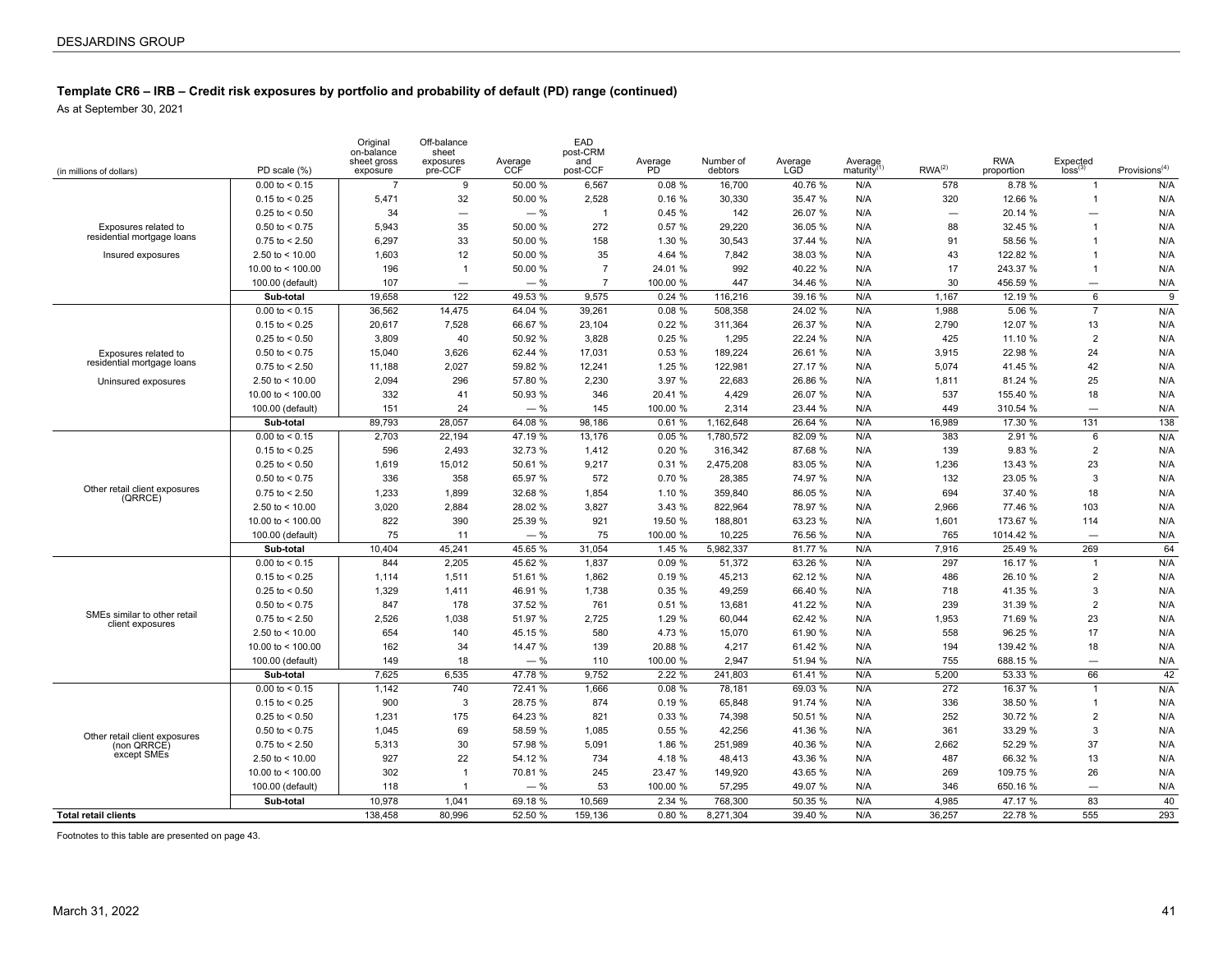As at June 30, 2021

| (in millions of dollars)                         | PD scale (%)            | Original<br>on-balance<br>sheet gross<br>exposure | Off-balance<br>sheet<br>exposures<br>pre-CCF | Average<br>CCF | EAD<br>post-CRM<br>and<br>post-CCF | Average<br>P <sub>D</sub> | Number of<br>debtors | Average<br><b>LGD</b> | Average<br>maturity | RWA <sup>(2)</sup>       | <b>RWA</b><br>proportion | Expected<br>loss <sup>(3)</sup> | Provisions <sup>(4)</sup> |
|--------------------------------------------------|-------------------------|---------------------------------------------------|----------------------------------------------|----------------|------------------------------------|---------------------------|----------------------|-----------------------|---------------------|--------------------------|--------------------------|---------------------------------|---------------------------|
|                                                  | $0.00$ to $< 0.15$      | $\overline{7}$                                    | 9                                            | 50.00 %        | 6,953                              | 0.08%                     | 17,533               | 38.24 %               | N/A                 | 573                      | 8.24%                    | 2                               | N/A                       |
|                                                  | $0.15$ to < 0.25        | 5,610                                             | 35                                           | 50.00 %        | 2,684                              | 0.16%                     | 31,209               | 33.72 %               | N/A                 | 324                      | 12.05 %                  | $\mathbf{1}$                    | N/A                       |
|                                                  | $0.25$ to < 0.50        | 33                                                | $\overline{\phantom{0}}$                     | $-$ %          | $\overline{1}$                     | 0.45%                     | 251                  | 24.55 %               | N/A                 | $\overline{\phantom{0}}$ | 18.93 %                  |                                 | N/A                       |
| Exposures related to                             | $0.50$ to < 0.75        | 5,922                                             | 36                                           | 50.00 %        | 272                                | 0.57 %                    | 29,404               | 36.37 %               | N/A                 | 89                       | 32.77 %                  | $\overline{\phantom{0}}$        | N/A                       |
| residential mortgage loans                       | $0.75$ to $< 2.50$      | 6.048                                             | 35                                           | 50.00 %        | 155                                | 1.29 %                    | 30,363               | 38.67 %               | N/A                 | 94                       | 60.17 %                  | $\overline{1}$                  | N/A                       |
| Insured exposures                                | 2.50 to $<$ 10.00       | 1,584                                             | 11                                           | 50.00 %        | 35                                 | 4.72 %                    | 7,237                | 38.09 %               | N/A                 | 43                       | 124.59 %                 | $\mathbf{1}$                    | N/A                       |
|                                                  | 10.00 to $<$ 100.00     | 199                                               | $\mathbf{1}$                                 | 50.00 %        | 8                                  | 23.15 %                   | 936                  | 40.37 %               | N/A                 | 20                       | 243.24 %                 | $\mathbf{1}$                    | N/A                       |
|                                                  | 100.00 (default)        | 122                                               | $\overline{\phantom{0}}$                     | $-$ %          | 8                                  | 100.00 %                  | 434                  | 35.94 %               | N/A                 | 36                       | 476.15 %                 | $\overline{\phantom{0}}$        | N/A                       |
|                                                  | Sub-total               | 19.525                                            | 127                                          | 49.85 %        | 10.116                             | 0.24%                     | 117.367              | 36.99 %               | N/A                 | 1.179                    | 11.65 %                  | 6                               | 10                        |
|                                                  | $0.00$ to < 0.15        | 36,679                                            | 14,116                                       | 63.97 %        | 38,752                             | 0.08%                     | 509,535              | 22.07 %               | N/A                 | 1,801                    | 4.65 %                   |                                 | N/A                       |
|                                                  | $0.15$ to < 0.25        | 20,350                                            | 7,390                                        | 66.82 %        | 22,601                             | 0.22%                     | 310,038              | 24.21 %               | N/A                 | 2,506                    | 11.08 %                  | 12                              | N/A                       |
|                                                  | $0.25$ to < 0.50        | 3.771                                             | 38                                           | 50.91 %        | 3,790                              | 0.25%                     | 1.358                | 20.41 %               | N/A                 | 386                      | 10.19 %                  | $\overline{2}$                  | N/A                       |
| Exposures related to                             | $0.50$ to < 0.75        | 14,330                                            | 3,487                                        | 62.68 %        | 16,242                             | 0.53 %                    | 183,787              | 24.38 %               | N/A                 | 3,421                    | 21.06 %                  | 21                              | N/A                       |
| residential mortgage loans                       | $0.75$ to $< 2.50$      | 10.352                                            | 1.917                                        | 60.59 %        | 11,356                             | 1.24%                     | 116,046              | 24.88 %               | N/A                 | 4.284                    | 37.73 %                  | 35                              | N/A                       |
| Uninsured exposures                              | 2.50 to $<$ 10.00       | 2,069                                             | 281                                          | 57.95 %        | 2,196                              | 4.00 %                    | 22,617               | 24.92 %               | N/A                 | 1,650                    | 75.19 %                  | 22                              | N/A                       |
|                                                  | 10.00 to $<$ 100.00     | 319                                               | 38                                           | 53.42 %        | 331                                | 20.47 %                   | 4,296                | 23.98 %               | N/A                 | 474                      | 143.00 %                 | 16                              | N/A                       |
|                                                  | 100.00 (default)        | 176                                               | 26                                           | $-$ %          | 169                                | 100.00 %                  | 2.669                | 21.60 %               | N/A                 | 483                      | 286.26 %                 | $\equiv$                        | N/A                       |
|                                                  | Sub-total               | 88.046                                            | 27,293                                       | 64.19 %        | 95,437                             | 0.67%                     | 1,150,346            | 23.31 %               | N/A                 | 15,005                   | 15.72 %                  | 115                             | 126                       |
|                                                  | $0.00 \text{ to } 0.15$ | 2,759                                             | 22,150                                       | 47.17 %        | 13,206                             | 0.05%                     | 1,786,034            | 82.05 %               | N/A                 | 385                      | 2.91%                    | 5                               | N/A                       |
|                                                  | $0.15$ to < 0.25        | 604                                               | 2.482                                        | 32.97 %        | 1,422                              | 0.20%                     | 320,857              | 87.67 %               | N/A                 | 140                      | 9.83 %                   | $\overline{2}$                  | N/A                       |
|                                                  | $0.25$ to < 0.50        | 1,627                                             | 14,802                                       | 50.62 %        | 9,119                              | 0.31%                     | 2,453,591            | 83.08 %               | N/A                 | 1,228                    | 13.47 %                  | 24                              | N/A                       |
|                                                  | $0.50$ to < 0.75        | 321                                               | 344                                          | 66.15 %        | 549                                | 0.70%                     | 27,364               | 74.79 %               | N/A                 | 126                      | 23.00 %                  | 3                               | N/A                       |
| Other retail client exposures<br>(QRRCE)         | $0.75$ to $< 2.50$      | 1,238                                             | 1.940                                        | 33.23 %        | 1,883                              | 1.10 %                    | 375,581              | 86.08 %               | N/A                 | 704                      | 37.38 %                  | 18                              | N/A                       |
|                                                  | 2.50 to $<$ 10.00       | 2.999                                             | 2.942                                        | 28.42 %        | 3.835                              | 3.41 %                    | 843.242              | 78.99 %               | N/A                 | 2,961                    | 77.20 %                  | 103                             | N/A                       |
|                                                  | 10.00 to $<$ 100.00     | 765                                               | 380                                          | 25.59 %        | 862                                | 19.51 %                   | 182,513              | 63.19 %               | N/A                 | 1,498                    | 173.62 %                 | 106                             | N/A                       |
|                                                  | 100.00 (default)        | 77                                                | 10                                           | $-$ %          | 77                                 | 100.00 %                  | 9,962                | 76.44 %               | N/A                 | 775                      | 1012.87 %                |                                 | N/A                       |
|                                                  | Sub-total               | 10,390                                            | 45,050                                       | 45.65 %        | 30,953                             | 1.42%                     | 5,999,144            | 81.81 %               | N/A                 | 7,817                    | 25.25 %                  | 261                             | 66                        |
|                                                  | $0.00 \text{ to } 0.15$ | 815                                               | 2,154                                        | 45.87 %        | 1,789                              | 0.09%                     | 55,433               | 63.17 %               | N/A                 | 288                      | 16.13 %                  | $\mathbf{1}$                    | N/A                       |
|                                                  | $0.15$ to < 0.25        | 1,099                                             | 1.532                                        | 51.38 %        | 1,854                              | 0.19%                     | 52,664               | 61.38 %               | N/A                 | 478                      | 25.80 %                  | $\overline{2}$                  | N/A                       |
|                                                  | $0.25$ to < 0.50        | 1,366                                             | 1,518                                        | 45.65 %        | 1,794                              | 0.35%                     | 75,869               | 66.28 %               | N/A                 | 740                      | 41.24 %                  | $\overline{4}$                  | N/A                       |
|                                                  | $0.50$ to < 0.75        | 844                                               | 194                                          | 38.28 %        | 770                                | 0.51%                     | 15,357               | 41.04 %               | N/A                 | 241                      | 31.24 %                  | $\overline{2}$                  | N/A                       |
| SMEs similar to other retail<br>client exposures | $0.75$ to $< 2.50$      | 2,489                                             | 1.074                                        | 52.25 %        | 2,715                              | 1.28 %                    | 72.162               | 62.33 %               | N/A                 | 1,941                    | 71.48 %                  | 22                              | N/A                       |
|                                                  | 2.50 to $<$ 10.00       | 654                                               | 150                                          | 44.89 %        | 591                                | 4.77 %                    | 17.894               | 62.27 %               | N/A                 | 572                      | 96.91 %                  | 18                              | N/A                       |
|                                                  | 10.00 to < 100.00       | 165                                               | 38                                           | 14.71 %        | 139                                | 20.28 %                   | 5,215                | 61.92 %               | N/A                 | 194                      | 139.17 %                 | 17                              | N/A                       |
|                                                  | 100.00 (default)        | 157                                               | 19                                           | $-$ %          | 116                                | 100.00 %                  | 3,552                | 51.58 %               | N/A                 | 794                      | 683.45 %                 |                                 | N/A                       |
|                                                  | Sub-total               | 7,589                                             | 6.679                                        | 47.57 %        | 9.768                              | 2.28%                     | 298.146              | 61.21%                | N/A                 | 5,248                    | 53.72 %                  | 66                              | 44                        |
|                                                  | $0.00$ to < 0.15        | 1.229                                             | 748                                          | 72.59 %        | 1.760                              | 0.08%                     | 82,184               | 69.77 %               | N/A                 | 293                      | 16.69 %                  | $\mathbf{1}$                    | N/A                       |
|                                                  | $0.15$ to < 0.25        | 957                                               | 3                                            | 27.97 %        | 931                                | 0.19%                     | 67,582               | 91.68 %               | N/A                 | 358                      | 38.47 %                  | $\overline{2}$                  | N/A                       |
|                                                  | $0.25$ to < 0.50        | 1.239                                             | 172                                          | 64.00 %        | 822                                | 0.33%                     | 74.500               | 50.35 %               | N/A                 | 252                      | 30.68 %                  | $\mathbf{1}$                    | N/A                       |
| Other retail client exposures                    | $0.50$ to < 0.75        | 1.061                                             | 65                                           | 59.33 %        | 1,099                              | 0.55%                     | 44,344               | 41.21 %               | N/A                 | 365                      | 33.15 %                  | 3                               | N/A                       |
| (non QRRCE)                                      | $0.75$ to < 2.50        | 5,286                                             | 33                                           | 55.85 %        | 5,053                              | 1.87 %                    | 256,940              | 40.39 %               | N/A                 | 2,646                    | 52.36 %                  | 38                              | N/A                       |
| except SMEs                                      | 2.50 to $<$ 10.00       | 892                                               | 17                                           | 51.42 %        | 694                                | 4.16 %                    | 48,328               | 43.49 %               | N/A                 | 461                      | 66.48 %                  | 12 <sup>2</sup>                 | N/A                       |
|                                                  | 10.00 to < 100.00       | 305                                               | 4                                            | 53.44 %        | 246                                | 23.47 %                   | 142,342              | 43.62 %               | N/A                 | 270                      | 109.70 %                 | 25                              | N/A                       |
|                                                  | 100.00 (default)        | 119                                               |                                              | $-$ %          | 62                                 | 100.00 %                  | 57,414               | 47.84 %               | N/A                 | 392                      | 633.85 %                 | $\equiv$                        | N/A                       |
|                                                  | Sub-total               | 11,088                                            | 1,043                                        | 69.23 %        | 10,667                             | 2.39%                     | 773,634              | 50.88 %               | N/A                 | 5,037                    | 47.22 %                  | $\overline{82}$                 | 42                        |
| <b>Total retail clients</b>                      |                         | 136.638                                           | 80.192                                       | 52.42 %        | 156.941                            | 0.83%                     | 8.338.637            | 38.43 %               | N/A                 | 34.286                   | 21.85 %                  | 530                             | 288                       |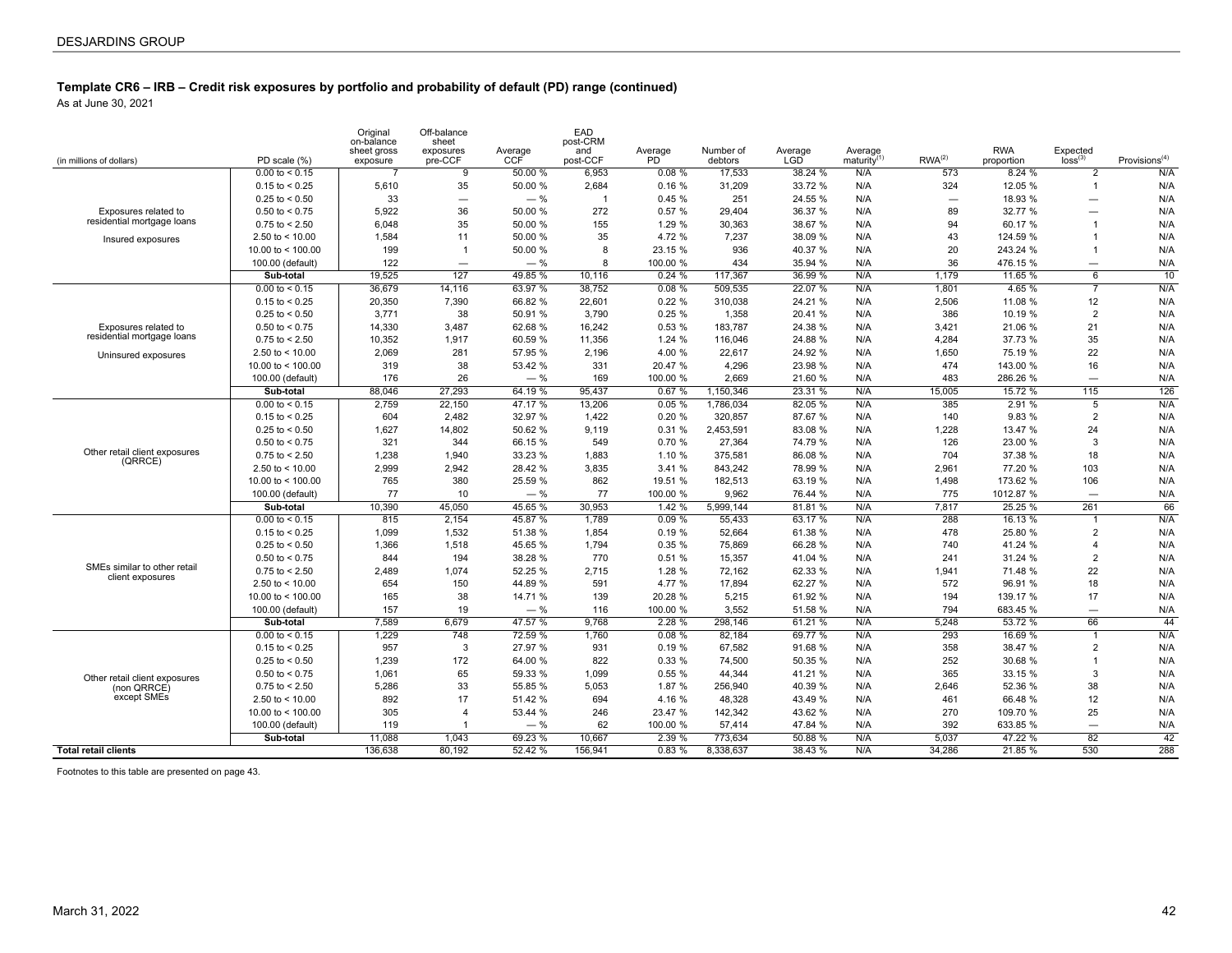As at March 31, 2021

| (in millions of dollars and as a percentage)     | PD scale (%)            | Original<br>on-balance<br>sheet gross<br>exposure | Off-balance<br>sheet<br>exposures<br>pre-CCF | Average<br>CCF | EAD<br>post-CRM<br>and<br>post-CCF | Average<br>P <sub>D</sub> | Number of<br>debtors | Average<br><b>LGD</b> | Average<br>maturity | RWA <sup>(2)</sup> | <b>RWA</b><br>proportion | $E$ xpected<br>$loss^{(3)}$ | Provisions <sup>(4)</sup> |
|--------------------------------------------------|-------------------------|---------------------------------------------------|----------------------------------------------|----------------|------------------------------------|---------------------------|----------------------|-----------------------|---------------------|--------------------|--------------------------|-----------------------------|---------------------------|
|                                                  | $0.00$ to $< 0.15$      | 8                                                 | 10                                           | 50.00 %        | 6,950                              | 0.08%                     | 18.647               | 35.13 %               | N/A                 | 526                | 7.56 %                   | $\overline{2}$              | N/A                       |
|                                                  | $0.15$ to < 0.25        | 5,273                                             | 26                                           | 50.00 %        | 2,737                              | 0.16%                     | 30,392               | 31.40 %               | N/A                 | 306                | 11.20 %                  | $\overline{1}$              | N/A                       |
|                                                  | $0.25$ to < 0.50        | 31                                                |                                              | $-$ %          | $\overline{1}$                     | 0.45%                     | 258                  | 25.89 %               | N/A                 |                    | 19.95 %                  | $\overline{\phantom{0}}$    | N/A                       |
| Exposures related to                             | $0.50$ to $< 0.75$      | 5.694                                             | 27                                           | 50.00 %        | 253                                | 0.57%                     | 27.714               | 35.52 %               | N/A                 | 81                 | 31.98 %                  | $\overline{1}$              | N/A                       |
| residential mortgage loans                       | $0.75$ to $< 2.50$      | 5.987                                             | 28                                           | 50.00 %        | 156                                | 1.31 %                    | 29,748               | 36.03 %               | N/A                 | 88                 | 56.41 %                  | $\overline{1}$              | N/A                       |
| Insured exposures                                | 2.50 to $<$ 10.00       | 1.715                                             | 9                                            | 50.00 %        | 44                                 | 4.63 %                    | 8.422                | 34.98 %               | N/A                 | 51                 | 113.28 %                 | $\overline{1}$              | N/A                       |
|                                                  | 10.00 to $<$ 100.00     | 257                                               | $\overline{2}$                               | 50.00 %        | 10                                 | 23.13 %                   | 1,597                | 38.49 %               | N/A                 | 22                 | 231.71 %                 | $\overline{1}$              | N/A                       |
|                                                  | 100.00 (default)        | 157                                               | $\overline{\phantom{0}}$                     | $-$ %          | 11                                 | 100.00 %                  | 538                  | 32.01 %               | N/A                 | 45                 | 424.08%                  | $\overline{\phantom{m}}$    | N/A                       |
|                                                  | Sub-total               | 19,122                                            | 102                                          | 49.32 %        | 10.162                             | 0.28%                     | 117,316              | 34.14 %               | N/A                 | 1,119              | 11.01 %                  | 7                           | $\overline{10}$           |
|                                                  | $0.00$ to < 0.15        | 35.787                                            | 13.869                                       | 64.07%         | 37.719                             | 0.08%                     | 502,743              | 19.79 %               | N/A                 | 1,570              | 4.16 %                   | 6                           | N/A                       |
|                                                  | $0.15$ to $< 0.25$      | 18,894                                            | 6,976                                        | 67.14 %        | 20,840                             | 0.22%                     | 294,076              | 21.65 %               | N/A                 | 2,066              | 9.91 %                   | 10                          | N/A                       |
|                                                  | $0.25$ to < 0.50        | 3.604                                             | 31                                           | 50.76 %        | 3.619                              | 0.25%                     | 1.164                | 18.27 %               | N/A                 | 331                | 9.12%                    | 2                           | N/A                       |
| Exposures related to                             | $0.50$ to $< 0.75$      | 13.277                                            | 3.277                                        | 63.53 %        | 15.103                             | 0.53%                     | 176.940              | 21.67 %               | N/A                 | 2.826              | 18.72 %                  | 17                          | N/A                       |
| residential mortgage loans                       | $0.75$ to $< 2.50$      | 10.181                                            | 1.858                                        | 60.09 %        | 11,140                             | 1.26 %                    | 118,214              | 22.13 %               | N/A                 | 3.779              | 33.93 %                  | 31                          | N/A                       |
| Uninsured exposures                              | 2.50 to $<$ 10.00       | 2,191                                             | 286                                          | 57.48 %        | 2,312                              | 4.06 %                    | 25,390               | 22.15 %               | N/A                 | 1,557              | 67.40 %                  | 21                          | N/A                       |
|                                                  | 10.00 to $<$ 100.00     | 405                                               | 45                                           | 51.19 %        | 418                                | 20.34 %                   | 5,525                | 20.90 %               | N/A                 | 521                | 124.53 %                 | 18                          | N/A                       |
|                                                  | 100.00 (default)        | 226                                               | 32                                           | $-$ %          | 215                                | 100.00 %                  | 3,310                | 19.36 %               | N/A                 | 552                | 256.54 %                 | $\overline{\phantom{m}}$    | N/A                       |
|                                                  | Sub-total               | 84.565                                            | 26.374                                       | 64.35 %        | 91.366                             | 0.72%                     | 1,127,362            | 22.15 %               | N/A                 | 13,202             | 14.45 %                  | 105                         | 124                       |
|                                                  | $0.00$ to < 0.15        | 2,555                                             | 21,928                                       | 47.58 %        | 12,989                             | 0.05%                     | 1,769,448            | 82.14 %               | N/A                 | 378                | 2.91%                    | $\overline{5}$              | N/A                       |
|                                                  | $0.15$ to < 0.25        | 564                                               | 2.480                                        | 33.76 %        | 1,402                              | 0.20%                     | 321,715              | 87.68 %               | N/A                 | 138                | 9.83 %                   | 3                           | N/A                       |
|                                                  | $0.25$ to < 0.50        | 1,587                                             | 14,547                                       | 50.67 %        | 8,958                              | 0.31%                     | 2,420,854            | 83.12 %               | N/A                 | 1,207              | 13.48 %                  | 23                          | N/A                       |
|                                                  | $0.50 \text{ to } 5.75$ | 337                                               | 363                                          | 65.61 %        | 575                                | 0.70%                     | 29,125               | 75.38 %               | N/A                 | 134                | 23.18 %                  | $\mathcal{R}$               | N/A                       |
| Other retail client exposures<br>(QRRCE)         | $0.75$ to < 2.50        | 1,245                                             | 1,962                                        | 33.02 %        | 1,893                              | 1.10 %                    | 380,926              | 86.08 %               | N/A                 | 709                | 37.44 %                  | 18                          | N/A                       |
|                                                  | 2.50 to $<$ 10.00       | 3.074                                             | 3,031                                        | 28.15 %        | 3,927                              | 3.41%                     | 879,807              | 78.99 %               | N/A                 | 3,030              | 77.16 %                  | 105                         | N/A                       |
|                                                  | 10.00 to $<$ 100.00     | 814                                               | 404                                          | 25.57 %        | 917                                | 19.46 %                   | 197,543              | 63.32 %               | N/A                 | 1,593              | 173.73 %                 | 113                         | N/A                       |
|                                                  | 100.00 (default)        | 93                                                | 14                                           | $-$ %          | 93                                 | 100.00 %                  | 13.081               | 76.75 %               | N/A                 | 947                | 1016.94 %                | $\overline{\phantom{m}}$    | N/A                       |
|                                                  | Sub-total               | 10,269                                            | 44,729                                       | 45.80 %        | 30,754                             | 1.52%                     | 6,012,499            | 81.81 %               | N/A                 | 8,136              | 26.45 %                  | 270                         | 76                        |
|                                                  | $0.00$ to < 0.15        | 914                                               | 2.049                                        | 46.20 %        | 1.847                              | 0.09%                     | 46.917               | 60.60 %               | N/A                 | 283                | 15.32 %                  | $\overline{1}$              | N/A                       |
|                                                  | $0.15$ to $< 0.25$      | 1,053                                             | 1,572                                        | 50.52 %        | 1,817                              | 0.19%                     | 45,026               | 61.37 %               | N/A                 | 470                | 25.79 %                  | $\overline{2}$              | N/A                       |
|                                                  | $0.25$ to < 0.50        | 1.319                                             | 1.541                                        | 45.76 %        | 1.764                              | 0.35%                     | 66,880               | 66.57 %               | N/A                 | 731                | 41.41 %                  | $\overline{4}$              | N/A                       |
|                                                  | $0.50$ to $< 0.75$      | 839                                               | 201                                          | 38.38 %        | 765                                | 0.51%                     | 13,242               | 40.33 %               | N/A                 | 234                | 30.73 %                  | $\overline{2}$              | N/A                       |
| SMEs similar to other retail<br>client exposures | $0.75$ to $< 2.50$      | 2,394                                             | 1.115                                        | 52.11 %        | 2,637                              | 1.29 %                    | 63,207               | 62.20 %               | N/A                 | 1.883              | 71.40 %                  | 21                          | N/A                       |
|                                                  | 2.50 to $< 10.00$       | 643                                               | 160                                          | 44.95 %        | 574                                | 4.80 %                    | 15,866               | 63.65 %               | N/A                 | 569                | 99.08 %                  | 18                          | N/A                       |
|                                                  | 10.00 to $<$ 100.00     | 185                                               | 43                                           | 16.27 %        | 158                                | 20.65 %                   | 5,017                | 61.88 %               | N/A                 | 219                | 139.53 %                 | 20                          | N/A                       |
|                                                  | 100.00 (default)        | 168                                               | 21                                           | $-$ %          | 125                                | 100.00 %                  | 3,187                | 50.97 %               | N/A                 | 845                | 675.00 %                 | $\overline{\phantom{m}}$    | N/A                       |
|                                                  | Sub-total               | 7.515                                             | 6.702                                        | 47.50 %        | 9.687                              | 2.42%                     | 259.342              | 60.75 %               | N/A                 | 5.234              | 54.04 %                  | 68                          | 49                        |
|                                                  | $0.00$ to < 0.15        | 1,201                                             | 724                                          | 72.32 %        | 1,719                              | 0.08%                     | 73,850               | 68.61 %               | N/A                 | 281                | 16.34 %                  | $\overline{1}$              | N/A                       |
|                                                  | $0.15$ to < 0.25        | 960                                               | $\overline{4}$                               | 29.48 %        | 947                                | 0.19 %                    | 62,358               | 92.29 %               | N/A                 | 367                | 38.73 %                  | $\overline{2}$              | N/A                       |
|                                                  | $0.25$ to < 0.50        | 1,277                                             | 168                                          | 65.37 %        | 1,346                              | 0.38 %                    | 71,165               | 69.36 %               | N/A                 | 628                | 46.65 %                  | $\overline{4}$              | N/A                       |
| Other retail client exposures                    | $0.50$ to $< 0.75$      | 1,036                                             | 66                                           | 58.24 %        | 1,075                              | 0.55%                     | 40,130               | 41.03 %               | N/A                 | 354                | 32.99 %                  | 3                           | N/A                       |
| (non QRRCE)                                      | $0.75$ to < 2.50        | 5,381                                             | 34                                           | 58.17 %        | 5,130                              | 1.89 %                    | 241,072              | 40.35 %               | N/A                 | 2,696              | 52.54 %                  | 39                          | N/A                       |
| except SMEs                                      | 2.50 to $<$ 10.00       | 853                                               | 22                                           | 62.66 %        | 642                                | 4.13 %                    | 45,450               | 44.18 %               | N/A                 | 433                | 67.42 %                  | 12                          | N/A                       |
|                                                  | 10.00 to $<$ 100.00     | 351                                               | $\overline{1}$                               | 51.14 %        | 289                                | 23.33 %                   | 172.076              | 43.82 %               | N/A                 | 317                | 109.83 %                 | 30                          | N/A                       |
|                                                  | 100.00 (default)        | 132                                               | 1                                            | $-$ %          | 73                                 | 100.00 %                  | 53,354               | 47.41 %               | N/A                 | 459                | 628.15 %                 | $\overline{\phantom{m}}$    | N/A                       |
|                                                  | Sub-total               | 11.191                                            | 1.020                                        | 69.33 %        | 11.221                             | 2.48%                     | 759.455              | 52.96 %               | N/A                 | 5.535              | 49.32 %                  | 91                          | $\overline{52}$           |
| <b>Total retail clients</b>                      |                         | 132.662                                           | 78.927                                       | 52.44 %        | 153.190                            | 0.93%                     | 8,275,974            | 37.50 %               | N/A                 | 33.226             | 21.69 %                  | 541                         | 311                       |

 $(1)$  This parameter should only be filled out when it is used for the calculation of RWA.

 $(2)$  Includes the 6% scaling factor applied on RWA using the Internal Ratings-Based for credit exposures.

 $(3)$  The expected loss is assessed in accordance with the requirements of Section 5.7.1 of the AMF guideline.

 $(4)$  Provisions are measured in accordance with the requirements of Section 5.7.2 of the AMF guideline.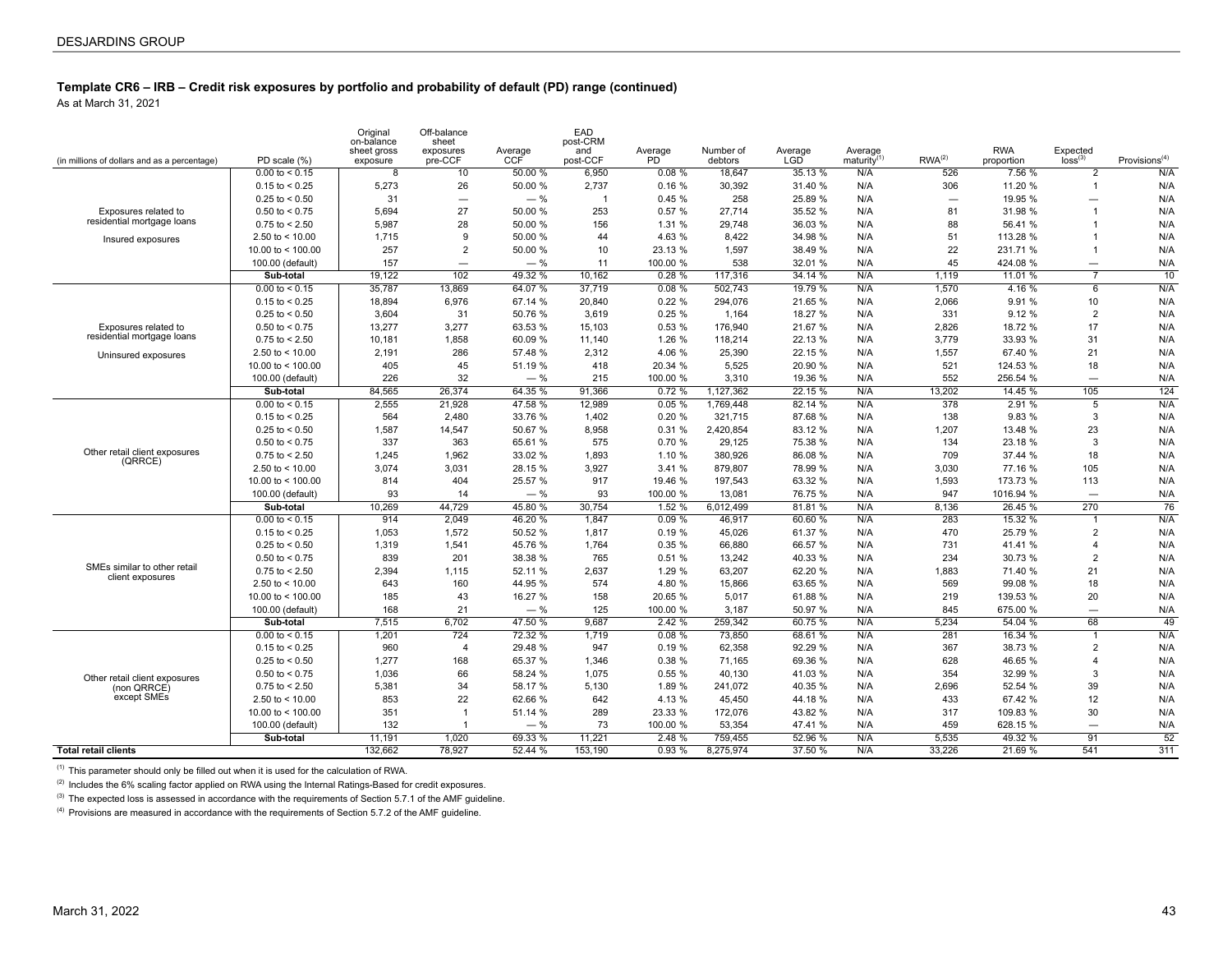## <span id="page-43-0"></span>**Template CR8 – Risk-weighted assets (RWA) flow statements of credit risk exposures under IRB**

|                                |                                                          |                         |                               | <b>RWA</b> amounts             |                        |                         |
|--------------------------------|----------------------------------------------------------|-------------------------|-------------------------------|--------------------------------|------------------------|-------------------------|
|                                | (in millions of dollars)                                 | As at<br>March 31, 2022 | As at<br>December 31.<br>2021 | As at<br>September 30,<br>2021 | As at<br>June 30, 2021 | As at<br>March 31, 2021 |
|                                | RWA as at end of previous reporting period (1)           | 77,983                  | 80,886                        | 76,996                         | 73,767                 | 72,153                  |
| 2 Asset size <sup>(2)</sup>    |                                                          | 1,618                   | 1,051                         | 1,293                          | 2,200                  | (32)                    |
| 3 Asset quality <sup>(3)</sup> |                                                          |                         | (3,782)                       | 779                            | (702)                  | 171                     |
| 4 Model updates $(4)$          |                                                          | (803)                   |                               |                                |                        | 548                     |
|                                | 5 Methodology and policy <sup>(5)</sup>                  | (413)                   | (167)                         | 1,734                          | 1,780                  | 977                     |
|                                | 6 Acquisitions and disposals $^{6)}$                     | –                       | —                             |                                | —                      |                         |
|                                | 7 Foreign exchange movements <sup><math>(7)</math></sup> | (52)                    | (5)                           | 83                             | (49)                   | (50)                    |
| 8 Other                        |                                                          | –                       | —                             | –                              | –                      |                         |
|                                | 9 RWA as at end of reporting period                      | 78,334                  | 77,983                        | 80,885                         | 76,996                 | 73,767                  |

a

(1) Data at the beginning of the current quarter have been adjusted to conform with the presentation of the actual balance.

(2) Increase or decrease in underlying exposures.

(3) Change in risk mitigation factors and portfolio quality.

(4) Change in models and risk parameters.

(5) Regulatory changes and developments in regulatory capital calculation methods.

(6) Change in portfolio size resulting from acquisitions and disposals of entities.

(7) Market fluctuations, such as foreign exchange movements.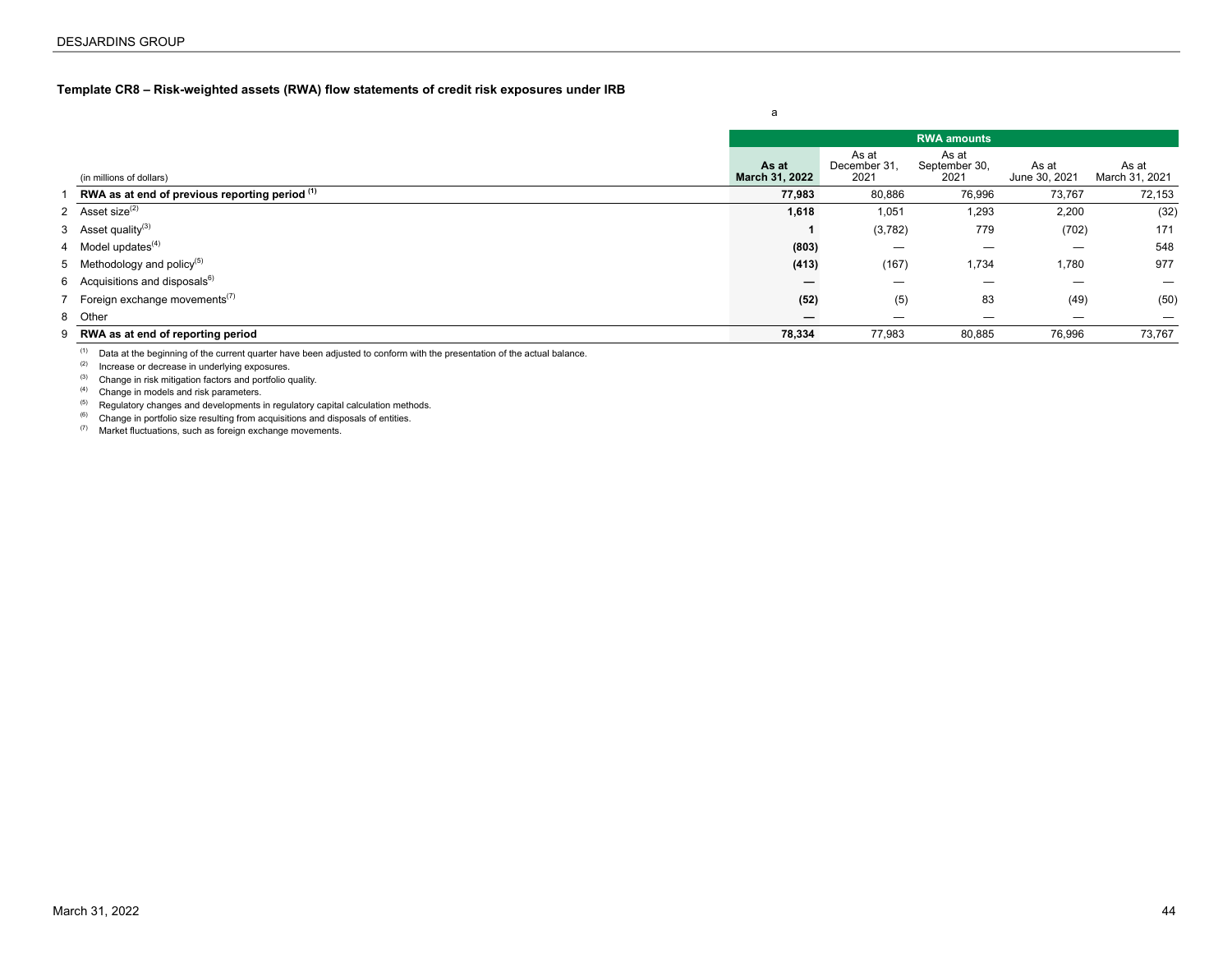# **Risk exposure by asset class (exposure at default [EAD])**

|                                                |                          |                           |                            | As at March 31, 2022            |                                  |              |                                       |                          |                          |                            | As at December 31, 2021         |                                  |         |                                |
|------------------------------------------------|--------------------------|---------------------------|----------------------------|---------------------------------|----------------------------------|--------------|---------------------------------------|--------------------------|--------------------------|----------------------------|---------------------------------|----------------------------------|---------|--------------------------------|
|                                                |                          |                           |                            | Exposure classes <sup>(1)</sup> |                                  |              |                                       |                          |                          |                            | Exposure classes <sup>(1)</sup> |                                  |         |                                |
| (in millions of dollars)                       | <b>Used</b><br>exposure  | <b>Unused</b><br>exposure | Repo-style<br>transactions | <b>OTC</b><br>derivatives       | Off-balance<br>sheet<br>exposure | <b>Total</b> | <b>Net</b><br>exposure <sup>(2)</sup> | Used<br>exposure         | Unused<br>exposure       | Repo-style<br>transactions | <b>OTC</b><br>derivatives       | Off-balance<br>sheet<br>exposure | Total   | Net<br>exposure <sup>(2)</sup> |
| <b>Standardized Approach</b>                   |                          |                           |                            |                                 |                                  |              |                                       |                          |                          |                            |                                 |                                  |         |                                |
| Sovereign borrowers                            | 12,313                   |                           |                            |                                 | —                                | 12,313       | 12,313                                | 13,368                   | —                        | $\overline{\phantom{0}}$   | $\overline{\phantom{0}}$        | 254                              | 13,622  | 13,622                         |
| <b>Financial institutions</b>                  | 10,088                   | 841                       | 703                        | $\overline{\phantom{m}}$        | 115                              | 11,747       | 10,794                                | 10,135                   | 865                      | 229                        | $\overline{\phantom{0}}$        | 91                               | 11,320  | 10,835                         |
| <b>Businesses</b>                              | 11,490                   | 2,334                     | 1,901                      | 284                             | 635                              | 16,644       | 14,714                                | 11,176                   | 2,701                    | 327                        | 281                             | 473                              | 14,958  | 14,609                         |
| SMEs similar to other retail client exposures  | 240                      | 9                         | $\overline{\phantom{m}}$   | $\overline{\phantom{m}}$        | 5                                | 254          | 250                                   | 241                      | 10                       | $\overline{\phantom{0}}$   | $\overline{\phantom{0}}$        | 5                                | 256     | 251                            |
| Mortgages                                      | 315                      |                           | $\overline{\phantom{m}}$   | $\overline{\phantom{m}}$        | $\overline{\phantom{0}}$         | 315          | 315                                   | 333                      | 3                        | $\overline{\phantom{0}}$   | $\overline{\phantom{0}}$        | $\overline{\phantom{m}}$         | 336     | 336                            |
| Other retail client exposures (excluding SMEs) | 1,154                    | 1.356                     | $\overline{\phantom{m}}$   | $\overline{\phantom{m}}$        | 5                                | 2,515        | 2,016                                 | 1,201                    | 1,124                    | $\overline{\phantom{0}}$   | $\qquad \qquad \longleftarrow$  | 5                                | 2,330   | 1,782                          |
| Securitization                                 | 32                       | —                         | $\overline{\phantom{m}}$   | $\overline{\phantom{0}}$        | —                                | 32           | 32                                    | 26                       | —                        |                            | $\qquad \qquad \longleftarrow$  | $\overline{\phantom{0}}$         | 26      | 26                             |
| Equities                                       | 357                      |                           |                            |                                 | —                                | 357          | 357                                   | 356                      | -                        | -                          | $\overline{\phantom{0}}$        | –                                | 356     | 356                            |
| Trading portfolio                              | $\overline{\phantom{m}}$ |                           | 16,931                     | 78                              |                                  | 17.009       | 701                                   | $\overline{\phantom{m}}$ | —                        | 15,699                     | 172                             | $\overline{\phantom{0}}$         | 15,871  | 680                            |
| Internal Ratings-Based approach                |                          |                           |                            |                                 |                                  |              |                                       |                          |                          |                            |                                 |                                  |         |                                |
| Sovereign borrowers                            | 38,503                   | 1.368                     | $\overline{\phantom{m}}$   | 75                              | 336                              | 40,282       | 73,876                                | 39,399                   | 1,314                    | $\overline{\phantom{0}}$   | 66                              | 51                               | 40,830  | 74,459                         |
| <b>Financial institutions</b>                  | 3,764                    | 547                       | 1,921                      | 3,412                           | 481                              | 10,125       | 7,898                                 | 3,666                    | 526                      | 2,288                      | 3.181                           | 407                              | 10,068  | 7,536                          |
| <b>Businesses</b>                              | 77,103                   | 8.428                     |                            | $\overline{\phantom{m}}$        | 1,257                            | 86,789       | 73,893                                | 74,152                   | 7,601                    | 5                          | $\qquad \qquad \longleftarrow$  | 1,144                            | 82,902  | 70,261                         |
| SMEs similar to other retail client exposures  | 7,827                    | 3.076                     | $\overline{\phantom{m}}$   | $\overline{\phantom{m}}$        | 80                               | 10,983       | 10,102                                | 7,494                    | 3,099                    | $\overline{\phantom{0}}$   | $\overline{\phantom{0}}$        | 78                               | 10,671  | 9,831                          |
| Mortgages                                      | 111,770                  | 18,881                    | $\overline{\phantom{m}}$   |                                 | $\overline{\phantom{0}}$         | 130,651      | 112,112                               | 110,969                  | 18,518                   | $\overline{\phantom{0}}$   | $\overline{\phantom{0}}$        | $\overline{\phantom{m}}$         | 129,487 | 110,585                        |
| Revolving retail client exposures              | 9,874                    | 18,200                    |                            |                                 | $\overline{\phantom{0}}$         | 28,074       | 28,074                                | 10,200                   | 21,003                   | $\overline{\phantom{0}}$   | $\overline{\phantom{0}}$        |                                  | 31,203  | 31,203                         |
| Other retail client exposures                  | 10,914                   | 717                       |                            | $\overline{\phantom{m}}$        | $\overline{7}$                   | 11,638       | 10,467                                | 10,961                   | 734                      | $\overline{\phantom{0}}$   | $\overline{\phantom{0}}$        |                                  | 11,702  | 10,560                         |
| Trading portfolio                              | -                        |                           | 15,811                     | 442                             |                                  | 16,253       | 965                                   | $\overline{\phantom{0}}$ | $\overline{\phantom{0}}$ | 11,224                     | 432                             | $\overline{\phantom{0}}$         | 11,656  | 807                            |
| Total                                          | 295,744                  | 55,757                    | 37,268                     | 4,291                           | 2,921                            | 395,981      | 358,879                               | 293,677                  | 57,498                   | 29,772                     | 4,132                           | 2,515                            | 387,594 | 357,739                        |

|                                                |                          |                    |                            | As at September 30, 2021        |                                  |         |                                |                  |                    |                            | As at June 30, 2021             |                                  |         |                                |
|------------------------------------------------|--------------------------|--------------------|----------------------------|---------------------------------|----------------------------------|---------|--------------------------------|------------------|--------------------|----------------------------|---------------------------------|----------------------------------|---------|--------------------------------|
|                                                |                          |                    |                            | Exposure classes <sup>(1)</sup> |                                  |         |                                |                  |                    |                            | Exposure classes <sup>(1)</sup> |                                  |         |                                |
| (in millions of dollars)                       | Used<br>exposure         | Unused<br>exposure | Repo-style<br>transactions | <b>OTC</b><br>derivatives       | Off-balance<br>sheet<br>exposure | Total   | Net<br>exposure <sup>(2)</sup> | Used<br>exposure | Unused<br>exposure | Repo-style<br>transactions | <b>OTC</b><br>derivatives       | Off-balance<br>sheet<br>exposure | Total   | Net<br>exposure <sup>(2)</sup> |
| <b>Standardized Approach</b>                   |                          |                    |                            |                                 |                                  |         |                                |                  |                    |                            |                                 |                                  |         |                                |
| Sovereign borrowers                            | 10,844                   |                    |                            |                                 | $\overline{\phantom{0}}$         | 10,844  | 10,844                         | 14,622           |                    |                            |                                 |                                  | 14,622  | 14,622                         |
| <b>Financial institutions</b>                  | 10,157                   | 872                | 37                         | 285                             | 26                               | 11,377  | 11,090                         | 9,334            | 750                | 143                        | 286                             | 23                               | 10,536  | 10,157                         |
| <b>Businesses</b>                              | 9,862                    | 1.923              | 13                         | 10                              | 450                              | 12,258  | 12,260                         | 9,276            | 2,165              |                            | 17                              | 496                              | 11,955  | 11,969                         |
| SMEs similar to other retail client exposures  | 240                      | 8                  | —                          | $\overline{\phantom{0}}$        | 6                                | 254     | 249                            | 231              | 8                  | -                          | —                               |                                  | 244     | 240                            |
| Mortgages                                      | 415                      |                    | —                          | —                               | $\overline{\phantom{0}}$         | 422     | 422                            | 429              | 6                  | —                          | —                               |                                  | 435     | 435                            |
| Other retail client exposures (excluding SMEs) | .387                     | 644                | -                          | —                               | 5                                | 2,036   | 1,364                          | 1,415            | 634                | —                          | —                               | 6                                | 2,055   | 1,320                          |
| Securitization                                 | 25                       |                    | --                         | _                               | $\overline{\phantom{0}}$         | 25      | 25                             | 36               | —                  | -                          | —                               | -                                | 36      | 36                             |
| Equities                                       | 290                      | -                  |                            |                                 | $\overline{\phantom{0}}$         | 290     | 290                            | 289              | -                  |                            | -                               | -                                | 289     | 289                            |
| Trading portfolio                              | $\overline{\phantom{0}}$ | -                  | 19,915                     | 184                             | $\qquad \qquad \qquad$           | 20,099  | 922                            | -                | _                  | 18,744                     | 180                             | $\overline{\phantom{m}}$         | 18,924  | 788                            |
| Internal Ratings-Based approach                |                          |                    |                            |                                 |                                  |         |                                |                  |                    |                            |                                 |                                  |         |                                |
| Sovereign borrowers                            | 38,425                   | 1,460              |                            | 9                               | 277                              | 40,171  | 74,449                         | 37,739           | 1,454              | —                          | 8                               | 252                              | 39,453  | 73,333                         |
| <b>Financial institutions</b>                  | 3,356                    | 501                | 1,059                      | 3,029                           | 362                              | 8,307   | 6,912                          | 3,879            | 497                | 1,048                      | 3,063                           | 265                              | 8,752   | 7,472                          |
| <b>Businesses</b>                              | 72,291                   | 7.951              | —                          | $\overline{\phantom{0}}$        | 1,272                            | 81,514  | 69,175                         | 69,775           | 7,731              | —                          | $\overline{\phantom{m}}$        | 1,112                            | 78,618  | 66,565                         |
| SMEs similar to other retail client exposures  | 7,625                    | 3,045              | $\overline{\phantom{0}}$   | $\qquad \qquad \qquad$          | 80                               | 10,750  | 9,752                          | 7,589            | 3,099              | $\overline{\phantom{0}}$   | $\overline{\phantom{0}}$        | 80                               | 10,768  | 9,768                          |
| Mortgages                                      | 109,451                  | 18,030             | $\overline{\phantom{0}}$   | $\overline{\phantom{0}}$        | $\overline{\phantom{0}}$         | 127,481 | 107,761                        | 107,570          | 17,572             | $\overline{\phantom{0}}$   | —                               | $\overline{\phantom{m}}$         | 125,142 | 105,553                        |
| Revolving retail client exposures              | 10,404                   | 20,650             | —                          | $\qquad \qquad \longleftarrow$  | $\overline{\phantom{0}}$         | 31,054  | 31,054                         | 10,389           | 20,564             | —                          | —                               | $\overline{\phantom{0}}$         | 30,953  | 30,953                         |
| Other retail client exposures                  | 10,978                   | 713                | —                          | $\overline{\phantom{0}}$        | 6                                | 11,697  | 10,569                         | 11,089           | 714                | —                          | —                               |                                  | 11,810  | 10,667                         |
| Trading portfolio                              |                          |                    | 16,871                     | 500                             | $\qquad \qquad \qquad$           | 17,371  | 1,054                          |                  | —                  | 18,109                     | 430                             |                                  | 18,539  | 1,033                          |
| <b>Total</b>                                   | 285,750                  | 55,804             | 37,895                     | 4,017                           | 2,484                            | 385,950 | 348,192                        | 283,662          | 55,194             | 38,045                     | 3,984                           | 2,246                            | 383,131 | 345,200                        |

Footnotes to this table are presented on the next page.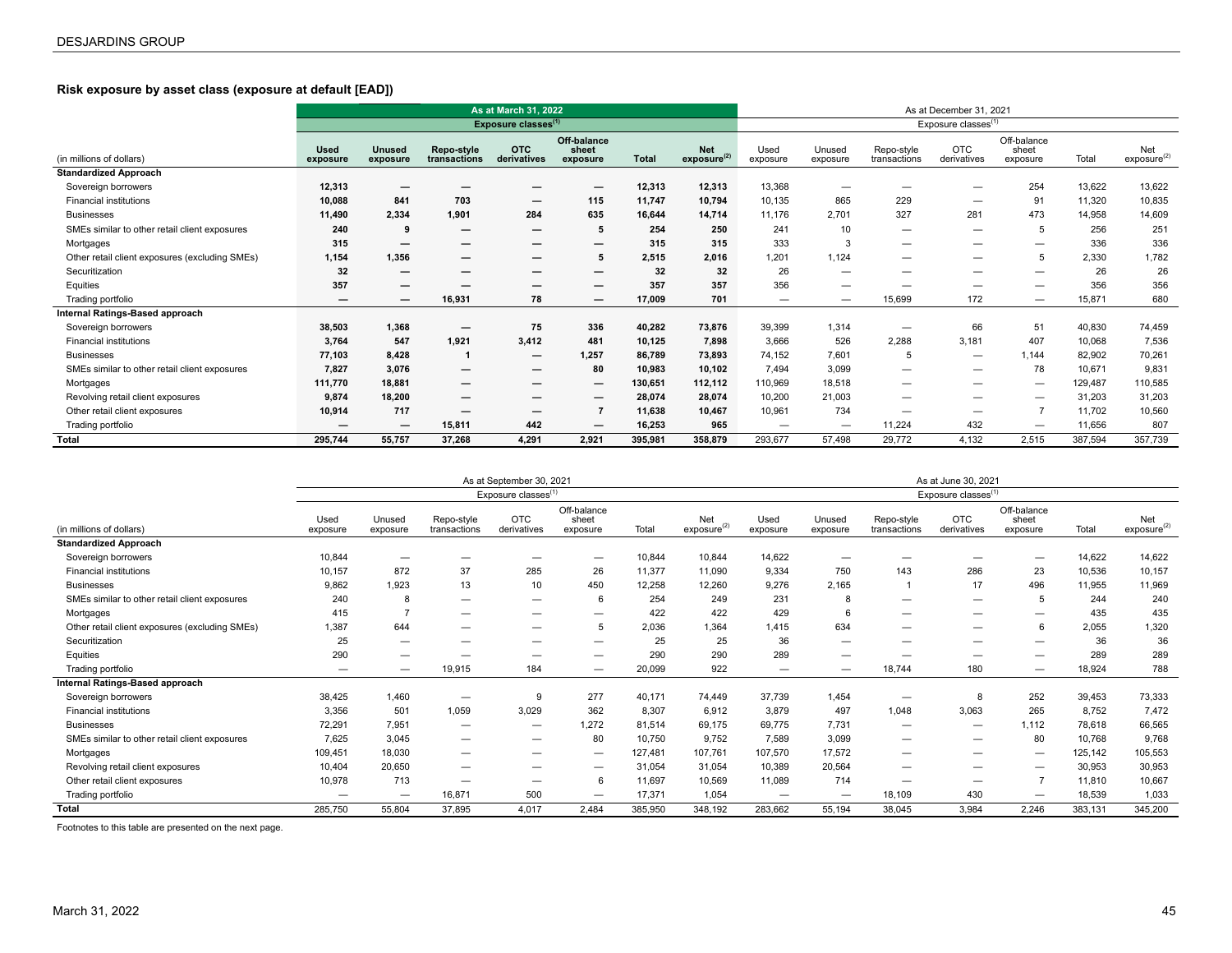# **Risk exposure by asset class (exposure at default [EAD]) (continued)**

|                                                |                  |                    |                            | As at March 31, 2021            |                                  |         |                                |
|------------------------------------------------|------------------|--------------------|----------------------------|---------------------------------|----------------------------------|---------|--------------------------------|
|                                                |                  |                    |                            | Exposure classes <sup>(1)</sup> |                                  |         |                                |
| (in millions of dollars)                       | Used<br>exposure | Unused<br>exposure | Repo-style<br>transactions | <b>OTC</b><br>derivatives       | Off-balance<br>sheet<br>exposure | Total   | Net<br>exposure <sup>(2)</sup> |
| <b>Standardized Approach</b>                   |                  |                    |                            |                                 |                                  |         |                                |
| Sovereign borrowers                            | 17.373           |                    |                            |                                 |                                  | 17.373  | 17.373                         |
| <b>Financial institutions</b>                  | 9,305            | 696                | 47                         | 256                             | 25                               | 10.329  | 10,046                         |
| <b>Businesses</b>                              | 8.642            | 1,585              | 1                          | 8                               | 689                              | 10.925  | 10.683                         |
| SMEs similar to other retail client exposures  | 212              | 8                  |                            |                                 | 5                                | 225     | 221                            |
| Mortgages                                      | 401              | 6                  |                            |                                 |                                  | 407     | 407                            |
| Other retail client exposures (excluding SMEs) | 1.391            | 610                |                            |                                 | 6                                | 2.007   | 1.261                          |
| Securitization                                 | 12               |                    |                            |                                 |                                  | 12      | 12                             |
| Equities                                       | 283              |                    |                            |                                 |                                  | 283     | 283                            |
| Trading portfolio                              |                  |                    | 15,037                     | 189                             | –                                | 15,226  | 690                            |
| Internal Ratings-Based approach                |                  |                    |                            |                                 |                                  |         |                                |
| Sovereign borrowers                            | 35.032           | 1.482              |                            | $\overline{7}$                  | 232                              | 36.753  | 69,556                         |
| <b>Financial institutions</b>                  | 2,993            | 497                | 942                        | 3.014                           | 248                              | 7.694   | 6,540                          |
| <b>Businesses</b>                              | 67.089           | 7.837              |                            |                                 | 1.132                            | 76.058  | 64.225                         |
| SMEs similar to other retail client exposures  | 7.515            | 3.104              |                            |                                 | 81                               | 10.700  | 9,687                          |
| Mortgages                                      | 103,687          | 17,015             |                            |                                 | $\overline{\phantom{m}}$         | 120,702 | 101,528                        |
| Revolving retail client exposures              | 10,269           | 20.485             |                            |                                 | —                                | 30,754  | 30,754                         |
| Other retail client exposures                  | 11,191           | 699                |                            |                                 | $\overline{7}$                   | 11,897  | 11,221                         |
| Trading portfolio                              |                  |                    | 17,241                     | 363                             |                                  | 17,604  | 888                            |
| <b>Total</b>                                   | 275.395          | 54.024             | 33,268                     | 3,837                           | 2,425                            | 368.949 | 335,375                        |

 $(1)$  The definition of exposure classes related to regulatory capital requirements differs from the accounting classification.

 $(2)$  After using credit risk mitigation (CRM) techniques, including collateral, guarantees and credit derivatives.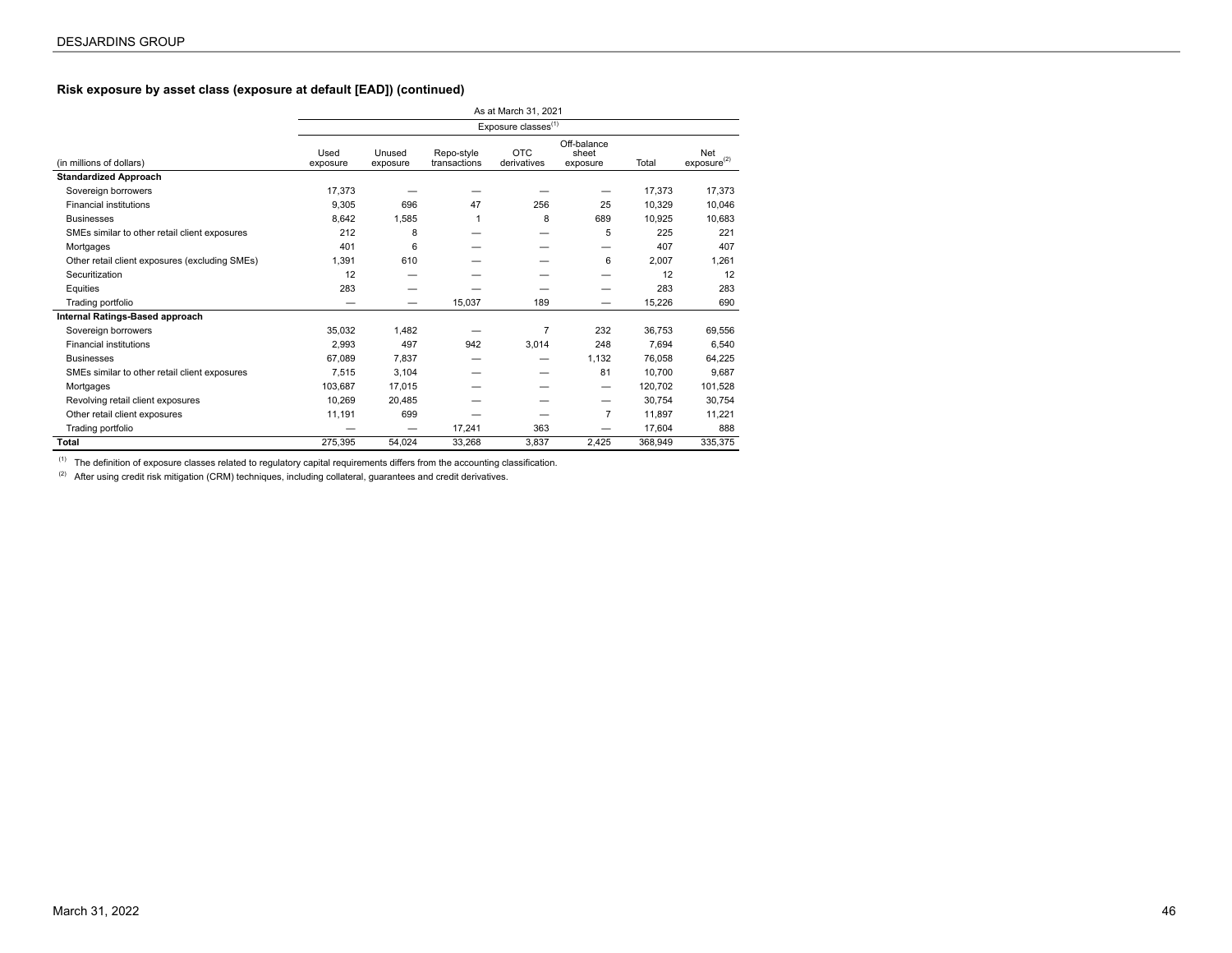# **Exposure at default – Businesses, sovereign borrowers and financial institutions by industry**

|                                |                         |                           |                            | As at March 31, 2022            |                                  |              |                                       |                  |                    |                            | As at December 31, 2021         |                                  |         |                                |
|--------------------------------|-------------------------|---------------------------|----------------------------|---------------------------------|----------------------------------|--------------|---------------------------------------|------------------|--------------------|----------------------------|---------------------------------|----------------------------------|---------|--------------------------------|
|                                |                         |                           |                            | Exposure classes <sup>(1)</sup> |                                  |              |                                       |                  |                    |                            | Exposure classes <sup>(1)</sup> |                                  |         |                                |
| (in millions of dollars)       | <b>Used</b><br>exposure | <b>Unused</b><br>exposure | Repo-style<br>transactions | <b>OTC</b><br>derivatives       | Off-balance<br>sheet<br>exposure | <b>Total</b> | <b>Net</b><br>exposure <sup>(2)</sup> | Used<br>exposure | Unused<br>exposure | Repo-style<br>transactions | <b>OTC</b><br>derivatives       | Off-balance<br>sheet<br>exposure | Total   | Net<br>exposure <sup>(2)</sup> |
| <b>Industries</b>              |                         |                           |                            |                                 |                                  |              |                                       |                  |                    |                            |                                 |                                  |         |                                |
| Agriculture                    | 9,066                   | 587                       | -                          | $\overline{\phantom{m}}$        | 36                               | 9,689        | 10,302                                | 8,887            | 554                | —                          | —                               | 29                               | 9.470   | 10,174                         |
| Mining, oil and gas            | 321                     | 510                       | -                          |                                 | 113                              | 944          | 945                                   | 312              | 502                | —                          | —                               | 110                              | 924     | 923                            |
| Utilities $(3)$                | 1,172                   | 633                       | –                          |                                 | 136                              | 1,941        | 1,941                                 | 1,149            | 722                | —                          | –                               | 92                               | 1.963   | 1,963                          |
| Construction                   | 5,054                   | 1.259                     | —                          | $\overline{\phantom{m}}$        | 267                              | 6.580        | 6,588                                 | 4,732            | 1,275              | —                          | $\overline{\phantom{0}}$        | 275                              | 6.282   | 6,280                          |
| Manufacturing                  | 4,717                   | 1,150                     | -                          |                                 | 262                              | 6,129        | 6,170                                 | 4,348            | 1,146              | —                          | —                               | 264                              | 5.758   | 5,785                          |
| Wholesale trade                | 2,185                   | 427                       | -                          | $\overline{\phantom{m}}$        | 108                              | 2,720        | 2,734                                 | 1,963            | 442                | —                          | —                               | 113                              | 2,518   | 2,529                          |
| Retail trade                   | 3,524                   | 1,021                     | -                          |                                 | 28                               | 4,573        | 4,606                                 | 3,256            | 945                | —                          | —                               | 25                               | 4,226   | 4,236                          |
| Transportation                 | 1,180                   | 707                       | $\overline{\phantom{0}}$   | $\overline{2}$                  | 117                              | 2,006        | 2,015                                 | 1,225            | 599                | —                          | —                               | 118                              | 1.942   | 1,947                          |
| Information industry           | 237                     | 619                       |                            | $\overline{\phantom{m}}$        | 88                               | 944          | 950                                   | 207              | 584                | $\overline{\phantom{0}}$   | $\qquad \qquad \qquad$          | 52                               | 843     | 847                            |
| Finance and insurance          | 12,571                  | 1,278                     | 4,516                      | 3,768                           | 846                              | 22,979       | 18,136                                | 11,514           | 988                | 2,849                      | 3,528                           | 700                              | 19,579  | 16,415                         |
| Real estate                    | 47,380                  | 1,874                     | -                          |                                 | 82                               | 49,337       | 49,862                                | 46,319           | 1,646              |                            | –                               | 93                               | 48,058  | 48,561                         |
| Professional services          | 1,118                   | 433                       |                            | $\overline{\phantom{m}}$        | 83                               | 1,634        | 1,646                                 | 975              | 460                | —                          | —                               | 81                               | 1,516   | 1,525                          |
| Management of companies        | 886                     | 55                        |                            |                                 | 25                               | 966          | 920                                   | 830              | 52                 | —                          | —                               | 28                               | 910     | 863                            |
| Administrative services        | 397                     | 68                        |                            | $\overline{\phantom{m}}$        | 18                               | 483          | 486                                   | 384              | 63                 | —                          | —                               | 16                               | 463     | 465                            |
| Education                      | 610                     | 149                       | –                          | $\overline{\phantom{m}}$        | 8                                | 767          | 769                                   | 1,033            | 171                | —                          | —                               | $\overline{7}$                   | 1,211   | 1,212                          |
| Health care                    | 4,142                   | 347                       | $\overline{\phantom{0}}$   | $\overline{\phantom{m}}$        | 16                               | 4,505        | 4,530                                 | 4,524            | 280                | —                          | —                               | 17                               | 4.821   | 4,828                          |
| Arts and entertainments        | 669                     | 128                       |                            | $\overline{\phantom{m}}$        | 21                               | 818          | 830                                   | 687              | 124                | —                          | —                               | 19                               | 830     | 837                            |
| Accommodation                  | 1,419                   | 39                        | –                          | $\overline{\phantom{m}}$        |                                  | 1.459        | 1.506                                 | 1,415            | 41                 | —                          | —                               |                                  | 1.457   | 1,470                          |
| Other services                 | 866                     | 178                       |                            | -                               | 16                               | 1.060        | 1.077                                 | 872              | 141                | —                          | —                               | 16                               | 1.029   | 1,033                          |
| Public agencies <sup>(3)</sup> | 53.635                  | 1.558                     | $\overline{\phantom{m}}$   | $\overline{\phantom{m}}$        | 419                              | 55.612       | 74.217                                | 55,394           | 1.559              | $\overline{\phantom{m}}$   | —                               | 330                              | 57.283  | 76,311                         |
| Other businesses               | 2,112                   | 498                       | 10                         | $\overline{\phantom{m}}$        | 134                              | 2,754        | 3,258                                 | 1,870            | 713                | —                          | -                               | 34                               | 2,617   | 3,118                          |
| <b>Total</b>                   | 153,261                 | 13,518                    | 4,526                      | 3,771                           | 2,824                            | 177,900      | 193,488                               | 151,896          | 13,007             | 2,849                      | 3,528                           | 2,420                            | 173,700 | 191,322                        |

|                                |                  |                    |                            | As at September 30, 2021        |                                  |         |                                |                  |                    |                            | As at June 30, 2021       |                                  |         |                                |
|--------------------------------|------------------|--------------------|----------------------------|---------------------------------|----------------------------------|---------|--------------------------------|------------------|--------------------|----------------------------|---------------------------|----------------------------------|---------|--------------------------------|
|                                |                  |                    |                            | Exposure classes <sup>(1)</sup> |                                  |         |                                |                  |                    |                            | Exposure classes $(1)$    |                                  |         |                                |
| (in millions of dollars)       | Used<br>exposure | Unused<br>exposure | Repo-style<br>transactions | <b>OTC</b><br>derivatives       | Off-balance<br>sheet<br>exposure | Total   | Net<br>exposure <sup>(2)</sup> | Used<br>exposure | Unused<br>exposure | Repo-style<br>transactions | <b>OTC</b><br>derivatives | Off-balance<br>sheet<br>exposure | Total   | Net<br>exposure <sup>(2)</sup> |
| <b>Industries</b>              |                  |                    |                            |                                 |                                  |         |                                |                  |                    |                            |                           |                                  |         |                                |
| Agriculture                    | 8,684            | 572                | $\overline{\phantom{0}}$   |                                 | 27                               | 9,283   | 9,999                          | 8,402            | 569                | -                          | —                         | 34                               | 9,005   | 9,725                          |
| Mining, oil and gas            | 356              | 468                | $\overline{\phantom{0}}$   |                                 | 107                              | 931     | 931                            | 363              | 480                | —                          |                           | 73                               | 916     | 917                            |
| Utilities $(3)$                | 1.206            | 667                | –                          | -                               | 108                              | 1,981   | 1,981                          | 1,082            | 657                | -                          | —                         | 88                               | 1.827   | 1,827                          |
| Construction                   | 4,508            | 1,307              | $\overline{\phantom{0}}$   | $\overline{\phantom{0}}$        | 248                              | 6,063   | 6,072                          | 4,146            | 1,288              | -                          | -                         | 222                              | 5,656   | 5,665                          |
| Manufacturing                  | 4,174            | 1,147              | $\overline{\phantom{0}}$   | -                               | 251                              | 5,572   | 5,614                          | 3,996            | 1,117              | —                          |                           | 238                              | 5,351   | 5,392                          |
| Wholesale trade                | 1.786            | 435                | -                          | -                               | 105                              | 2,326   | 2,340                          | 1.747            | 433                | -                          | -                         | 90                               | 2.270   | 2,283                          |
| Retail trade                   | 3,202            | 994                |                            | $\overline{\phantom{0}}$        | 23                               | 4.219   | 4,255                          | 3,069            | 976                | —                          | —                         | 24                               | 4.069   | 4,108                          |
| Transportation                 | 1,286            | 632                | $\overline{\phantom{0}}$   |                                 | 119                              | 2,037   | 2,047                          | 1,267            | 983                | —                          | —                         | 124                              | 2,374   | 2,385                          |
| Information industry           | 235              | 583                | $\overline{\phantom{0}}$   | -                               | 237                              | 1,055   | 1,060                          | 246              | 535                | -                          |                           | 237                              | 1,018   | 1,021                          |
| Finance and insurance          | 10,967           | 846                | 1,109                      | 3,333                           | 483                              | 16.738  | 15.239                         | 11.191           | 800                | 1,192                      | 3.374                     | 363                              | 16,920  | 15,461                         |
| Real estate                    | 44,705           | 1,579              | $\overline{\phantom{0}}$   |                                 | 77                               | 46,361  | 46,829                         | 43,256           | 1,562              | $\overline{\phantom{0}}$   |                           | 79                               | 44,897  | 45,322                         |
| Professional services          | 903              | 428                | $\overline{\phantom{0}}$   | -                               | 75                               | 1,406   | 1,420                          | 799              | 410                | -                          |                           | 74                               | 1.283   | 1,295                          |
| Management of companies        | 871              | 43                 | $\overline{\phantom{0}}$   |                                 | 28                               | 942     | 891                            | 824              | 58                 | —                          |                           | 30                               | 912     | 857                            |
| Administrative services        | 356              | 67                 |                            | $\overline{\phantom{0}}$        | 16                               | 439     | 442                            | 354              | 62                 | —                          |                           | 16                               | 432     | 435                            |
| Education                      | 1,455            | 166                | $\overline{\phantom{0}}$   | -                               | $\overline{7}$                   | 1,628   | 1,630                          | 1,133            | 141                | —                          |                           |                                  | 1.281   | 1,283                          |
| Health care                    | 4,488            | 318                | $\overline{\phantom{m}}$   |                                 | 16                               | 4,822   | 4,849                          | 4,194            | 311                | -                          | —                         | 17                               | 4.522   | 4,549                          |
| Arts and entertainments        | 678              | 138                | $\overline{\phantom{0}}$   | $\overline{\phantom{0}}$        | 19                               | 835     | 847                            | 659              | 141                | —                          | —                         | 17                               | 817     | 830                            |
| Accommodation                  | 1,417            | 41                 | $\overline{\phantom{0}}$   | $\overline{\phantom{0}}$        |                                  | 1,459   | 1,509                          | 1,409            | 50                 | —                          |                           |                                  | 1,460   | 1,508                          |
| Other services                 | 821              | 182                | $\overline{\phantom{m}}$   |                                 | 17                               | 1,020   | 1.039                          | 799              | 146                | -                          | -                         | 12                               | 957     | 977                            |
| Public agencies <sup>(3)</sup> | 51,099           | 1,683              | $\overline{\phantom{0}}$   |                                 | 290                              | 53,072  | 72,936                         | 54,064           | 1,586              | -                          |                           | 263                              | 55,913  | 75,666                         |
| Other businesses               | 1,738            | 411                |                            | $\overline{\phantom{0}}$        | 133                              | 2,282   | 2,800                          | 1,625            | 292                | —                          |                           | 139                              | 2,056   | 2,612                          |
| <b>Total</b>                   | 144,935          | 12.707             | 1.109                      | 3,333                           | 2,387                            | 164.471 | 184,730                        | 144.625          | 12,597             | 1,192                      | 3.374                     | 2.148                            | 163,936 | 184,118                        |

Footnotes to this table are presented on the next page.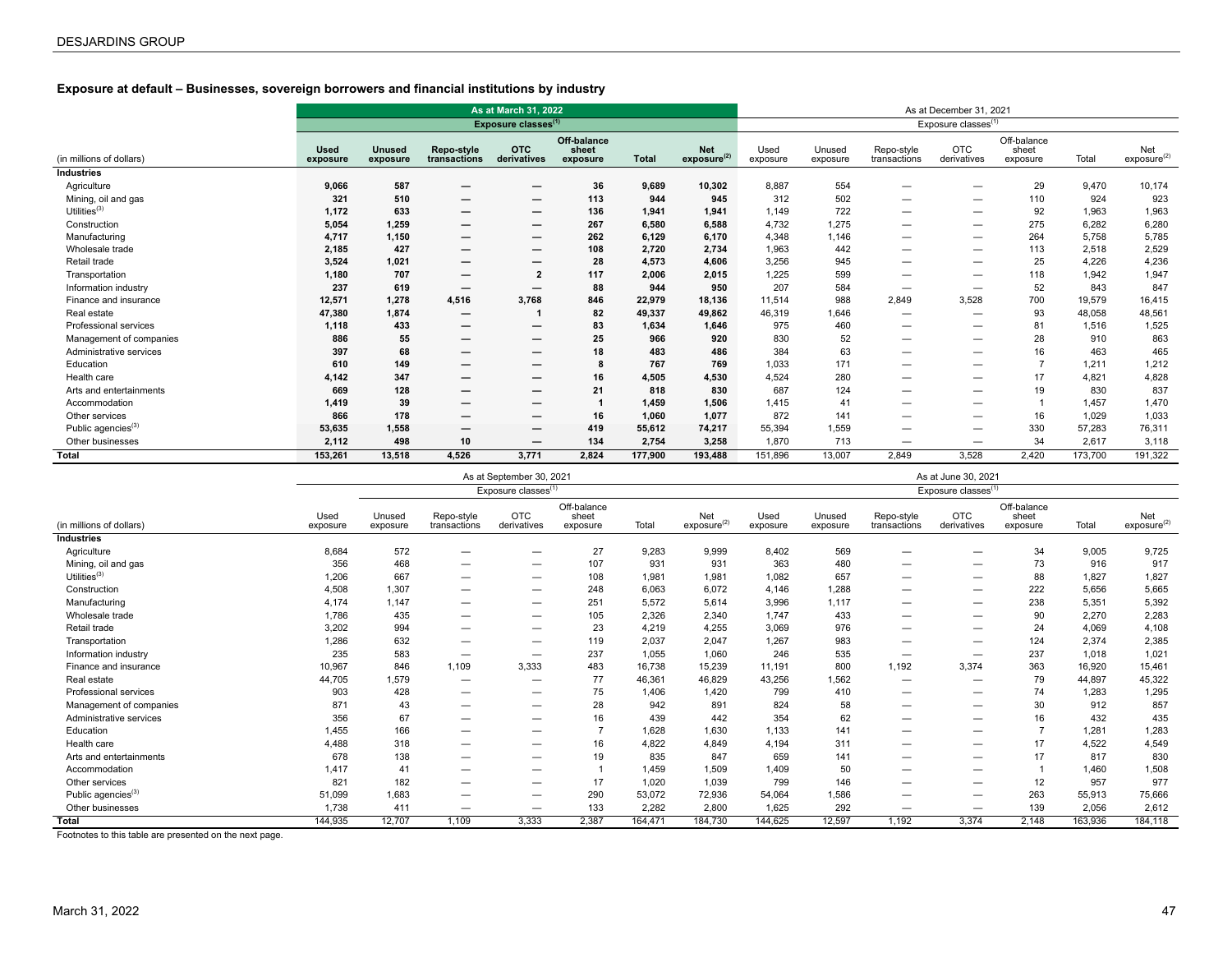### **Exposure at default – Businesses, sovereign borrowers and financial institutions by industry (continued)**

|                                |                  |                    |                            | As at March 31, 2021            |                                  |         |                                       |
|--------------------------------|------------------|--------------------|----------------------------|---------------------------------|----------------------------------|---------|---------------------------------------|
|                                |                  |                    |                            | Exposure classes <sup>(1)</sup> |                                  |         |                                       |
| (in millions of dollars)       | Used<br>exposure | Unused<br>exposure | Repo-style<br>transactions | <b>OTC</b><br>derivatives       | Off-balance<br>sheet<br>exposure | Total   | <b>Net</b><br>exposure <sup>(2)</sup> |
| <b>Industries</b>              |                  |                    |                            |                                 |                                  |         |                                       |
| Agriculture                    | 8,170            | 538                |                            |                                 | 21                               | 8,729   | 9,455                                 |
| Mining, oil and gas            | 317              | 541                |                            |                                 | 74                               | 932     | 933                                   |
| Utilities $(3)$                | 1,079            | 613                |                            |                                 | 66                               | 1,758   | 1,758                                 |
| Construction                   | 3,768            | 1.287              |                            |                                 | 206                              | 5,261   | 5,269                                 |
| Manufacturing                  | 4,028            | 1,188              |                            |                                 | 236                              | 5,452   | 5,491                                 |
| Wholesale trade                | 1,546            | 411                |                            |                                 | 84                               | 2,041   | 2,053                                 |
| Retail trade                   | 3,151            | 927                |                            |                                 | 23                               | 4,101   | 4,140                                 |
| Transportation                 | 1,183            | 756                |                            |                                 | 123                              | 2,062   | 2,074                                 |
| Information industry           | 288              | 551                |                            |                                 | 237                              | 1,076   | 1,079                                 |
| Finance and insurance          | 9.270            | 776                | 990                        | 3,285                           | 625                              | 14,946  | 13,474                                |
| Real estate                    | 41.529           | 1.606              |                            |                                 | 75                               | 43,210  | 43,588                                |
| Professional services          | 665              | 409                |                            |                                 | 74                               | 1,148   | 1,161                                 |
| Management of companies        | 728              | 54                 |                            |                                 | 28                               | 810     | 755                                   |
| Administrative services        | 327              | 50                 |                            |                                 | 14                               | 391     | 394                                   |
| Education                      | 1,100            | 157                |                            |                                 | 6                                | 1,263   | 1,265                                 |
| Health care                    | 4,192            | 272                |                            |                                 | 17                               | 4,481   | 4,512                                 |
| Arts and entertainments        | 667              | 145                |                            |                                 | 17                               | 829     | 842                                   |
| Accommodation                  | 1,404            | 53                 |                            |                                 | $\mathbf{1}$                     | 1,458   | 1,508                                 |
| Other services                 | 757              | 139                |                            |                                 | 13                               | 909     | 930                                   |
| Public agencies <sup>(3)</sup> | 54,670           | 1,535              |                            |                                 | 245                              | 56,450  | 75,812                                |
| Other businesses               | 1,595            | 89                 |                            |                                 | 141                              | 1,825   | 1,930                                 |
| Total                          | 140,434          | 12.097             | 990                        | 3.285                           | 2.326                            | 159.132 | 178.423                               |

 $(1)$  The definition of exposure classes related to regulatory capital requirements differs from the accounting classification.

(2) After using credit risk mitigation (CRM) techniques, including collateral, guarantees and credit derivatives.

(3) Industries reflect the segmentation presented in the financial statements. A reclassification was wade from the "Utilities" industry to the "Public agencies" industry.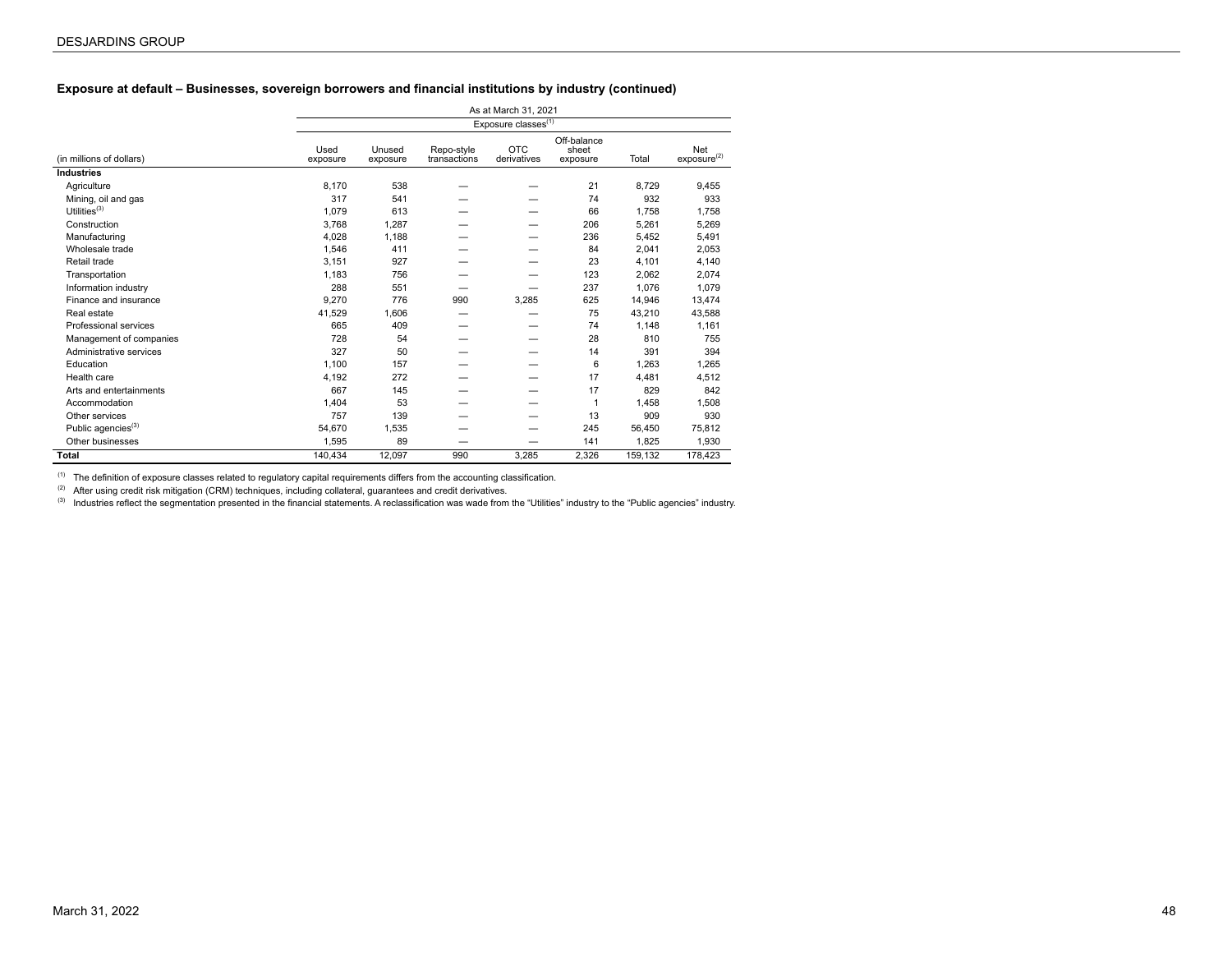# **Credit risk exposure under the Advanced Internal Ratings-Based Approach - Backtesting: Actual and estimated parameters(1)**

|                                                          |                                          |                                                 | As at March 31, 2022                              |                                                     |                                                      |                                                  | As at December 31, 2021                  |                                                 |                                                   |                                                 |                                                   |                                                  |  |  |
|----------------------------------------------------------|------------------------------------------|-------------------------------------------------|---------------------------------------------------|-----------------------------------------------------|------------------------------------------------------|--------------------------------------------------|------------------------------------------|-------------------------------------------------|---------------------------------------------------|-------------------------------------------------|---------------------------------------------------|--------------------------------------------------|--|--|
| (as a percentage)                                        | Weighted<br>average<br>PD <sup>(2)</sup> | Average<br>historical<br>annual<br>default rate | EAD-<br>weighted<br>average<br>LGD <sup>(2)</sup> | $EAD -$<br>weighted<br>actual<br>LGD <sup>(2)</sup> | $EAD -$<br>weighted<br>average<br>CCF <sup>(2)</sup> | EAD-<br>weighted<br>actual<br>CCF <sup>(2)</sup> | Weighted<br>average<br>PD <sup>(2)</sup> | Average<br>historical<br>annual<br>default rate | EAD-<br>weighted<br>average<br>LGD <sup>(2)</sup> | EAD-<br>weighted<br>actual<br>${\sf LGD}^{(2)}$ | EAD-<br>weighted<br>average<br>CCF <sup>(2)</sup> | EAD-<br>weighted<br>actual<br>CCF <sup>(2)</sup> |  |  |
| Sovereign borrowers                                      | 0.02%                                    | $-$ %                                           | 26.99 %                                           | 26.23 %                                             | 43.48 %                                              | 9.39%                                            | 0.03%                                    | $-$ %                                           | 26.66 %                                           | 26.20 %                                         | 42.28 %                                           | 6.80 %                                           |  |  |
| <b>Financial institutions</b>                            | 0.20                                     | 0.12                                            | 55.16                                             | $\overline{\phantom{0}}$                            | 22.28                                                | $\overline{\phantom{0}}$                         | 0.33                                     | $\overline{\phantom{m}}$                        | 57.54                                             | $\overline{\phantom{m}}$                        | 22.31                                             | $\overline{\phantom{m}}$                         |  |  |
| <b>Businesses</b>                                        | 2.26                                     | 1.04                                            | 25.38                                             | 18.63                                               | 46.36                                                | 6.85                                             | 2.32                                     | 1.09                                            | 24.93                                             | 25.73                                           | 43.87                                             | 11.15                                            |  |  |
| SMEs similar to other retail client exposures            | 2.17                                     | 1.01                                            | 61.72                                             | 60.17                                               | 48.04                                                | 14.59                                            | 2.09                                     | 0.89                                            | 61.03                                             | 57.49                                           | 47.70                                             | 31.04                                            |  |  |
| Exposures related to residential mortgages               |                                          |                                                 |                                                   |                                                     |                                                      |                                                  |                                          |                                                 |                                                   |                                                 |                                                   |                                                  |  |  |
| Insured exposures                                        | 0.21                                     | 0.07                                            | 39.46                                             | 7.90                                                | 49.87                                                | 49.87                                            | 0.22                                     | 0.07                                            | 39.11                                             | 7.85                                            | 49.82                                             | 49.82                                            |  |  |
| Uninsured exposures                                      | 0.62                                     | 0.21                                            | 25.62                                             | 4.66                                                | 63.01                                                | 10.69                                            | 0.63                                     | 0.23                                            | 25.20                                             | 5.01                                            | 64.13                                             | 9.26                                             |  |  |
| Qualifying revolving retail client exposures (QRRCE)     | 1.44                                     | 0.84                                            | 82.06                                             | 70.73                                               | 45.35                                                | 33.33                                            | 1.40                                     | 0.78                                            | 81.91                                             | 69.76                                           | 46.05                                             | 32.48                                            |  |  |
| Other retail client exposures (non-QRRCE) excluding SMEs | 2.28                                     | 0.85                                            | 49.94                                             | 36.99                                               | 67.76                                                | 55.66                                            | 2.30                                     | 0.84                                            | 50.60                                             | 38.65                                           | 69.89                                             | 55.15                                            |  |  |

|                                                          |                                          |                                                 | As at September 30, 2021                          |                                                  |                                                    | As at June 30, 2021                               |                                          |                                                 |                                                   |                                           |                                                   |                                                  |
|----------------------------------------------------------|------------------------------------------|-------------------------------------------------|---------------------------------------------------|--------------------------------------------------|----------------------------------------------------|---------------------------------------------------|------------------------------------------|-------------------------------------------------|---------------------------------------------------|-------------------------------------------|---------------------------------------------------|--------------------------------------------------|
| (as a percentage)                                        | Weighted<br>average<br>PD <sup>(2)</sup> | Average<br>historical<br>annual<br>default rate | EAD-<br>weighted<br>average<br>LGD <sup>(2)</sup> | EAD-<br>weighted<br>actual<br>LGD <sup>(2)</sup> | EAD -<br>weighted<br>average<br>CCF <sup>(2)</sup> | EAD -<br>weighted<br>actual<br>CCF <sup>(2)</sup> | Weighted<br>average<br>PD <sup>(2)</sup> | Average<br>historical<br>annual<br>default rate | EAD-<br>weighted<br>average<br>LGD <sup>(2)</sup> | EAD-<br>weighted<br>actual<br>$LGD^{(2)}$ | EAD-<br>weighted<br>average<br>CCF <sup>(2)</sup> | EAD-<br>weighted<br>actual<br>CCF <sup>(2)</sup> |
| Sovereign borrowers                                      | 0.07%                                    | $-$ %                                           | 26.79 %                                           | 26.01 %                                          | 43.52 %                                            | 10.25 %                                           | 0.02%                                    | $-$ %                                           | 26.78 %                                           | 26.17 %                                   | 44.86 %                                           | 10.17 %                                          |
| <b>Financial institutions</b>                            | 0.10                                     | $\overline{\phantom{m}}$                        | 54.42                                             | $\overline{\phantom{m}}$                         | 21.12                                              | $\overline{\phantom{0}}$                          | 0.32                                     | –                                               | 55.79                                             | $\overline{\phantom{m}}$                  | 22.16                                             | $\overline{\phantom{m}}$                         |
| <b>Businesses</b>                                        | 2.60                                     | 1.23                                            | 26.07                                             | 22.61                                            | 45.46                                              | 9.24                                              | 2.63                                     | 1.32                                            | 25.67                                             | 23.19                                     | 44.69                                             | 8.84                                             |
| SMEs similar to other retail client exposures            | 2.22                                     | 0.86                                            | 61.41                                             | 57.95                                            | 47.78                                              | 10.92                                             | 2.28                                     | 0.84                                            | 61.21                                             | 58.10                                     | 47.57                                             | 11.15                                            |
| Exposures related to residential mortgages               |                                          |                                                 |                                                   |                                                  |                                                    |                                                   |                                          |                                                 |                                                   |                                           |                                                   |                                                  |
| Insured exposures                                        | 0.24                                     | 0.08                                            | 39.16                                             | 8.77                                             | 49.53                                              | 49.53                                             | 0.24                                     | 0.09                                            | 36.99                                             | 8.94                                      | 49.85                                             | 49.85                                            |
| Uninsured exposures                                      | 0.65                                     | 0.22                                            | 25.42                                             | 5.18                                             | 64.08                                              | 9.28                                              | 0.67                                     | 0.28                                            | 23.31                                             | 5.34                                      | 64.19                                             | 5.37                                             |
| Qualifying revolving retail client exposures (QRRCE)     | 1.45                                     | 0.83                                            | 81.77                                             | 66.74                                            | 45.65                                              | 30.75                                             | 1.42                                     | 0.92                                            | 81.81                                             | 66.97                                     | 45.65                                             | 29.05                                            |
| Other retail client exposures (non-QRRCE) excluding SMEs | 2.34                                     | 0.86                                            | 50.35                                             | 38.78                                            | 69.18                                              | 56.24                                             | 2.39                                     | 0.93                                            | 50.88                                             | 38.39                                     | 69.23                                             | 65.86                                            |

|                                                          | As at March 31, 2021                      |                                                 |                                                   |                                                  |                                                   |                                                  |  |  |  |  |
|----------------------------------------------------------|-------------------------------------------|-------------------------------------------------|---------------------------------------------------|--------------------------------------------------|---------------------------------------------------|--------------------------------------------------|--|--|--|--|
| (as a percentage)                                        | Weighted<br>average<br>PD <sup>(27)</sup> | Average<br>historical<br>annual<br>default rate | EAD-<br>weighted<br>average<br>LGD <sup>(2)</sup> | EAD-<br>weighted<br>actual<br>LGD <sup>(2)</sup> | EAD-<br>weighted<br>average<br>CCF <sup>(2)</sup> | EAD-<br>weighted<br>actual<br>CCF <sup>(2)</sup> |  |  |  |  |
| Sovereign borrowers                                      | 0.02%                                     | $-$ %                                           | 26.11 %                                           | 25.64 %                                          | 43.91 %                                           | 9.58 %                                           |  |  |  |  |
| <b>Financial institutions</b>                            | 0.51                                      |                                                 | 53.26                                             | _                                                | 22.16                                             |                                                  |  |  |  |  |
| <b>Businesses</b>                                        | 2.51                                      | 1.17                                            | 25.67                                             | 24.55                                            | 45.89                                             | 12.60                                            |  |  |  |  |
| SMEs similar to other retail client exposures            | 2.42                                      | 1.23                                            | 60.75                                             | 57.87                                            | 47.50                                             | 15.50                                            |  |  |  |  |
| Exposures related to residential mortgages               |                                           |                                                 |                                                   |                                                  |                                                   |                                                  |  |  |  |  |
| Insured exposures                                        | 0.28                                      | 0.10                                            | 34.14                                             | 10.61                                            | 49.32                                             | 49.32                                            |  |  |  |  |
| Uninsured exposures                                      | 0.77                                      | 0.34                                            | 20.82                                             | 5.52                                             | 64.35                                             | 14.03                                            |  |  |  |  |
| Qualifying revolving retail client exposures (QRRCE)     | 1.52                                      | 1.00                                            | 81.81                                             | 69.01                                            | 45.80                                             | 27.29                                            |  |  |  |  |
| Other retail client exposures (non-QRRCE) excluding SMEs | 2.48                                      | 1.08                                            | 52.96                                             | 43.95                                            | 69.33                                             | 65.79                                            |  |  |  |  |

(1) "PD" stands for probability of default, "LGD" stands for loss given default, "EAD" stands for exposure at default, and "CCF" stands for credit conversion factor.

 $(2)$  PD and LGD are weighted using the exposure at default, while CCF is weighted using the total commitment.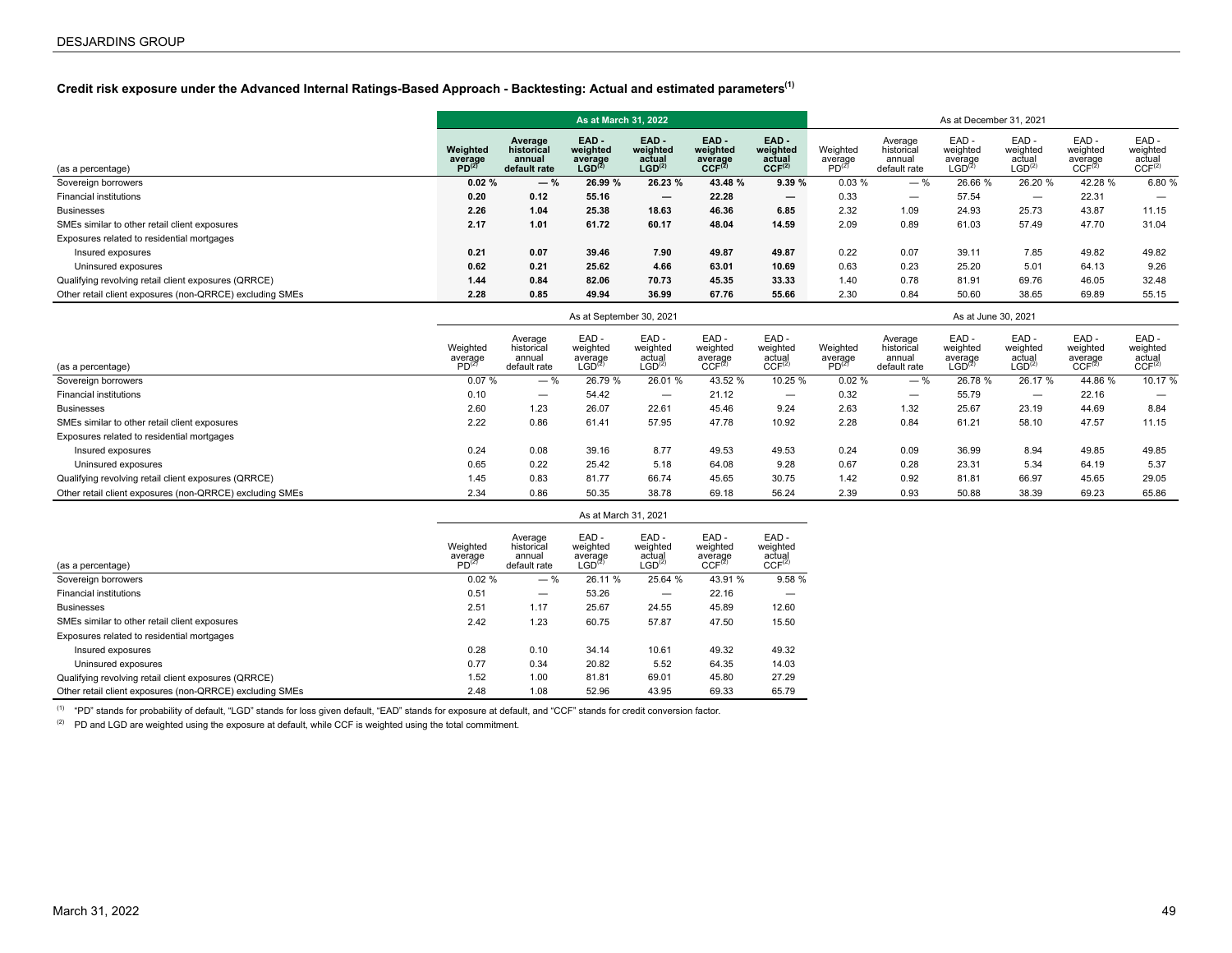# <span id="page-49-0"></span>**COUNTERPARTY CREDIT RISK**

**Template CCR1 – Analysis of counterparty credit risk (CCR) exposures by approach(1)**

|                                                                                        | a                   |                                     |                      | a                                             | e                   |            |
|----------------------------------------------------------------------------------------|---------------------|-------------------------------------|----------------------|-----------------------------------------------|---------------------|------------|
|                                                                                        |                     |                                     | As at March 31, 2022 |                                               |                     |            |
| (in millions of dollars)                                                               | Replacement<br>cost | <b>Potential future</b><br>exposure | <b>EEPE</b>          | Alpha used for<br>computing<br>regulatory EAD | <b>EAD post-CRM</b> | <b>RWA</b> |
| SA-CCR (for derivatives)                                                               | 190                 | 2,875                               | N/A                  | 1.4                                           | 4,291               | 2,924      |
| 2 Internal Model Method (for derivatives and securities financing transactions – SFTs) | N/A                 | N/A                                 | —                    | _                                             |                     |            |
| 3 Simple Approach for credit risk mitigation (for SFTs)                                | N/A                 | N/A                                 | N/A                  | N/A                                           |                     |            |
| 4 Comprehensive Approach for credit risk mitigation (for SFTs)                         | N/A                 | N/A                                 | N/A                  | N/A                                           | 1,426               | 801        |
| 5 VaR for SFTs                                                                         | N/A                 | N/A                                 | N/A                  | N/A                                           | N/A                 |            |
| 6 Total                                                                                | 190                 | 2,875                               | —                    | N/A                                           | 5,717               | 3,725      |

|                                                                                        | As at December 31, 2021 |                              |      |                                               |              |            |  |  |  |  |  |
|----------------------------------------------------------------------------------------|-------------------------|------------------------------|------|-----------------------------------------------|--------------|------------|--|--|--|--|--|
| (in millions of dollars)                                                               | Replacement<br>cost     | Potential future<br>exposure | EEPE | Alpha used for<br>computing<br>regulatory EAD | EAD post-CRM | <b>RWA</b> |  |  |  |  |  |
| SA-CCR (for derivatives)                                                               | 194                     | 2,757                        | N/A  | 1.4                                           | 4,132        | 2,396      |  |  |  |  |  |
| 2 Internal Model Method (for derivatives and securities financing transactions – SFTs) | N/A                     | N/A                          | —    |                                               |              |            |  |  |  |  |  |
| 3 Simple Approach for credit risk mitigation (for SFTs)                                | N/A                     | N/A                          | N/A  | N/A                                           |              |            |  |  |  |  |  |
| 4 Comprehensive Approach for credit risk mitigation (for SFTs)                         | N/A                     | N/A                          | N/A  | N/A                                           | 1,037        | 672        |  |  |  |  |  |
| 5 VaR for SFTs                                                                         | N/A                     | N/A                          | N/A  | N/A                                           | N/A          |            |  |  |  |  |  |
| 6 Total                                                                                | 194                     | 2.757                        |      | N/A                                           | 5,169        | 3,068      |  |  |  |  |  |

|   |                                                                                        | As at September 30, 2021 |                              |      |                                               |                                 |            |  |  |  |  |  |
|---|----------------------------------------------------------------------------------------|--------------------------|------------------------------|------|-----------------------------------------------|---------------------------------|------------|--|--|--|--|--|
|   | (in millions of dollars)                                                               | Replacement<br>cost      | Potential future<br>exposure | EEPE | Alpha used for<br>computing<br>regulatory EAD | EAD post-CRM                    | <b>RWA</b> |  |  |  |  |  |
|   | SA-CCR (for derivatives)                                                               | 172                      | 2,722                        | N/A  | 1.4                                           | 4,001                           | 2,402      |  |  |  |  |  |
|   | 2 Internal Model Method (for derivatives and securities financing transactions – SFTs) | N/A                      | N/A                          | _    |                                               |                                 |            |  |  |  |  |  |
|   | 3 Simple Approach for credit risk mitigation (for SFTs)                                | N/A                      | N/A                          | N/A  | N/A                                           | $\hspace{0.1mm}-\hspace{0.1mm}$ | —          |  |  |  |  |  |
|   | 4 Comprehensive Approach for credit risk mitigation (for SFTs)                         | N/A                      | N/A                          | N/A  | N/A                                           | 1,337                           | 1,233      |  |  |  |  |  |
|   | 5 VaR for SFTs                                                                         | N/A                      | N/A                          | N/A  | N/A                                           | N/A                             |            |  |  |  |  |  |
| 6 | Total                                                                                  | 172                      | 2.722                        |      | N/A                                           | 5,338                           | 3,635      |  |  |  |  |  |

Footnotes to this table are presented on the next page.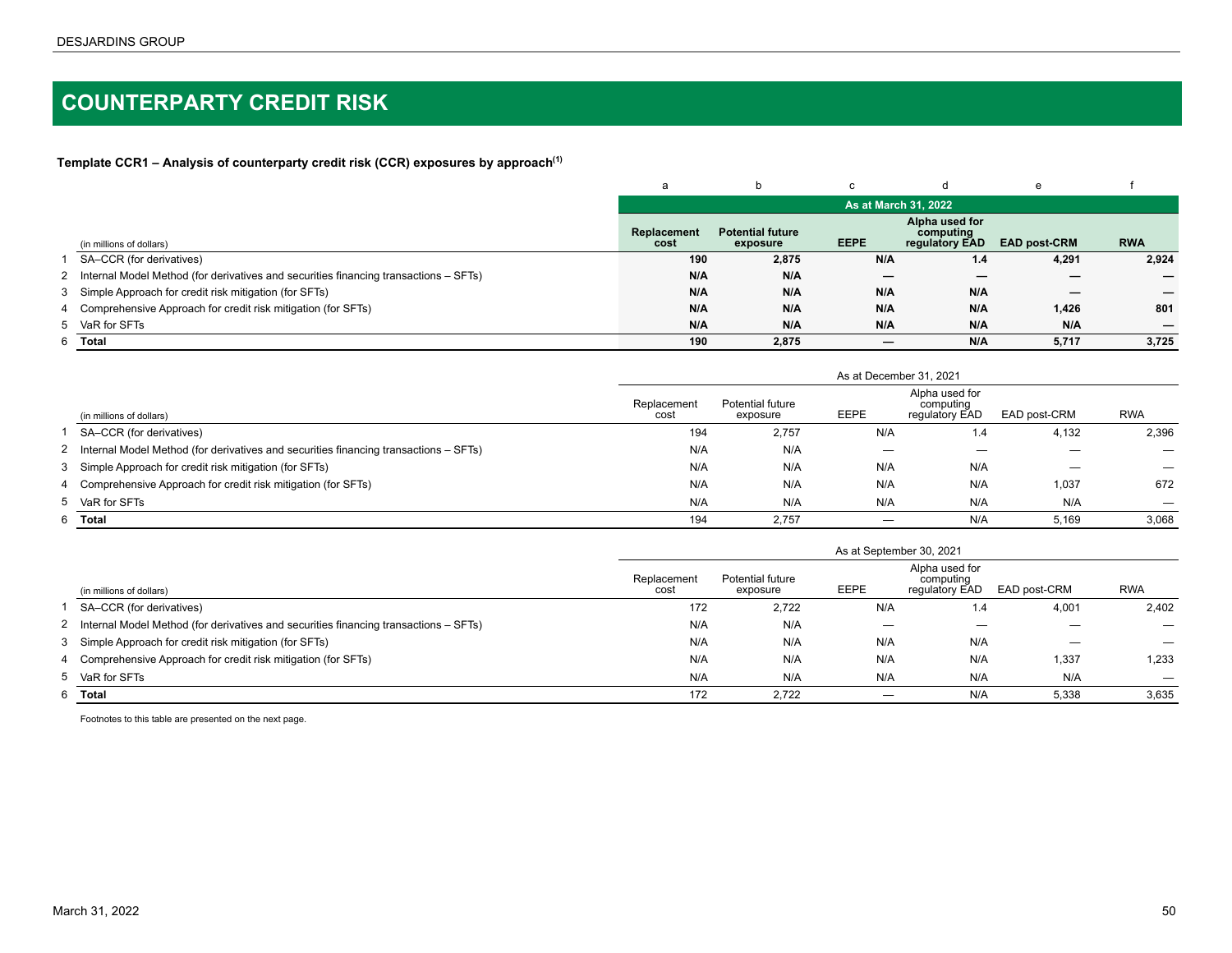# <span id="page-50-0"></span>**Template CCR1 – Analysis of counterparty credit risk (CCR) exposures by approach(1) (continued)**

|                                                                                        | As at June 30, 2021 |                              |      |                                               |              |            |  |  |  |  |  |
|----------------------------------------------------------------------------------------|---------------------|------------------------------|------|-----------------------------------------------|--------------|------------|--|--|--|--|--|
| (in millions of dollars)                                                               | Replacement<br>cost | Potential future<br>exposure | EEPE | Alpha used for<br>computing<br>regulatory EAD | EAD post-CRM | <b>RWA</b> |  |  |  |  |  |
| SA-CCR (for derivatives)                                                               | 199                 | 2,648                        | N/A  | 1.4                                           | 3,986        | 2,366      |  |  |  |  |  |
| 2 Internal Model Method (for derivatives and securities financing transactions – SFTs) | N/A                 | N/A                          |      |                                               |              |            |  |  |  |  |  |
| 3 Simple Approach for credit risk mitigation (for SFTs)                                | N/A                 | N/A                          | N/A  | N/A                                           |              |            |  |  |  |  |  |
| 4 Comprehensive Approach for credit risk mitigation (for SFTs)                         | N/A                 | N/A                          | N/A  | N/A                                           | 1,248        | 633        |  |  |  |  |  |
| 5 VaR for SFTs                                                                         | N/A                 | N/A                          | N/A  | N/A                                           | N/A          |            |  |  |  |  |  |
| 6 Total                                                                                | 199                 | 2.648                        |      | N/A                                           | 5.234        | 2,999      |  |  |  |  |  |

|                                                                                        | As at March 31, 2021 |                              |             |                                               |                   |                          |  |  |  |  |  |
|----------------------------------------------------------------------------------------|----------------------|------------------------------|-------------|-----------------------------------------------|-------------------|--------------------------|--|--|--|--|--|
| (in millions of dollars)                                                               | Replacement<br>cost  | Potential future<br>exposure | <b>EEPE</b> | Alpha used for<br>computing<br>regulatory EAD | EAD post-CRM      | <b>RWA</b>               |  |  |  |  |  |
| SA-CCR (for derivatives)                                                               | 157                  | 2,574                        | N/A         | 1.4                                           | 3,836             | 2,275                    |  |  |  |  |  |
| 2 Internal Model Method (for derivatives and securities financing transactions – SFTs) | N/A                  | N/A                          |             | —                                             |                   |                          |  |  |  |  |  |
| 3 Simple Approach for credit risk mitigation (for SFTs)                                | N/A                  | N/A                          | N/A         | N/A                                           | $\hspace{0.05cm}$ | $\overline{\phantom{0}}$ |  |  |  |  |  |
| 4 Comprehensive Approach for credit risk mitigation (for SFTs)                         | N/A                  | N/A                          | N/A         | N/A                                           | 1,063             | 504                      |  |  |  |  |  |
| 5 VaR for SFTs                                                                         | N/A                  | N/A                          | N/A         | N/A                                           | N/A               |                          |  |  |  |  |  |
| 6 Total                                                                                | 157                  | 2.574                        |             | N/A                                           | 4,899             | 2.779                    |  |  |  |  |  |

(1) Excluding exposures and RWA for the credit valuation adjustment (presented in Template CCR2) and central counterparties (presented in Template CCR8).

### **Template CCR2 – Credit valuation adjustment (CVA) capital charge**

|                                                                             | As at March 31, 2022   |                          | As at December 31, 2021 |            | As at September 30, 2021 |                   | As at June 30, 2021 |            | As at March 31, 2021 |                   |
|-----------------------------------------------------------------------------|------------------------|--------------------------|-------------------------|------------|--------------------------|-------------------|---------------------|------------|----------------------|-------------------|
| (in millions of dollars)                                                    | <b>EAD</b><br>post-CRM | <b>RWA</b>               | EAD<br>post-CRM         | <b>RWA</b> | EAD<br>post-CRM          | <b>RWA</b>        | EAD<br>post-CRM     | <b>RWA</b> | EAD<br>post-CRM      | <b>RWA</b>        |
| Total portfolios subject to the Advanced CVA capital charge                 |                        |                          |                         |            |                          |                   |                     | –          |                      |                   |
| (i) VaR component (including the 3 x multiplier)                            | N/A                    | $\overline{\phantom{0}}$ | N/A                     |            | N/A                      |                   | N/A                 | _          | N/A                  |                   |
| 2 (ii) Stressed VaR component (including the 1 x multiplier) <sup>(1)</sup> | N/A                    | $\overline{\phantom{m}}$ | N/A                     |            | N/A                      | $\hspace{0.05cm}$ | N/A                 |            | N/A                  | $\hspace{0.05cm}$ |
| 3 All portfolios subject to the Standardized CVA capital charge             | 4,276                  | 1,862                    | 4,120                   | .873       | 3,959                    | 1,787             | 3,932               | 1,765      | 3,797                | 674. ا            |
| 4 Total subject to the CVA capital charge                                   | 4.276                  | 1,862                    | 4.120                   | 873. ا     | 3.959                    | 1.787             | 3.932               | 1.765      | 3.797                | 1.674             |

(1) Since June 30, 2021, the simulated value at risk multiplier has been increased back to 3 in the calculation of market risk. It had been decreased to 1 in March 2020, in accordance with the relief measures implemented b pandemic.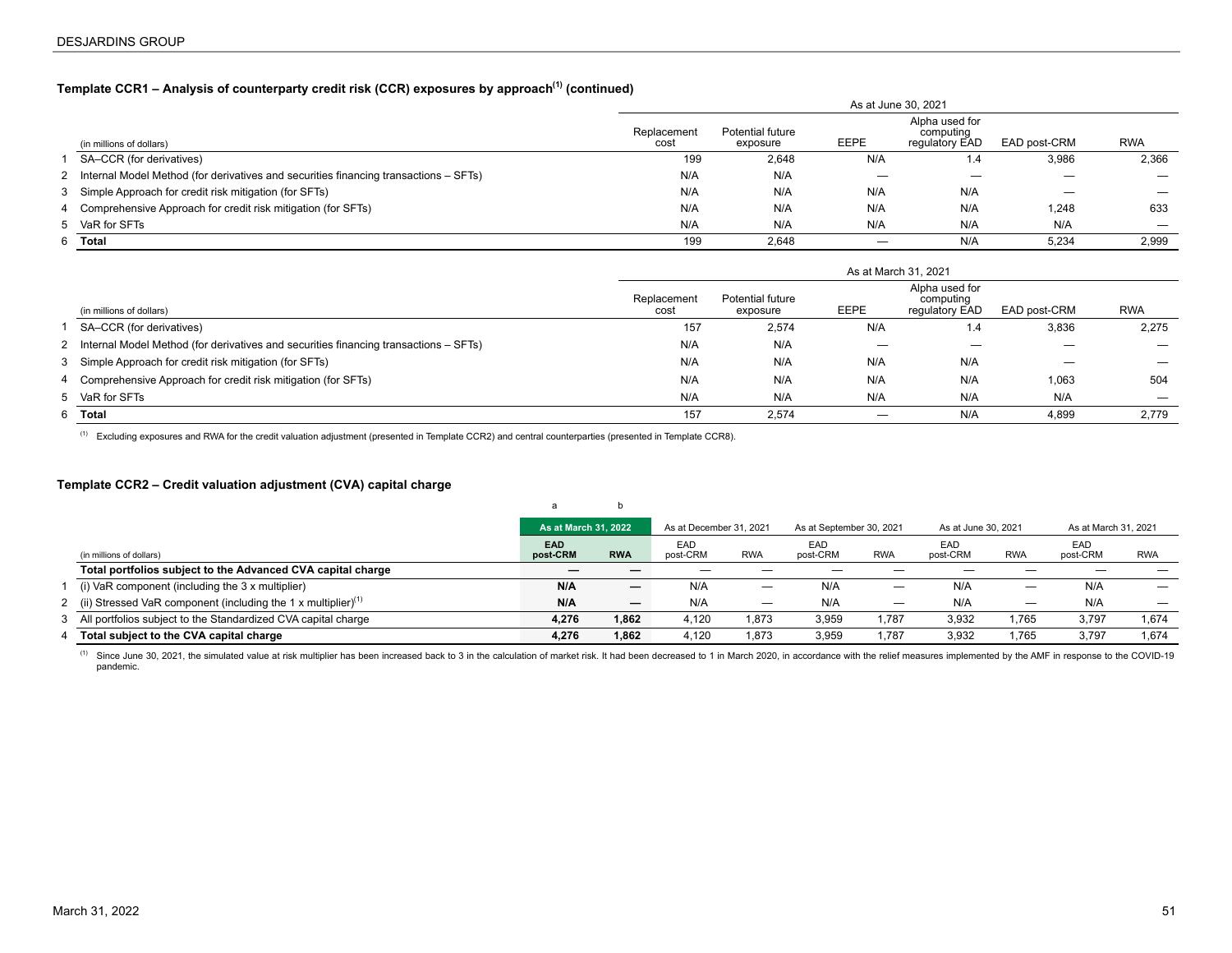# <span id="page-51-0"></span>**Template CCR3 – Standardized Approach – Counterparty credit risk (CCR) exposures by regulatory portfolio and risk weights(1)**

|                |                                                  | a  |     | $\mathbf c$ |     | e                    |      | g    | h     |                        |                         |     |     |     |     |      |      |       |                 |
|----------------|--------------------------------------------------|----|-----|-------------|-----|----------------------|------|------|-------|------------------------|-------------------------|-----|-----|-----|-----|------|------|-------|-----------------|
|                |                                                  |    |     |             |     | As at March 31, 2022 |      |      |       |                        | As at December 31, 2021 |     |     |     |     |      |      |       |                 |
|                |                                                  |    |     |             |     |                      |      |      |       | <b>Total</b><br>credit |                         |     |     |     |     |      |      |       | Total<br>credit |
|                | (in millions of dollars)                         | 0% | 10% | 20%         | 50% | 75%                  | 100% | 150% | Other | exposure               | $0\%$                   | 10% | 20% | 50% | 75% | 100% | 150% | Other | exposure        |
|                | Risk weight / Regulatory portfolio               |    |     |             |     |                      |      |      |       |                        |                         |     |     |     |     |      |      |       |                 |
|                | Sovereigns and their central banks               |    |     |             |     |                      |      |      |       |                        |                         |     |     |     |     |      |      |       |                 |
| $\overline{2}$ | Non-central government public sector<br>entities |    |     | 10          |     |                      |      |      |       | 19                     |                         |     |     |     |     |      |      |       |                 |
| 3              | Multilateral development banks                   |    |     |             |     |                      |      |      |       |                        |                         |     |     |     |     |      |      |       |                 |
|                | Banks and deposit-taking institutions            |    |     | 131         |     |                      |      |      |       | 131                    |                         |     | 129 |     |     |      |      |       | 129             |
| 5              | Investment companies                             |    |     |             |     |                      |      |      |       |                        |                         |     |     |     |     |      |      |       |                 |
| 6              | <b>Businesses</b>                                |    |     | 63          | 274 |                      | 644  |      |       | 981                    |                         |     |     | 280 | —   | 565  |      |       | 845             |
|                | Regulatory retail portfolios                     |    |     |             |     |                      |      |      |       |                        |                         |     |     |     |     |      |      |       |                 |
| 8              | Secured by residential property                  |    |     |             |     |                      |      |      |       |                        |                         |     |     |     |     |      |      |       |                 |
| 9              | Secured by commercial real estate                |    |     |             |     |                      |      |      |       |                        |                         |     |     |     |     |      |      |       |                 |
| 10             | Equity                                           |    |     |             |     |                      |      |      |       |                        |                         |     |     |     |     |      |      |       |                 |
| 11             | Past-due loans                                   |    |     |             |     |                      |      |      |       |                        |                         |     |     |     |     |      |      |       |                 |
| 12             | Higher-risk categories                           |    |     |             |     |                      |      |      |       |                        |                         |     |     |     |     |      |      |       |                 |
| 13             | Other assets                                     |    |     |             |     |                      |      |      |       |                        |                         |     |     |     |     |      |      |       |                 |
| 14             | Total                                            |    |     | 213         | 274 |                      | 644  |      |       | 1,131                  |                         |     | 132 | 280 | —   | 565  | 11   |       | 988             |

|                |                                                  | As at September 30, 2021<br>As at June 30, 2021 |     |     |     |     |      |      |       |                             |    |     |     |     |     |      |      |       |                             |
|----------------|--------------------------------------------------|-------------------------------------------------|-----|-----|-----|-----|------|------|-------|-----------------------------|----|-----|-----|-----|-----|------|------|-------|-----------------------------|
|                | (in millions of dollars)                         | $0\%$                                           | 10% | 20% | 50% | 75% | 100% | 150% | Other | Total<br>credit<br>exposure | 0% | 10% | 20% | 50% | 75% | 100% | 150% | Other | Total<br>credit<br>exposure |
|                | Risk weight / Regulatory portfolio               |                                                 |     |     |     |     |      |      |       |                             |    |     |     |     |     |      |      |       |                             |
|                | Sovereigns and their central banks               |                                                 |     |     |     |     |      |      |       |                             |    |     |     |     |     |      |      |       |                             |
| $\overline{2}$ | Non-central government public sector<br>entities |                                                 |     | 3'  |     |     |      |      |       | 31                          |    |     | 55  |     |     |      |      |       | 55                          |
| 3              | Multilateral development banks                   |                                                 |     |     |     |     |      |      |       |                             |    |     |     |     |     |      |      |       |                             |
| 4              | Banks and deposit-taking institutions            |                                                 |     | 399 | 6   |     |      |      |       | 405                         |    |     | 374 |     |     |      |      |       | 374                         |
| 5              | Investment companies                             |                                                 |     |     |     |     |      |      |       |                             |    |     |     |     |     |      |      |       |                             |
| 6              | <b>Businesses</b>                                |                                                 |     | 63  | 9   |     | 712  |      |       | 784                         |    |     | 40  | 15  | —   | 613  |      |       | 668                         |
|                | Regulatory retail portfolios                     |                                                 |     |     |     |     |      |      |       |                             |    |     |     |     |     |      |      |       |                             |
| 8              | Secured by residential property                  |                                                 |     |     |     |     |      |      |       |                             |    |     |     |     |     |      |      |       |                             |
| 9              | Secured by commercial real estate                |                                                 |     |     |     |     |      |      |       |                             |    |     |     |     |     |      |      |       |                             |
| 10             | Equity                                           |                                                 |     |     |     |     |      |      |       |                             |    |     |     |     |     |      |      |       |                             |
| 11             | Past-due loans                                   |                                                 |     |     |     |     |      |      |       |                             |    |     |     |     |     |      |      |       |                             |
| 12             | Higher-risk categories                           |                                                 |     |     |     |     |      |      |       |                             |    |     |     |     |     |      |      |       | 3                           |
| 13             | Other assets                                     |                                                 |     |     |     |     |      |      |       |                             |    |     |     |     |     |      |      |       |                             |
| 14             | Total                                            |                                                 |     | 493 | 15  |     | 712  |      | -     | 1,221                       |    |     | 469 | 15  | —   | 613  | 3    |       | 1,100                       |

Footnotes to this table are presented on the next page.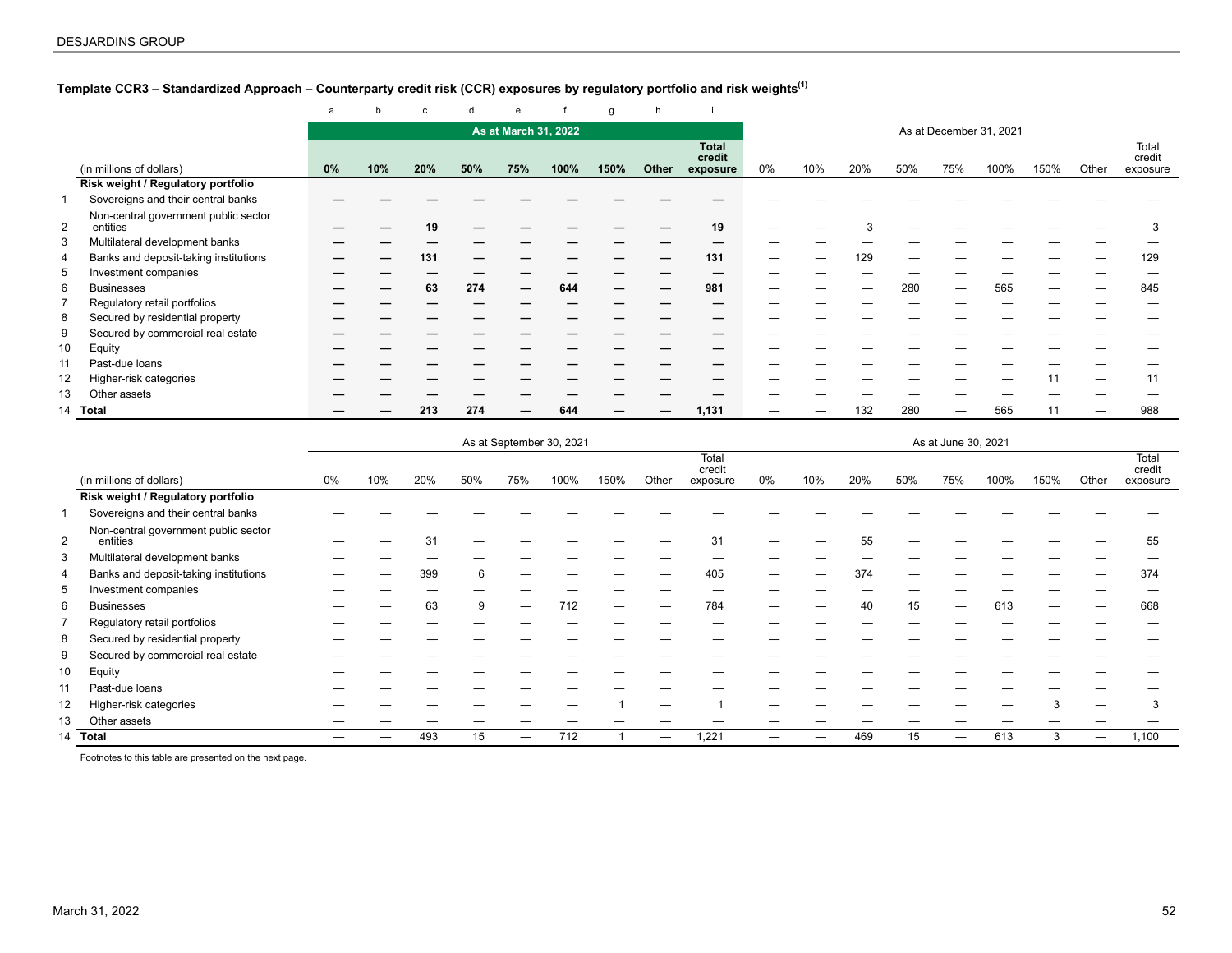# **Template CCR3 – Standardized Approach – Counterparty credit risk (CCR) exposures by regulatory portfolio and risk weights(1) (continued)**

|                |                                                  |       |     |     |     | As at March 31, 2021 |      |      |       |                             |
|----------------|--------------------------------------------------|-------|-----|-----|-----|----------------------|------|------|-------|-----------------------------|
|                | (in millions of dollars)                         | $0\%$ | 10% | 20% | 50% | 75%                  | 100% | 150% | Other | Total<br>credit<br>exposure |
|                | Risk weight / Regulatory portfolio               |       |     |     |     |                      |      |      |       |                             |
| 1              | Sovereigns and their central banks               |       |     |     |     |                      |      |      |       |                             |
| $\overline{2}$ | Non-central government public sector<br>entities |       |     | 31  |     |                      |      |      |       | 31                          |
| 3              | Multilateral development banks                   |       |     |     |     |                      |      |      |       |                             |
| 4              | Banks and deposit-taking institutions            |       |     | 338 |     |                      |      |      |       | 338                         |
| 5              | Investment companies                             |       |     |     |     |                      |      |      |       |                             |
| 6              | <b>Businesses</b>                                |       |     | 18  | 11  |                      | 538  |      |       | 567                         |
| $\overline{7}$ | Regulatory retail portfolios                     |       |     |     |     |                      |      |      |       |                             |
| 8              | Secured by residential property                  |       |     |     |     |                      |      |      |       |                             |
| 9              | Secured by commercial real estate                |       |     |     |     |                      |      |      |       |                             |
| 10             | Equity                                           |       |     |     |     |                      |      |      |       |                             |
| 11             | Past-due loans                                   |       |     |     |     |                      |      |      |       |                             |
| 12             | Higher-risk categories                           |       |     |     |     |                      |      | 21   |       | 21                          |
| 13             | Other assets                                     |       |     |     |     |                      |      |      |       |                             |
| 14             | <b>Total</b>                                     |       |     | 387 | 11  |                      | 538  | 21   |       | 957                         |

 $(1)$  Exposures are presented on a net basis, post-credit risk mitigation.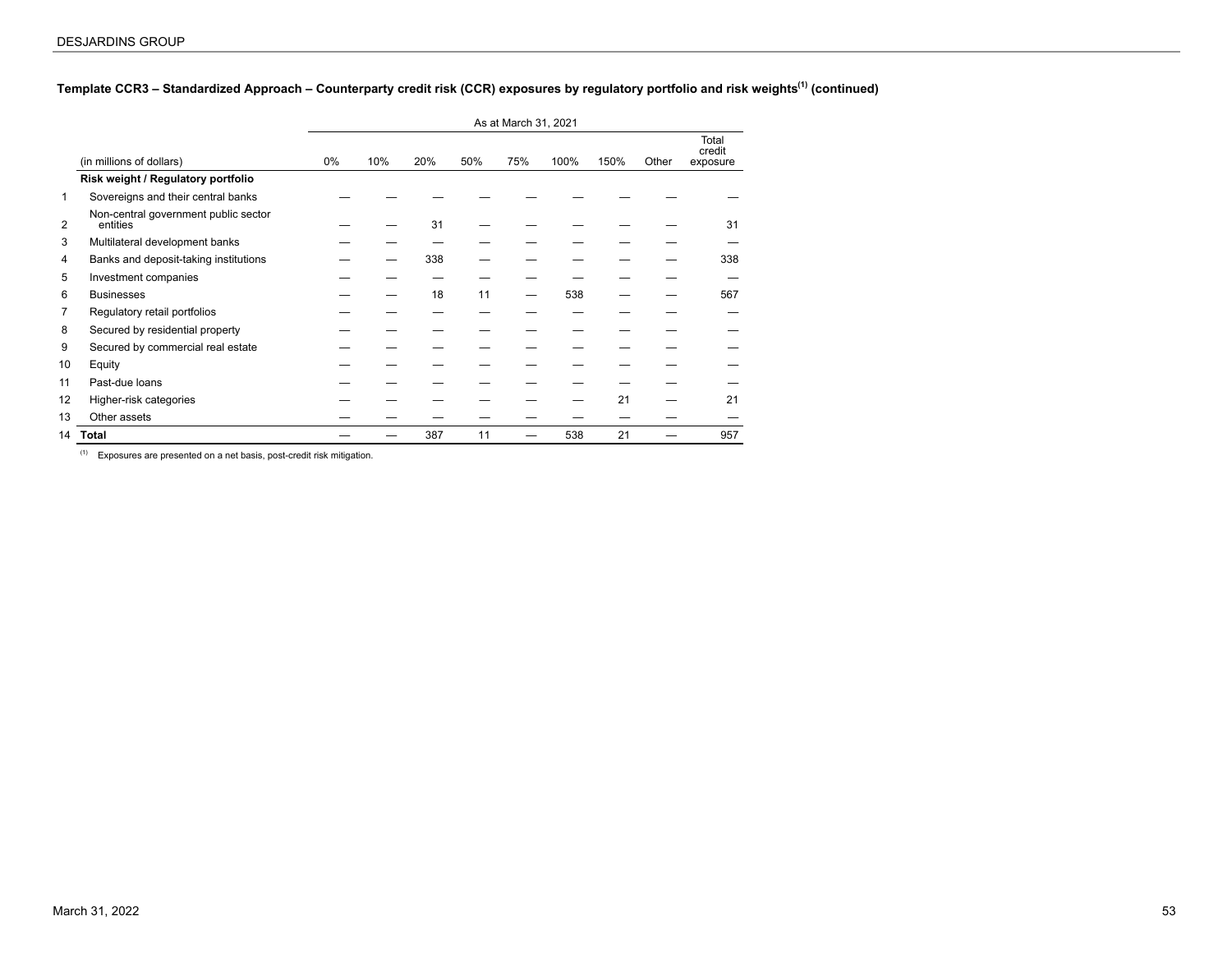# <span id="page-53-0"></span>**Template CCR4 – IRB – Counterparty credit risk (CCR) exposures by portfolio and probability of default (PD) scale**

|                             |                     | a                        | b                         | $\mathbf{C}$                | d                     | $\mathbf{e}$             |                          | g                        |                          |               |                          |                         |                                 |                          |                          |
|-----------------------------|---------------------|--------------------------|---------------------------|-----------------------------|-----------------------|--------------------------|--------------------------|--------------------------|--------------------------|---------------|--------------------------|-------------------------|---------------------------------|--------------------------|--------------------------|
|                             |                     |                          |                           |                             | As at March 31, 2022  |                          |                          |                          |                          |               |                          | As at December 31, 2021 |                                 |                          |                          |
| (in millions of<br>dollars) | PD scale (%)        | <b>EAD</b><br>post-CRM   | Average<br>P <sub>D</sub> | <b>Number of</b><br>debtors | Average<br><b>LGD</b> | Average<br>maturity      | $RWA^{(1)}$              | <b>RWA</b><br>proportion | EAD<br>post-CRM          | Average<br>PD | Number of<br>debtors     | Average<br><b>LGD</b>   | Average<br>maturity             | RWA <sup>(1)</sup>       | <b>RWA</b><br>proportion |
|                             | $0.00$ to < 0.15    | 430                      | 0.02%                     | 205                         | 10.00 %               | 0.79                     | 4                        | 1.01 %                   | 361                      | 0.02%         | 153                      | 34.81 %                 | 0.83                            | 9                        | 2.36 %                   |
|                             | $0.15$ to < 0.25    | $\overline{\phantom{0}}$ | $-$ %                     | $\hspace{0.05cm}$           | $-$ %                 | —                        | —                        | $-$ %                    |                          | $-$ %         | $\qquad \qquad -$        | $-$ %                   | —                               | —                        | $-$ %                    |
|                             | $0.25$ to < 0.50    |                          | $-$ %                     | —                           | $-$ %                 |                          | --                       | $-$ %                    |                          | $-$ %         | —                        | $-$ %                   | -                               | _                        | $-$ %                    |
| Exposures                   | $0.50$ to < 0.75    | $\overline{\phantom{m}}$ | $-$ %                     | —                           | $-$ %                 | —                        | —                        | $-$ %                    |                          | $-$ %         | $\overline{\phantom{0}}$ | $-$ %                   | —                               | —                        | $-$ %                    |
| related to<br>sovereign     | $0.75$ to < 2.50    |                          | $-$ %                     | –                           | $-$ %                 | —                        | --                       | $-$ %                    |                          | $-$ %         | -                        | $-$ %                   | -                               | –                        | $-$ %                    |
| borrowers                   | 2.50 to $<$ 10.00   | $\overline{\phantom{m}}$ | $-$ %                     | -                           | $-$ %                 |                          |                          | $-$ %                    |                          | $-$ %         | -                        | $-$ %                   | -                               |                          | $-$ %                    |
|                             | 10.00 to $<$ 100.00 | $\overline{\phantom{m}}$ | $-$ %                     | —                           | $-$ %                 | —                        | --                       | $-$ %                    |                          | $-$ %         | —                        | $-$ %                   | —                               |                          | $-$ %                    |
|                             | 100.00 (default)    | $\overline{\phantom{m}}$ | $-$ %                     | —                           | $-$ %                 | —                        | —                        | $-$ %                    |                          | $-$ %         |                          | $-$ %                   |                                 | $\overline{\phantom{0}}$ | $-$ %                    |
|                             | Sub-total           | 430                      | 0.02%                     | 205                         | 10.00 %               | 0.79                     | 4                        | 1.01 %                   | 361                      | 0.02%         | 153                      | 34.81 %                 | 0.83                            | 9                        | 2.36 %                   |
|                             | $0.00$ to < 0.15    | 3,724                    | 0.07%                     | 6,091                       | 67.88 %               | 1.97                     | 1,570                    | 42.17 %                  | 3,361                    | 0.08%         | 4,876                    | 65.80 %                 | 2.19                            | 1,684                    | 50.12 %                  |
|                             | $0.15$ to < 0.25    | 1                        | 0.25%                     | 92                          | 65.99 %               | 1.24                     | -1                       | 56.92 %                  | 157                      | 0.15%         | 766                      | 65.52 %                 | 1.19                            | 83                       | 52.64 %                  |
|                             | $0.25$ to < 0.50    |                          | $-$ %                     | —                           | $-$ %                 | —                        | -                        | $-$ %                    |                          | 0.31%         | 57                       | 65.99 %                 | 2.20                            | —                        | 80.30 %                  |
| Exposures                   | $0.50$ to < 0.75    | $\overline{\phantom{m}}$ | $-$ %                     | —                           | $-$ %                 |                          | —                        | $-$ %                    |                          | $-$ %         |                          | $-$ %                   | —                               |                          | $-$ %                    |
| related<br>to financial     | $0.75$ to $< 2.50$  | $\overline{\phantom{m}}$ | $-$ %                     | --                          | $-$ %                 | —                        | --                       | $-$ %                    |                          | $-$ %         | —                        | $-$ %                   | —                               |                          | $-$ %                    |
| institutions                | 2.50 to $< 10.00$   | $\overline{\phantom{m}}$ | $-$ %                     | —                           | $-$ %                 | —                        | —                        | $-$ %                    |                          | $-$ %         | —                        | $-$ %                   | —                               | —                        | $-$ %                    |
|                             | 10.00 to $<$ 100.00 | 179                      | 34.68 %                   | 389                         | 69.77 %               | 3.90                     | 820                      | 457.07 %                 | 39                       | 42.96 %       | 240                      | 80.89 %                 | 0.04                            | 168                      | 433.04 %                 |
|                             | 100.00 (default)    | $\overline{\phantom{m}}$ | $-$ %                     | $\overline{\phantom{m}}$    | $-$ %                 | $\overline{\phantom{m}}$ | $\overline{\phantom{0}}$ | $-$ %                    | $\overline{\phantom{0}}$ | $-$ %         | $\overline{\phantom{m}}$ | $-$ %                   | $\overbrace{\phantom{1232211}}$ |                          | $-$ %                    |
|                             | Sub-total           | 3,904                    | 1.66 %                    | 6,572                       | 67.96 %               | 2.05                     | 2,391                    | 61.23 %                  | 3,557                    | 0.55%         | 5,939                    | 65.95 %                 | 2.12                            | 1,935                    | 54.40 %                  |
|                             | $0.00$ to < 0.15    | 42                       | 0.12%                     | 304                         | 86.52 %               | 2.45                     | 26                       | 62.14 %                  | 43                       | 0.12%         | 182                      | 84.25 %                 | 2.95                            | 27                       | 65.91 %                  |
|                             | $0.15$ to < 0.25    | 34                       | 0.21%                     | 475                         | 86.88 %               | 1.28                     | 22                       | 63.58 %                  | 50                       | 0.22%         | 517                      | 84.25 %                 | 1.09                            | 32                       | 64.69 %                  |
|                             | $0.25$ to < 0.50    | 24                       | 0.31%                     | 706                         | 87.49 %               | 2.67                     | 25                       | 103.90 %                 | 14                       | 0.33%         | 472                      | 84.25 %                 | 2.75                            | 14                       | 101.74 %                 |
| Exposures                   | $0.50$ to < 0.75    | 21                       | 0.57%                     | 344                         | 91.06 %               | 1.36                     | 26                       | 123.77 %                 | 18                       | 0.61%         | 269                      | 84.25 %                 | 1.62                            | 22                       | 120.20 %                 |
| related                     | $0.75$ to $< 2.50$  | 83                       | 1.42%                     | 2,102                       | 80.44 %               | 1.74                     | 122                      | 146.91 %                 | 96                       | 1.29 %        | 1,848                    | 79.75 %                 | 1.53                            | 135                      | 140.66 %                 |
| to businesses               | 2.50 to $<$ 10.00   | 6                        | 4.46 %                    | 481                         | 90.22 %               | 1.48                     | 15                       | 240.81 %                 | 13                       | 4.14 %        | 569                      | 84.25 %                 | 2.55                            | 31                       | 234.76 %                 |
|                             | 10.00 to $<$ 100.00 | 27                       | 24.43 %                   | 751                         | 68.93 %               | 1.07                     | 98                       | 369.11 %                 | 29                       | 25.84 %       | 636                      | 76.09 %                 | 1.89                            | 112                      | 384.19 %                 |
|                             | 100.00 (default)    | 15                       | 100.00 %                  | 21                          | 86.43 %               | 4.97                     | 172                      | 1145.22 %                | $\overline{\phantom{m}}$ | 100.00 %      | 34                       | 84.25 %                 | 1.00                            | 3                        | 1116.37 %                |
|                             | Sub-total           | 252                      | 9.20%                     | 5,184                       | 83.29 %               | 1.97                     | 506                      | 200.28 %                 | 263                      | 3.35 %        | 4,527                    | 81.81 %                 | 1.84                            | 376                      | 143.12 %                 |
| Total (all portfolios)      |                     | 4,586                    | 1.92 %                    | 11,961                      | 63.38 %               | 1.93                     | 2,901                    | 63.25 %                  | 4,181                    | 0.68%         | 10,619                   | 64.24 %                 | 1.99                            | 2,320                    | 55.49 %                  |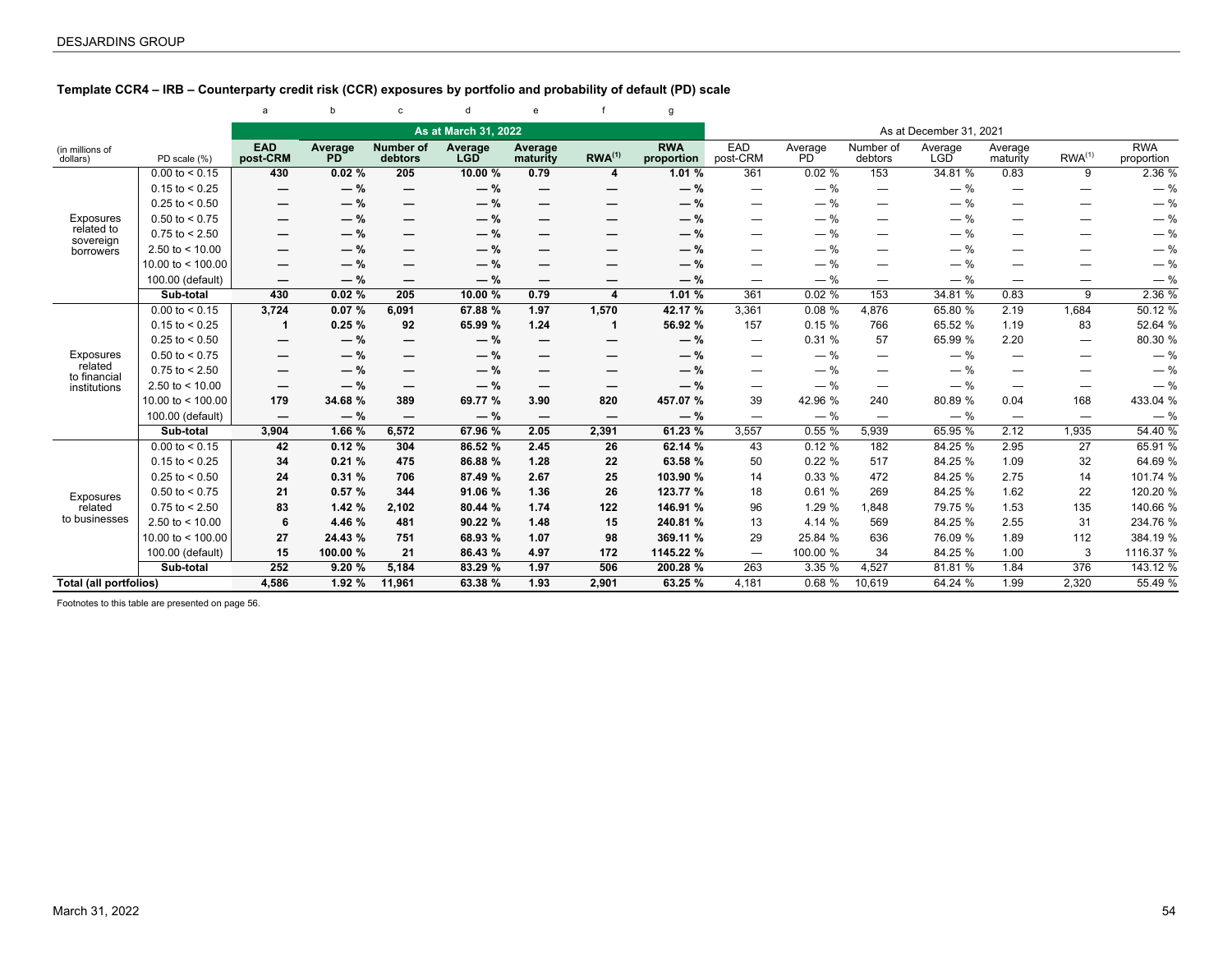# **Template CCR4 – IRB – Counterparty credit risk (CCR) exposures by portfolio and probability of default (PD) scale (continued)**

|                             |                     |                          |                            |                                 | As at September 30, 2021 |                                 |                                |                          |                   |                      |                                 | As at June 30, 2021   |                                 |                                 |                          |
|-----------------------------|---------------------|--------------------------|----------------------------|---------------------------------|--------------------------|---------------------------------|--------------------------------|--------------------------|-------------------|----------------------|---------------------------------|-----------------------|---------------------------------|---------------------------------|--------------------------|
| (in millions of<br>dollars) | PD scale (%)        | EAD<br>post-CRM          | Average<br>PD <sup>1</sup> | Number of<br>debtors            | Average<br><b>LGD</b>    | Average<br>maturity             | RWA <sup>(1)</sup>             | <b>RWA</b><br>proportion | EAD<br>post-CRM   | Average<br><b>PD</b> | Number of<br>debtors            | Average<br><b>LGD</b> | Average<br>maturity             | RWA <sup>(1)</sup>              | <b>RWA</b><br>proportion |
|                             | $0.00$ to < 0.15    | 345                      | 0.02%                      | 136                             | 10.00 %                  | 0.24                            | $\overline{2}$                 | 0.68%                    | 386               | 0.02%                | 156                             | 10.00 %               | 0.22                            | 3                               | 0.65%                    |
|                             | $0.15$ to < 0.25    |                          | $-$ %                      | $\overline{\phantom{m}}$        | $-$ %                    | -                               | -                              | $-$ %                    |                   | $-$ %                | —                               | $-$ %                 | -                               |                                 | $-$ %                    |
|                             | $0.25$ to < 0.50    |                          | $-$ %                      | —                               | $-$ %                    |                                 | —                              | $-$ %                    |                   | $-$ %                | $\overline{\phantom{0}}$        | $-$ %                 | —                               | —                               | $-$ %                    |
| Exposures                   | $0.50$ to < 0.75    |                          | $-$ %                      | —                               | $-$ %                    | —                               |                                | $-$ %                    |                   | $-$ %                |                                 | $-$ %                 | —                               |                                 | $-$ %                    |
| related to<br>sovereign     | $0.75$ to $< 2.50$  |                          | $-$ %                      | —                               | $-$ %                    |                                 | -                              | $-$ %                    |                   | $-$ %                | —                               | $-$ %                 | —                               |                                 | $-$ %                    |
| borrowers                   | 2.50 to $<$ 10.00   |                          | $-$ %                      | -                               | $-$ %                    | —                               | -                              | $-$ %                    |                   | $-$ %                | —                               | $-$ %                 | —                               |                                 | $-$ %                    |
|                             | 10.00 to $<$ 100.00 | $\overline{\phantom{m}}$ | $-$ %                      | —                               | $-$ %                    | $\qquad \qquad \longleftarrow$  | —                              | $-$ %                    |                   | $-$ %                | $\overline{\phantom{0}}$        | $-$ %                 | —                               |                                 | $-$ %                    |
|                             | 100.00 (default)    | $\overline{\phantom{m}}$ | $-$ %                      | —                               | $-$ %                    | $\qquad \qquad \longleftarrow$  | $\overline{\phantom{0}}$       | $-$ %                    |                   | $-$ %                | $\overline{\phantom{m}}$        | $-$ %                 | $\qquad \qquad \longleftarrow$  | —                               | $-$ %                    |
|                             | Sub-total           | 345                      | 0.02%                      | 136                             | 10.00 %                  | 0.24                            | $\overline{2}$                 | 0.68%                    | 386               | 0.02%                | 156                             | 10.00 %               | 0.22                            | 3                               | 0.65%                    |
|                             | $0.00$ to < 0.15    | 2,575                    | 0.08%                      | 3,409                           | 64.48 %                  | 2.02                            | 1,264                          | 49.10 %                  | 2,743             | 0.09%                | 3,330                           | 63.71 %               | 1.94                            | 1,320                           | 48.12 %                  |
|                             | $0.15$ to < 0.25    | 833                      | 0.15%                      | 766                             | 64.07 %                  | 2.38                            | 613                            | 73.60 %                  | 733               | 0.15%                | 660                             | 64.06 %               | 2.41                            | 544                             | 74.19 %                  |
|                             | $0.25$ to < 0.50    |                          | 0.31%                      | 75                              | 68.43 %                  | 1.69                            | $\qquad \qquad \longleftarrow$ | 74.51 %                  |                   | 0.14%                | 68                              | 33.16 %               | 0.99                            |                                 | 74.18 %                  |
| Exposures                   | $0.50$ to < 0.75    |                          | $-$ %                      | $\hspace{0.05cm}$               | $-$ %                    | $\hspace{0.1mm}-\hspace{0.1mm}$ | $\overline{\phantom{m}}$       | $-$ %                    |                   | $-$ %                | $\overbrace{\phantom{1232211}}$ | $-$ %                 | $\hspace{0.1mm}-\hspace{0.1mm}$ | $\hspace{0.05cm}$               | $-$ %                    |
| related<br>to financial     | $0.75$ to $< 2.50$  | $\mathbf{1}$             | 2.18 %                     | 26                              | 95.98 %                  | 0.08                            | $\overline{1}$                 | 196.41 %                 |                   | 0.39%                | 11                              | 17.10 %               | 0.07                            | $\hspace{0.1mm}-\hspace{0.1mm}$ | 196.16 %                 |
| institutions                | 2.50 to $<$ 10.00   | $\overline{\phantom{m}}$ | $-$ %                      | $\overline{\phantom{m}}$        | $-$ %                    |                                 | -                              | $-$ %                    |                   | $-$ %                | $\overline{\phantom{0}}$        | $-$ %                 | $\overline{\phantom{0}}$        | —                               | $-$ %                    |
|                             | 10.00 to $<$ 100.00 | 114                      | 43.05 %                    | 61                              | 95.98 %                  | 0.01                            | 608                            | 532.90 %                 | 22                | 43.03 %              | 43                              | 95.93 %               | 0.02                            | 112                             | 512.46 %                 |
|                             | 100.00 (default)    | $\overline{\phantom{m}}$ | $-$ %                      | $\hspace{0.1mm}-\hspace{0.1mm}$ | $-$ %                    | $\hspace{0.1mm}-\hspace{0.1mm}$ | 1                              | $-$ %                    |                   | $-$ %                | $\overline{\phantom{m}}$        | $-$ %                 | $\overbrace{\phantom{1232211}}$ | $\overline{\phantom{m}}$        | $-$ %                    |
|                             | Sub-total           | 3,523                    | 1.49 %                     | 4,337                           | 65.40 %                  | 2.04                            | 2,487                          | 70.58 %                  | 3,499             | 0.37%                | 4,112                           | 63.99 %               | 2.03                            | 1,977                           | 56.49 %                  |
|                             | $0.00$ to < 0.15    | 48                       | 0.11%                      | 218                             | 84.25 %                  | 3.02                            | 30                             | 63.48 %                  | 44                | 0.12%                | 172                             | 82.39 %               | 1.68                            | 23                              | 51.86 %                  |
|                             | $0.15$ to < 0.25    | 34                       | 0.22%                      | 541                             | 84.25 %                  | 1.17                            | 22                             | 64.58 %                  | 13                | 0.19%                | 465                             | 78.14 %               | 2.89                            | $\overline{7}$                  | 58.04 %                  |
|                             | $0.25$ to < 0.50    | 22                       | 0.32%                      | 674                             | 84.25 %                  | 2.65                            | 24                             | 106.99 %                 | 41                | 0.30%                | 624                             | 82.23 %               | 1.89                            | 38                              | 93.54 %                  |
|                             | $0.50$ to < 0.75    | 25                       | 0.60%                      | 542                             | 84.25 %                  | 3.38                            | 35                             | 143.31 %                 | 24                | 0.58%                | 599                             | 80.91 %               | 3.76                            | 36                              | 149.40 %                 |
| Exposures<br>related        | $0.75$ to $< 2.50$  | 97                       | 1.55 %                     | .407                            | 77.54 %                  | 1.85                            | 148                            | 151.67 %                 | 109               | 1.65 %               | 1.431                           | 61.76 %               | 1.69                            | 134                             | 124.37 %                 |
| to businesses               | 2.50 to $<$ 10.00   | 19                       | 4.19 %                     | 853                             | 84.25 %                  | 2.34                            | 45                             | 239.84 %                 | 15                | 3.94 %               | 784                             | 78.97 %               | 2.82                            | 36                              | 246.35 %                 |
|                             | 10.00 to $<$ 100.00 | $\overline{4}$           | 24.65 %                    | 223                             | 84.25 %                  | 1.00                            | 18                             | 453.47 %                 | 3                 | 17.10 %              | 350                             | 65.13 %               | 1.00                            | 15                              | 426.46 %                 |
|                             | 100.00 (default)    |                          | 100.00 %                   | 36                              | 84.25 %                  | 1.00                            | 5                              | 1116.31 %                | $\hspace{0.05cm}$ | 29.11 %              | $\overline{4}$                  | 24.53 %               | 1.00                            | 5                               | 1116.31 %                |
|                             | Sub-total           | 249                      | 1.63 %                     | 4,494                           | 81.62 %                  | 2.22                            | 327                            | 131.29 %                 | 249               | 1.58 %               | 4,429                           | 74.42 %               | 2.04                            | 294                             | 118.57 %                 |
| Total (all portfolios)      |                     | 4,117                    | 1.38 %                     | 8,967                           | 61.75 %                  | 1.90                            | 2,816                          | 68.41 %                  | 4,134             | 0.41%                | 8,697                           | 59.59 %               | 1.86                            | 2,274                           | 55.01 %                  |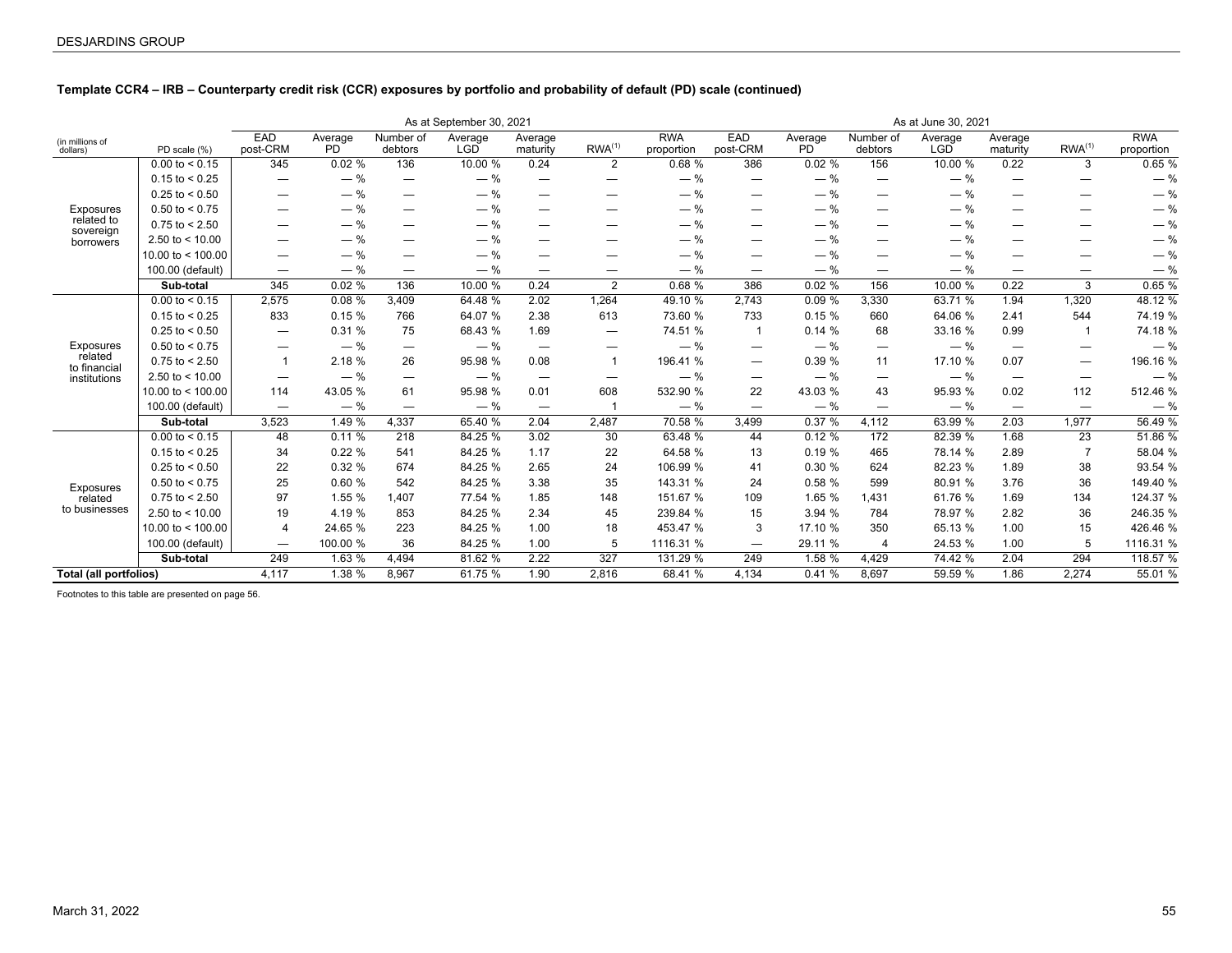## **Template CCR4 – IRB – Counterparty credit risk (CCR) exposures by portfolio and probability of default (PD) scale (continued)**

|                             |                     |                 |                           |                      | As at March 31, 2021  |                     |                    |                          |
|-----------------------------|---------------------|-----------------|---------------------------|----------------------|-----------------------|---------------------|--------------------|--------------------------|
| (in millions of<br>dollars) | PD scale (%)        | EAD<br>post-CRM | Average<br>P <sub>D</sub> | Number of<br>debtors | Average<br><b>LGD</b> | Average<br>maturity | RWA <sup>(1)</sup> | <b>RWA</b><br>proportion |
|                             | $0.00$ to < 0.15    | 279             | 0.03%                     | 188                  | 10.00 %               | 0.19                | 2                  | 0.77%                    |
|                             | $0.15$ to < 0.25    |                 | $-$ %                     |                      | $-$ %                 |                     |                    | $-$ %                    |
|                             | $0.25$ to < 0.50    |                 | $-$ %                     |                      | $-$ %                 |                     |                    | $-$ %                    |
| Exposures                   | $0.50$ to < 0.75    |                 | $-$ %                     |                      | $-$ %                 |                     |                    | $-$ %                    |
| related to<br>sovereign     | $0.75$ to < 2.50    |                 | $-$ %                     |                      | $-$ %                 |                     |                    | $-$ %                    |
| borrowers                   | 2.50 to $<$ 10.00   |                 | $-$ %                     |                      | $-$ %                 |                     |                    | $-$ %                    |
|                             | 10.00 to $<$ 100.00 |                 | $-$ %                     |                      | $-$ %                 |                     |                    | $-$ %                    |
|                             | 100.00 (default)    |                 | $-$ %                     |                      | $-$ %                 |                     |                    | $-$ %                    |
|                             | Sub-total           | 279             | $0.03\%$                  | 188                  | 10.00 %               | 0.19                | $\mathfrak{p}$     | 0.77%                    |
|                             | $0.00$ to < 0.15    | 2,799           | 0.09%                     | 3,418                | 64.33 %               | 1.85                | 1,324              | 47.33 %                  |
|                             | $0.15$ to < 0.25    | 635             | 0.15%                     | 639                  | 63.57 %               | 2.34                | 461                | 72.67 %                  |
|                             | $0.25$ to < 0.50    |                 | 0.05%                     | 76                   | 11.43 %               | 1.59                |                    | 74.79 %                  |
| Exposures                   | $0.50$ to < 0.75    |                 | $-$ %                     |                      | $-$ %                 |                     |                    | $-$ %                    |
| related<br>to financial     | $0.75$ to < 2.50    | $\overline{2}$  | 1.39 %                    | 17                   | 61.51 %               | 0.08                | 4                  | 196.43 %                 |
| institutions                | 2.50 to $<$ 10.00   | 13              | 4.24 %                    | 34                   | 95.98 %               | 0.01                | 33                 | 253.23 %                 |
|                             | 10.00 to $<$ 100.00 |                 | 27.96 %                   | $\overline{4}$       | 65.99 %               | 2.91                | 1                  | 391.89 %                 |
|                             | 100.00 (default)    |                 | $-$ %                     |                      | $-$ %                 |                     |                    | $-$ %                    |
|                             | Sub-total           | 3,449           | 0.12%                     | 4,188                | 64.33 %               | 1.93                | 1,823              | 52.87 %                  |
|                             | $0.00$ to < 0.15    | 42              | 0.11%                     | 47                   | 82.27 %               | 1.83                | 22                 | 52.43 %                  |
|                             | $0.15$ to < 0.25    | 10              | 0.19%                     | 480                  | 76.60 %               | 1.75                | $\overline{7}$     | 69.80 %                  |
|                             | $0.25$ to < 0.50    | 43              | 0.31%                     | 693                  | 82.35 %               | 1.70                | 39                 | 90.57 %                  |
| Exposures                   | $0.50$ to < 0.75    | 24              | 0.58%                     | 421                  | 80.81 %               | 3.86                | 36                 | 151.22 %                 |
| related                     | $0.75$ to < 2.50    | 73              | 1.46 %                    | 1,630                | 83.11 %               | 2.74                | 127                | 173.96 %                 |
| to businesses               | 2.50 to $<$ 10.00   | 18              | 4.16 %                    | 782                  | 79.91 %               | 2.82                | 47                 | 256.48 %                 |
|                             | 10.00 to $<$ 100.00 | 2               | 12.97 %                   | 412                  | 59.35 %               | 1.00                | 9                  | 384.96 %                 |
|                             | 100.00 (default)    | 1               | 34.35 %                   | $\overline{2}$       | 28.94 %               | 1.25                | 6                  | 1116.31 %                |
|                             | Sub-total           | 213             | 1.50 %                    | 4,467                | 83.86 %               | 2.41                | 293                | 137.57 %                 |
| Total (all portfolios)      |                     | 3,941           | 0.18%                     | 8,843                | 61.56 %               | 1.83                | 2,118              | 53.75 %                  |

 $(1)$  Includes the 6% scaling factor applied on RWA using the Internal Ratings-Based for credit exposures.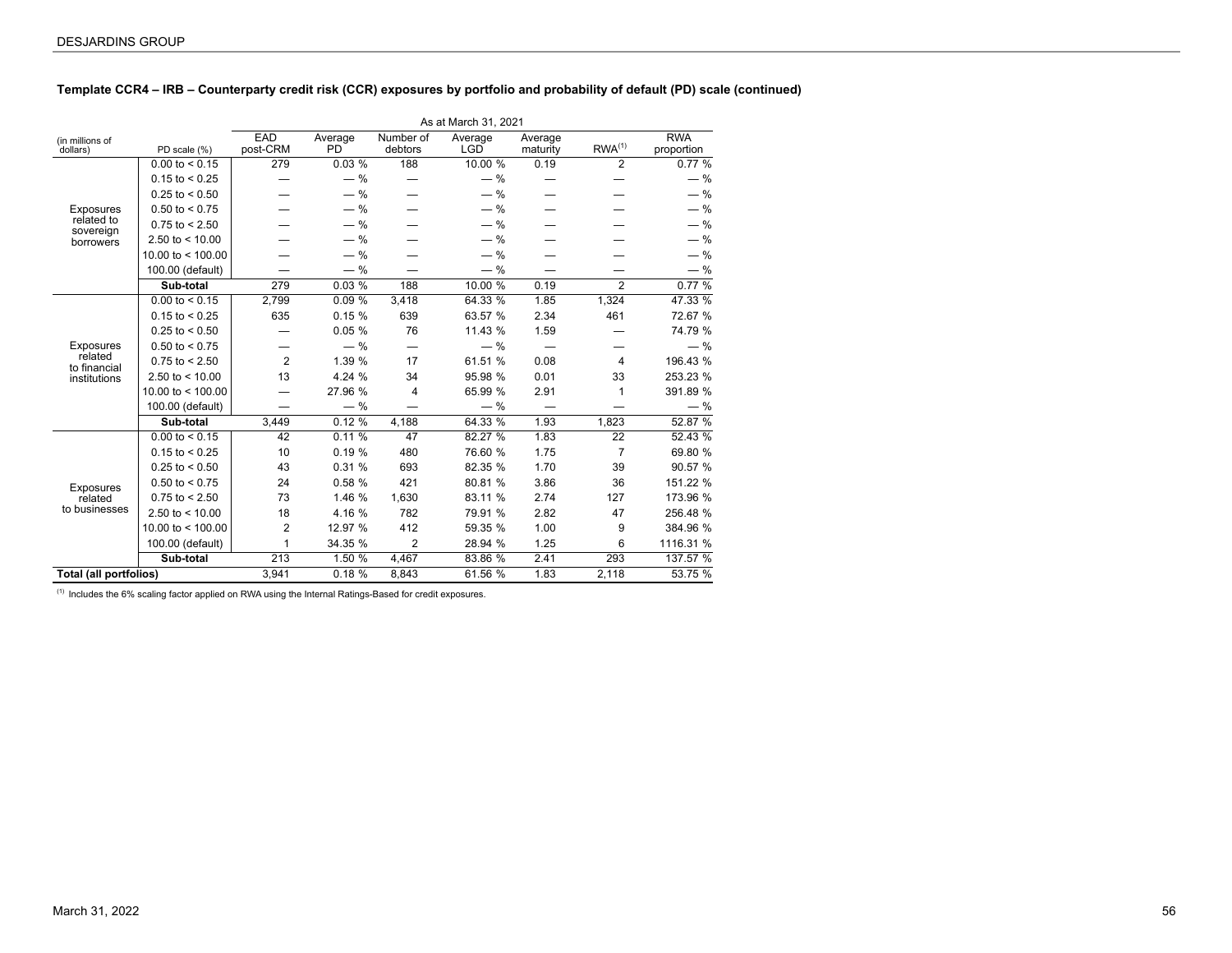### <span id="page-56-0"></span>**Template CCR5 – Composition of collateral for counterparty credit risk (CCR) exposures**

#### e a b c d e f **As at March 31, 2022 As at December 31, 2021 As at December 31, 2021 Collateral used in derivative transactions Collateral used in SFTs** Collateral used in derivative transactions Collateral used in SFTs **Fair value of collateral received Fair value of posted collateral Fair value of collateral received Fair value of posted collateral** Fair value of collateral received Fair value rall value<br>of posted collateral Fair value of collateral received Fair value of posted (in millions of dollars) **Segregated Unsegregated Segregated Unsegregated** Segregated Unsegregated Segregated Unsegregated collateral 1 Cash – Domestic currency **— 2,203 — 51 28,603 15,094** — 1,571 — 5 30,658 12,404 2 Cash – Other currencies **— 4,006 — 1,252 — —** — 4,212 — 564 — — 3 Domestic sovereign debt **213 — 246 — 14,238 27,110** 305 — 100 — 11,753 29,224 4 Other sovereign debt **— — — — 914 1,565** — — — — 754 1,687 5 Government agency debt **— — — — — —** — — — — — — 6 Corporate bonds **1 — — — 2 5** — — — — 1 5 7 Equity securities **— — — — — —** — — — — — — 8 Other collateral **— — — — — —** — — — — — — **Total 214 6,209 246 1,303 43,757 43,774** 305 5,783 100 569 43,166 43,320

|                           |            |                                            |            | As at September 30, 2021           |                             |                         |            |                                            |            | As at June 30, 2021                |                             |                         |
|---------------------------|------------|--------------------------------------------|------------|------------------------------------|-----------------------------|-------------------------|------------|--------------------------------------------|------------|------------------------------------|-----------------------------|-------------------------|
|                           |            | Collateral used in derivative transactions |            |                                    | Collateral used in SFTs     |                         |            | Collateral used in derivative transactions |            |                                    | Collateral used in SFTs     |                         |
|                           |            | Fair value<br>of collateral received       |            | Fair value<br>of posted collateral | Fair value<br>of collateral | Fair value<br>of posted |            | Fair value<br>of collateral received       |            | Fair value<br>of posted collateral | Fair value<br>of collateral | Fair value<br>of posted |
| (in millions of dollars)  | Segregated | Unsegregated                               | Segregated | Unsegregated                       | received                    | collateral              | Segregated | Unsegregated                               | Segregated | Unsegregated                       | received                    | collateral              |
| Cash - Domestic currency  | —          | 1,452                                      |            |                                    | 25.251                      | 15,794                  |            | 1,534                                      |            |                                    | 25.152                      | 14,774                  |
| 2 Cash - Other currencies | —          | 3,875                                      |            | 563                                |                             | _                       |            | 3,631                                      | –          | 633                                |                             |                         |
| 3 Domestic sovereign debt | 25         | —                                          | 59         |                                    | 15,086                      | 23,888                  | 30         | —                                          | 8          |                                    | 13,863                      | 23,457                  |
| 4 Other sovereign debt    |            |                                            |            |                                    | 844                         | 1,574                   |            |                                            |            |                                    | 878                         | 1,628                   |
| 5 Government agency debt  |            | —                                          |            |                                    |                             |                         |            |                                            |            | _                                  |                             |                         |
| 6 Corporate bonds         | 75         |                                            | 58         |                                    | 2                           | 10                      | 50         | —                                          | 75         |                                    |                             |                         |
| <b>Equity securities</b>  |            |                                            |            |                                    |                             |                         |            |                                            |            |                                    |                             |                         |
| 8 Other collateral        |            |                                            |            |                                    |                             |                         |            |                                            |            |                                    |                             |                         |
| Total                     | 100        | 5.327                                      | 117        | 570                                | 41.183                      | 41.266                  | 80         | 5,165                                      | 83         | 636                                | 39.895                      | 39,866                  |

|   |                          |            |                                            | As at March 31, 2021 |                                    |                             |                         |
|---|--------------------------|------------|--------------------------------------------|----------------------|------------------------------------|-----------------------------|-------------------------|
|   |                          |            | Collateral used in derivative transactions |                      |                                    | Collateral used in SFTs     |                         |
|   |                          |            | Fair value<br>of collateral received       |                      | Fair value<br>of posted collateral | Fair value<br>of collateral | Fair value<br>of posted |
|   | (in millions of dollars) | Segregated | Unsegregated                               | Segregated           | Unsegregated                       | received                    | collateral              |
|   | Cash - Domestic currency |            | 1.953                                      |                      | 27                                 | 21.718                      | 13.820                  |
| 2 | Cash - Other currencies  |            | 3,190                                      |                      | 667                                |                             |                         |
| 3 | Domestic sovereign debt  | 23         |                                            |                      |                                    | 12.290                      | 18,802                  |
| 4 | Other sovereign debt     |            |                                            |                      |                                    | 1.554                       | 2,782                   |
| 5 | Government agency debt   |            |                                            |                      |                                    |                             |                         |
| 6 | Corporate bonds          | 84         |                                            | 62                   |                                    | 4                           | 5                       |
|   | Equity securities        |            |                                            |                      |                                    |                             |                         |
| 8 | Other collateral         |            |                                            |                      |                                    |                             |                         |
|   | Total                    | 107        | 5,143                                      | 69                   | 694                                | 35.566                      | 35.409                  |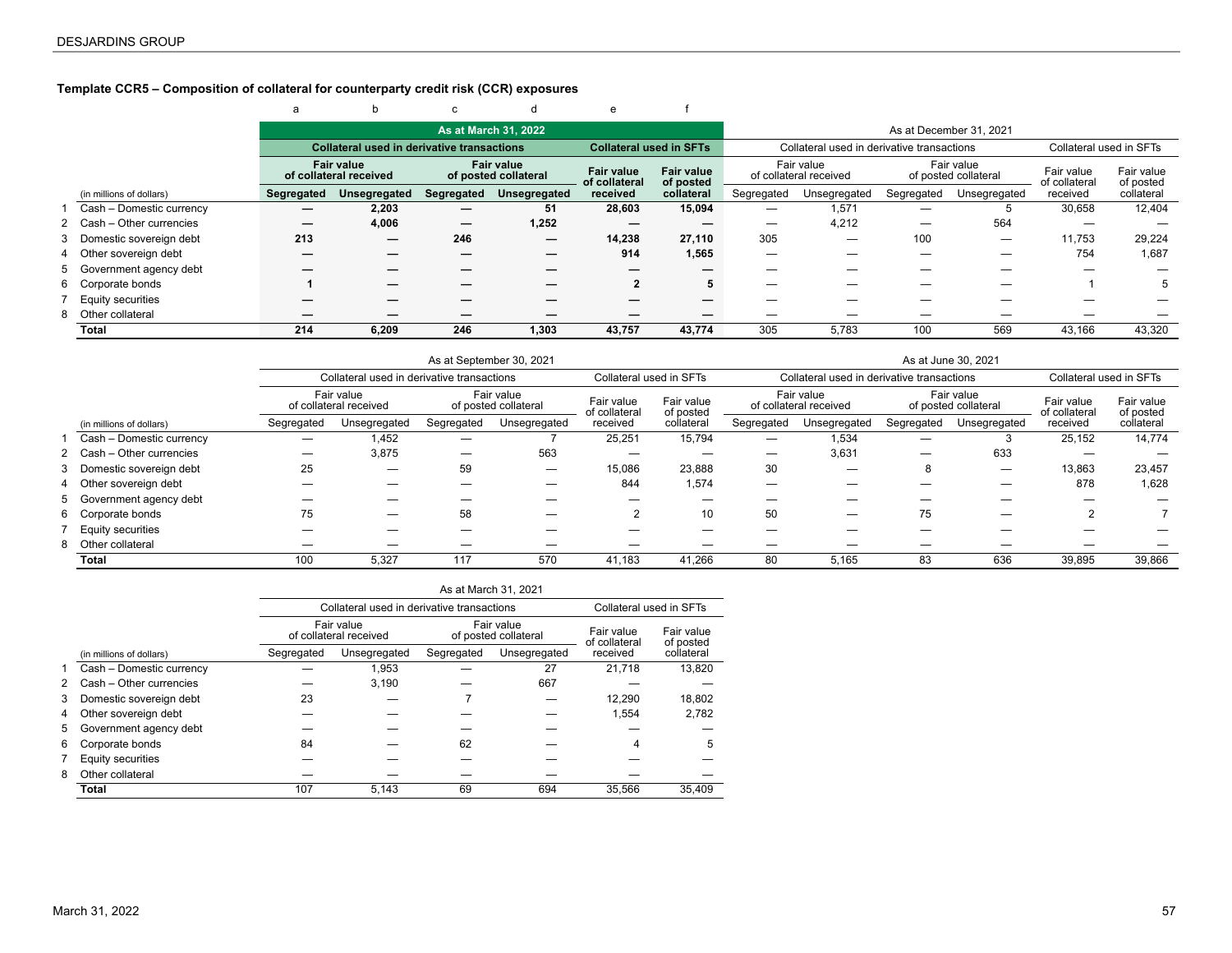## <span id="page-57-0"></span>**Template CCR6 – Credit derivatives exposures**

#### a b 14181.1 **As at March 31, 2022** As at December 31, 2021 As at September 30, 2021 As at June 30, 2021 As at March 31, 2021 (in millions of dollars) **Protection Protection bought sold** Protection bought Protection sold Protection bought Protection sold Protection bought Protection sold Protection bought Protection sold **Notional amounts** 1 Single-name credit default swaps **— — — — — — — — —** — — — — — — 2 Index credit default swaps **— 420** — 1,200 — 1,280 — 1,260 — 641 3 Total return swaps **250 250** 250 250 230 230 205 205 185 185 4 Credit options **— —** — — — — — — — — 5 Other credit derivatives **— —** — — — — — — — — 6 **Total notional amounts 250 670** 250 1,450 230 1,510 205 1,465 185 826 **Fair values** 7 Positive fair value (asset) **— 6** — 17 — 19 — 19 — 19 8 Negative fair value (liability) **4 —** 4 — 4 — 3 — 4 —

### **Template CCR8 – Exposures to central counterparties (CCP)**

|    |                                                                                                        | a                      |                          |                         |            |                          |                   |                     |                   |                        |            |
|----|--------------------------------------------------------------------------------------------------------|------------------------|--------------------------|-------------------------|------------|--------------------------|-------------------|---------------------|-------------------|------------------------|------------|
|    |                                                                                                        | As at March 31, 2022   |                          | As at December 31, 2021 |            | As at September 30, 2021 |                   | As at June 30, 2021 |                   | As at March 31, 2021   |            |
|    | (in millions of dollars)                                                                               | <b>EAD</b><br>post-CRM | <b>RWA</b>               | EAD<br>post-CRM         | <b>RWA</b> | EAD<br>post-CRM          | <b>RWA</b>        | EAD<br>post-CRM     | <b>RWA</b>        | <b>EAD</b><br>post-CRM | <b>RWA</b> |
|    | <b>Exposures to QCCPs (total)</b>                                                                      | 615                    | 60                       | 746                     | 45         | 286                      | 17                | 305                 | 26                | 291                    | 17         |
|    | Exposures for trades at QCCPs (excluding initial margin and default fund contributions); of which:     | 457                    | 9                        | 651                     | 13         | 224                      |                   | 220                 |                   | 248                    | 5          |
|    | OTC derivatives<br>(i)                                                                                 | 11                     |                          | 69                      |            | 58                       |                   | 63                  |                   | 16                     |            |
|    | Exchange-traded derivatives<br>(ii)                                                                    | 126                    |                          | 52                      |            | 24                       |                   | 26                  |                   | 51                     |            |
| 5  | (iii)<br>Securities financing transactions                                                             | 320                    | 6                        | 530                     | 11         | 142                      | 3                 | 131                 |                   | 181                    |            |
| 6  | Netting sets where cross-product netting has been approved<br>(iv)                                     |                        |                          |                         |            |                          |                   |                     |                   |                        |            |
|    | Segregated initial margin                                                                              |                        |                          |                         |            |                          |                   |                     |                   |                        |            |
| 8  | Non-segregated initial margin                                                                          |                        |                          |                         |            |                          |                   |                     |                   |                        |            |
|    | Pre-funded default fund contributions                                                                  | 158                    | 51                       | 95                      | 32         | 62                       | 13                | 85                  | 21                | 43                     | 12         |
| 10 | Unfunded default fund contributions                                                                    | –                      |                          |                         | _          | _                        |                   |                     | _                 | –                      |            |
|    | <b>Exposures to non-QCCPs (total)</b>                                                                  | —                      | $\overline{\phantom{m}}$ | $\hspace{0.05cm}$       | —          |                          | $\hspace{0.05cm}$ | $\hspace{0.05cm}$   | $\hspace{0.05cm}$ |                        |            |
|    | Exposures for trades at non-QCCPs (excluding initial margin and default fund contributions); of which: |                        |                          |                         |            |                          |                   |                     |                   |                        |            |
| 13 | OTC derivatives<br>(i)                                                                                 |                        |                          |                         |            |                          |                   |                     |                   |                        |            |
| 14 | Exchange-traded derivatives<br>(ii)                                                                    |                        |                          |                         |            |                          |                   |                     |                   |                        |            |
| 15 | (iii)<br>Securities financing transactions                                                             |                        |                          |                         |            |                          |                   |                     |                   |                        |            |
| 16 | Netting sets where cross-product netting has been approved<br>(iv)                                     |                        |                          |                         |            |                          |                   |                     |                   |                        |            |
| 17 | Segregated initial margin                                                                              |                        |                          |                         |            |                          |                   |                     |                   |                        |            |
|    | 18 Non-segregated initial margin                                                                       |                        |                          |                         |            |                          |                   |                     |                   |                        |            |
|    | 19 Pre-funded default fund contributions                                                               |                        |                          |                         |            |                          |                   |                     |                   |                        |            |
|    | 20 Unfunded default fund contributions                                                                 |                        |                          |                         |            |                          |                   |                     |                   |                        |            |

Маrch 31, 2022 <del>без противать произвестных состранных произвестных состранных произвестных составительных состранных составительных составительных составительных составительных составительных составительных составительных</del>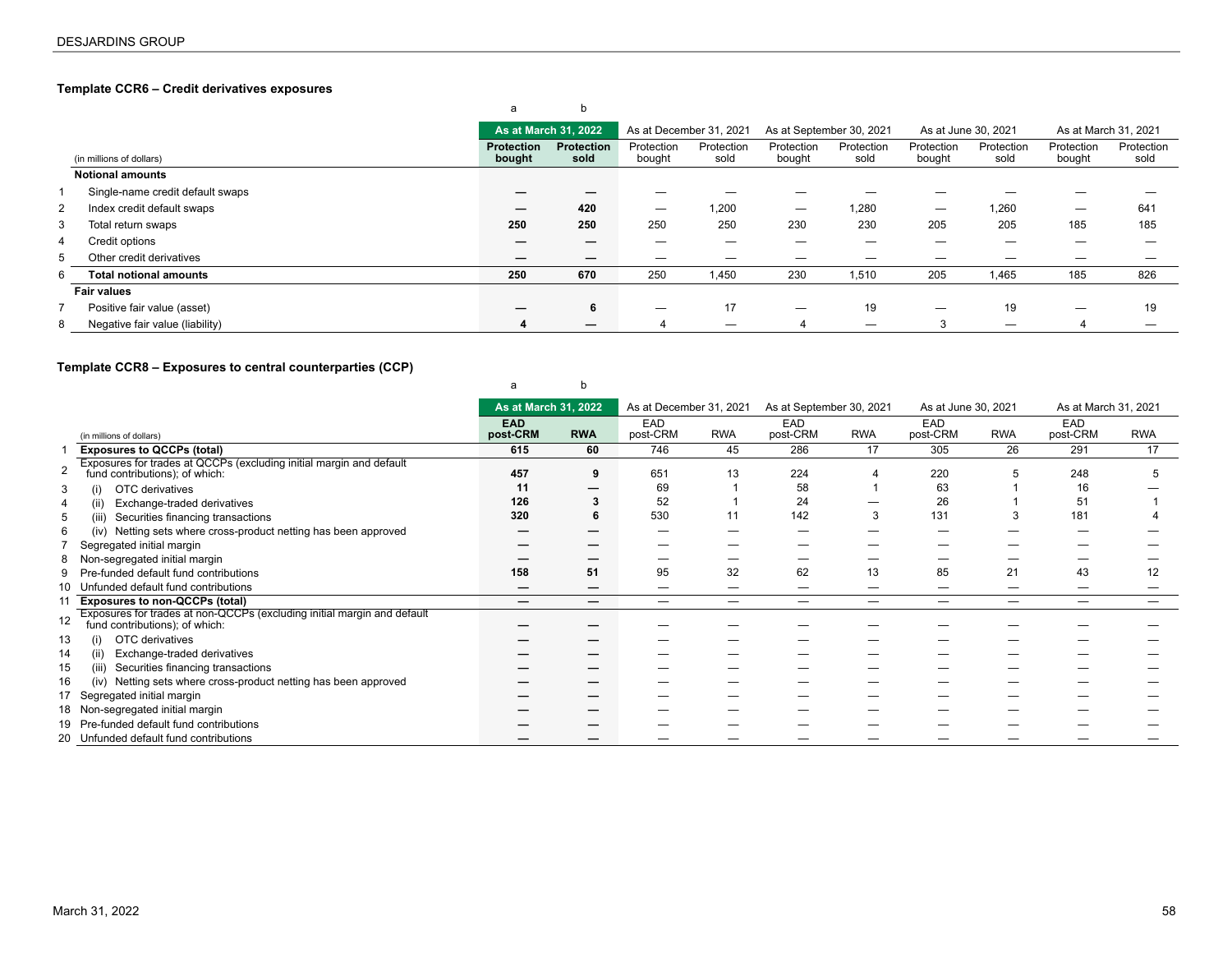# <span id="page-58-0"></span>**SECURITIZATION**

## **Template SEC1 – Securitization exposures in the banking book**

|                          |                              | a                  | b                                   | C         | e                  |                                  | g                 |                    |                                   |           |
|--------------------------|------------------------------|--------------------|-------------------------------------|-----------|--------------------|----------------------------------|-------------------|--------------------|-----------------------------------|-----------|
|                          |                              |                    |                                     |           |                    | As at March 31, 2022             |                   |                    |                                   |           |
|                          |                              |                    | Financial entity acts as originator |           |                    | Financial entity acts as sponsor |                   |                    | Financial entity acts as investor |           |
| (in millions of dollars) |                              | <b>Traditional</b> | <b>Synthetic</b>                    | Sub-total | <b>Traditional</b> | <b>Synthetic</b>                 | Sub-total         | <b>Traditional</b> | <b>Synthetic</b>                  | Sub-total |
|                          | Retail (total), of which:    | $\hspace{0.05cm}$  |                                     |           | –                  |                                  | $\hspace{0.05cm}$ | –                  |                                   | –         |
| 2                        | Residential mortgage         |                    |                                     |           |                    |                                  |                   |                    |                                   |           |
| Credit card<br>3         |                              |                    |                                     |           |                    |                                  |                   |                    |                                   |           |
| $\overline{4}$           | Other retail exposures       |                    |                                     |           |                    |                                  |                   |                    |                                   |           |
| 5<br>Re-securitization   |                              |                    |                                     | –         |                    |                                  |                   |                    |                                   |           |
| 6                        | Wholesale (total), of which: |                    |                                     | _         |                    |                                  | –                 | 32                 |                                   | 32        |
| <b>Business loans</b>    |                              |                    |                                     |           |                    |                                  |                   |                    |                                   |           |
| 8                        | Commercial mortgage          |                    |                                     |           |                    |                                  |                   |                    |                                   |           |
| 9                        | Lease and receivables        |                    |                                     |           |                    |                                  |                   |                    |                                   |           |
| 10                       | Other wholesale exposures    |                    |                                     |           |                    |                                  | _                 | 30                 |                                   | 30        |
| Re-securitization<br>11  |                              |                    |                                     |           |                    |                                  |                   |                    |                                   |           |

|    |                              |             |                                     |           |             | As at December 31, 2021          |           |             |                                   |           |
|----|------------------------------|-------------|-------------------------------------|-----------|-------------|----------------------------------|-----------|-------------|-----------------------------------|-----------|
|    |                              |             | Financial entity acts as originator |           |             | Financial entity acts as sponsor |           |             | Financial entity acts as investor |           |
|    | (in millions of dollars)     | Traditional | Synthetic                           | Sub-total | Traditional | Synthetic                        | Sub-total | Traditional | Synthetic                         | Sub-total |
|    | Retail (total), of which:    | —           |                                     | –         |             |                                  |           | -           |                                   |           |
|    | Residential mortgage         |             |                                     |           |             |                                  |           |             |                                   |           |
| 3  | Credit card                  |             |                                     |           |             |                                  |           |             |                                   |           |
| 4  | Other retail exposures       |             |                                     |           |             |                                  |           |             |                                   |           |
| 5  | Re-securitization            |             | –                                   | –         |             |                                  |           | _           |                                   |           |
| 6  | Wholesale (total), of which: |             | –                                   | —         | _           |                                  |           | 26          |                                   | 26        |
|    | <b>Business loans</b>        |             |                                     |           |             |                                  |           |             |                                   |           |
| 8  | Commercial mortgage          |             |                                     |           |             |                                  |           |             |                                   |           |
| 9  | Lease and receivables        |             |                                     |           |             |                                  |           |             |                                   |           |
| 10 | Other wholesale exposures    |             | _                                   |           |             |                                  |           | 23          |                                   | 23        |
| 11 | Re-securitization            |             |                                     |           |             |                                  |           |             |                                   |           |

|    |                              |             |                                     |           |             | As at September 30, 2021         |           |             |                                   |           |
|----|------------------------------|-------------|-------------------------------------|-----------|-------------|----------------------------------|-----------|-------------|-----------------------------------|-----------|
|    |                              |             | Financial entity acts as originator |           |             | Financial entity acts as sponsor |           |             | Financial entity acts as investor |           |
|    | (in millions of dollars)     | Traditional | Synthetic                           | Sub-total | Traditional | Synthetic                        | Sub-total | Traditional | Synthetic                         | Sub-total |
|    | Retail (total), of which:    |             |                                     | _         | _           |                                  |           |             |                                   |           |
| 2  | Residential mortgage         |             |                                     |           |             |                                  |           |             |                                   |           |
| 3  | Credit card                  |             |                                     | —         |             |                                  |           |             |                                   |           |
| 4  | Other retail exposures       |             |                                     | _         |             |                                  |           |             |                                   |           |
| 5  | Re-securitization            |             |                                     |           |             |                                  |           |             |                                   |           |
| 6  | Wholesale (total), of which: | —           |                                     | —         | —           |                                  |           | 25          |                                   | 25        |
|    | <b>Business loans</b>        |             |                                     |           |             |                                  |           |             |                                   |           |
| 8  | Commercial mortgage          |             |                                     |           |             |                                  |           |             |                                   |           |
| 9  | Lease and receivables        |             | _                                   | —         | _           |                                  |           | _           |                                   |           |
| 10 | Other wholesale exposures    |             |                                     | _         |             |                                  |           | 21          |                                   | 21        |
| 11 | Re-securitization            |             |                                     |           |             |                                  |           | 4           |                                   |           |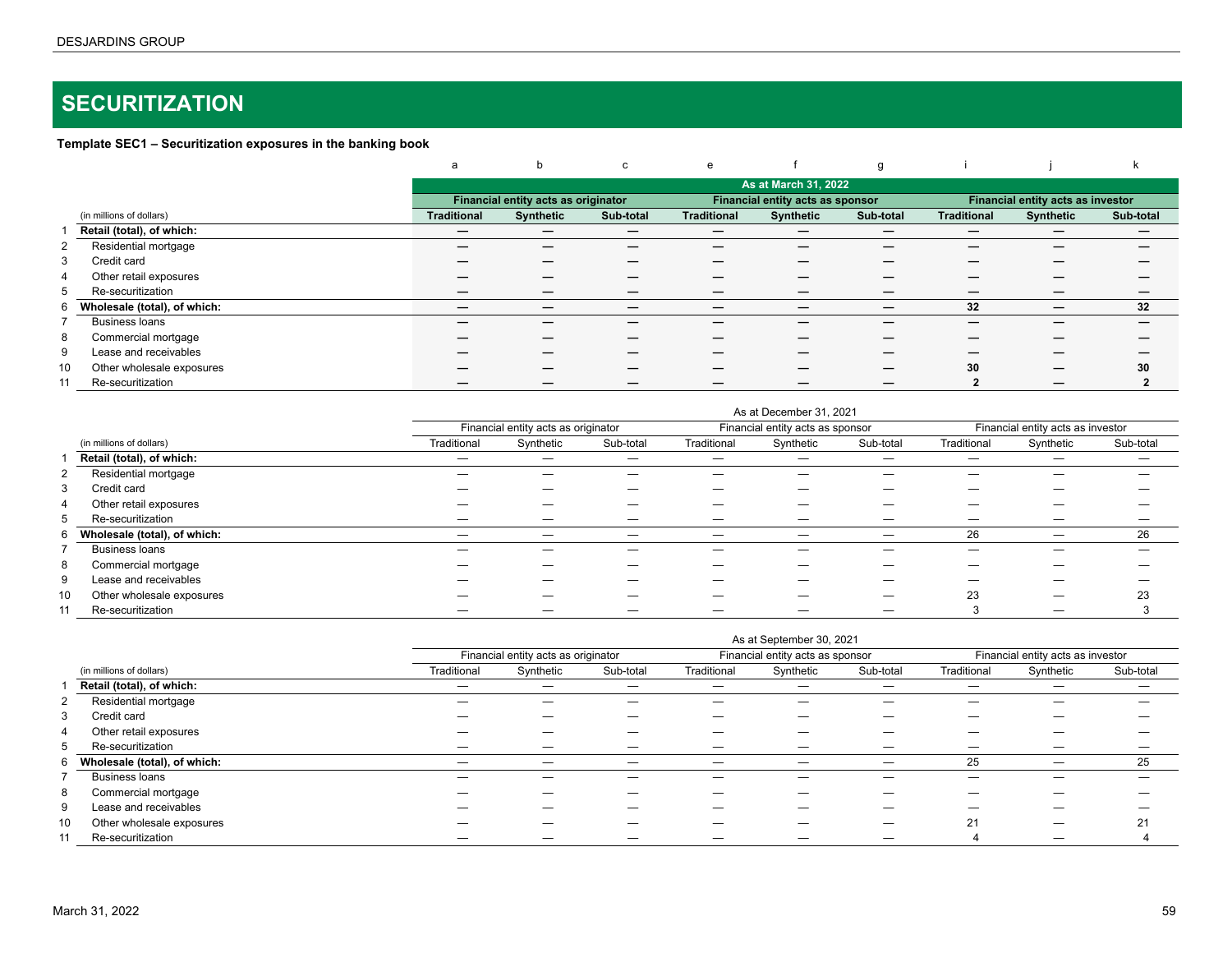# **Template SEC1 – Securitization exposures in the banking book (continued)**

|    |                              |             |                                     |           |             | As at June 30, 2021              |           |                  |           |           |
|----|------------------------------|-------------|-------------------------------------|-----------|-------------|----------------------------------|-----------|------------------|-----------|-----------|
|    |                              |             | Financial entity acts as originator |           |             | Financial entity acts as sponsor |           | acts as investor |           |           |
|    | (in millions of dollars)     | Traditional | Synthetic                           | Sub-total | Traditional | Synthetic                        | Sub-total | Traditional      | Synthetic | Sub-total |
|    | Retail (total), of which:    |             |                                     |           | —           |                                  |           |                  |           | –         |
| 2  | Residential mortgage         |             |                                     |           |             |                                  |           |                  |           |           |
| 3  | Credit card                  |             |                                     |           |             |                                  |           |                  |           |           |
| 4  | Other retail exposures       |             |                                     |           |             |                                  |           |                  |           |           |
| 5  | Re-securitization            |             |                                     |           |             |                                  | _         |                  |           |           |
| 6  | Wholesale (total), of which: | –           |                                     |           | -           |                                  |           | 36               |           | 36        |
|    | <b>Business loans</b>        |             |                                     |           |             |                                  |           |                  |           |           |
| 8  | Commercial mortgage          |             |                                     |           |             |                                  |           |                  |           |           |
| 9  | Lease and receivables        |             |                                     |           |             |                                  | _         |                  |           |           |
| 10 | Other wholesale exposures    |             |                                     |           |             |                                  |           | 32               |           | 32        |
| 11 | Re-securitization            |             |                                     |           |             |                                  |           |                  |           |           |

|    |                              | As at March 31, 2021 |                                     |           |             |                                  |                          |             |                                   |           |  |  |  |  |
|----|------------------------------|----------------------|-------------------------------------|-----------|-------------|----------------------------------|--------------------------|-------------|-----------------------------------|-----------|--|--|--|--|
|    |                              |                      | Financial entity acts as originator |           |             | Financial entity acts as sponsor |                          |             | Financial entity acts as investor |           |  |  |  |  |
|    | (in millions of dollars)     | Traditional          | Synthetic                           | Sub-total | Traditional | Synthetic                        | Sub-total                | Traditional | Synthetic                         | Sub-total |  |  |  |  |
|    | Retail (total), of which:    | —                    |                                     |           | —           |                                  |                          | –           |                                   |           |  |  |  |  |
| 2  | Residential mortgage         |                      |                                     | —         | _           |                                  | –                        |             | _                                 |           |  |  |  |  |
| 3  | Credit card                  |                      |                                     |           |             |                                  |                          |             |                                   |           |  |  |  |  |
| 4  | Other retail exposures       |                      |                                     |           |             |                                  |                          |             |                                   |           |  |  |  |  |
| 5  | Re-securitization            |                      |                                     |           |             |                                  |                          |             |                                   |           |  |  |  |  |
| 6  | Wholesale (total), of which: | —                    |                                     |           | —           | —                                | $\overline{\phantom{m}}$ | 12          | —                                 | 12        |  |  |  |  |
|    | <b>Business loans</b>        |                      |                                     |           | —           |                                  | –                        | –           | —                                 |           |  |  |  |  |
| 8  | Commercial mortgage          |                      |                                     |           |             |                                  |                          |             |                                   |           |  |  |  |  |
| 9  | Lease and receivables        |                      |                                     |           |             |                                  |                          |             |                                   |           |  |  |  |  |
| 10 | Other wholesale exposures    |                      |                                     |           |             |                                  |                          |             |                                   |           |  |  |  |  |
| 11 | Re-securitization            |                      |                                     |           |             |                                  |                          |             |                                   |           |  |  |  |  |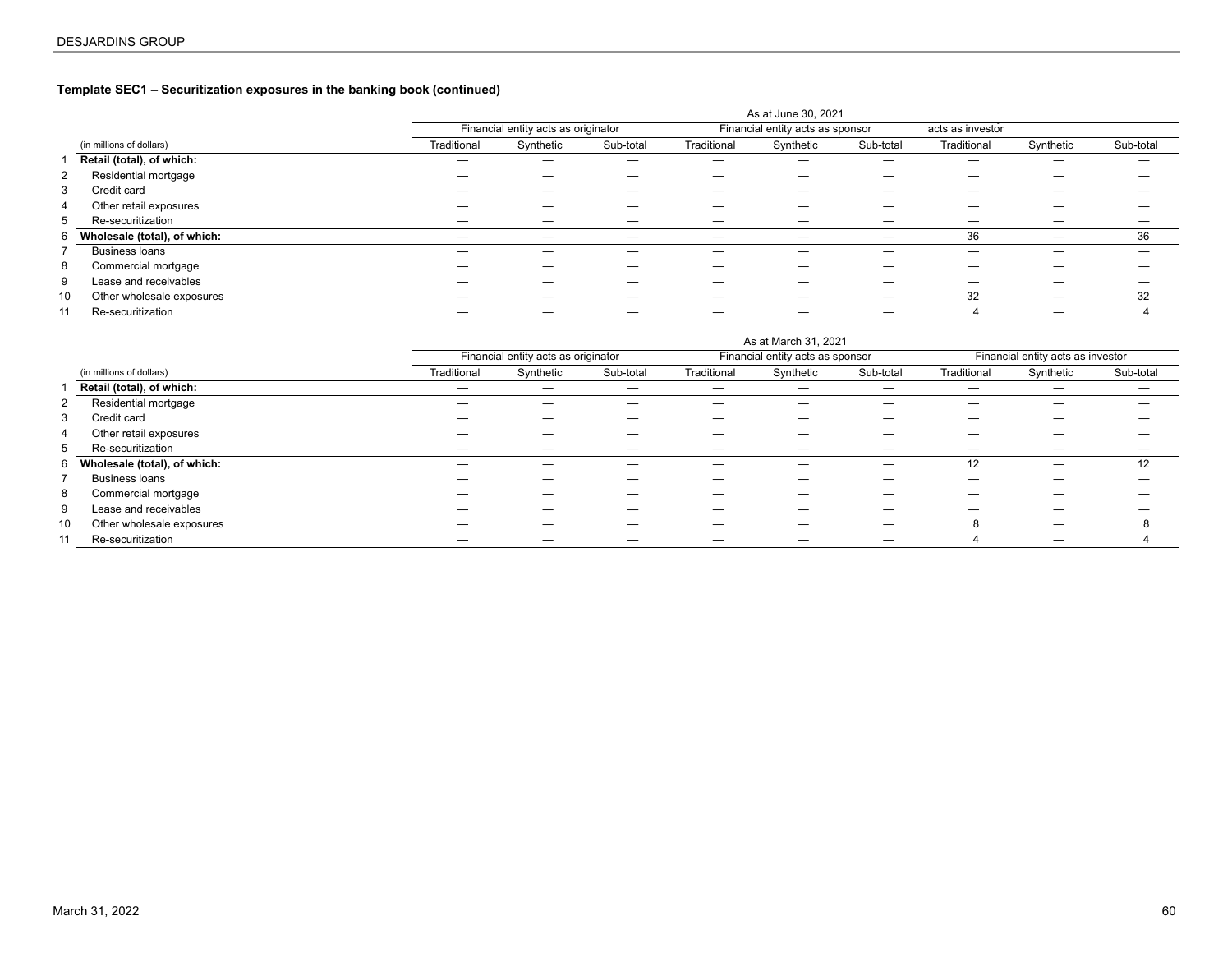# <span id="page-60-0"></span>**Template SEC4 – Securitization exposures in the banking book and associated capital requirements (financial entity acting as investor)**

|    |                            | a                        | b               | $\mathbf{C}$                                        | d                    | e          |                                      | g                                                  |                          |                      |                                      | k                                      |               | m          | n.                                   | $\circ$                  | D                        |            |
|----|----------------------------|--------------------------|-----------------|-----------------------------------------------------|----------------------|------------|--------------------------------------|----------------------------------------------------|--------------------------|----------------------|--------------------------------------|----------------------------------------|---------------|------------|--------------------------------------|--------------------------|--------------------------|------------|
|    |                            |                          |                 |                                                     |                      |            |                                      |                                                    |                          | As at March 31, 2022 |                                      |                                        |               |            |                                      |                          |                          |            |
|    |                            |                          |                 | <b>Exposure values</b><br>(by risk weighting bands) |                      |            |                                      | <b>Exposure values</b><br>(by regulatory approach) |                          |                      |                                      | <b>RWA</b><br>(by regulatory approach) |               |            |                                      | Capital charge after cap |                          |            |
|    | (in millions of dollars)   | $≤ 20%$                  | > 20%<br>to 50% | $> 50\%$<br>to 100%                                 | >100%<br>$< 1,250\%$ | $= 1,250%$ | <b>SEC-IRB</b><br>(including<br>IAA) | <b>IRB SFA</b>                                     | <b>SA/SFA</b>            | $= 1,250%$           | <b>SEC-IRB</b><br>(including<br>IAA) | <b>SEC-ERB</b>                         | <b>SA/SFA</b> | $= 1,250%$ | <b>SEC-IRB</b><br>(including<br>IAA) | <b>SEC-ERB</b>           | <b>SA/SFA</b>            | $= 1,250%$ |
|    | <b>Total exposures</b>     | $\overline{\phantom{m}}$ | -               |                                                     | —                    | 32         | $\overline{\phantom{0}}$             | —                                                  |                          | 32                   | $\overline{\phantom{m}}$             | —                                      |               | 406        | $\overline{\phantom{0}}$             | —                        | $\overline{\phantom{m}}$ | 32         |
|    | Traditional securitization | –                        | _               |                                                     | –                    | 32         | –                                    | –                                                  | $\overline{\phantom{m}}$ | 32                   | –                                    | —                                      | —             | 406        | $\overline{\phantom{0}}$             | _                        | –                        | 32         |
|    | Of which securitization    | –                        |                 |                                                     | –                    | 30         |                                      | –                                                  | $\overline{\phantom{0}}$ | 30                   | –                                    |                                        | –             | 376        |                                      | _                        | –                        | 30         |
|    | Of which retail underlying | –                        |                 |                                                     | –                    |            |                                      | –                                                  |                          | —                    | _                                    |                                        |               | –          |                                      |                          | –                        |            |
|    | Of which wholesale         |                          |                 | -                                                   | –                    |            |                                      | –                                                  |                          | 30                   | –                                    | —                                      | –             | 376        | $\overline{\phantom{0}}$             | –                        | –                        | 30         |
| 6  | Of which re-securitization |                          |                 |                                                     |                      |            |                                      | _                                                  |                          |                      | –                                    |                                        |               | 30         |                                      |                          |                          |            |
|    | Of which senior            |                          |                 |                                                     | –                    |            |                                      | –                                                  |                          |                      | –                                    |                                        |               | –          |                                      |                          | –                        |            |
|    | Of which non-senior        | -                        | –               |                                                     | –                    |            |                                      | –                                                  |                          |                      | –                                    |                                        |               | 30         |                                      |                          | –                        |            |
|    | Synthetic securitization   | $\overline{\phantom{m}}$ | -               |                                                     | –                    |            |                                      | –                                                  |                          |                      | –                                    |                                        |               | –          |                                      |                          | –                        |            |
| 10 | Of which securitization    | -                        | -               |                                                     | –                    |            |                                      | –                                                  |                          |                      | –                                    |                                        |               | _          |                                      | _                        | –                        |            |
| 11 | Of which retail underlying |                          |                 |                                                     |                      |            |                                      | _                                                  |                          |                      |                                      |                                        |               |            |                                      |                          |                          |            |
| 12 | Of which wholesale         | –                        |                 |                                                     | –                    |            |                                      | _                                                  |                          |                      | _                                    |                                        |               |            |                                      |                          |                          |            |
| 13 | Of which re-securitization | –                        |                 |                                                     |                      |            |                                      | -                                                  |                          |                      |                                      |                                        |               |            |                                      |                          |                          |            |
| 14 | Of which senior            |                          |                 |                                                     |                      |            |                                      | _                                                  |                          |                      |                                      |                                        |               |            |                                      |                          |                          |            |
| 15 | Of which non-senior        | –                        |                 |                                                     |                      |            |                                      |                                                    |                          |                      |                                      |                                        |               |            |                                      |                          |                          |            |

|    |                            |                          |                          |                                              |                          |            |                               |                                             |               | As at December 31, 2021  |                               |                                        |                          |            |                               |                          |               |            |
|----|----------------------------|--------------------------|--------------------------|----------------------------------------------|--------------------------|------------|-------------------------------|---------------------------------------------|---------------|--------------------------|-------------------------------|----------------------------------------|--------------------------|------------|-------------------------------|--------------------------|---------------|------------|
|    |                            |                          |                          | Exposure values<br>(by risk weighting bands) |                          |            |                               | Exposure values<br>(by regulatory approach) |               |                          |                               | <b>RWA</b><br>(by regulatory approach) |                          |            |                               | Capital charge after cap |               |            |
|    | (in millions of dollars)   | $\leq 20\%$              | > 20%<br>to 50%          | > 50%<br>to 100%                             | >100%<br>< 1,250%        | $= 1,250%$ | SEC-IRB<br>(including<br>IAA) | <b>IRB SFA</b>                              | <b>SA/SFA</b> | $= 1,250%$               | SEC-IRB<br>(including<br>(AA) | SEC-ERB                                | SA/SFA                   | $= 1,250%$ | SEC-IRB<br>(including<br>IAA) | SEC-ERB                  | <b>SA/SFA</b> | $= 1,250%$ |
|    | <b>Total exposures</b>     | $\overline{\phantom{0}}$ | $\overline{\phantom{0}}$ | _                                            | $\overline{\phantom{0}}$ | 26         | $\overline{\phantom{0}}$      |                                             | —             | 26                       |                               |                                        | $\overline{\phantom{0}}$ | 327        | -                             | –                        |               | 26         |
|    | Traditional securitization |                          |                          | _                                            |                          | 26         |                               | $\overline{\phantom{0}}$                    | —             | 26                       |                               | —                                      | $\overline{\phantom{m}}$ | 327        | -                             | —                        |               | 26         |
|    | Of which securitization    |                          |                          |                                              | -                        | 23         |                               | -                                           |               | 23                       | _                             |                                        | –                        | 290        |                               |                          |               | 23         |
|    | Of which retail underlying |                          |                          |                                              |                          |            |                               | -                                           |               |                          |                               |                                        | -                        | -          |                               |                          |               |            |
|    | Of which wholesale         | --                       |                          |                                              |                          | n n        | $\overline{\phantom{a}}$      | -                                           |               | 23                       | _                             |                                        | _                        | 290        |                               |                          |               | 23         |
| 6  | Of which re-securitization | _                        |                          | _                                            |                          |            |                               |                                             | --            |                          | _                             | __                                     |                          | 37         |                               | _                        |               |            |
|    | Of which senior            | --                       |                          |                                              |                          |            |                               | _                                           |               |                          |                               |                                        | -                        |            |                               |                          |               |            |
|    | Of which non-senior        | –                        |                          |                                              | -                        |            | -                             | $\overline{\phantom{0}}$                    | --            |                          | –                             |                                        | –                        | 37         |                               | --                       |               |            |
|    | Synthetic securitization   | _                        |                          | _                                            |                          |            | -                             |                                             | --            |                          | _                             |                                        | –                        |            |                               | --                       |               |            |
|    | Of which securitization    |                          |                          |                                              |                          |            |                               | -                                           |               |                          |                               |                                        |                          |            |                               |                          |               |            |
| 11 | Of which retail underlying | _                        |                          |                                              |                          |            |                               |                                             |               |                          |                               |                                        |                          |            |                               |                          |               |            |
| 12 | Of which wholesale         |                          |                          |                                              |                          |            |                               |                                             |               |                          |                               |                                        |                          |            |                               |                          |               |            |
| 13 | Of which re-securitization | _                        | _                        |                                              | __                       |            |                               | -                                           |               | $\overline{\phantom{a}}$ |                               |                                        | _                        |            |                               |                          |               |            |
| 14 | Of which senior            | --                       |                          |                                              |                          |            |                               |                                             |               |                          |                               |                                        |                          |            |                               |                          |               |            |
| 15 | Of which non-senior        | --                       |                          |                                              |                          |            |                               |                                             |               |                          |                               |                                        |                          |            |                               |                          |               |            |

|    |                            |             |        |                                              |             |            |                       |                                             |                          | As at September 30, 2021 |                          |                                        |        |                          |                          |                          |                          |            |
|----|----------------------------|-------------|--------|----------------------------------------------|-------------|------------|-----------------------|---------------------------------------------|--------------------------|--------------------------|--------------------------|----------------------------------------|--------|--------------------------|--------------------------|--------------------------|--------------------------|------------|
|    |                            |             |        | Exposure values<br>(by risk weighting bands) |             |            |                       | Exposure values<br>(by regulatory approach) |                          |                          |                          | <b>RWA</b><br>(by regulatory approach) |        |                          |                          | Capital charge after cap |                          |            |
|    |                            |             | > 20%  | > 50%                                        | >100%       |            | SEC-IRB<br>(including |                                             |                          |                          | SEC-IRB<br>(including    |                                        |        |                          | SEC-IRB<br>(including    |                          |                          |            |
|    | (in millions of dollars)   | $\leq 20\%$ | to 50% | to 100%                                      | $< 1,250\%$ | $= 1,250%$ | IAA)                  | <b>IRB SFA</b>                              | SA/SFA                   | $= 1,250%$               | IAA)                     | SEC-ERB                                | SA/SFA | $= 1,250%$               | IAA)                     | SEC-ERB                  | SA/SFA                   | $= 1,250%$ |
|    | <b>Total exposures</b>     |             | –      | --                                           | –           | 25         | _                     |                                             |                          | 25                       |                          | _                                      |        | 309                      | $\overline{\phantom{0}}$ |                          |                          | 25         |
|    | Traditional securitization | _           |        |                                              | _           |            | _                     |                                             |                          | 25                       | —                        |                                        | _      | 309                      | –                        |                          | –                        | 25         |
|    | Of which securitization    | -           |        | --                                           |             |            | -                     | –                                           | -                        | 21                       | —                        |                                        | _      | 261                      | –                        |                          |                          | 21         |
|    | Of which retail underlying | _           |        | —                                            | _           |            | _                     |                                             |                          | -                        |                          | _                                      | _      | $\overline{\phantom{0}}$ | –                        | _                        |                          |            |
|    | Of which wholesale         | _           |        | --                                           |             |            | _                     | –                                           |                          | 21                       |                          |                                        | _      | 261                      | –                        |                          |                          |            |
|    | Of which re-securitization | _           |        |                                              |             |            |                       | _                                           |                          |                          |                          |                                        |        | 48                       | _                        |                          |                          |            |
|    | Of which senior            |             |        |                                              |             |            |                       |                                             |                          |                          |                          |                                        |        |                          |                          |                          |                          |            |
|    | Of which non-senior        | –           | –      | —                                            | _           |            | –                     | $\overline{\phantom{m}}$                    | $\overline{\phantom{0}}$ |                          | $\overline{\phantom{0}}$ | _                                      | -      | 48                       | $\overline{\phantom{0}}$ | –                        | $\overline{\phantom{0}}$ |            |
|    | Synthetic securitization   | _           |        | --                                           |             |            |                       | _                                           |                          |                          |                          |                                        |        |                          |                          |                          |                          |            |
| 10 | Of which securitization    | _           |        |                                              |             |            |                       |                                             |                          |                          |                          |                                        |        |                          |                          |                          |                          |            |
| 11 | Of which retail underlying |             |        |                                              |             |            |                       |                                             |                          |                          |                          |                                        |        |                          |                          |                          |                          |            |
| 12 | Of which wholesale         | _           |        |                                              |             |            |                       | _                                           |                          |                          |                          |                                        |        |                          |                          |                          |                          |            |
| 13 | Of which re-securitization | _           |        |                                              |             |            |                       | –                                           |                          |                          |                          |                                        |        |                          |                          |                          |                          |            |
| 14 | Of which senior            | _           |        |                                              |             |            |                       |                                             |                          |                          |                          |                                        |        |                          |                          |                          |                          |            |
| 15 | Of which non-senior        |             |        |                                              |             |            |                       |                                             |                          |                          |                          |                                        |        |                          |                          |                          |                          |            |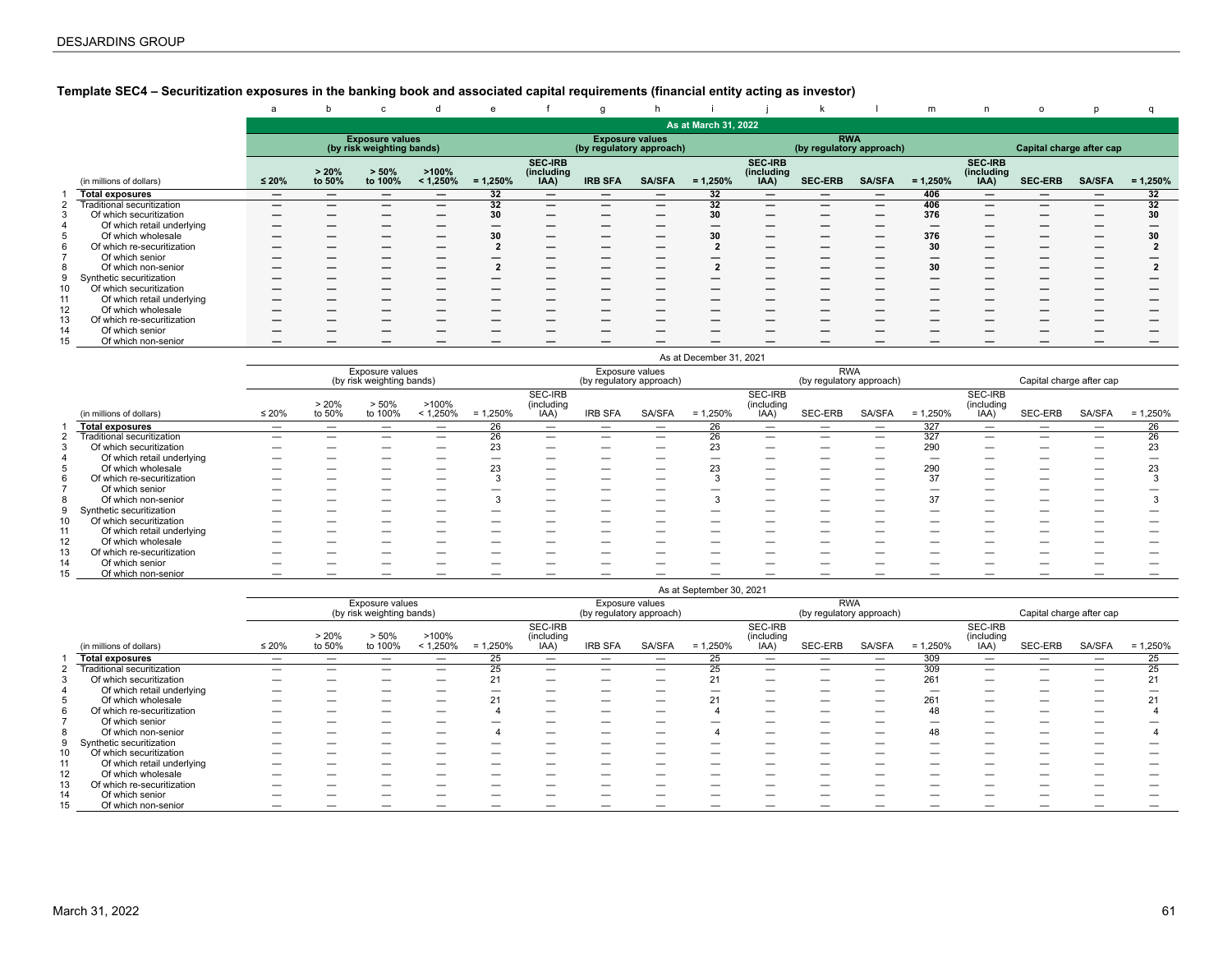# **Template SEC4 – Securitization exposures in the banking book and associated capital requirements (financial entity acting as investor) (continued)**

|    |                            |             | As at June 30, 2021 |                                              |                      |            |                               |                          |                 |            |                               |                                        |        |            |                               |                          |        |            |
|----|----------------------------|-------------|---------------------|----------------------------------------------|----------------------|------------|-------------------------------|--------------------------|-----------------|------------|-------------------------------|----------------------------------------|--------|------------|-------------------------------|--------------------------|--------|------------|
|    |                            |             |                     | Exposure values<br>(by risk weighting bands) |                      |            |                               | (by regulatory approach) | Exposure values |            |                               | <b>RWA</b><br>(by regulatory approach) |        |            |                               | Capital charge after cap |        |            |
|    | (in millions of dollars)   | $\leq 20\%$ | > 20%<br>to 50%     | > 50%<br>to 100%                             | >100%<br>$< 1,250\%$ | $= 1,250%$ | SEC-IRB<br>(including<br>IAA) | <b>IRB SFA</b>           | <b>SA/SFA</b>   | $= 1,250%$ | SEC-IRB<br>(including<br>IAA) | SEC-ERB                                | SA/SFA | $= 1,250%$ | SEC-IRB<br>(including<br>IAA) | SEC-ERB                  | SA/SFA | $= 1,250%$ |
|    | <b>Total exposures</b>     |             |                     |                                              |                      | 36         |                               |                          |                 | 36         | –                             |                                        |        | 451        | -                             | -                        | _      | 36         |
|    | Traditional securitization |             |                     | __                                           | –                    | 36         | –                             |                          | _               | 36         | –                             |                                        |        | 451        |                               |                          | _      | 36         |
|    | Of which securitization    |             |                     |                                              |                      | 32         |                               |                          |                 | 32         | –                             |                                        |        | 402        |                               |                          | _      | 32         |
| 4  | Of which retail underlying |             |                     | -                                            |                      |            |                               |                          |                 |            | -                             |                                        |        |            |                               |                          | _      |            |
| 5  | Of which wholesale         |             |                     |                                              |                      | 32         | _                             |                          |                 | 32         | –                             |                                        |        | 402        |                               |                          | _      | 32         |
| 6  | Of which re-securitization |             |                     | _                                            |                      |            | –                             |                          | _               |            | –                             | --                                     |        | 49         |                               |                          | —      |            |
|    | Of which senior            |             |                     | -                                            |                      |            |                               |                          |                 |            |                               |                                        |        |            |                               |                          |        |            |
| 8  | Of which non-senior        |             |                     |                                              |                      |            |                               |                          |                 |            |                               |                                        |        |            |                               |                          |        |            |
| 9  | Synthetic securitization   |             |                     |                                              |                      |            |                               |                          |                 |            |                               |                                        |        |            |                               |                          |        |            |
| 10 | Of which securitization    |             |                     |                                              |                      |            |                               |                          |                 |            |                               |                                        |        |            |                               |                          |        |            |
| 11 | Of which retail underlying |             |                     | -                                            |                      |            |                               |                          |                 | -          | _                             |                                        |        |            |                               | $\overline{\phantom{a}}$ | _      |            |
| 12 | Of which wholesale         |             |                     |                                              |                      |            |                               |                          |                 |            |                               |                                        |        |            |                               |                          |        |            |
| 13 | Of which re-securitization |             |                     |                                              |                      |            |                               |                          |                 |            |                               |                                        |        |            |                               |                          |        |            |
| 14 | Of which senior            |             |                     |                                              |                      |            |                               |                          |                 |            |                               |                                        |        |            |                               |                          |        |            |
| 15 | Of which non-senior        |             |                     |                                              |                      |            |                               |                          |                 |            |                               |                                        |        |            |                               |                          |        |            |

|         |                            |             | As at March 31, 2021 |                                              |                      |            |                               |                                             |        |            |                               |                                        |               |            |                               |                          |               |            |
|---------|----------------------------|-------------|----------------------|----------------------------------------------|----------------------|------------|-------------------------------|---------------------------------------------|--------|------------|-------------------------------|----------------------------------------|---------------|------------|-------------------------------|--------------------------|---------------|------------|
|         |                            |             |                      | Exposure values<br>(by risk weighting bands) |                      |            |                               | Exposure values<br>(by regulatory approach) |        |            |                               | <b>RWA</b><br>(by regulatory approach) |               |            |                               | Capital charge after cap |               |            |
|         | (in millions of dollars)   | $\leq 20\%$ | > 20%<br>to 50%      | > 50%<br>to 100%                             | >100%<br>$< 1,250\%$ | $= 1,250%$ | SEC-IRB<br>(including<br>IAA) | <b>IRB SFA</b>                              | SA/SFA | $= 1,250%$ | SEC-IRB<br>(including<br>IAA) | SEC-ERB                                | <b>SA/SFA</b> | $= 1,250%$ | SEC-IRB<br>(including<br>IAA) | SEC-ERB                  | <b>SA/SFA</b> | $= 1,250%$ |
|         | <b>Total exposures</b>     | _           |                      | _                                            | -                    | 12         | -                             |                                             | _      | 12         |                               |                                        | –             | 151        |                               | -                        | -             | 12         |
|         | Traditional securitization |             |                      |                                              | -                    | 12         |                               |                                             |        | 12         |                               |                                        | -             | 151        |                               |                          |               | 12         |
| $\cdot$ | Of which securitization    |             |                      | -                                            | -                    |            |                               |                                             |        |            |                               |                                        |               | 100        |                               |                          |               |            |
| 4       | Of which retail underlying |             |                      | –                                            | _                    |            |                               |                                             | _      |            |                               | _                                      | _             |            |                               | _                        |               |            |
| 5       | Of which wholesale         |             |                      | -                                            |                      |            | -                             |                                             | _      | 8          |                               |                                        | –             |            | $\overline{\phantom{a}}$      | -                        |               |            |
| 6       | Of which re-securitization |             |                      |                                              |                      |            |                               |                                             |        |            |                               |                                        | _             | 51         |                               |                          |               |            |
|         | Of which senior            |             |                      |                                              |                      |            |                               |                                             |        |            |                               |                                        |               |            |                               |                          |               |            |
| 8       | Of which non-senior        |             |                      | –                                            | -                    |            | _                             |                                             |        |            | $\overline{\phantom{0}}$      |                                        | –             | 51         |                               | -                        |               |            |
| 9       | Synthetic securitization   |             |                      |                                              |                      |            |                               |                                             |        |            |                               |                                        | -             |            |                               |                          |               |            |
| 10      | Of which securitization    |             |                      | _                                            |                      |            |                               |                                             |        |            |                               |                                        | _             |            |                               | _                        |               |            |
| 11      | Of which retail underlying |             |                      |                                              |                      |            |                               |                                             |        |            |                               |                                        |               |            |                               |                          |               |            |
| 12      | Of which wholesale         |             |                      | _                                            |                      |            |                               |                                             |        |            |                               |                                        |               |            |                               |                          |               |            |
| 13      | Of which re-securitization |             |                      |                                              |                      |            |                               |                                             |        |            |                               |                                        |               |            |                               |                          |               |            |
| 14      | Of which senior            |             |                      |                                              |                      |            |                               |                                             |        |            |                               |                                        |               |            |                               |                          |               |            |
| 15      | Of which non-senior        |             |                      |                                              |                      |            |                               |                                             |        |            |                               |                                        |               |            |                               |                          |               |            |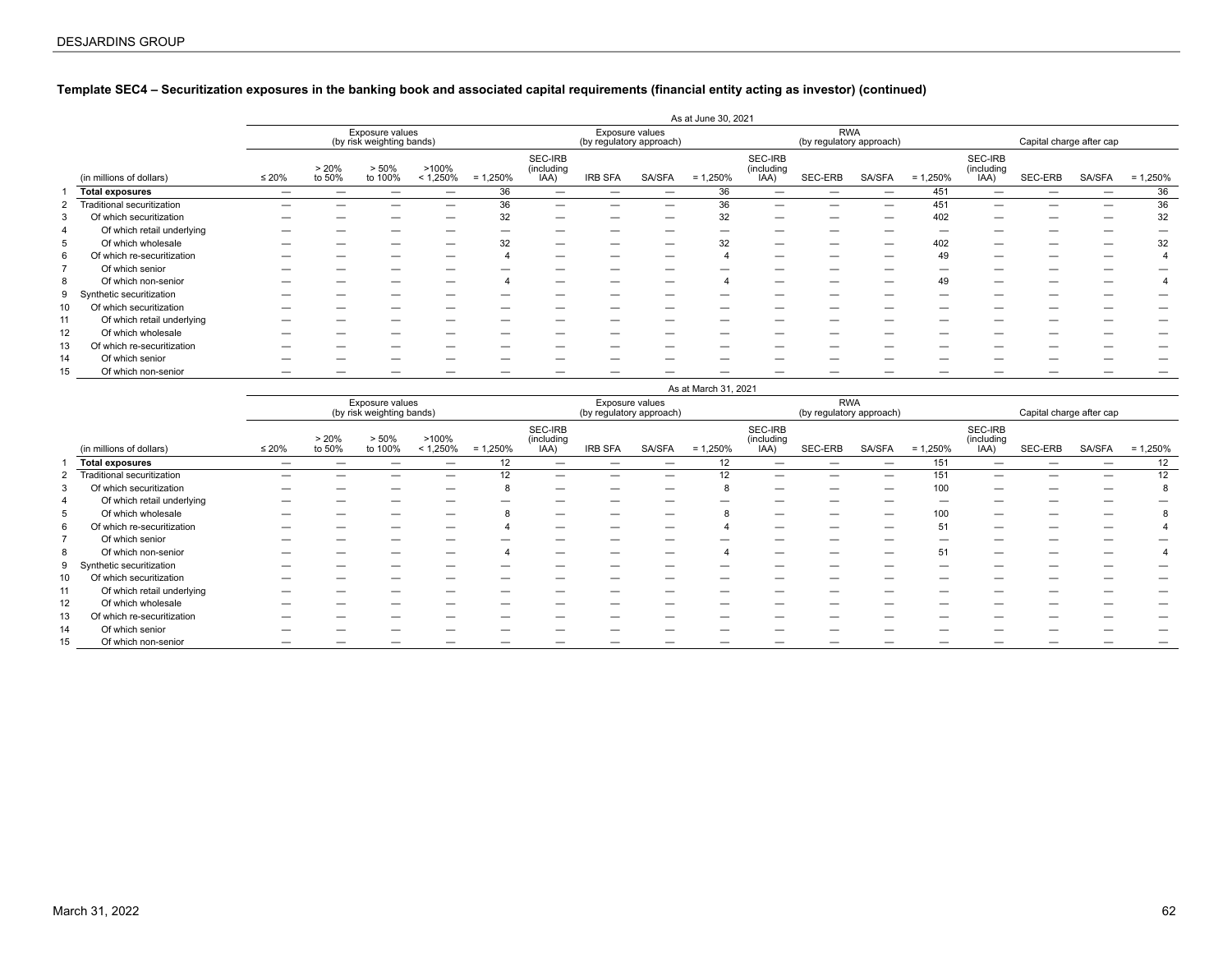# <span id="page-62-0"></span>**MACROPRUDENTIAL SUPERVISORY MEASURES**

## **Template CCyB1 – Geographical distribution of credit exposures used in the countercyclical capital buffer**

|                          | a                                      | b                                                                                                               | $\mathbf{C}$                   |                                            | e                                |                                        |                                                                                                                 |                         |                                        |                                  |
|--------------------------|----------------------------------------|-----------------------------------------------------------------------------------------------------------------|--------------------------------|--------------------------------------------|----------------------------------|----------------------------------------|-----------------------------------------------------------------------------------------------------------------|-------------------------|----------------------------------------|----------------------------------|
|                          |                                        |                                                                                                                 | As at March 31, 2022           |                                            |                                  |                                        |                                                                                                                 | As at December 31, 2021 |                                        |                                  |
|                          |                                        | Exposure values and/or risk-weighted<br>assets used in the computation of the<br>countercyclical capital buffer |                                | <b>Desjardins</b><br><b>Group specific</b> |                                  |                                        | Exposure values and/or risk-weighted<br>assets used in the computation of the<br>countercyclical capital buffer |                         | Desjardins<br>Group specific           |                                  |
| (in millions of dollars) | Countercyclical<br>capital buffer rate | <b>Exposure values</b>                                                                                          | <b>Risk-weighted</b><br>assets | countercyclical<br>capital buffer rate     | Countercyclical<br>buffer amount | Countercyclical<br>capital buffer rate | Exposure values                                                                                                 | Risk-weighted<br>assets | countercyclical<br>capital buffer rate | Countercyclical<br>buffer amount |
| Germany                  | $-\%$                                  | 68                                                                                                              | 14                             | N/A                                        | N/A                              | $-\%$                                  | 71                                                                                                              | 14                      | N/A                                    | N/A                              |
| Canada                   | $-\%$                                  | 257,422                                                                                                         | 94,448                         | N/A                                        | N/A                              | $-%$                                   | 253,475                                                                                                         | 93,870                  | N/A                                    | N/A                              |
| <b>United States</b>     | $-\%$                                  | 1,035                                                                                                           | 1,130                          | N/A                                        | N/A                              | $-%$                                   | 940                                                                                                             | 998                     | N/A                                    | N/A                              |
| France                   | $-\%$                                  | 27                                                                                                              |                                | N/A                                        | N/A                              | $-\%$                                  | 27                                                                                                              |                         | N/A                                    | N/A                              |
| Hong Kong SAR            | 1.00%                                  | 110                                                                                                             | 24                             | N/A                                        | N/A                              | 1.00%                                  | 110                                                                                                             | 23                      | N/A                                    | N/A                              |
| India                    | $-\%$                                  | _                                                                                                               | $\overline{\phantom{m}}$       | N/A                                        | N/A                              | $-\%$                                  |                                                                                                                 |                         | N/A                                    | N/A                              |
| Japan                    | $-\%$                                  |                                                                                                                 | $\overline{\phantom{m}}$       | N/A                                        | N/A                              | $-\%$                                  |                                                                                                                 | —                       | N/A                                    | N/A                              |
| Luxembourg               | 0.50%                                  | 52                                                                                                              | 10                             | N/A                                        | N/A                              | 0.50%                                  | 26                                                                                                              |                         | N/A                                    | N/A                              |
| United Kingdom           | $-\%$                                  | 269                                                                                                             | 143                            | N/A                                        | N/A                              | $-\%$                                  | 279                                                                                                             | 139                     | N/A                                    | N/A                              |
| Other countries          | $-\%$                                  | 69                                                                                                              | 18                             | N/A                                        | N/A                              | $-$ %                                  | 64                                                                                                              | 18                      | N/A                                    | N/A                              |
| Total                    | $-\%$                                  | 259.056                                                                                                         | 95,794                         | N/A                                        | N/A                              | $-$ %                                  | 254,993                                                                                                         | 95,075                  | N/A                                    | N/A                              |

|                          |                                        |                                                                                                                 | As at September 30, 2021 |                                        |                                  |                                        |                                                                                                                 | As at June 30, 2021     |                                        |                                  |
|--------------------------|----------------------------------------|-----------------------------------------------------------------------------------------------------------------|--------------------------|----------------------------------------|----------------------------------|----------------------------------------|-----------------------------------------------------------------------------------------------------------------|-------------------------|----------------------------------------|----------------------------------|
|                          |                                        | Exposure values and/or risk-weighted<br>assets used in the computation of the<br>countercyclical capital buffer |                          | Desjardins<br>Group specific           |                                  |                                        | Exposure values and/or risk-weighted<br>assets used in the computation of the<br>countercyclical capital buffer |                         | Desjardins<br>Group specific           |                                  |
| (in millions of dollars) | Countercyclical<br>capital buffer rate | Exposure values                                                                                                 | Risk-weighted<br>assets  | countercyclical<br>capital buffer rate | Countercyclical<br>buffer amount | Countercyclical<br>capital buffer rate | Exposure values                                                                                                 | Risk-weighted<br>assets | countercyclical<br>capital buffer rate | Countercyclical<br>buffer amount |
| Germany                  | $-$ %                                  |                                                                                                                 |                          | N/A                                    | N/A                              | $-\%$                                  |                                                                                                                 |                         | N/A                                    | N/A                              |
| Canada                   | $-%$                                   | 247,439                                                                                                         | 93,985                   | N/A                                    | N/A                              | $-\%$                                  | 242,319                                                                                                         | 89,927                  | N/A                                    | N/A                              |
| <b>United States</b>     | $-$ %                                  | 278                                                                                                             | 494                      | N/A                                    | N/A                              | $-$ %                                  | 253                                                                                                             | 469                     | N/A                                    | N/A                              |
| France                   | $-$ %                                  |                                                                                                                 |                          | N/A                                    | N/A                              | $-\%$                                  |                                                                                                                 |                         | N/A                                    | N/A                              |
| Hong Kong SAR            | 1.00%                                  | 112                                                                                                             | 23                       | N/A                                    | N/A                              | 1.00%                                  | 111                                                                                                             | 23                      | N/A                                    | N/A                              |
| India                    | $-$ %                                  |                                                                                                                 |                          | N/A                                    | N/A                              | $-$ %                                  |                                                                                                                 | _                       | N/A                                    | N/A                              |
| Japan                    | $-$ %                                  |                                                                                                                 |                          | N/A                                    | N/A                              | $-$ %                                  |                                                                                                                 | _                       | N/A                                    | N/A                              |
| Luxembourg               | 0.50%                                  |                                                                                                                 |                          | N/A                                    | N/A                              | 0.50%                                  |                                                                                                                 | _                       | N/A                                    | N/A                              |
| <b>United Kingdom</b>    | $-$ %                                  | --                                                                                                              | _                        | N/A                                    | N/A                              | $-\%$                                  | 12                                                                                                              | 154                     | N/A                                    | N/A                              |
| Other countries          | $-\%$                                  | 38                                                                                                              | 11                       | N/A                                    | N/A                              | $-\%$                                  | 32                                                                                                              | 11                      | N/A                                    | N/A                              |
| Total                    | $-\%$                                  | 247.867                                                                                                         | 94,513                   | N/A                                    | N/A                              | $-\%$                                  | 242.727                                                                                                         | 90,584                  | N/A                                    | N/A                              |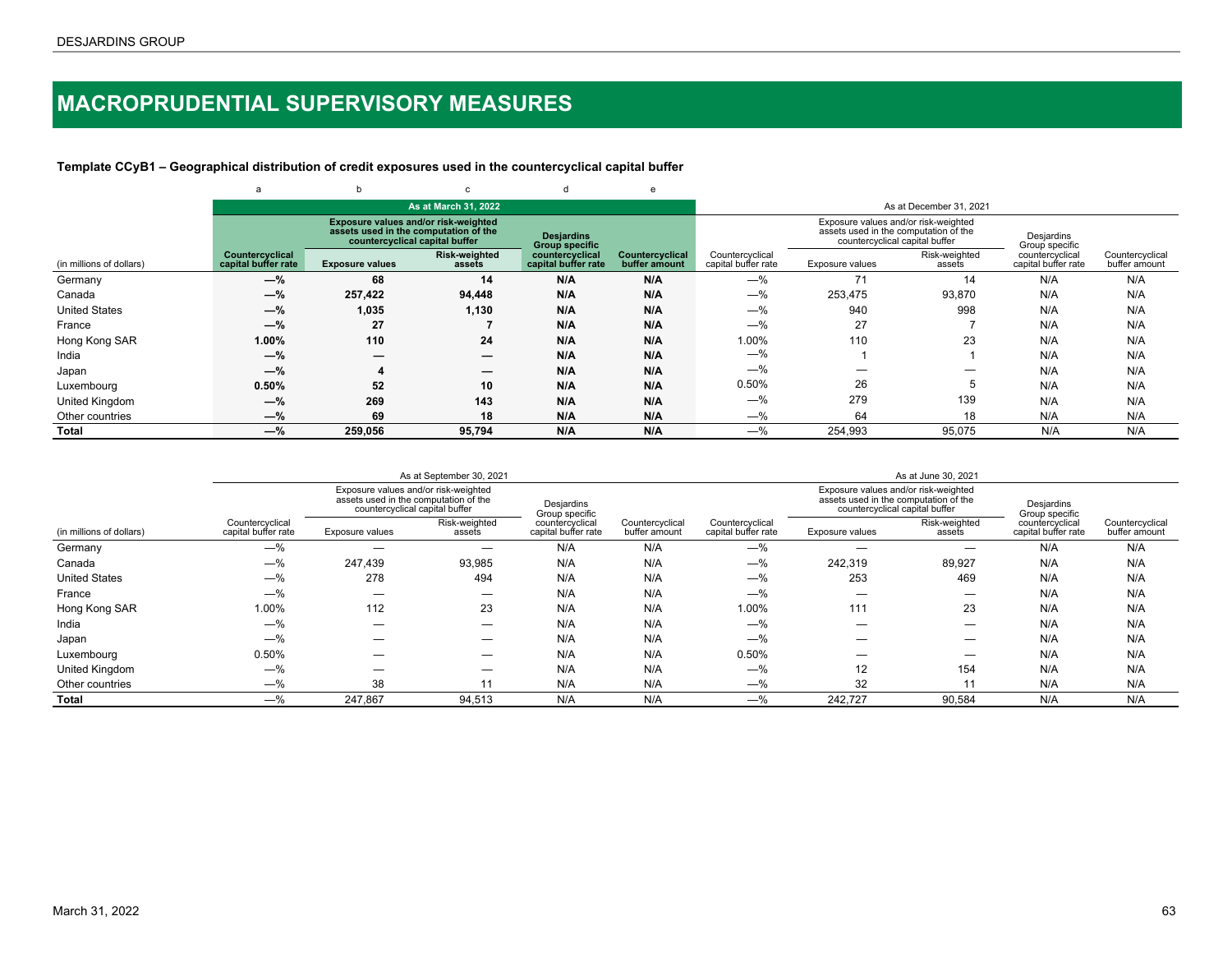## **Template CCyB1 – Geographical distribution of credit exposures used in the countercyclical capital buffer (continued)**

|                          |                                        |                                                                                                                 | As at March 31, 2021    |                                        |                                  |
|--------------------------|----------------------------------------|-----------------------------------------------------------------------------------------------------------------|-------------------------|----------------------------------------|----------------------------------|
|                          |                                        | Exposure values and/or risk-weighted<br>assets used in the computation of the<br>countercyclical capital buffer |                         | Desjardins<br>Group specific           |                                  |
| (in millions of dollars) | Countercyclical<br>capital buffer rate | Exposure values                                                                                                 | Risk-weighted<br>assets | countercyclical<br>capital buffer rate | Countercyclical<br>buffer amount |
| Germany                  | $-%$                                   |                                                                                                                 |                         | N/A                                    | N/A                              |
| Canada                   | $-%$                                   | 235.001                                                                                                         | 84.868                  | N/A                                    | N/A                              |
| <b>United States</b>     | $-%$                                   | 226                                                                                                             | 327                     | N/A                                    | N/A                              |
| France                   | $-%$                                   |                                                                                                                 |                         | N/A                                    | N/A                              |
| Hong Kong SAR            | 1.00%                                  | 119                                                                                                             | 25                      | N/A                                    | N/A                              |
| India                    | $-%$                                   |                                                                                                                 |                         | N/A                                    | N/A                              |
| Japan                    | $-%$                                   |                                                                                                                 |                         | N/A                                    | N/A                              |
| Luxembourg               | 0.50%                                  |                                                                                                                 |                         | N/A                                    | N/A                              |
| United Kingdom           | $-\%$                                  |                                                                                                                 |                         | N/A                                    | N/A                              |
| Other countries          | $-\%$                                  | 32                                                                                                              | 12                      | N/A                                    | N/A                              |
| Total                    | $-%$                                   | 235.378                                                                                                         | 85,232                  | N/A                                    | N/A                              |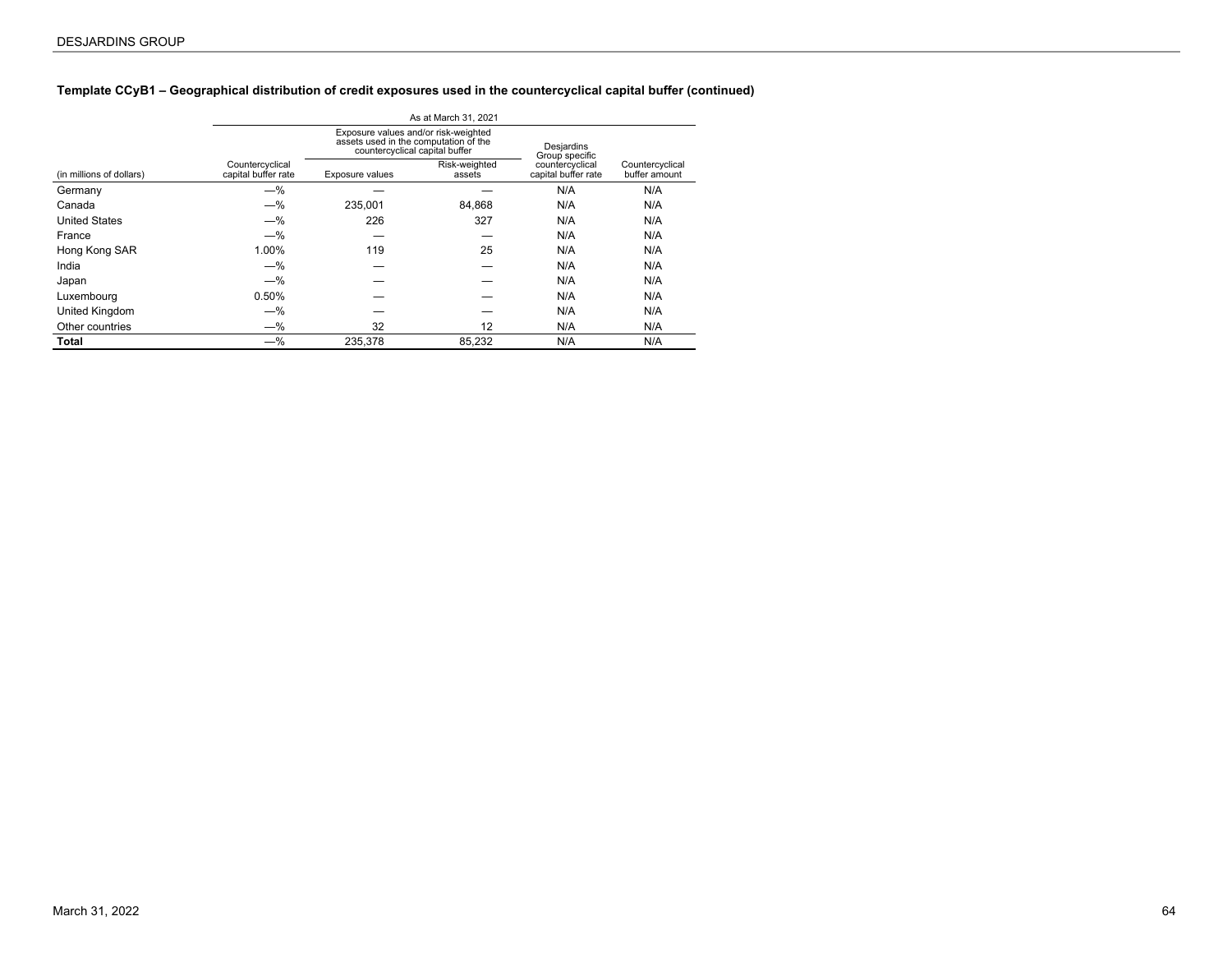# <span id="page-64-0"></span>**LEVERAGE RATIO**

# **Template LR1 – Summary comparison of accounting assets vs leverage ratio exposure measure**

|                                                                                                                                                                                          | a                              |                               |                                |                        |                         |
|------------------------------------------------------------------------------------------------------------------------------------------------------------------------------------------|--------------------------------|-------------------------------|--------------------------------|------------------------|-------------------------|
| (in millions of dollars)                                                                                                                                                                 | As at<br><b>March 31, 2022</b> | As at<br>December 31.<br>2021 | As at<br>September 30,<br>2021 | As at<br>June 30, 2021 | As at<br>March 31, 2021 |
| Total consolidated assets as per published financial statements                                                                                                                          | 397.136                        | 397.085                       | 390.641                        | 389.278                | 376.981                 |
| 2 Adjustments for investments in banking, financial, insurance or commercial entities that are consolidated for accounting purposes but<br>outside the scope of regulatory consolidation | (56, 854)                      | (60, 332)                     | (58, 301)                      | (57, 461)              | (56, 441)               |
| 3 Adjustments for fiduciary assets recognized on the balance sheet pursuant to the operative accounting framework but excluded from the<br>leverage ratio exposure measure               |                                |                               |                                |                        |                         |
| 4 Adjustments for derivative financial instruments                                                                                                                                       | (785)                          | (1, 397)                      | (1, 183)                       | (1, 449)               | (1,010)                 |
| 5 Adjustments for securities financing transactions (i.e. repos and similar secured lending)                                                                                             | 1,822                          | 1,686                         | 1,605                          | 1,487                  | 1,346                   |
| 6 Adjustment for off-balance sheet items (i.e. conversion to credit equivalent amounts of off-balance sheet exposures)                                                                   | 24,513                         | 24,298                        | 23,136                         | 22,828                 | 21,919                  |
| Other adjustments <sup>(1)</sup>                                                                                                                                                         | (13, 762)                      | (25, 204)                     | (26, 807)                      | (26, 170)              | (28, 467)               |
| 8 Leverage ratio exposure measure                                                                                                                                                        | 352.070                        | 336.136                       | 329.091                        | 328,513                | 314,328                 |

<sup>(1)</sup> Since January 1, 2022 eligible securities issued by sovereign states have been included again in the leverage ratio exposure measure, while reserves with central banks will remain excluded until further notice.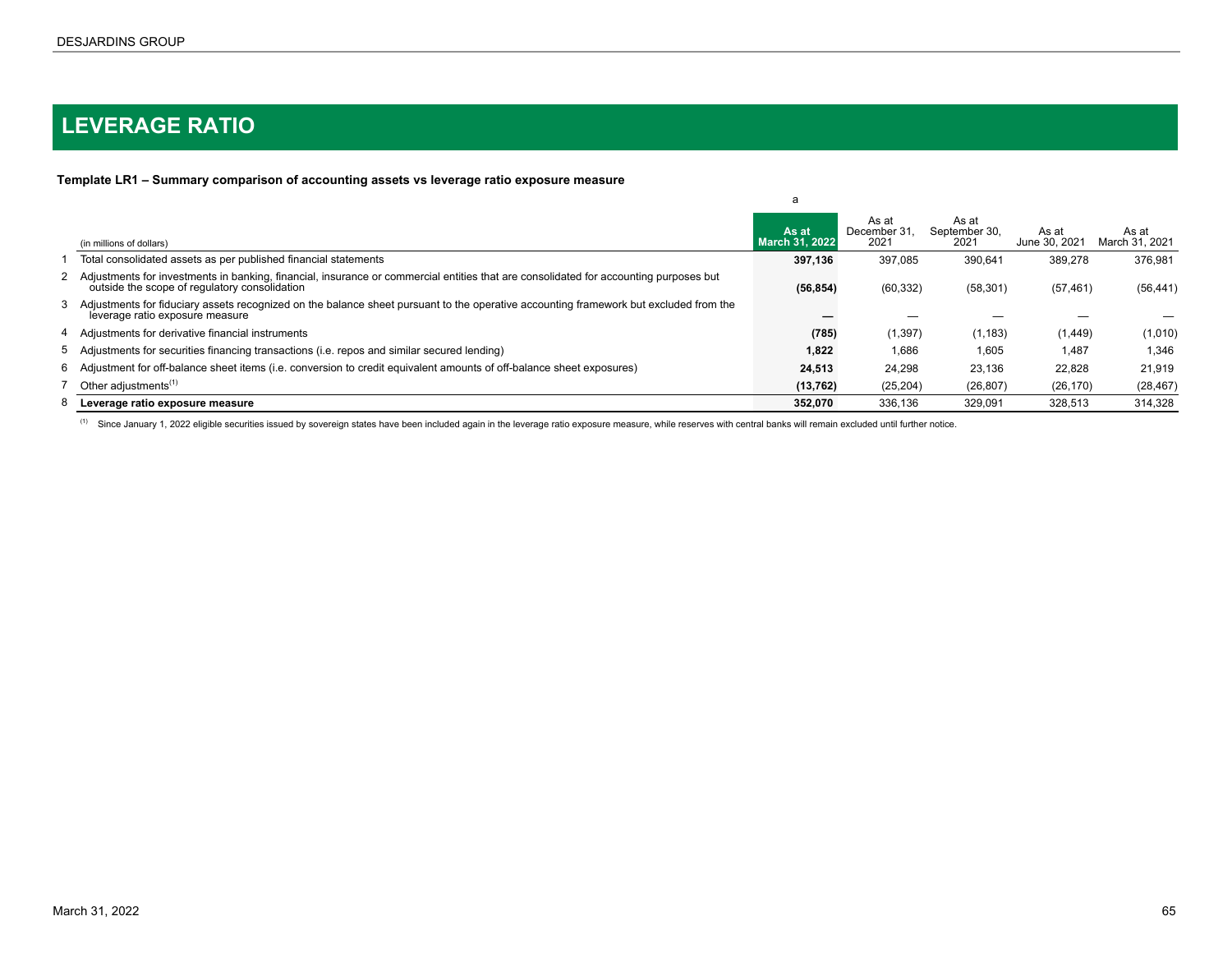### <span id="page-65-0"></span>**Template LR2 – Leverage ratio common disclosure template**

|                |                                                                                                                                                         | a                       | b                             |                                |                        |                         |
|----------------|---------------------------------------------------------------------------------------------------------------------------------------------------------|-------------------------|-------------------------------|--------------------------------|------------------------|-------------------------|
|                | (in millions of dollars)                                                                                                                                | As at<br>March 31, 2022 | As at<br>December 31,<br>2021 | As at<br>September 30,<br>2021 | As at<br>June 30, 2021 | As at<br>March 31, 2021 |
|                | On-balance sheet exposures                                                                                                                              |                         |                               |                                |                        |                         |
| $\mathbf{1}$   | On-balance sheet exposures (excluding derivatives and securities financing transactions (SFTs), but including collateral)                               | 306,165                 | 293,386                       | 284,304                        | 285,388                | 272,815                 |
| 2              | (Asset amounts deducted in determining Basel III Tier 1 capital)                                                                                        |                         |                               |                                |                        |                         |
| 3              | Total on-balance sheet exposures (excluding derivatives and SFTs) (sum of rows 1 and 2)                                                                 | 306,165                 | 293,386                       | 284,304                        | 285,388                | 272,815                 |
|                | Derivative exposures (1)                                                                                                                                |                         |                               |                                |                        |                         |
| 4              | Replacement cost associated with all derivatives transactions (where applicable net of eligible cash variation margin and/or with<br>bilateral netting) | 387                     | 319                           | 233                            | 296                    | 3,972                   |
| 5              | Add-on amounts for PFE associated with all derivatives transactions                                                                                     | 4,041                   | 3,933                         | 3,866                          | 3,779                  | 431                     |
| 6              | Gross-up for derivatives collateral provided where deducted from the balance sheet assets pursuant to the operative accounting<br>framework             |                         |                               |                                |                        |                         |
| $\overline{7}$ | (Deduction for receivables assets for cash variation margin provided in derivatives transactions)                                                       |                         |                               |                                |                        |                         |
| 8              | (Exempted CCP leg of client-cleared trade exposures)                                                                                                    |                         |                               |                                |                        |                         |
| 9              | Adjusted effective notional amount of written credit derivatives                                                                                        |                         |                               |                                |                        |                         |
| 10             | (Adjusted effective notional offsets and add-on deductions for written credit derivatives)                                                              |                         |                               | —                              |                        |                         |
| 11             | Total derivative exposures (sum of rows 4 to 10)                                                                                                        | 4,428                   | 4,252                         | 4,099                          | 4,075                  | 4,403                   |
|                | Securities financing transaction exposures (SFT)                                                                                                        |                         |                               |                                |                        |                         |
| 12             | Gross SFT assets (with no recognition of netting), after adjusting for sale accounting transactions                                                     | 15,142                  | 12,514                        | 15,947                         | 14,735                 | 13,845                  |
| 13             | (Netted amounts of cash payables and cash receivables of gross SFT assets)                                                                              |                         |                               |                                |                        |                         |
| 14             | Counterparty credit risk exposure for SFT assets                                                                                                        | 1,822                   | 1,686                         | 1,605                          | 1,487                  | 1,346                   |
| 15             | Agent transaction exposures                                                                                                                             |                         |                               | —                              |                        |                         |
| 16             | Total SFT exposures (sum of rows 12 to 15)                                                                                                              | 16,964                  | 14,200                        | 17,552                         | 16,222                 | 15,191                  |
|                | Other off-balance sheet exposures                                                                                                                       |                         |                               |                                |                        |                         |
| 17             | Off-balance sheet exposure at gross notional amount                                                                                                     | 127,504                 | 130,666                       | 128,856                        | 127,935                | 125,416                 |
| 18             | (Adjustments for conversion to credit equivalent amounts)                                                                                               | (102, 991)              | (106, 368)                    | (105, 720)                     | (105, 107)             | (103, 497)              |
| 19             | Off-balance sheet items (sum of rows 17 and 18)                                                                                                         | 24,513                  | 24,298                        | 23,136                         | 22,828                 | 21,919                  |
|                | <b>Capital and total exposures</b>                                                                                                                      |                         |                               |                                |                        |                         |
| 20             | Tier 1 capital                                                                                                                                          | 27,931                  | 28,437                        | 28,735                         | 27,898                 | 27,503                  |
| 20a            | Tier 1 capital without the application of the transitional provisions for the provisioning of $ECLs^{(2)(3)}$                                           | 27,918                  | 28,406                        | 28,711                         | 27,873                 | 27,480                  |
| 21             | Total exposures (sum of rows 3, 11, 16 and 19)                                                                                                          | 352,070                 | 336,136                       | 329,091                        | 328,513                | 314,328                 |
|                | Leverage ratio                                                                                                                                          |                         |                               |                                |                        |                         |
| 22             | Basel III leverage ratio                                                                                                                                | 7.9 %                   | 8.5%                          | 8.7%                           | 8.5 %                  | 8.7 %                   |
| 22a            | Leverage ratio without the application of the transitional provisions for the provisioning of $ECLs^{(2)}$                                              | 7.9 %                   | 8.5 %                         | 8.7 %                          | 8.5 %                  | 8.7 %                   |

(1) Since the second quarter of 2021, the presentation of data in the "Derivative exposures" section has been revised. This change in presentation has no impact on total derivative exposures and the leverage ratio.

(2) On March 31, 2020, the AMF issued transitional provisions under which a portion of the general allowance, originally eligible for Tier 2 capital, can be included in Tier 1A capital. For more information, see the "Adjus

(3) Due to methodological enhancements, comparative data for quarters prior to December 31, 2021 have been restated.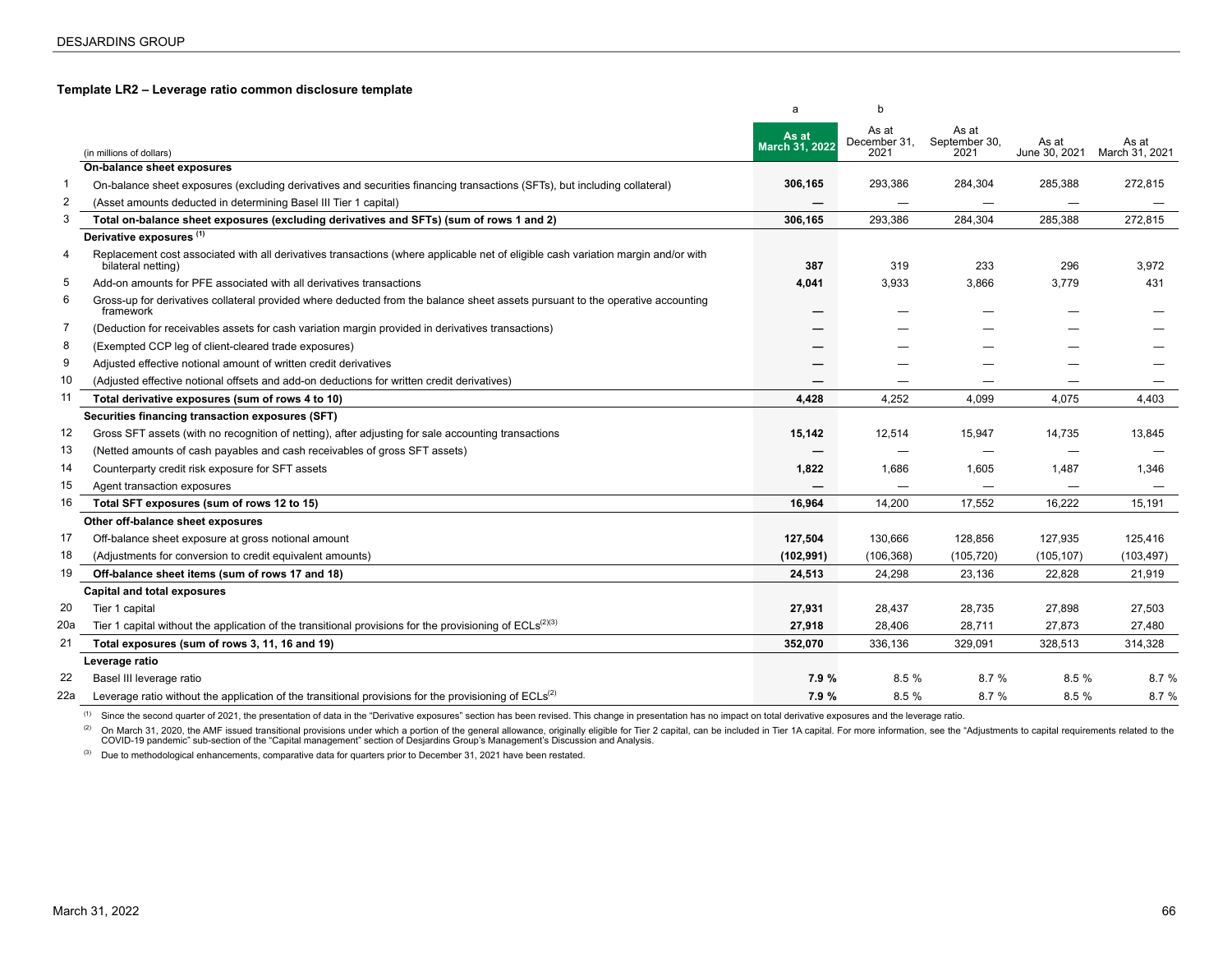# <span id="page-66-0"></span>**LIQUIDITY**

# **Template LIQ1 – Liquidity coverage ratio (LCR)**

|                |                                                                                         | a                                   | b                          |                               |                                |                            |                            |
|----------------|-----------------------------------------------------------------------------------------|-------------------------------------|----------------------------|-------------------------------|--------------------------------|----------------------------|----------------------------|
|                |                                                                                         | As at March 31, 2022                |                            | As at<br>December 31.<br>2021 | As at<br>September 30,<br>2021 | As at<br>June 30.<br>2021  | As at<br>March 31,<br>2021 |
|                | (in millions of dollars)                                                                | <b>Total</b><br>unweighted<br>value | Total<br>weighted<br>value | Total<br>weighted<br>value    | Total<br>weighted<br>value     | Total<br>weighted<br>value | Total<br>weighted<br>value |
|                | <b>High-quality liquid assets</b>                                                       |                                     |                            |                               |                                |                            |                            |
|                | <b>Total HQLA</b>                                                                       | N/A                                 | 40,897                     | 44,895                        | 47,336                         | 47,629                     | 46,101                     |
|                | <b>Cash outflows</b>                                                                    |                                     |                            |                               |                                |                            |                            |
| $\overline{2}$ | Retail deposits and deposits from small business clients, of which:                     | 104,758                             | 6,906                      | 6,792                         | 6,695                          | 6,470                      | 6,265                      |
| 3              | Stable deposits                                                                         | 51,001                              | 1,530                      | 1,495                         | 1,497                          | 1,446                      | 1,398                      |
| 4              | Less stable deposits                                                                    | 53,757                              | 5,376                      | 5,297                         | 5,198                          | 5,024                      | 4,867                      |
| 5              | Unsecured wholesale funding, of which:                                                  | 38,025                              | 17,777                     | 19,619                        | 19,306                         | 17,936                     | 17,202                     |
| 6              | Operational deposits (all counterparties) and deposits in networks of cooperative banks | 11,605                              | 2,780                      | 2,703                         | 2,743                          | 2,721                      | 2,281                      |
| 7              | Non-operational deposits (all counterparties)                                           | 19,373                              | 7,950                      | 8,436                         | 8,357                          | 7.657                      | 6.677                      |
| 8              | Unsecured debt                                                                          | 7,047                               | 7,047                      | 8,480                         | 8,206                          | 7,558                      | 8,244                      |
| 9              | Secured wholesale funding                                                               | N/A                                 | 97                         | 156                           | 27                             | 10                         | 6                          |
| 10             | Additional requirements, of which:                                                      | 15,018                              | 2,965                      | 3,142                         | 3,917                          | 3,154                      | 3,097                      |
| 11             | Outflows related to derivative exposures and other collateral requirements              | 1,037                               | 919                        | 1,133                         | 1,182                          | 1,236                      | 1,231                      |
| 12             | Outflows related to loss of funding on debt products                                    | 121                                 | 121                        | 123                           | 888                            | 114                        | 78                         |
| 13             | Credit and liquidity facilities                                                         | 13,860                              | 1,925                      | 1,886                         | 1,847                          | 1,804                      | 1,788                      |
| 14             | Other contractual funding obligations                                                   | 4,316                               | 2,655                      | 2,019                         | 1,795                          | 3,240                      | 2,470                      |
| 15             | Other contingent funding obligations                                                    | 98,628                              | 2,477                      | 2,513                         | 2,501                          | 2,542                      | 2,493                      |
| 16             | <b>Total cash outflows</b>                                                              | N/A                                 | 32,877                     | 34,241                        | 34,241                         | 33,352                     | 31,533                     |
|                | <b>Cash inflows</b>                                                                     |                                     |                            |                               |                                |                            |                            |
| 17             | Secured lending (eg reverse repos)                                                      | 6,149                               | 514                        | 363                           | 169                            | 164                        | 41                         |
| 18             | Inflows from fully performing exposures                                                 | 3,323                               | 1,661                      | 1,805                         | 1,689                          | 1,629                      | 1,700                      |
| 19             | Other cash inflows                                                                      | 52                                  | 52                         | $\overline{\phantom{0}}$      | 846                            | 80                         | 113                        |
| 20             | <b>Total cash inflows</b>                                                               | 9,524                               | 2,227                      | 2,168                         | 2,704                          | 1,873                      | 1,854                      |
| 21             | <b>Total HQLA</b>                                                                       | N/A                                 | 40,897                     | 44,895                        | 47,336                         | 47,629                     | 46,101                     |
| 22             | Total net cash outflows                                                                 | N/A                                 | 30,650                     | 32,073                        | 31,537                         | 31,479                     | 29,679                     |
| 23             | Liquidity coverage ratio (%)                                                            | N/A                                 | 134 %                      | 140 %                         | 150 %                          | 151 %                      | 155 %                      |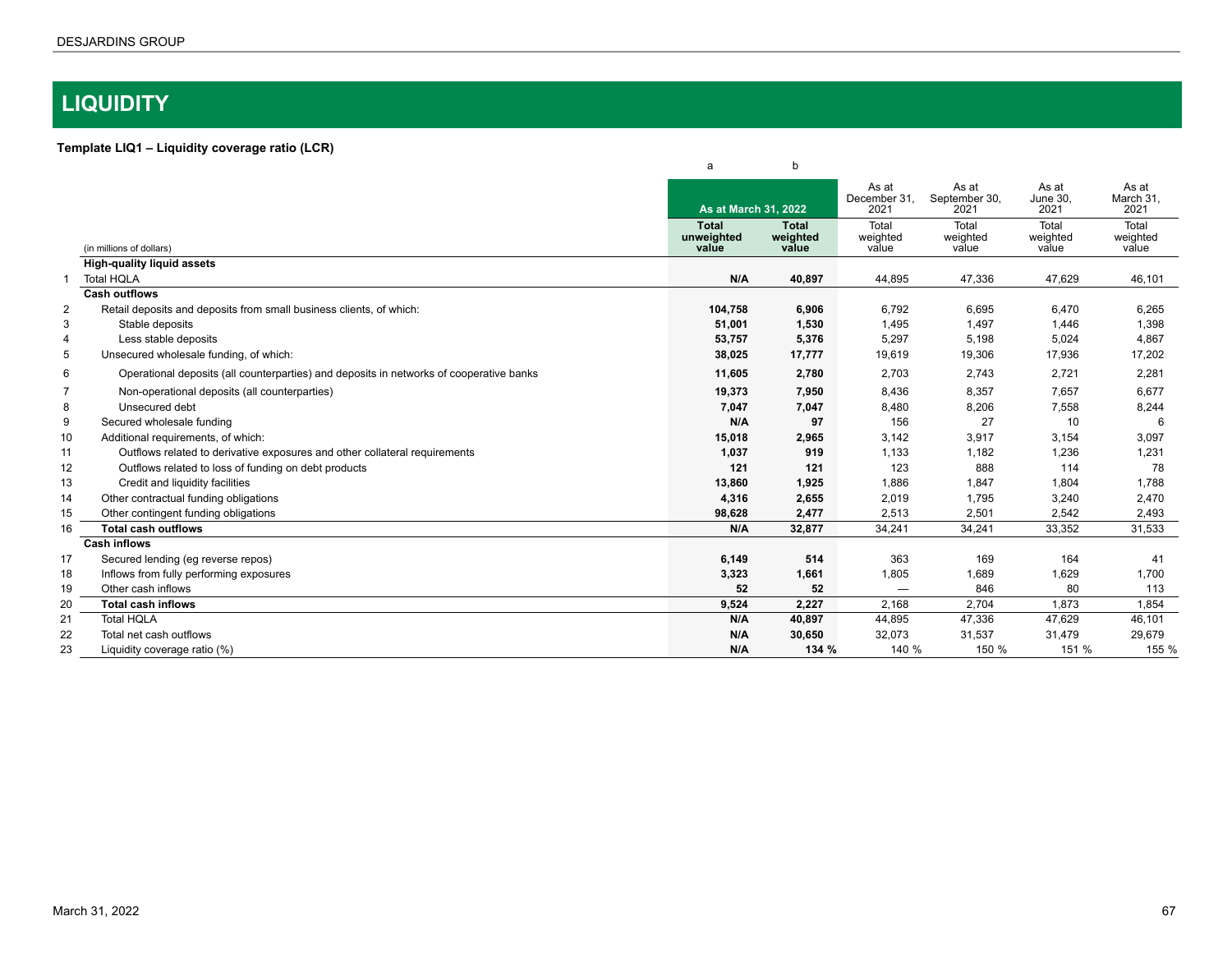# **OTHER INFORMATION**

# **PILLAR 3 DISCLOSURE REQUIREMENTS**

|                  |                                                                                                                                                     |                  | <b>Most recent disclosure</b>                                                              |      |  |  |  |  |
|------------------|-----------------------------------------------------------------------------------------------------------------------------------------------------|------------------|--------------------------------------------------------------------------------------------|------|--|--|--|--|
|                  | <b>Templates and tables</b>                                                                                                                         | <b>Frequency</b> | Report <sup>(1)</sup>                                                                      | Page |  |  |  |  |
|                  | Overview of risk management, key prudential metrics and risk-weighted assets                                                                        |                  |                                                                                            |      |  |  |  |  |
| KM2              | Key metrics - TLAC requirements (at resolution group level)                                                                                         | Quarterly        | This report                                                                                | 4    |  |  |  |  |
| <b>OVA</b>       | Desjardins Group's risk management approach                                                                                                         | Annually         | 4th quarter of 2021                                                                        | 5    |  |  |  |  |
| OV <sub>1</sub>  | Overview of risk-weighted assets (RWA)                                                                                                              | Quarterly        | This report                                                                                | 5    |  |  |  |  |
|                  | Composition of capital and TLAC                                                                                                                     |                  |                                                                                            |      |  |  |  |  |
| CC <sub>1</sub>  | Composition of regulatory capital                                                                                                                   | Quarterly        | This report                                                                                | 10   |  |  |  |  |
| CC <sub>2</sub>  | Reconciliation of regulatory capital to balance sheet                                                                                               | Quarterly        | This report                                                                                | 14   |  |  |  |  |
| <b>CCA</b>       | Main features of regulatory capital instruments and other TLAC-eligible instruments                                                                 | Quarterly        | This report                                                                                | 16   |  |  |  |  |
| TLAC1            | TLAC composition (at resolution group level)                                                                                                        | Quarterly        | This report                                                                                | 20   |  |  |  |  |
| TLAC3            | Resolution entity - creditor ranking at legal entity level                                                                                          | Quarterly        | This report                                                                                | 21   |  |  |  |  |
|                  | Links between financial statements and regulatory exposures                                                                                         |                  |                                                                                            |      |  |  |  |  |
| LI1              | Differences between accounting and regulatory scopes of consolidation and mapping of financial statement categories with regulatory risk categories | Quarterly        | This report                                                                                | 23   |  |  |  |  |
| LI <sub>2</sub>  | Main sources of differences between regulatory exposure amounts and carrying amounts in financial statements                                        | Quarterly        | This report                                                                                | 24   |  |  |  |  |
| <b>LIA</b>       | Explanations of differences between accounting and regulatory exposure amounts                                                                      | Annually         | 4th quarter of 2021                                                                        | 25   |  |  |  |  |
|                  | Credit risk                                                                                                                                         |                  |                                                                                            |      |  |  |  |  |
| <b>CRA</b>       | General qualitative information about credit risk                                                                                                   | Annually         | 4th quarter of 2021                                                                        | 26   |  |  |  |  |
| CR <sub>1</sub>  | Credit quality of assets                                                                                                                            | Quarterly        | This report                                                                                | 25   |  |  |  |  |
| CR <sub>2</sub>  | Changes in stock of defaulted loans and debt securities                                                                                             | Quarterly        | This report                                                                                | 26   |  |  |  |  |
| <b>CRB</b>       | Additional disclosure related to the credit quality of assets                                                                                       | Annually         | 4th quarter of 2021                                                                        | 31   |  |  |  |  |
| CRC              | Qualitative disclosure requirements related to credit risk mitigation (CRM) techniques                                                              | Annually         | 4th quarter of 2021                                                                        | 33   |  |  |  |  |
| CR <sub>3</sub>  | Credit risk mitigation (CRM) techniques - overview                                                                                                  | Quarterly        | This report                                                                                | 27   |  |  |  |  |
| CRD              | Qualitative disclosures on Desjardins Group's use of external credit ratings under the standardized approach for credit risk                        | Annually         | 4th quarter of 2021                                                                        | 36   |  |  |  |  |
| CR <sub>4</sub>  | Standardized approach - Credit risk exposure and credit risk mitigation (CRM) effects                                                               | Quarterly        | This report                                                                                | 30   |  |  |  |  |
| CR <sub>5</sub>  | Standardized approach - Exposures by asset classes and risk weights                                                                                 | Quarterly        | This report                                                                                | 32   |  |  |  |  |
| <b>CRE</b>       | Qualitative disclosures related to Internal Ratings-Based (IRB) models                                                                              | Annually         | 4th quarter of 2021                                                                        | 41   |  |  |  |  |
| CR <sub>6</sub>  | IRB - Credit risk exposures by portfolio and probability of default (PD) range                                                                      | Quarterly        | This report                                                                                | 34   |  |  |  |  |
| CR7              | IRB - Effect on risk-weighted assets (RWA) of credit derivatives used as credit risk mitigation (CRM) techniques                                    | Quarterly        | Desjardins Group does not use the<br>effect of credit derivatives in the IRB<br>method.    |      |  |  |  |  |
| CR8              | Risk-weighted assets (RWA) flow statements of credit risk exposures under IRB                                                                       | Quarterly        | This report                                                                                | 44   |  |  |  |  |
| CR <sub>9</sub>  | IRB - Backtesting of probability of default (PD) per portfolio                                                                                      | Annually         | 4th quarter of 2021                                                                        | 53   |  |  |  |  |
| CR <sub>10</sub> | IRB – Specialized lending and equities under the simple risk weight method                                                                          | Quarterly        | Desjardins Group does not use the<br>IRB Approach for specialized lending<br>and equities. |      |  |  |  |  |

 $(1)$  Indicates the most recent Pillar 3 Report in which the required disclosures were made.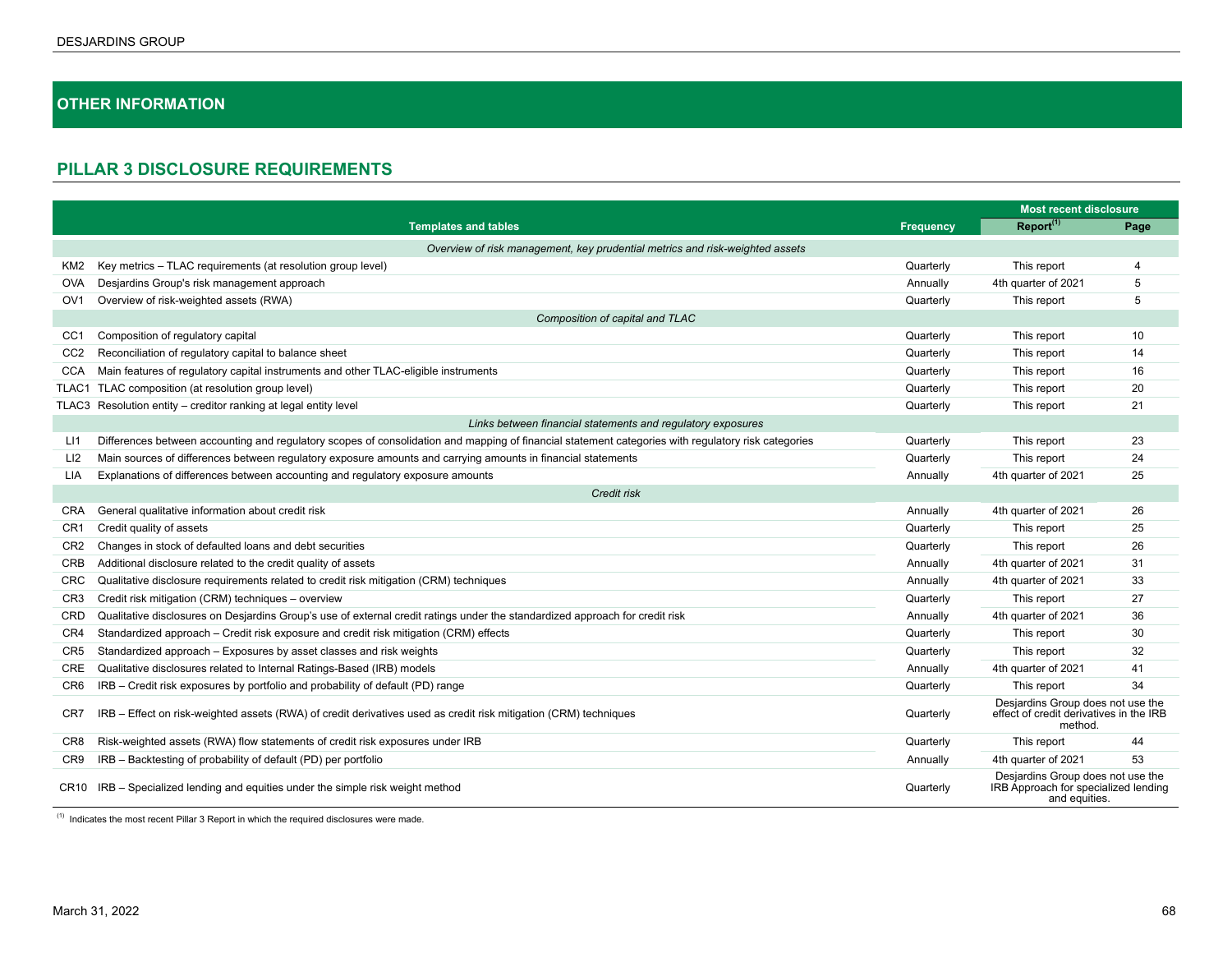# **PILLAR 3 DISCLOSURE REQUIREMENTS (continued)**

|                                      |                                                                                                                                                   |                  | <b>Most recent disclosure</b>                                                   |      |  |  |  |
|--------------------------------------|---------------------------------------------------------------------------------------------------------------------------------------------------|------------------|---------------------------------------------------------------------------------|------|--|--|--|
|                                      | <b>Templates and tables</b>                                                                                                                       | <b>Frequency</b> | Report <sup>(1)</sup>                                                           | Page |  |  |  |
| Counterparty credit risk             |                                                                                                                                                   |                  |                                                                                 |      |  |  |  |
|                                      | CCRA Qualitative disclosure related to counterparty credit risk (CCR)                                                                             | Annually         | 4th quarter of 2021                                                             | 60   |  |  |  |
|                                      | CCR1 Analysis of counterparty credit risk (CCR) exposures by approach                                                                             | Quarterly        | This report                                                                     | 50   |  |  |  |
|                                      | CCR2 Credit valuation adjustment (CVA) capital charge                                                                                             | Quarterly        | This report                                                                     | 51   |  |  |  |
| CCR3                                 | Standardized approach – Counterparty credit risk (CCR) exposures by regulatory portfolio and risk weights                                         | Quarterly        | This report                                                                     | 52   |  |  |  |
| CCR4                                 | IRB – Counterparty credit risk (CCR) regulatory exposures by portfolio and probability of default (PD) range                                      | Quarterly        | This report                                                                     | 54   |  |  |  |
| CCR5                                 | Composition of collateral for counterparty credit risk (CCR) exposure                                                                             | Quarterly        | This report                                                                     | 57   |  |  |  |
| CCR6                                 | Credit derivatives exposures                                                                                                                      | Quarterly        | This report                                                                     | 58   |  |  |  |
|                                      | CCR7 Risk-weighted assets (RWA) flow statements of counterparty credit risk (CCR) exposures under the Internal Model Method (IMM)                 | Quarterly        | Desjardins Group does not use the IRB<br>Approach for counterparty credit risk. |      |  |  |  |
|                                      | CCR8 Exposures to central counterparties (CCP)                                                                                                    | Quarterly        | This report                                                                     | 58   |  |  |  |
|                                      | Securitization                                                                                                                                    |                  |                                                                                 |      |  |  |  |
| SECA                                 | Qualitative disclosure requirements related to securitization exposures                                                                           | Annually         | 4th quarter of 2021                                                             | 70   |  |  |  |
| SEC1                                 | Securitization exposures in the banking book                                                                                                      | Quarterly        | This report                                                                     | 59   |  |  |  |
| SEC2                                 | Securitization exposures in the trading book                                                                                                      | Quarterly        | Desjardins Group's securitization exposure<br>is not material.                  |      |  |  |  |
| SEC <sub>3</sub>                     | Securitization exposures in the banking book and associated regulatory capital requirements (financial entity acting as originator or as sponsor) | Quarterly        | Desjardins Group does not act as originator<br>or sponsor.                      |      |  |  |  |
| SEC4                                 | Securitization exposures in the banking book and associated capital requirements (financial entity acting as investor)                            | Quarterly        | This report                                                                     | 61   |  |  |  |
|                                      | Market risk                                                                                                                                       |                  |                                                                                 |      |  |  |  |
| <b>MRA</b>                           | Qualitative disclosure requirements related to market risk                                                                                        | Annually         |                                                                                 |      |  |  |  |
| MR <sub>1</sub>                      | Market risk under the standardized approach                                                                                                       | Quarterly        | Desjardins Group has deferred the                                               |      |  |  |  |
| MRB                                  | Qualitative disclosures for financial entities using the internal models approach (IMA)                                                           | Annually         | disclosure of market risk-specific<br>information to the second phase of the    |      |  |  |  |
| MR <sub>2</sub>                      | Risk-weighted assets (RWA) flow statements of market risk exposures under the internal models approach (IMA)                                      | Quarterly        | implementation of Pillar 3 disclosure                                           |      |  |  |  |
| MR3                                  | Internal models approach (IMA) values for trading portfolios                                                                                      | Quarterly        | requirements.                                                                   |      |  |  |  |
| MR4                                  | Comparison of VaR estimates with gains/losses                                                                                                     | Quarterly        |                                                                                 |      |  |  |  |
| Macroprudential supervisory measures |                                                                                                                                                   |                  |                                                                                 |      |  |  |  |
| GSIB1                                | Disclosure of G-SIFI indicators                                                                                                                   | Annually         | <b>Management Discussion</b><br>and Analysis                                    | 30   |  |  |  |
| CCyB1                                | Geographical distribution of credit exposures used in the countercyclical buffer                                                                  | Quarterly        | This report                                                                     | 63   |  |  |  |
| Leverage ratio                       |                                                                                                                                                   |                  |                                                                                 |      |  |  |  |
| LR1                                  | Summary comparison of accounting assets vs leverage ratio exposure measure                                                                        | Quarterly        | This report                                                                     | 65   |  |  |  |
| LR <sub>2</sub>                      | Leverage ratio common disclosure template                                                                                                         | Quarterly        | This report                                                                     | 66   |  |  |  |
| Liquidity                            |                                                                                                                                                   |                  |                                                                                 |      |  |  |  |
| LIQ1                                 | Liquidity coverage ratio (LCR)                                                                                                                    | Quarterly        | This report                                                                     | 67   |  |  |  |
|                                      | LIQ2 Net stable funding ratio (NSFR)                                                                                                              | Quarterly        | <b>Management Discussion</b><br>and Analysis                                    | 44   |  |  |  |

 $(1)$  Indicates the most recent Pillar 3 Report in which the required disclosures were made.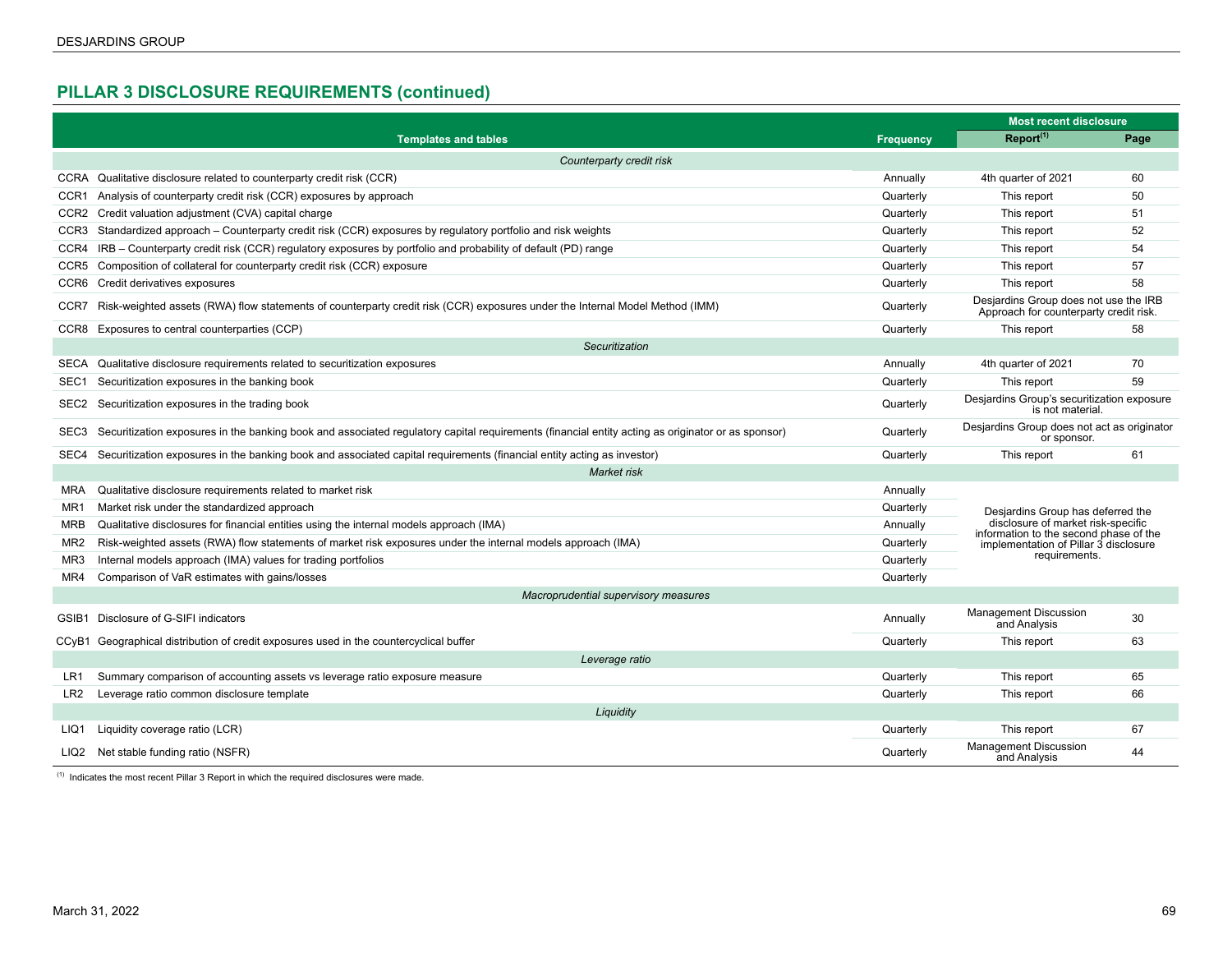# **ABBREVIATIONS**

| <b>Abbreviation</b> | <b>Definition</b>                                     | <b>Abbreviation</b> | <b>Definition</b>                                      |
|---------------------|-------------------------------------------------------|---------------------|--------------------------------------------------------|
| <b>AMF</b>          | Autorité des marchés financiers                       | IAA                 | Internal assessment approach                           |
| <b>ARFSC</b>        | Act respecting financial services cooperatives        | <b>IFRS</b>         | International Financial Reporting Standards            |
| AT <sub>1</sub>     | Additional Tier 1 capital                             | <b>IMM</b>          | Internal Models Method                                 |
| <b>BCBS</b>         | Basel Committee on Banking Supervision                | <b>IRB</b>          | Internal Ratings-Based Approach                        |
| <b>BIS</b>          | <b>Bank for International Settlements</b>             | <b>IRC</b>          | Incremental Risk Charge                                |
| <b>CCF</b>          | Credit conversion factor                              | <b>LCR</b>          | Liquidity coverage ratio                               |
| <b>CCP</b>          | Central counterparty                                  | <b>LGD</b>          | Loss given default                                     |
| <b>CCR</b>          | Counterparty credit risk                              | <b>NSFR</b>         | Net stable funding ratio                               |
| CET1                | Common Equity Tier 1                                  | <b>OSFI</b>         | Office of the Superintendent of Financial Institutions |
| <b>CRM</b>          | Credit risk mitigation                                | PD                  | Probability of default                                 |
| <b>CVA</b>          | Credit valuation adjustment                           | <b>PFE</b>          | Potential future exposure                              |
| <b>D-SIFI</b>       | Domestic systemically important financial institution | QCCP                | Qualifying central counterparty                        |
| <b>EAD</b>          | Exposure at default                                   | QRRCE               | Qualifying revolving retail client exposures           |
| <b>ECAI</b>         | External credit assessment institution                | <b>RWA</b>          | Risk-weighted assets                                   |
| <b>ECL</b>          | Expected credit loss                                  | SA                  | Standardized approach                                  |
| <b>EEPE</b>         | Effective expected positive exposure                  | <b>SFT</b>          | Securities financing transactions                      |
| <b>ERB</b>          | External Ratings-Based Approach                       | <b>SPA</b>          | Simplified prudential approach                         |
| <b>FSB</b>          | <b>Financial Stability Board</b>                      | sVaR                | <b>Stressed Value at Risk</b>                          |
| <b>G-SIFI</b>       | Global systemically important financial institution   | T <sub>2</sub>      | Tier 2 capital                                         |
| <b>HQLA</b>         | High-quality liquid assets                            | <b>TLAC</b>         | <b>Total Loss Absorbing Capacity</b>                   |
| <b>HVCRE</b>        | High-volatility commercial real estate                | VaR                 | Value at Risk                                          |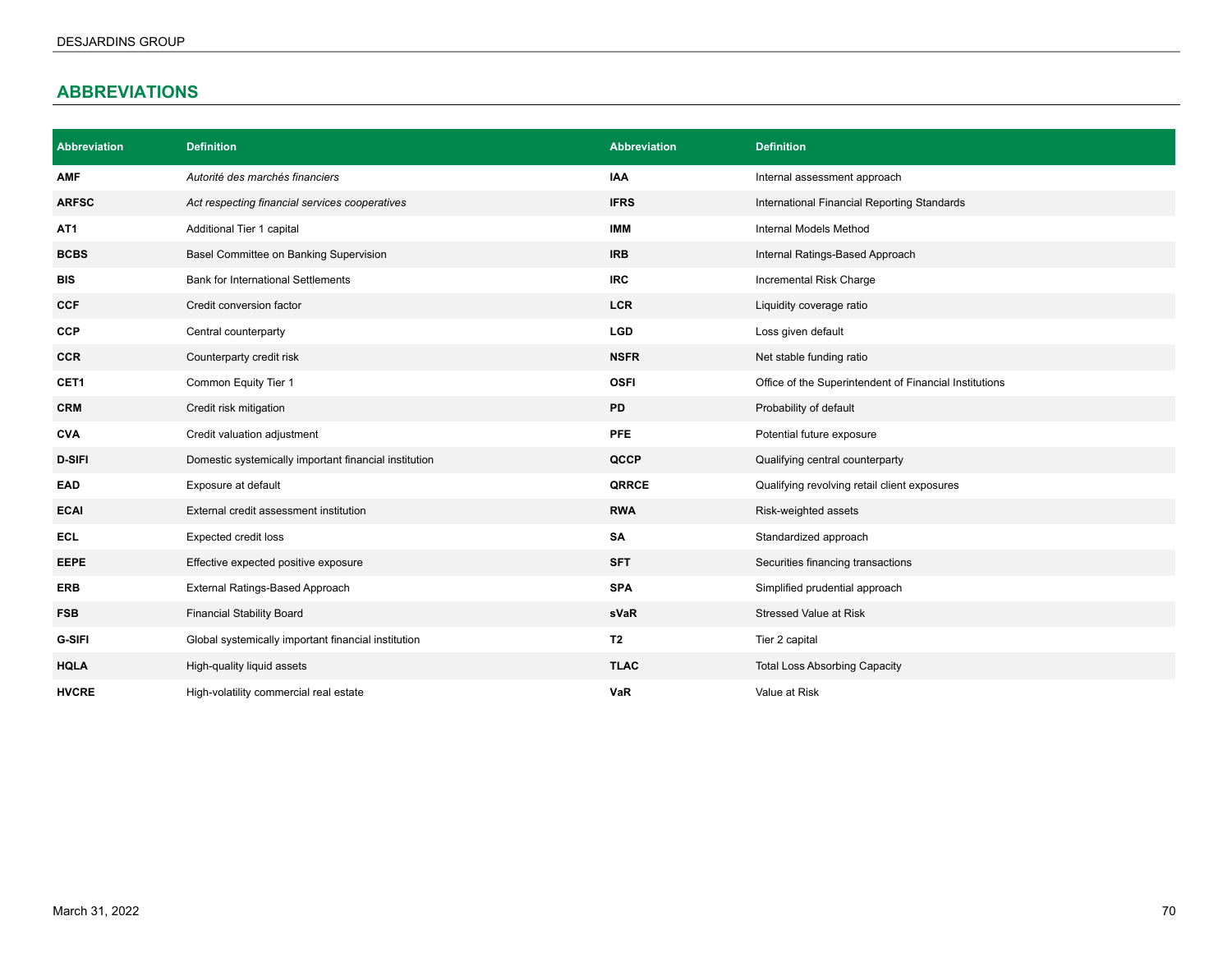# **GLOSSARY**

### **Acceptance**

Short-term debt security traded on the money market, guaranteed by a financial institution for a borrower in exchange for a stamping fee.

### **Allowance for credit losses**

The loss allowance for expected credit losses reflects an unbiased amount, based on a probability-weighted present value of cash flow shortfalls, and takes into account reasonable and supportable information about past events, current conditions and forecasts of future economic conditions.

### *Autorité des marchés financiers* **(AMF)**

Organization whose mission is to enforce the laws governing the financial industry, particularly in the areas of insurance, securities, deposit-taking institutions and financial product and service distribution.

### **Capital ratios**

Regulatory Tier 1A capital, Tier 1 capital or total regulatory capital divided by risk-weighted assets. These measures are subject to the guidelines issued by the AMF, which are based on the standards issued by the Basel Committee on Banking Supervision.

### **Countercyclical buffer**

The countercyclical buffer aims to ensure that capital requirements take account of the macro-financial environment in which Desjardins Group operates. The AMF could deploy this buffer when it judges that excessive credit growth is associated with a build-up of system-wide risks and, as such, would provide a buffer of capital to absorb potential losses.

### **Counterparty and issuer risk**

Credit risk related to different types of securities, derivative financial instruments and securities lending transactions.

### **Credit risk**

Risk of losses resulting from a borrower's, guarantor's, issuer's or counterparty's failure to honour its contractual obligations, whether or not such obligations appear on the Combined Balance Sheets.

#### **Gross credit-impaired loan**

A financial asset is credit impaired when one or more events that have a detrimental impact on the futur estimated cash flows of that financial asset have occurred. A financial asset is therefore considered credit-impaired it is in default, unless the detrimental impact on the estimated future cash flows is considered insignificant. The definition of default is associated with an instrument for which contractual payments are 90 days past due addition to certain other criteria.

### **Expected loss (ECL)**

Measure of the expected loss on a given portfolio over a one-year period. It is equal to the product of the three credit risk parameters, PD, EAD and LGD.

#### **Exposure at default (EAD)**

Estimate of the amount of a given exposure at time of default. For balance sheet exposures, it corresponds to the balance as at observation time. For off-balance sheet exposures, it includes an estimate of additional draws that may be made between observation time and default.

### **Exposures related to residential mortgage loans**

In accordance with the regulatory capital framework, risk category that includes mortgage loans and credit margins secured by real property granted to individuals.

### **Fair value**

Price that would be received to sell an asset or paid to transfer a liability in an orderly transaction at the measurement date.

### **Incremental risk charge (IRC)**

Additional capital charge related to default and migration risks of positions with issuer risk in trading portfolios.

### **Internal Models Method**

Approach used to calculate, with internal models, risk-weighted assets for the four areas of market risk: interest rate risk, equity price risk, foreign exchange risk and commodity risk. The calculation is based on differe measures, such as Value at Risk, stressed Value at Risk and the incremental risk charge (IRC).

### **Internal Ratings-Based Approach**

Approach under which risk weighing is based on the type of counterparty (individuals, small or medium-sized business, large corporation, etc.) and risk-weighting factors determined using internal parameters: the borrower's probability of default, loss given default, applicable maturity and exposure at default.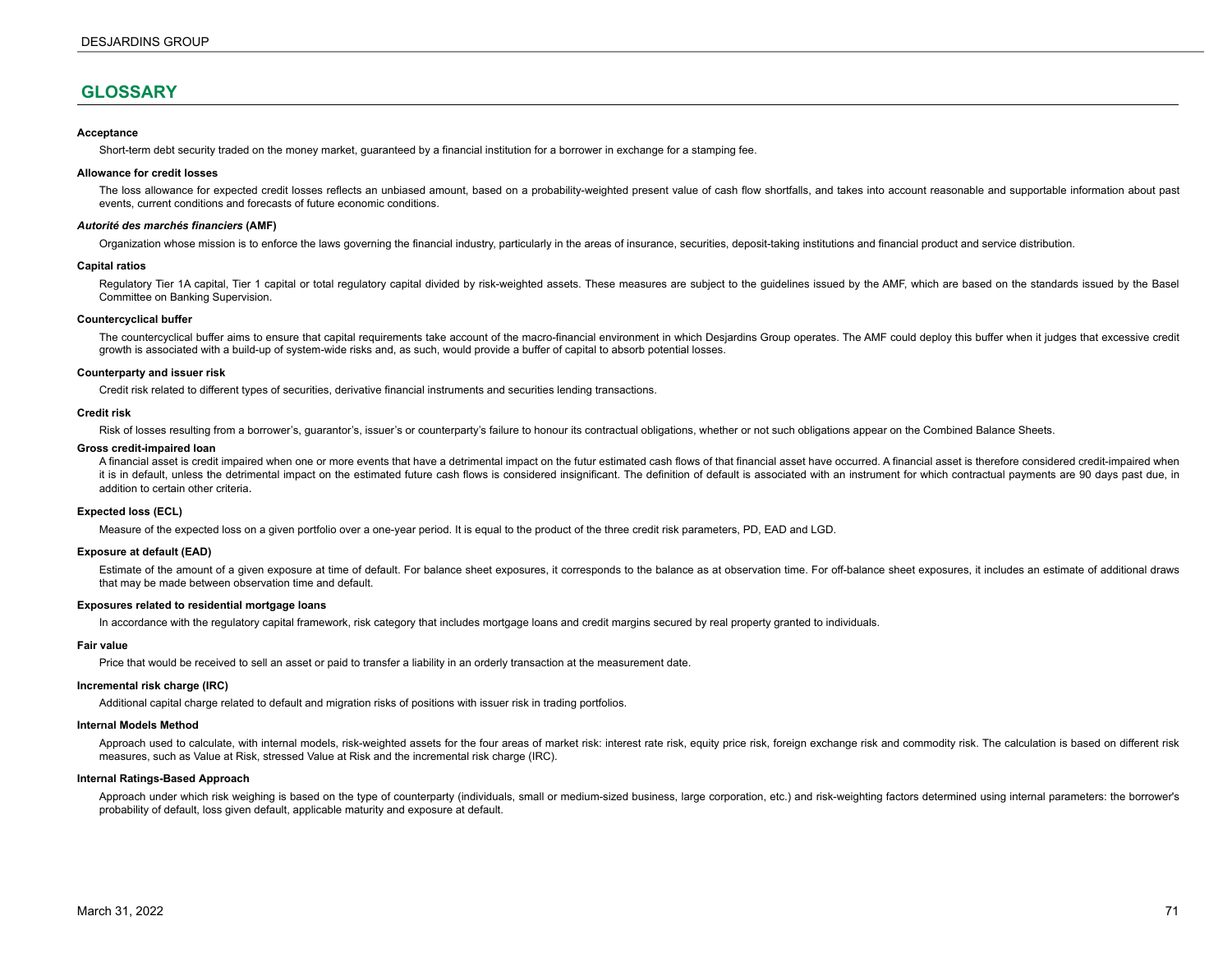# **GLOSSARY (continued)**

### **Leverage ratio**

Ratio calculated as the capital measure, which is Tier 1 capital, divided by the exposure measure. The exposure measure includes:

- on-balance sheet exposures;
- securities financing transaction exposures;
- derivative exposures; and
- off-balance sheet items.

### **Liquidity risk**

Risk related to Desjardins Group's capacity to raise the necessary funds (by increasing liabilities or converting assets) to meet a financial obligation, whether or not it appears on the Combined Balance Sheets.

### **Loss given default (LGD)**

Economic loss that may be incurred should the borrower default, expressed as a percentage of exposure at default.

### **Market risk**

Risk of changes in the fair value of financial instruments resulting from fluctuations in the parameters affecting this value, in particular, interest rates, exchange rates, credit spreads and their volatility.

### **NVCC subordinated notes**

Securities that meet the non-viability contingent capital (NVCC) requirements set out in the guideline on adequacy of capital base standards applicable to financial services cooperatives issued by the AMF, in particular securities issued by the Federation with a clause providing for their automatic conversion into capital shares of the Federation upon the occurrence of a trigger event as defined in the quideline.

### **Off-balance sheet exposure**

Includes guarantees, commitments, derivatives and other contractual agreements whose total notional amount may not be recognized on the balance sheet.

### **Office of the Superintendent of Financial Institutions (OSFI)**

Organization whose mission is to enforce all laws governing the financial industry in Canada, particularly as concerns banks, insurance companies, trust companies, loan companies, cooperative credit associations, fraternal companies and private pension plans subject to federal oversight.

### **Operational risk**

Risk of inadequacy or failure attributable to processes, people, internal systems or external events and resulting in losses or failure to achieve objectives and takes into account the impact of failures on the achievement strategic objectives of the relevant component or Desjardins Group, as the case may be.

### **Other retail client exposures**

In accordance with the regulatory capital framework, risk category that includes all loans granted to individuals except for exposures related to residential mortgage loans and qualifying revolving retail client exposures.

### **Permanent share or capital share**

Equity security offered to Desjardins caisse members.

### **Probability of default (PD)**

Probability that a borrower defaults on his obligations over a period of one year.

### **Qualifying revolving retail client exposures**

In accordance with the regulatory capital framework, risk category that includes credit card loans and unsecured credit margins granted to individuals.

### **Regulatory capital**

In accordance with the definition set out in the guideline on adequacy of capital base standards applicable to financial services cooperatives issued by the AMF, the regulatory capital under Basel III comprises Tier 1A cap Tier 1 capital and Tier 2 capital. The composition of these various tiers is presented in the "Capital management" section of the Management's Discussion and Analysis.

### **Regulatory funds**

Funds needed to cover unexpected losses, calculated according to parameters and methods prescribed by regulatory authorities.

### **Risk-weighted assets**

Assets adjusted based on a risk-weighting factor prescribed by regulations to reflect the level of risk associated with items presented in the combined balance sheets. Some assets are not weighted, but rather deducted from capital. The calculation method is defined in the guidelines issued by the AMF. For more details, see the "Capital management" section of the Management's Discussion and Analysis.